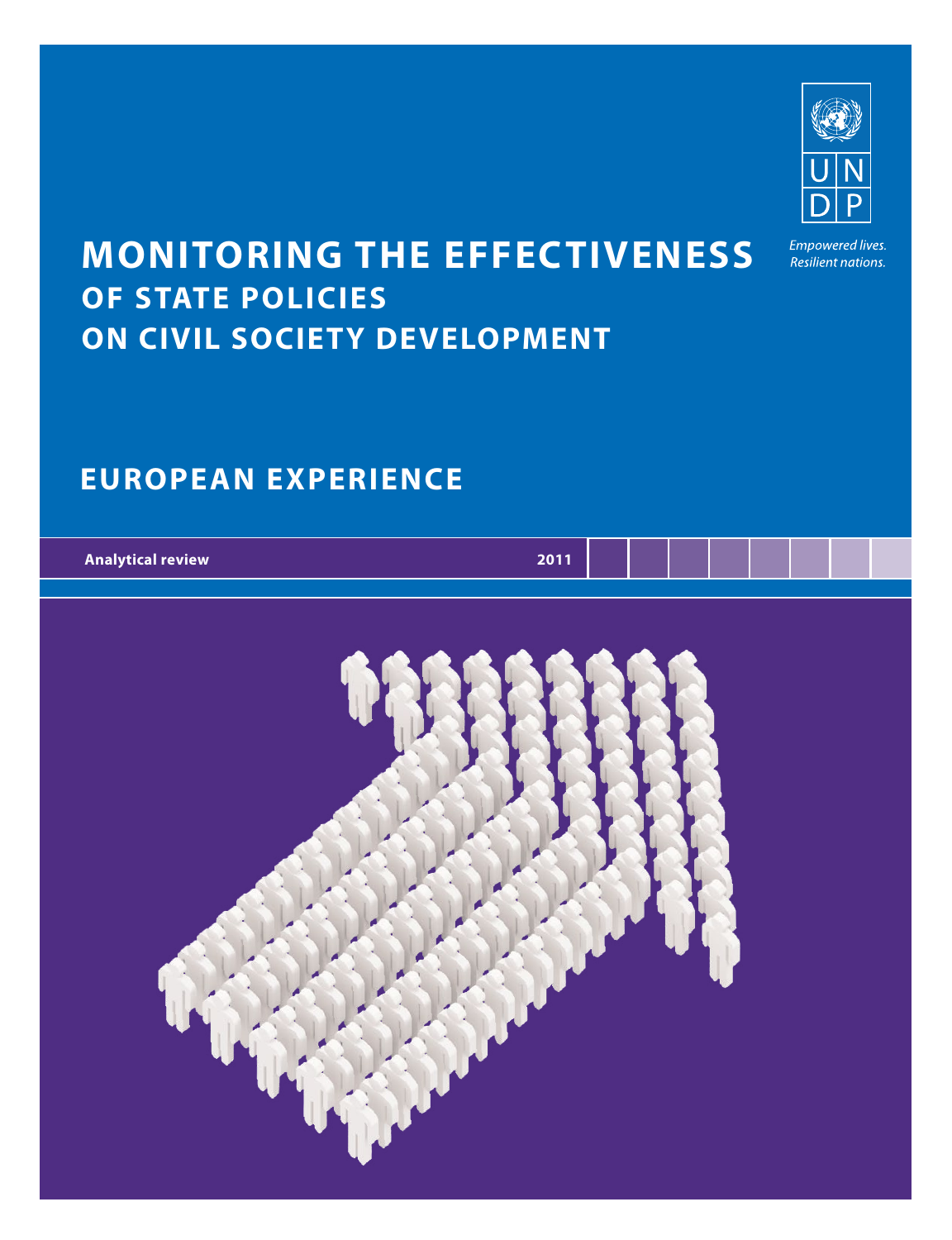# **MONITORING THE EFFECTIVENESS OF STATE POLICIES ON CIVIL SOCIETY DEVELOPMENT**

EUROPEAN EXPERIENCE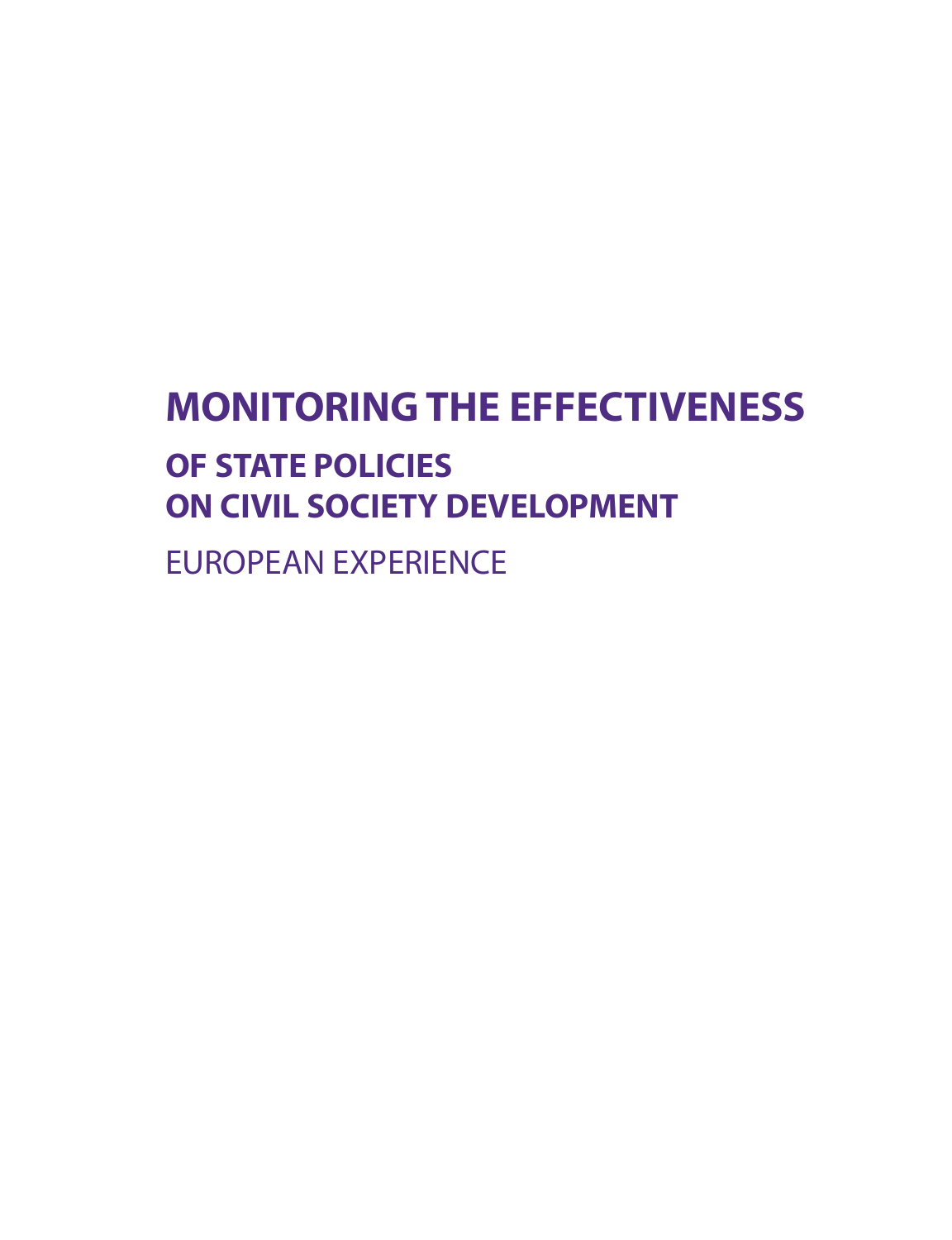This issue is prepared within the framework of the UNDP Civil Society Development Programme and funded by the Ministry of the Foreign Affairs of Denmark. Author: Balazs Sator.

Opinions, conclusions or recommendations are those of the authors and compilers of this issue and do not necessarily reflect the views of the United Nations Development Programme or other UN agencies.

Monitoring the effectiveness of state policies on civil society development. European experience. Kyiv. UNDP 2011. pp. 97

All materials of this brochure maybe reproduced in part or as a whole. Reproduction materials should contain a reference to the UNDP Office in Ukraine.

UNDP Office in Ukraine welcomes a broad usage of its information materials by media, national and local authorities, civic organizations, education institutions, etc.

The **Civil Society Development Programme** (CSDP) aims at a strengthened civil society promoting democratic governance. The Programme promotes an open and democratic society founded on the rule of law and based on human rights and governance transparency and accountability both nationally and regionally. The CSDP will ensure that civil society organizations (CSOs) can become stronger, diminish their dependency on the donor community, and enhance citizen participation in policy processes by developing the capacity of CSOs at the regional and local level to effectively address citizens' needs. CSDP is funded by the Danish Ministry of Foreign Affairs and implemented by the UNDP Ukraine during 2009 – 2012. More information on Project's activities may be viewed at http://csdp.org.ua.

**UN Development Programme** (UNDP) is the UN's global development network, advocating for change and connecting countries to knowledge, experience and resources to help people build a better life. We are on the ground in 166 countries, working with them on their own solutions to global and national development challenges. As they develop local capacity, they draw on the people of UNDP and our wide range of partners (www.undp.org.ua).

Address: 20 Esplanadna St., Office 709, Kyiv 01023

Telephone: +38 (044) 584-34-71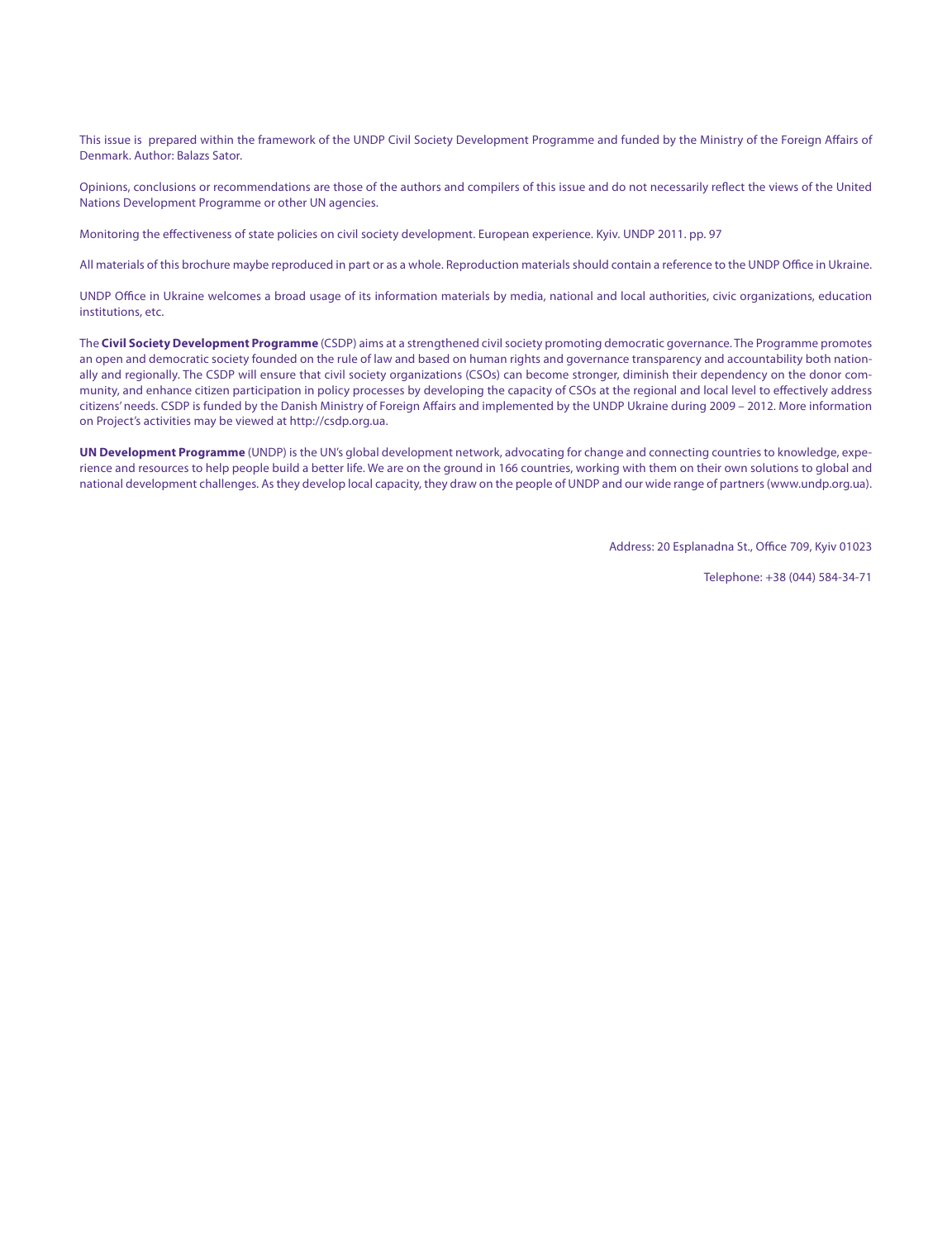# TABLE OF CONTENT

| 2. Instruments and criteria used by national government to monitor the effectiveness of the state policy30 |  |
|------------------------------------------------------------------------------------------------------------|--|
|                                                                                                            |  |
|                                                                                                            |  |
|                                                                                                            |  |
|                                                                                                            |  |
|                                                                                                            |  |
|                                                                                                            |  |
|                                                                                                            |  |
|                                                                                                            |  |
|                                                                                                            |  |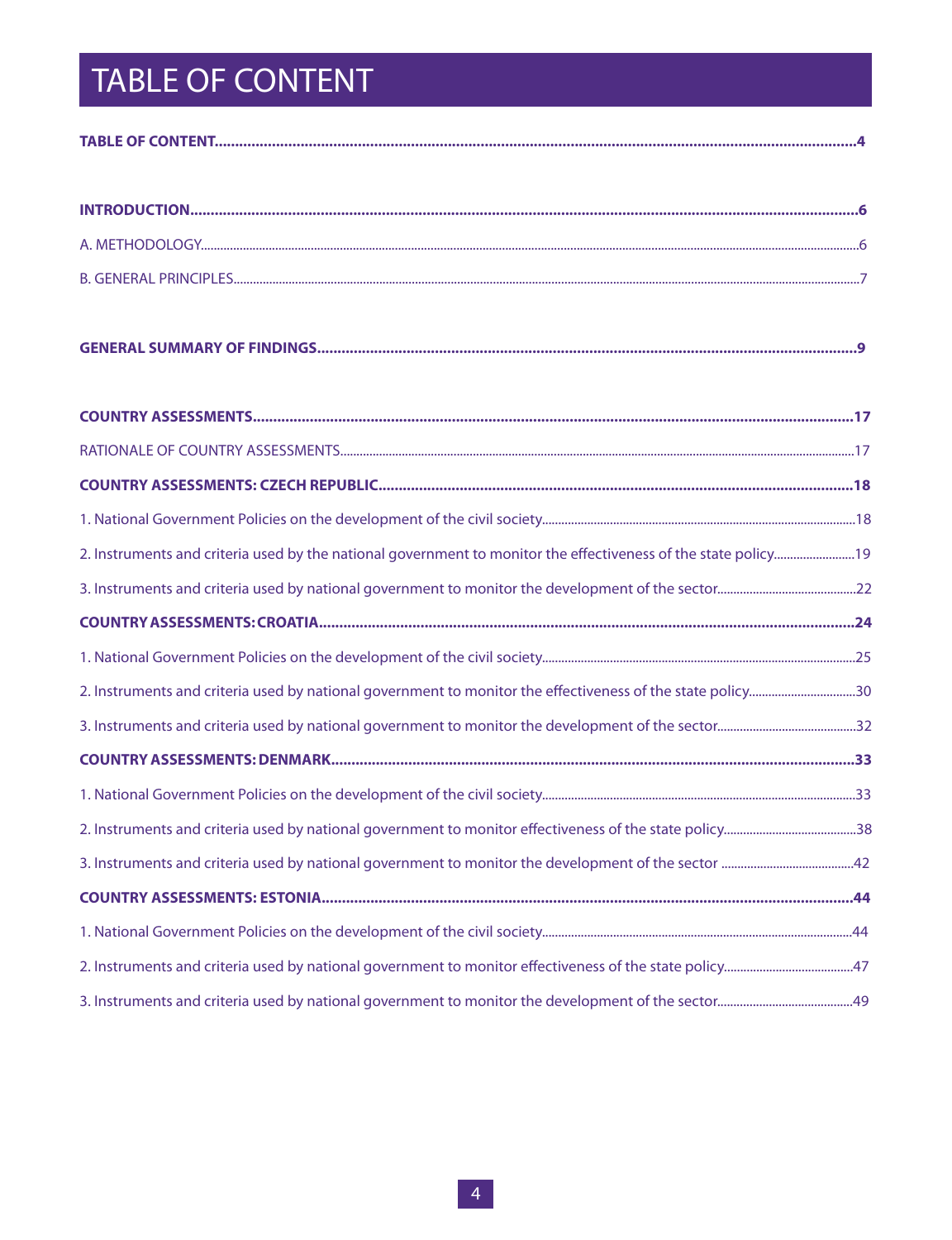## TABLE OF CONTENT

| 2. Instruments and criteria used by national government to monitor effectiveness of the state policy57 |  |
|--------------------------------------------------------------------------------------------------------|--|
|                                                                                                        |  |
|                                                                                                        |  |
|                                                                                                        |  |
|                                                                                                        |  |
|                                                                                                        |  |
|                                                                                                        |  |
|                                                                                                        |  |
|                                                                                                        |  |
|                                                                                                        |  |
|                                                                                                        |  |
|                                                                                                        |  |
|                                                                                                        |  |
|                                                                                                        |  |
|                                                                                                        |  |

#### **V. THE MOST IMPORTANT PRACTICES AND THEIR IMPACT ON THE DEVELOPMENT OF THE SECTOR...........................92**

|--|--|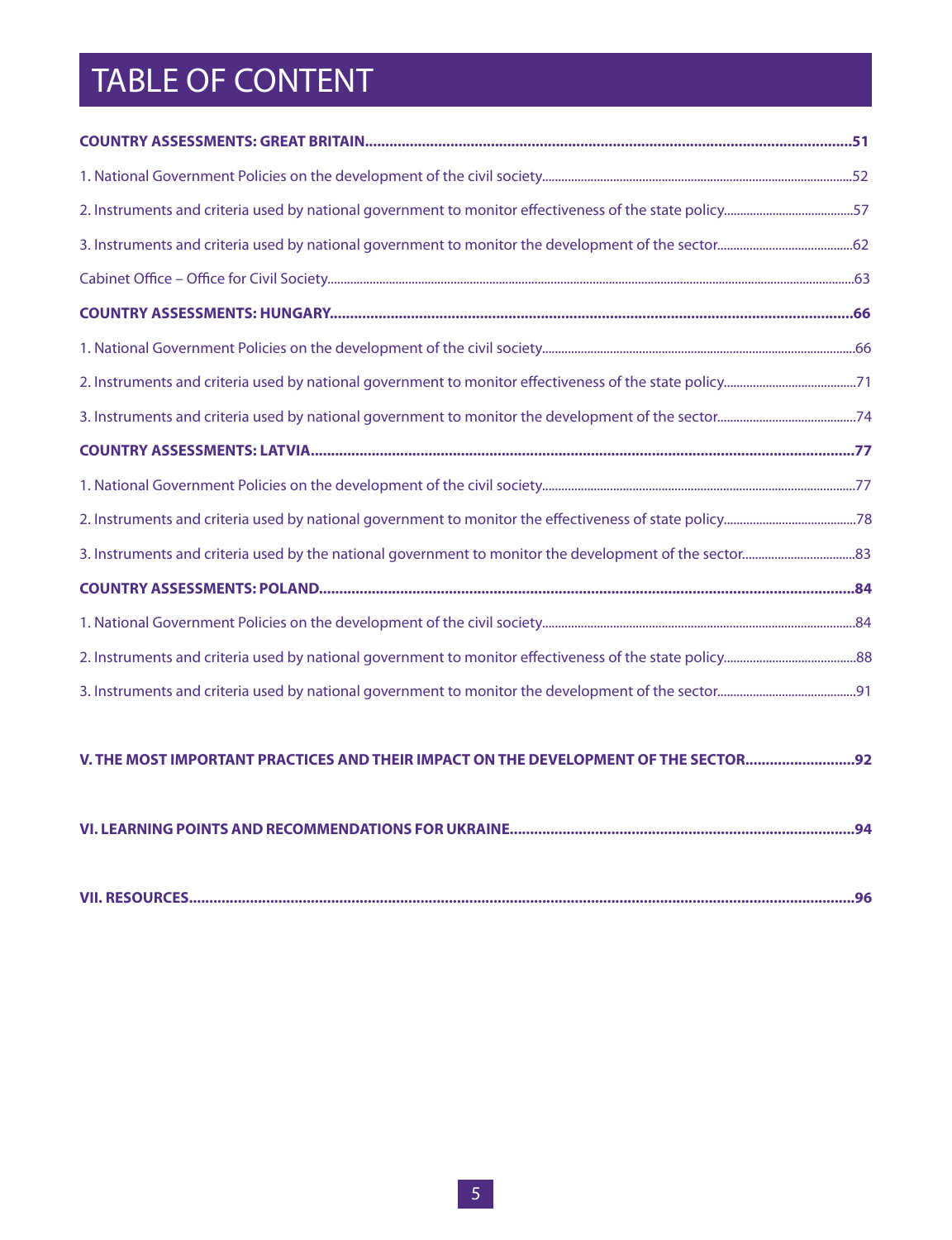### INTRODUCTION

#### **A. METHODOLOGY**

The research was aimed to collect through a desk research all relevant information related to the field of monitoring government policies concerning civil society development and the civil society sector itself in eight European countries.

This document is a review of the currently available literature and information, the related policies and mechanisms applied by various governments and relevant subjects. Literature review concentrated on documents available in English, Hungarian, Czech and Slovak, including comparative studies and reports as well as materials related to the selected countries. Translation into English from other languages was also used when deemed necessary to develop a fuller understanding of the documents.

More specifically, the research included literature review and internet research primarily on the following subjects:

- I. National policy documents on civil society (strategies, compacts, cooperation policies etc.)
- II. Implementation measures for these policies (laws, regulations, funding and other programmes etc.)
- III. Monitoring and evaluation reports on the implementation of the policy documents or their implementation measures issued by both official bodies and CSO initiatives
- IV. Information on mechanisms, donor and INGO indices, reports of joint government-CSO mechanisms established to monitor and "measure" or assess civil society development (statistical reports, official and unofficial reports bodies or processes and others).

In order to verify and obtain additional information on the countries which was not available from such resources, phone/ Skype interviews with key experts from the given countries were conducted.

Due to the size limitations of the document, only the most important and influential policies and documents related to their implementation are analysed in the Report.

In addition to making an effort to analyse the influence of researched policies on the CSO sectors of given countries, the research had no intention to conduct impact assessments of the individual policies related to civil society as this would be beyond the scope of a desk research. It relies on national and international assessments and documents evaluating and comparing various models, focusing on their short and long term outcomes and impacts.

The novelty of the current document is the fact that it was conducted in a period when, due to the financial crisis, governments often evaluate and re-define their general approach to the CSO sector while most of the analysis in this field was implemented in a period when it became a trend to sign compacts and create national strategies for cooperation. It was especially interesting to see which agreements continued to remain in effect even after the national governments introduced restrictive measures to cope with the consequences of the crisis. The scope is also rather broad as the report compares and analyses the approaches of eight European countries, and does not concentrate on one type of policy (like memoranda or compacts, etc.) but on a variety of policies influencing the sector as a whole.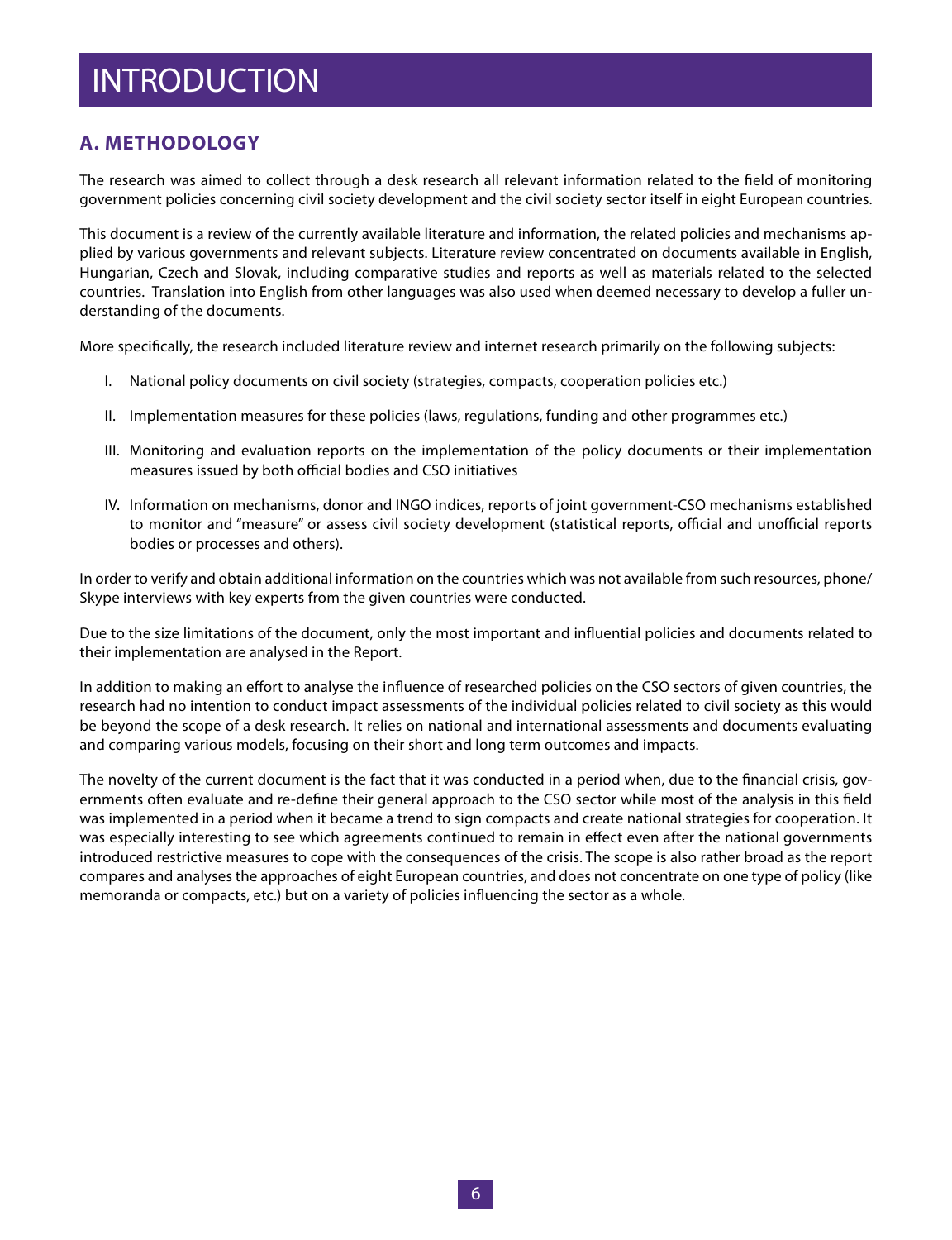### INTRODUCTION

#### **B. GENERAL PRINCIPLES**

The research is based on the following general presumptions that are the principle base of the document:

**Civil society is a fluid term.** Different countries have a different understanding of civil society and focus on different aspects of its development (e.g., citizen participation, strengthening of CSOs or social entrepreneurship). Therefore, it would not be useful to compare any outcomes of development policies across countries to determine best practices (e.g. have CSOs grown stronger in one country than another as a result of the interventions). Rather, the document tries to encompass the range of policies that countries find important to address under the concept of "civil society development" and assist in making any of these policies more effective through exploring the best practices in monitoring and evaluation.

**Civil society development is a complex policy area.** As is the case with other policies, the measurement of progress in the development of civil society depends on multiple factors and government cannot have an influence on all of them – especially given the inherent conceptual separation of civil society from governmental structures. Therefore the Report focuses on identified areas of policy intervention regardless of whether they can influence change alone or only combined with actions of other actors and stakeholders. However, it is important that government recognizes this principle in the course of preparing a policy on civil society so as not to have unrealistic expectations (e.g. in case of the development of philanthropy, which usually cannot be hastened through tax incentives and government supported CSR programs alone).

**Quality and context matter.** The professional quality of government policies and their context may pre-determine the success of the monitoring exercise. Evaluating and monitoring the effectiveness of state policy depends first of all on the policy itself: how precisely it targets the root causes; whether it has a strategic approach; whether it provides for predictability and fairness; how adequate are the tools and methods used etc. Further, success may depend on how the document is presented and communicated; how easy it is for larger audiences to understand its message; how big political support is there behind the policy etc. And it also depends on changes of the environment, like the current economic crisis situation. Due to all of this, monitoring some of the state policies is not a straightforward undertaking. This Report aims to look at learning points from these various circumstances rather than evaluating the success of the monitoring.

**Monitoring practices depend on legal and political culture.** Monitoring is a regular exercise, where the same data set is updated and reviewed over given time periods. However, beyond this general definition, countries have very different practices in monitoring and what works in one country may not be effective in another. For example, accountability for public funding in some countries focuses on "have we achieved what we aimed for", while in others it focuses on "have we spent the funds according to the planned budget". Both are important factors in determining accountability but they imply a different set of indicators and monitoring tools; countries tend to use one or the other rather than both (if nothing else, for cost reasons). Similarly, where there is a high level of trust between the government and CSOs, there is less need to develop detailed indicators to ensure "objectivity", as the evaluation of the data will be more easily agreed upon. In addition, the impact of introducing the EU project cycle management into public administration can be clearly seen in the new EU member states where more recent strategies mirror the structure and tools used in EU development projects.

**Monitoring is not a highly complicated undertaking.** Countries have adopted a wide range of monitoring practices. More often than not, monitoring is not a carefully planned rigorous exercise but rather a series of efforts of various implementing bodies to assess progress against defined objectives. While countries have assigned the responsibility of monitoring of state policies to certain bodies; and while most policy or implementation documents explicitly refer to the importance of monitoring; only a few go on to develop specifically designed monitoring frameworks, tools and detailed indicators. Even then the tools are often developed to monitor one specific area, e.g. a priority objective rather than to systematically monitor impact of the whole policy. Therefore the Report considers any and all measures that are suitable to measure, assess or gauge progress toward an objective defined in the policy or implementation documents; or to reveal learning points regarding the impact of the policy to be monitoring activities. Often these are not sophisticated mechanisms, merely reports from a ministry official based on data they gathered from their staff – but they serve the above described purposes.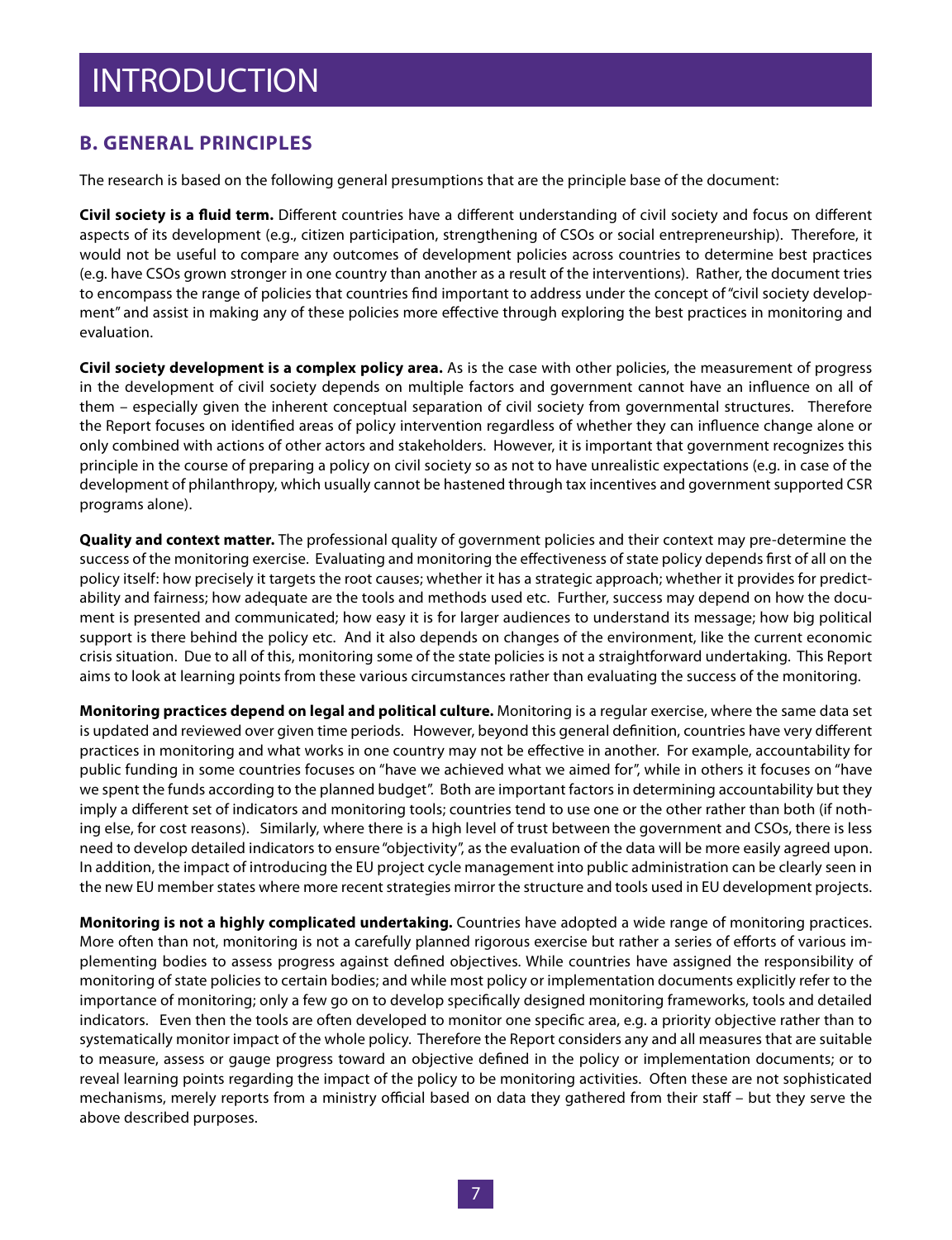### INTRODUCTION

**Monitoring differs from evaluation.** Although the Report focuses on monitoring practices, monitoring must have a purpose, which is the evaluation of the given policies. Often the achievement of targeted change in the indicators does not necessarily mean that evaluative assessment of the results will be positive. This is due to the above mentioned complexity of the field, which makes it difficult to measure the impact of these policies. An example is that in most countries there are formal indicators on the level of involvement of CSOs in the policy process (e.g. CSO participation in legislative working groups) but they do not provide information on the substantive quality of the participation (e.g., whether CSOs were able to make meaningful contributions and whether those were considered in the process). Another example is the case of unintended outcomes (though some of those could have been foreseen), as with Hungary and Croatia where research a few years into the existence of the national civil society support mechanisms has shown a high level of dependence on this mechanism by the supported CSOs.

**Monitoring state policies differs from monitoring sector development.** The Report started from the premise that these two areas should be clearly delineated, however, in practice they are often mixed. This is related to the issue of committing resources to monitoring: where the government has invested major resources into the implementation of a policy concerning the development of the sector, most studies, surveys and monitoring activities are directed at monitoring those policy priorities. Governments will typically invest into the surveying (rather than monitoring) of the development of the sector as a whole when preparing for a new policy or when the existing policy undergoes a major review.

**Monitoring is a learning process, not an end in itself.** The Report takes the view that the monitoring and evaluation process of the policy documents is valuable even if it does not lead to concrete results that show the impact of the policy and inform the next policy in its making. Especially in countries of the CEE region, both public administration and CSOs are still learning the methods for effective policy planning and implementation and the monitoring process is a great opportunity for "learning by doing". Therefore, while the report aims to point to "best practices" it does not aim to judge or evaluate these practices against each other; indeed, it would encourage countries to adopt several practices that aim at improving the environment for CSOs and lead to a more vibrant civil society. The fact that governments have identified this policy area as necessary to address the challenges in the social and economic development of their countries is itself a big step forward. Every effort that can be made to enhance the outcomes in this important policy area is considered a gain for democracy and social development.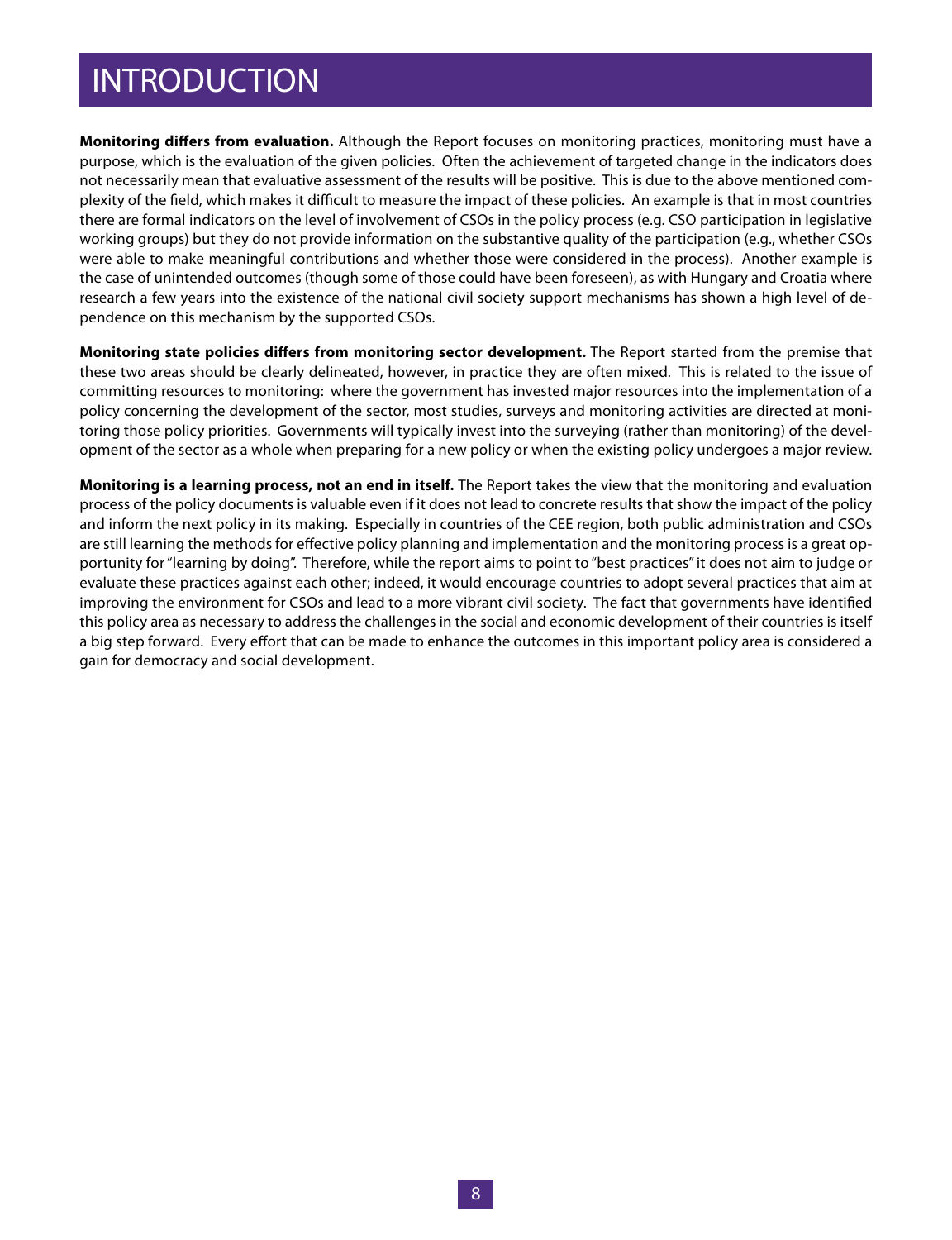### **1. NATIONAL POLICIES ON CIVIL SOCIETY DEVELOPMENT**

Every country examined has adopted some kind of an *overarching policy document* over the past two decades relating to the development of civil society and the CSO sector. These documents range from mutual agreements between the government (UK, Croatia) or parliament (Estonia) and the CSOs, to parallel agreements with both government and parliament (Latvia) and to unilateral strategies adopted by the government (Hungary, Poland, Denmark, Czech Republic). Half of the countries *reviewed or renewed* their policy documents within the course of 10-12 years; in some cases (Hungary, Estonia) this was a scheduled review, while in others it was linked to a change in government (most notably in the case of the UK) or to a change in implementation timeline (Poland). Croatia has not yet reviewed its civil society strategy; while Latvia and the Czech Republic have more recent documents that are scheduled for review in the coming years. In the new EU member states, reviews are also linked to the programming cycles of the National Development Plans<sup>2</sup> (as in Poland and Latvia).

The countries ensure implementation in different ways. Several have adopted one or more *policy documents* that have the function of an implementation plan (Croatia, Estonia, Denmark – for development cooperation<sup>3</sup>, Hungary, and Poland); while others don't have a specific overall implementation or operational plan but implement the policies based on detailed *annual plans* of the responsible persons or bodies (Czech Republic, Latvia, UK,). In addition, some countries (UK, Croatia, Estonia) adopted further policy documents relating to a thematic or procedural issue as part of the implementation – most typically, *principles or guidelines* ("codes") on funding procedures, on CSO participation and on local development. Besides implementation plans and policy documents, countries also ensure implementation of their civil society policies through *governmental programs*: most typically funds and foundations (Croatia, Czech Republic, Denmark, Hungary, Estonia), but also capacity building and community development programs (UK), and the so-called Operational Programs, which are funded from the EU Structural Funds as part of the National Development Plans in EU member states (Hungary, Poland).

### **2. MONITORING MECHANISMS FOR CIVIL SOCIETY DEVELOPMENT POLICIES**

#### **A. Who is responsible for monitoring state policies ?**

**Joint committees.** In the majority of countries (all except Denmark and Hungary) there is some kind of a joint government – CSO or parliament – CSO committee or council that fulfills a key role in the implementation and monitoring of the policy documents governing state – civil society relations. These committees usually have at least half of their members from among CSOs, and these are most often elected by their peers.

**Parliament.** Specifically in Estonia and in Latvia the Parliament plays a key role in the implementation and monitoring process, as in both countries the parliament adopted policy documents. The Parliament will usually have annual or biannual hearings at which progress reports are presented; designated parliamentary committees play the key liaison role in between such hearings.

**Governmental Office.** In half of the countries (Croatia, Czech Republic, Estonia, Latvia) the main responsibility for implementation and monitoring lies at the governmental level with the cabinet or prime minister's office. These offices often serve as a secretariat to the government – CSO councils described above. They also coordinate the work of all ministries in relation to their cooperation with CSOs.

<sup>&</sup>lt;sup>2</sup> A National Development Plan is the overarching national policy – with and approved by the European Commission - that governs the spending of EU structural and cohesion funds in the member states of the EU

<sup>&</sup>lt;sup>3</sup> By the term Development cooperation- also called foreign or international aid Official Development Assistance (ODA) is financial aid and technical assistance given by governments of developed and multilateral agencies (e.g. World Bank, IMF) to support developing countries se also OECD-DAC - http:// www.oecd.org/pages/0,3417,en\_36734052\_36734103\_1\_1\_1\_1\_1,00.html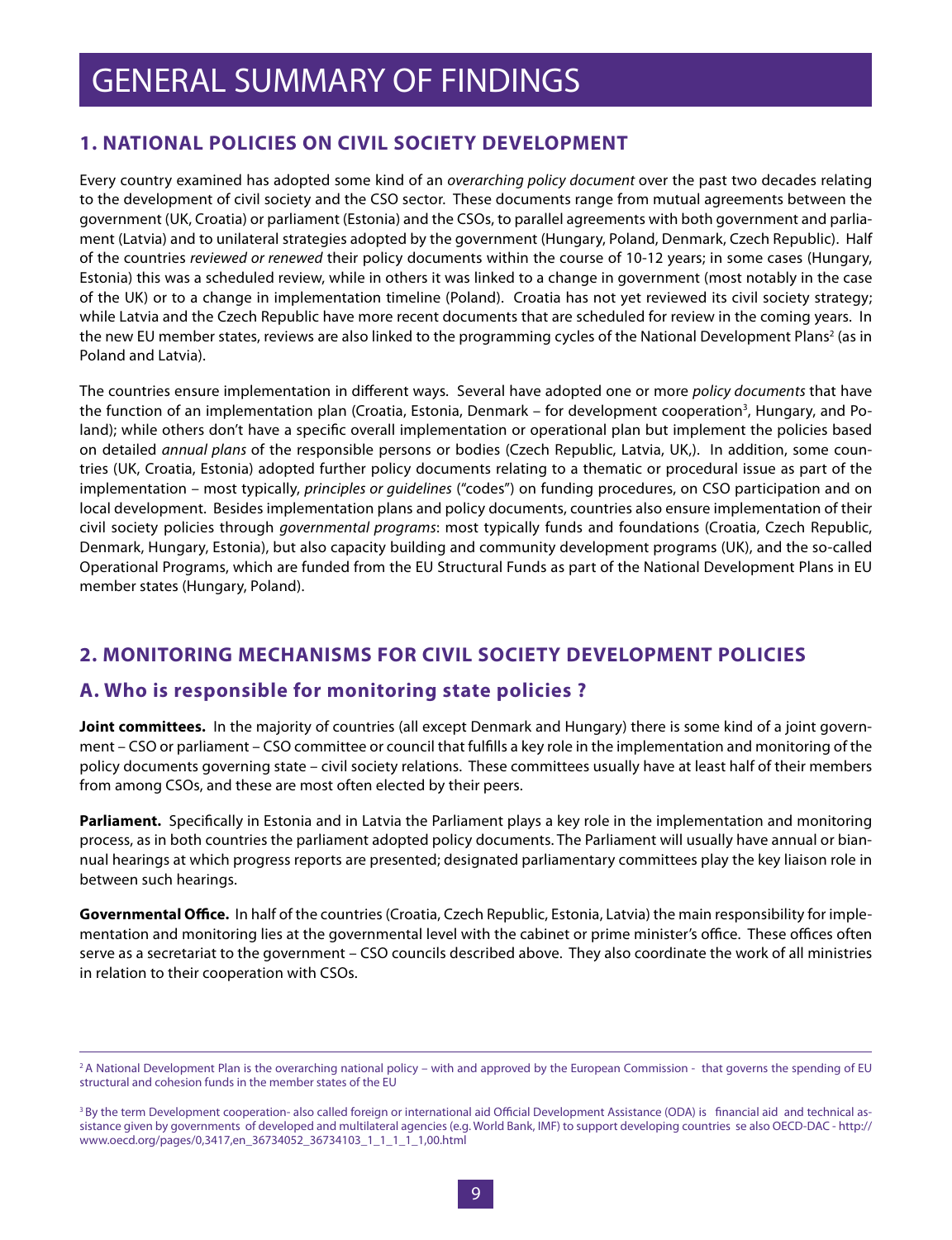## GENERAL SUMMARY OF FINDINGS

**Ministry Office. I**n the other half of countries (Denmark, Hungary, Poland, UK) the main responsibility for implementation and monitoring lies with an office within a ministry; or in the case of the UK, a separate ministry itself. Although these offices have a governmental mandate to coordinate the work of other ministries in relation to the implementation and monitoring of the policy documents, coordination may prove more challenging in their case (except for the UK).

**Ministries.** While there is usually a designated office as the main focal point in implementation and monitoring, ministries play an important role in this as well. For example, in Hungary policy development is decentralized and each ministry must prepare its plan for CSO cooperation; while in other countries (Latvia, Poland) the central level assigns specific tasks to the particular ministries on which they have to report.

**Ministry of Finance.** The Ministry of Finance, or Treasury should be noted among the ministries as a key actor in some countries, primarily in the UK where it conducts so-called cross-cutting reviews on budgetary issues related to the implementation of the Compact<sup>4</sup> (e.g. on effectiveness of grants and contracts to CSOs). The Ministry of Finance also provides important budget information for the monitoring of implementation in almost every country where an analysis of public funding of CSOs has been conducted (e.g. Croatia, Hungary, Czech Republic).

**Audit Office.** The national audit office whose task is to ensure effective and efficient government spending plays an important role in several countries as it audits the use of governmental resources that go toward the implementation of the civil society policy. Such audits have led to important changes in the implementation mechanisms e.g. in Hungary and in the UK, making them more transparent and more effective.

**Tax Office.** The national tax authorities also play a role in monitoring policy implementation especially where tax benefits (UK) or tax designations of the so-called percentage laws (Hungary, Latvia, Poland) have been part of the policy planning.

**EU monitoring agencies.** In several countries, the agency monitoring EU development programs also provides monitoring information, especially when certain policy objectives relating to CSO development are linked to National Development Plans and Operational Programs<sup>5</sup> (e.g. Hungary, Poland, Latvia).

**Prosecutor Office.** In Hungary the Office of the Public Prosecutor undertakes annual reviews of certain segments of the CSO sector as part of its regular task of ensuring legal compliance of CSOs. These reviews may also serve the purpose of monitoring policy implementation.

**Non-state Actors.** Although less typical, in some countries private actors are also part of the monitoring process. In Estonia and in Latvia the respective CSO umbrella organizations<sup>6</sup> are officially delegated to several cooperation bodies and forums that serve as implementing and monitoring agencies of the policy process. In the UK, the government both funds and takes into consideration programs conducted by CSOs (charities) that aim at the monitoring and improvement of the Compact. In Denmark, the responsible governmental agency contracts out evaluations to ensure an independent review.

<sup>4</sup> The Compact is the agreement between the UK government and the third sector (independent voluntary organisations, charities, community groups, etc.) which outlines a way of working that improves their relationship for mutual advantage- source:. See more in the chapter on Great Britain.

<sup>&</sup>lt;sup>5</sup> See also footnote #2, Operational Programs are the concrete programs to implement goals specified in the National Development Plan of an EU member state.

<sup>&</sup>lt;sup>6</sup> Network of Estonian Nonprofit Organizations and Civic Alliance Latvia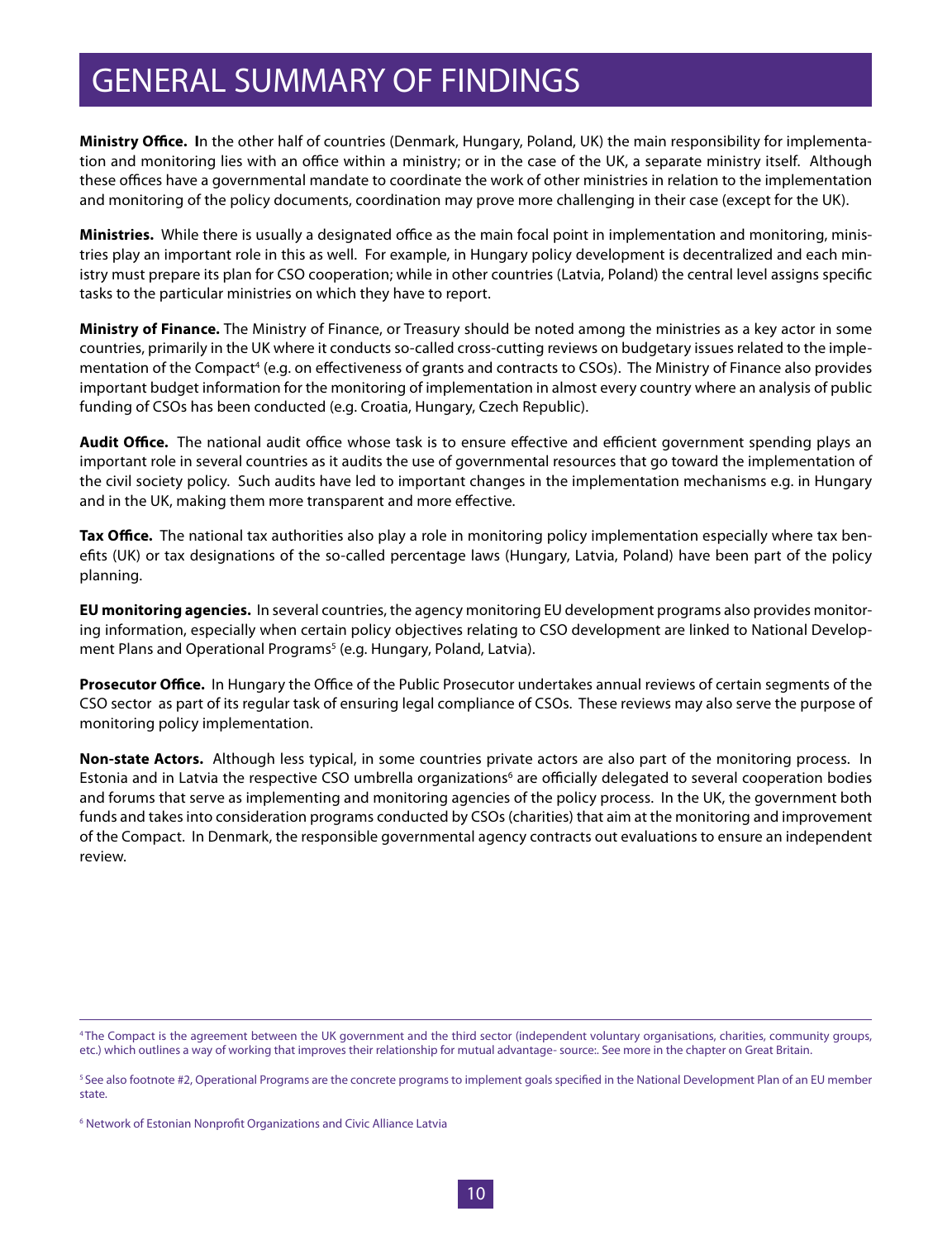### GENERAL SUMMARY OF FINDINGS

#### **B. What do they monitor?**

The formulation of the policy documents vary greatly, and therefore, the content of the monitoring, including indicators used, is also wide ranging. Overall, it can be said that at the more general level there are six typical areas in which the objectives of the policy documents are formulated:

- Legislative initiatives (laws and regulations affecting CSOs new laws, harmonization etc.)
- Funding of CSOs (in terms of amounts, mechanisms and procedures)
- • Cooperation and participation (level and quality of CSO involvement with the public administration)
- CSO sector development (infrastructure, capacity building, employment potential and similar)
- Civil society development (citizen participation, social capital, civic education etc.)
- Broader policy goals (e.g. poverty reduction, social welfare, social enterprise development etc. here CSOs are seen as a key means to achieve the broader policy goal)

Typical indicators for the above will include:

- 1. **Legislative initiatives:** laws/amendments initiated; drafted; proposed to the Parliament; adopted; regulations initiated, drafted, adopted; support received from CSOs to such initiatives.
- 2. **Funding of CSOs:** most typically, amounts of funding in various breakdowns e.g. by source, by type of CSO, by type of program, geographic distribution, project vs. institutional funding etc.; in addition, appropriateness of funding procedures may be measured – e.g., funds distributed with or without a call for applications, proportion of self-dealing<sup>7</sup>, on-time vs. late payments etc.
- 3. **Cooperation and participation:** rate of CSO participation in legislative initiatives; access to information by CSOs; rate of CSO participation in the work of the public administration and/or Parliament more broadly – e.g. attending events etc.; the number and quality of various cooperation agreements signed with CSOs; participation of public administration staff in CSO events; etc.
- 4. **CSO sector development:** indicators related to CSO capacity, e.g. full time employed staff, technical equipment, budget size; and indicators related to the CSO sector as a whole, e.g., geographical differences (typically capital vs countryside), mix of financial resources, contribution of the sector to the GDP etc.
- 5. **Civil society development:** membership in associations, level of volunteering, level of citizen awareness of CSOs and their issues, level of citizen activity in general (e.g. petitions, protests), community organizing etc.
- 6. **Broader policy goals:** indicators will depend on the issue area; however, separate indicators are developed to measure the level to which CSOs contribute to the progress, e.g. number of CSO social service providers, number of their clients, CSO ratings in service quality compared to public sector providers etc.

<sup>&</sup>lt;sup>7</sup> By self-dealing we refer to funds that were granted to CSOs that are related to one or more members of the decision-making body and therefore subject to conflict of interest rules. For example, in Hungary board members of the National Civil Fund must declare the CSOs they are involved with and the Fund maintains a statistic on the number and amount of funds that went to CSOs related to these members.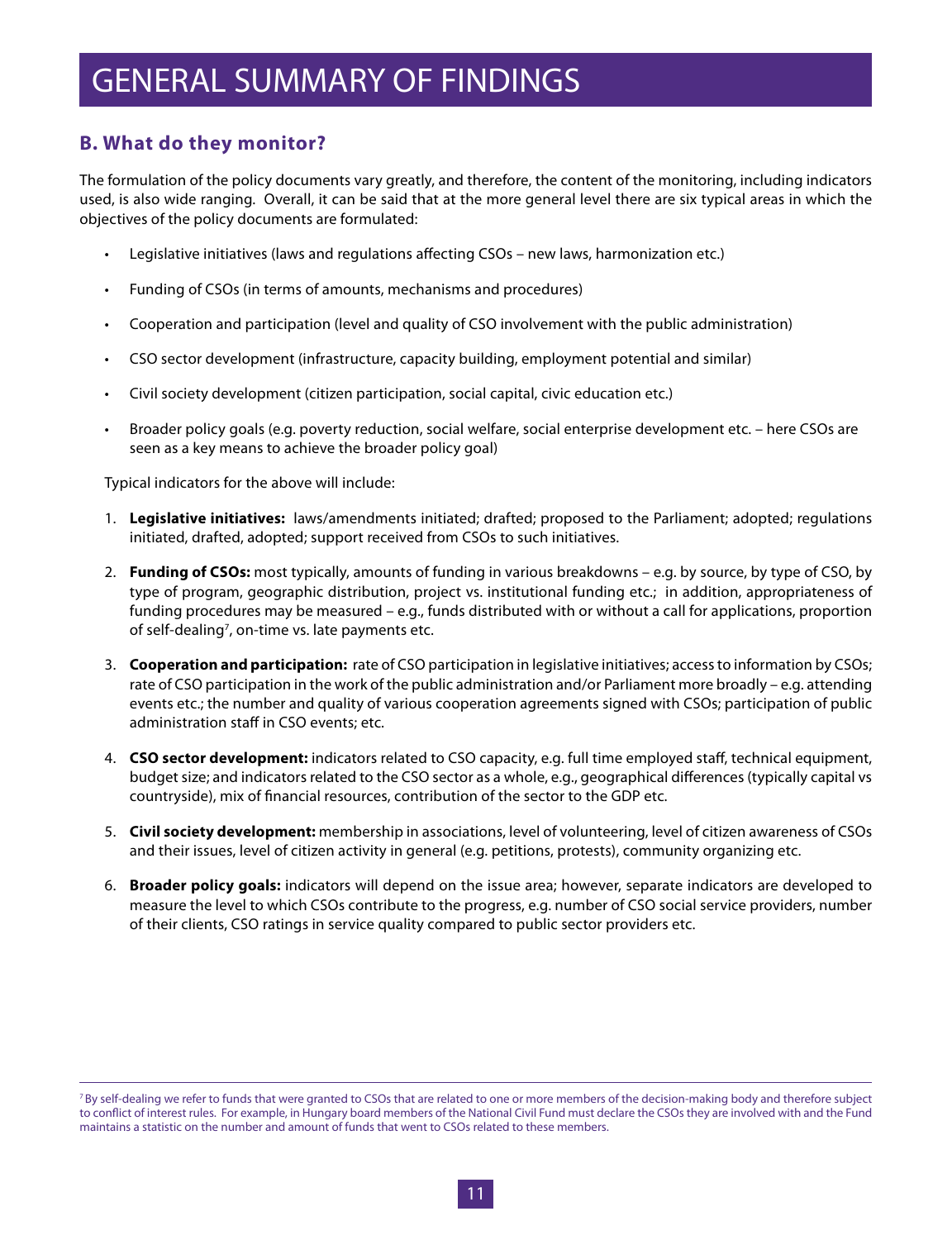### **C. How is monitoring of policies conducted?**

Monitoring bodies in the examined countries utilize a wide range of tools from e-based databases to in-person hearings. Usually a mix of the following tools is used:

**Annual Review.** Essentially all countries use some form of an annual reporting mechanism relating to the overarching policy for CSO development. In the annual review governments monitor progress in light of a more concrete implementation document (i.e. operational plan or annual workplan). They also set out the goals and tasks for the upcoming year. The Annual review is most often conducted by the government office on behalf of the joint committee that is entrusted with monitoring the implementation of state policies regarding CSOs (UK, Croatia, Estonia, Latvia). In Poland, Denmark and Hungary, the annual report is prepared at the ministry level; while in Estonia and Latvia, there are also Parliament hearings.

**CSO Forum.** Several countries organize forums among the government/ministry/parliament and the CSOs. These forums usually serve as the place for the Annual Review to be presented; but they are also a key mechanism to engage in discussions on the most important issues between the various stakeholders (including high level government officials and other dignitaries who are typically invited as well). The CSO Forums have a symbolic relevance in showing the commitment of the government or legislator to the realization of the goals and objectives of the cooperation.

**Website.** The internet serves as a relevant monitoring tool in essentially all the countries. In the majority of countries (Croatia, Estonia, Hungary, Latvia, UK) there is a separate dedicated page where the key policies are found and that serve as the main platform for communication with the CSO sector on these policies. CSOs can follow the major events, projects and funding opportunities that are part of policy implementation; monitoring reports are uploaded on these sites as well. In the other countries there is no separate website but the implementation can be followed (through the main website of the government, parliament or competent ministry).

**Public administration surveys.** Several countries survey their ministries and other agencies involved in the implementation of the policy documents (e.g. Croatia, Hungary, Latvia, Poland). Such data concern the activities and financing of the given ministry involving CSOs and are an important tool in monitoring progress in concrete indicators. However, they may lack information on the qualitative aspects of cooperation.

**"Aligned reporting"8 by CSOs.** Denmark has a specific tool which concerns CSOs working in the field of international development cooperation, in that they report on their projects in a way that directly contributes to the measurement of the objectives set out in the Civil Society Strategy. The Danish development agency Danida invested significant effort and resources into building the capacity of CSOs for that purpose, but it is seen to be saving time and money in the longer term due to easier measurement of the achievements of the whole policy.

**Evaluation Program.** Also in Denmark the Ministry of Foreign Affairs prepares a programme of evaluation for the policy, which sets out not simply indicators but all the information and steps needed for effective impact evaluation of the policy involved. This would include base data, evaluation objectives, evaluation criteria, actors involved, methodology, timeline etc. With this approach, the achieved or unachieved results are less open to subjective interpretation by the various parties.

Advocacy Programme. In the UK, the umbrella organization NCVO<sup>9</sup> runs a specific service that provides assistance to CSOs which have a problem related to the implementation of the Compact (Compact Advocacy Programme). This is in essence a complaint handling mechanism and as such, unique among the examined countries; in addition, through analyzing case studies and collecting data from CSOs it contributes valuable information to the monitoring of the Compact.

**Databases.** Some of the countries with a specific funding instrument for civil society (most notably Denmark) also developed a specific database on supported CSOs and their projects, which helps measure the extent to which their support contributes to the achievement of policy objectives.

<sup>8</sup> See more detailed explanation under Denmark

<sup>9</sup> National Council of Voluntary Organizations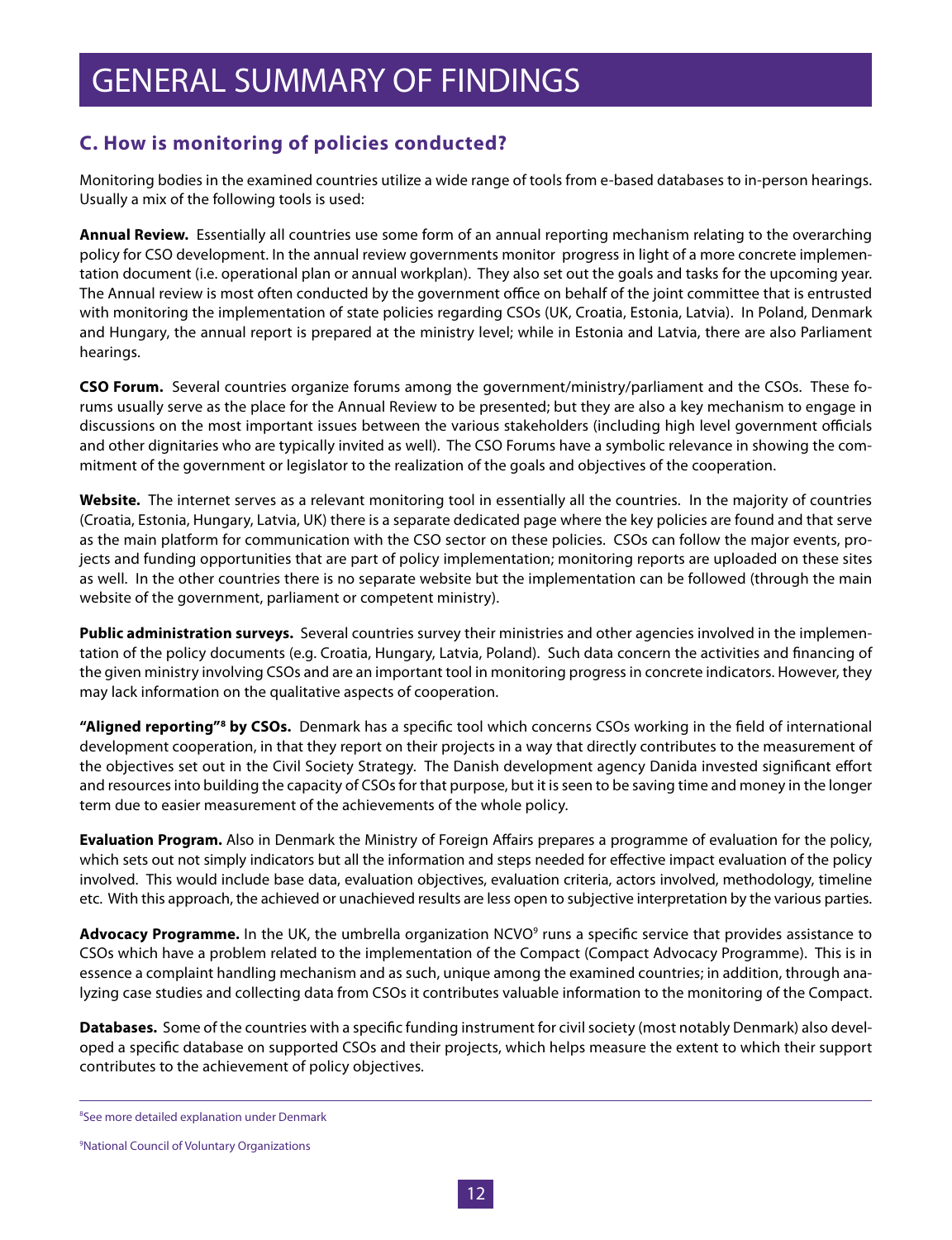### **3. MONITORING THE DEVELOPMENT OF CIVIL SOCIETY**

As a main finding of the report it must be noted that it proved difficult to differentiate between the two types of monitoring (i.e. monitoring implementation of government policies and that of the civil society sector as a whole), because – as mentioned in the General Principles - where the government has invested major resources into the implementation of a policy concerning the development of the sector, most studies, surveys and monitoring activities are directed at monitoring policy priorities. One area that was specifically identified as being on the borderline was the monitoring and analysis of public funding of CSOs, which has been conducted in most countries; it was conducted with the aim of policy reform even when it was not part of an already existing policy objective. However, in general the report has been able to identify the following key mechanisms for monitoring civil society and the CSO sector as whole:

**Government.** The Cabinet Office in the UK undertakes major surveys on the voluntary sector (CSO sector) that inform current policy development of the government (but are not necessarily linked to Compact implementation).

**National Funds and Foundations.** In Hungary and Croatia, the central governmental funding instruments (the National Civil Fund and the National Foundation for Civil Society Development, respectively) conduct and sponsor major surveys on the sector to assess their impact and inform their future funding policies.

**Registries.** In several countries, the CSO registration authority provides valuable information on the development of the CSO sector by publishing aggregate data of the CSOs (e.g. number of CSOs registered, closed down, reported membership, governance structures, capital etc.).

**Statistical Offices.** In Hungary and in the Czech Republic, CSOs are specifically surveyed by the statistical offices on an annual basis. Especially in Hungary, the nonprofit department of the Central Statistical Office serves as the most credible and most comprehensive source of information on the sector for almost two decades.

**CSO Umbrellas and Resource Centers.** In almost all countries, CSO umbrella organizations and resource centers conduct various studies on the sector and on civil society development. The only difference is that in some countries (e.g., Hungary, UK) these are funded by the government on a regular basis, while in other countries (e.g. Latvia) they depend fully on available donor funding.

**Other CSOs.** Other CSOs, think-tanks, quality management organizations etc. also conduct relevant studies on the CSO sector, which are usually funded from donor funds, and can be considered as complementary one-off studies rather than a regular mechanism. However, they provide a valuable contribution to the body of knowledge on the sector in each of the countries and can be used as e.g. baseline data or results indicators.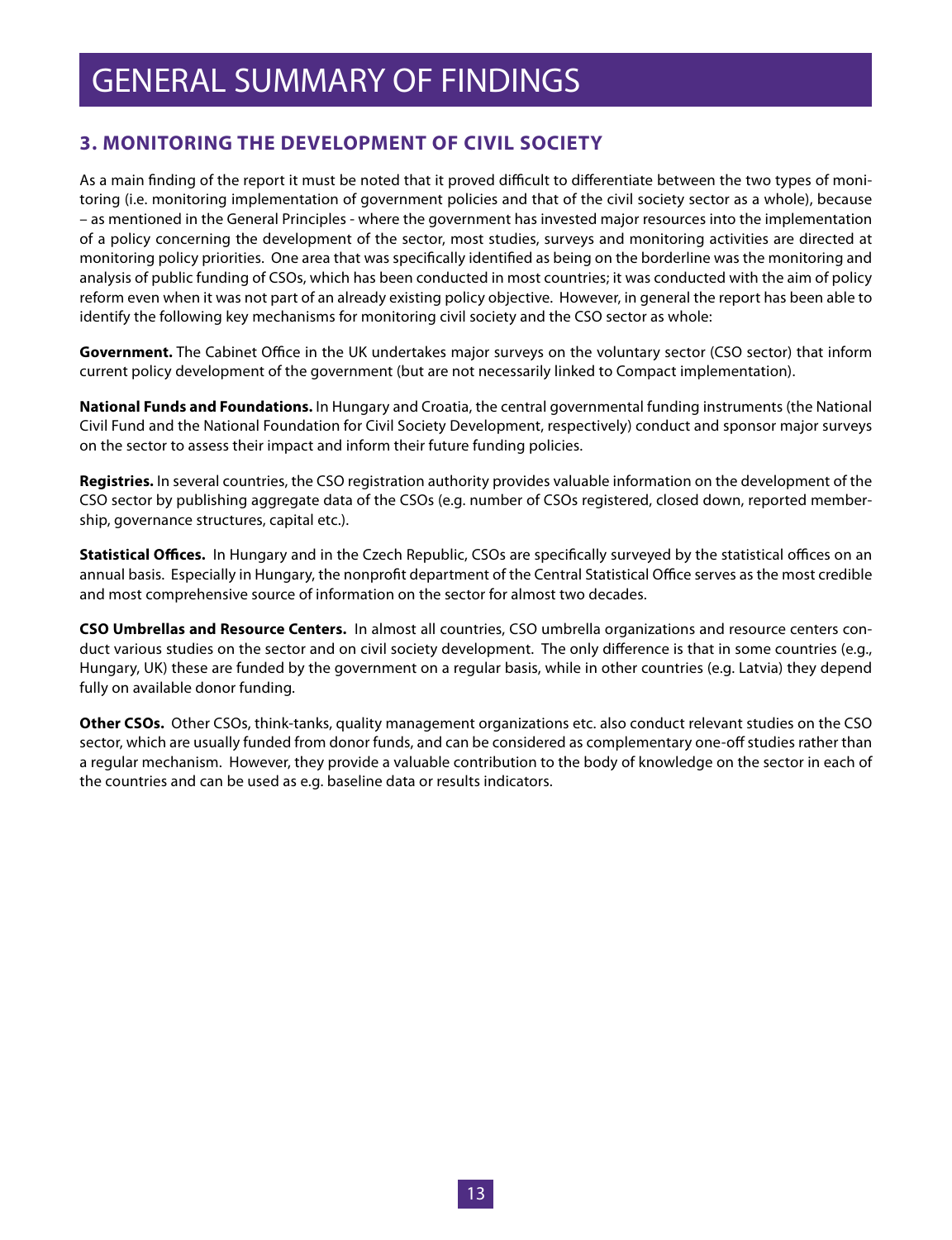Summary Table of Government Policies and Monitoring Mechanisms:

| <b>Government policies<sup>10</sup></b>                                                                                                                                                                                                                              | <b>Monitoring gov't policies</b>                                                                                                                                                                                                                                                                                                                                                                         | <b>Monitoring civil society dev't</b>                                                                                       |
|----------------------------------------------------------------------------------------------------------------------------------------------------------------------------------------------------------------------------------------------------------------------|----------------------------------------------------------------------------------------------------------------------------------------------------------------------------------------------------------------------------------------------------------------------------------------------------------------------------------------------------------------------------------------------------------|-----------------------------------------------------------------------------------------------------------------------------|
| <b>CROATIA</b><br>• Program of Cooperation, 2000<br>• National Strategy for Development of<br>Civil Sector, 2006<br>• Operational Plan of National Strategy,<br>2007<br>• Code of Good Practice in Financing,<br>2007                                                | Who:<br>• Council for the Development of Civil<br>Society<br>• Committee for Implementation of<br><b>Operational Plan</b><br>• Government Office for Cooperation<br>How:<br>• Annual reports<br>• Analysis of public funding<br>• Website                                                                                                                                                                | • National Foundation for Civil<br>Society - surveys<br>• CSO Registrar                                                     |
| <b>CZECH REPUBLIC</b><br>• Government Council for NGOs, 1992<br>• Foundation Investment Fund, 1999-<br>2001<br>• Concept to Support the Development<br>of the Nonprofit Sector, 2009                                                                                 | Who:<br>• Government Council for NGOs<br>How:<br>• Annual reports<br>• Analysis of public funding                                                                                                                                                                                                                                                                                                        | • Government Office<br>• Statistical Office                                                                                 |
| <b>DENMARK</b><br>• Charter for Interaction, 2001<br>• National Civil Society Strategy, 2010<br><b>Development Cooperation:</b><br>• Strategy for Development Coopera-<br>tion (date?)<br>• Civil Society Strategy (2008)<br>• Principles in Support for CSOs (2011) | No specific mechanism identified for<br>overall CSO strategy<br><b>Development Cooperation:</b><br>Who:<br>• Board for Development Cooperation<br>• Council for Development Cooperation<br>• Danida Evaluation Department<br>How:<br>• Annual meeting<br>• Programme and Project Orientation<br>Database<br>• Evaluation Programmes & annual<br>reports<br>• Contracting out<br>• CSOs aligned reporting | • MoFA/ministries<br>• Public funding analysis<br>• Danish Committee on Volun-<br>teer Effort<br>• Volunteer Centre Denmark |

<sup>10</sup>In this Summary Table, government policies and certain bodies are listed by a shortened title. Their full titles are included in the Country Reports.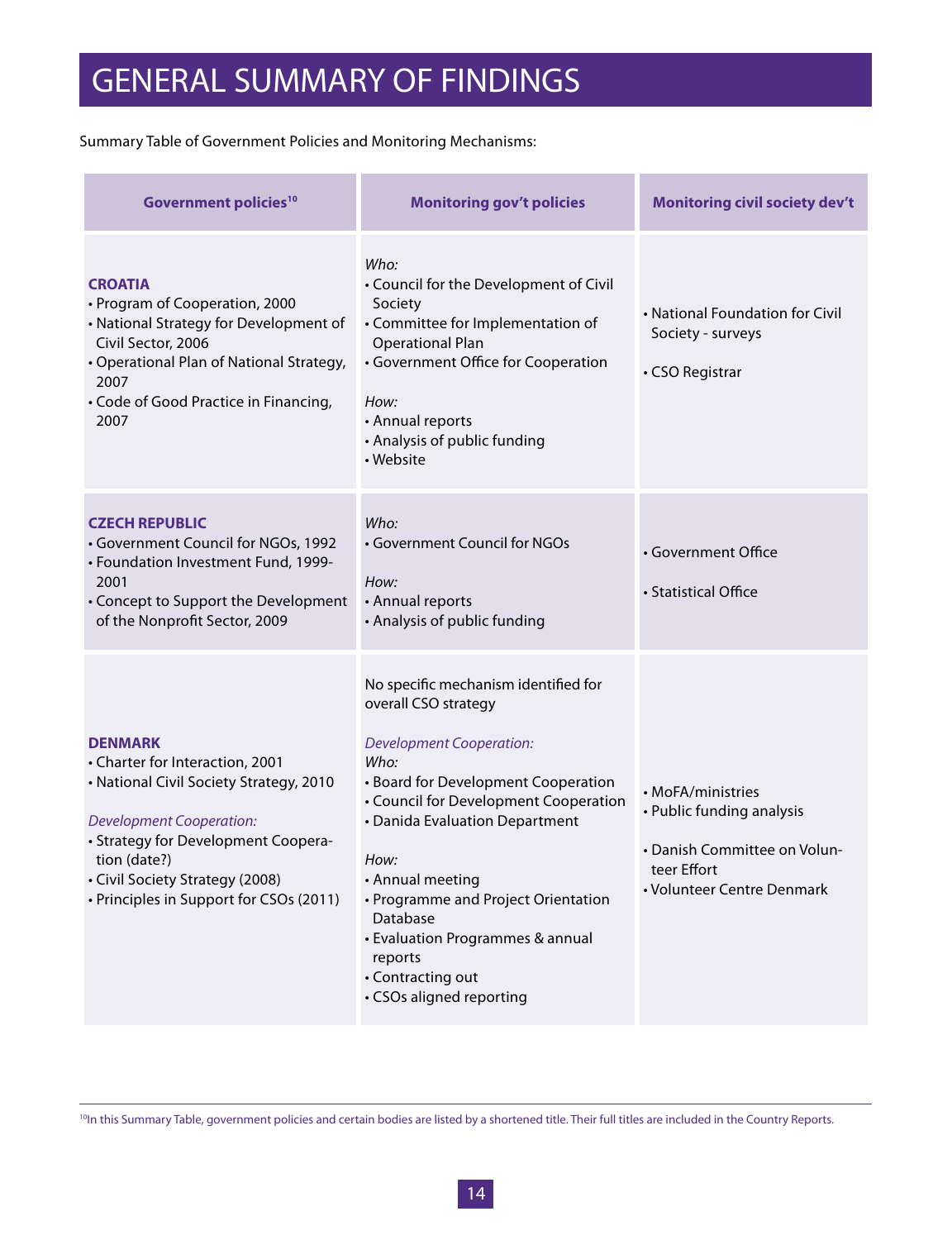## GENERAL SUMMARY OF FINDINGS

| <b>Government policies</b>                                                                                                                                                                                                                                                                                                                                                                  | <b>Monitoring gov't policies</b>                                                                                                                                                                                                                                                                                                                                                | <b>Monitoring civil society dev't</b>                                                                                                                                                                                                                                                                                          |  |  |
|---------------------------------------------------------------------------------------------------------------------------------------------------------------------------------------------------------------------------------------------------------------------------------------------------------------------------------------------------------------------------------------------|---------------------------------------------------------------------------------------------------------------------------------------------------------------------------------------------------------------------------------------------------------------------------------------------------------------------------------------------------------------------------------|--------------------------------------------------------------------------------------------------------------------------------------------------------------------------------------------------------------------------------------------------------------------------------------------------------------------------------|--|--|
| <b>ESTONIA</b><br>• EKAKConcept (Estonian Civil Society<br>Development Concept) 2002<br>· Implementation Plan of EKAK, 2004<br>• KATA Plan (Development Plan for Civic<br>Initiative Support), 2006<br>• Code of Good Practice in Involvement,<br>2005                                                                                                                                      | Who:<br>• Joint Committee<br>• Parliament - Civil Society Support<br>Group<br>• National Audit Office<br>• Ministries<br>How:<br>• Reports<br>· Parliamentary hearing session (bian-<br>nual)<br>• Contracting out<br>• Website                                                                                                                                                 | • Registry<br>• Umbrella organization (NENO,<br>Network of Estonian Nonprofit<br>Organizations)                                                                                                                                                                                                                                |  |  |
| <b>GREAT BRITAIN</b><br>• Compact, 1998<br>Five thematic documents under 1998<br>Compact:<br>• Black and Minority Ethnic CSOs<br>• Community Groups<br>• Consultation<br>• Funding and Procurement<br>• Volunteering<br>Further documents:<br>• Mini-Guide on Local Compacts,<br>• Compact Plus, 2005<br>· Big Society - renewed Compact, 2010<br>• Building a Stronger Civil Society, 2010 | Who:<br>• Compact Working Group<br>• Reporting Group<br>• Office for Civil Society<br>• Treasury<br>• Audit Office<br>• CSO umbrella (NCVO) and other CSOs<br>How:<br>• Annual review<br>• Cross-cutting reviews (Treasury)<br>• Compact Accountability & Transpar-<br>ency Guide<br>• One-off studies<br>• Compact Advocacy Programme<br>• Website<br>• Effective coordination | • Charity Commission<br>• Office for Civil Society<br>• State of the Sector Panel<br>• HMRC (tax)<br>Private actors:<br>· Umbrella organization (NCVO,<br>National Council for Volun-<br>tary Organisations) - Annual<br>Almanac<br>· Institute of Chartered Secretar-<br>ies and Accountants<br>• Quality standards providers |  |  |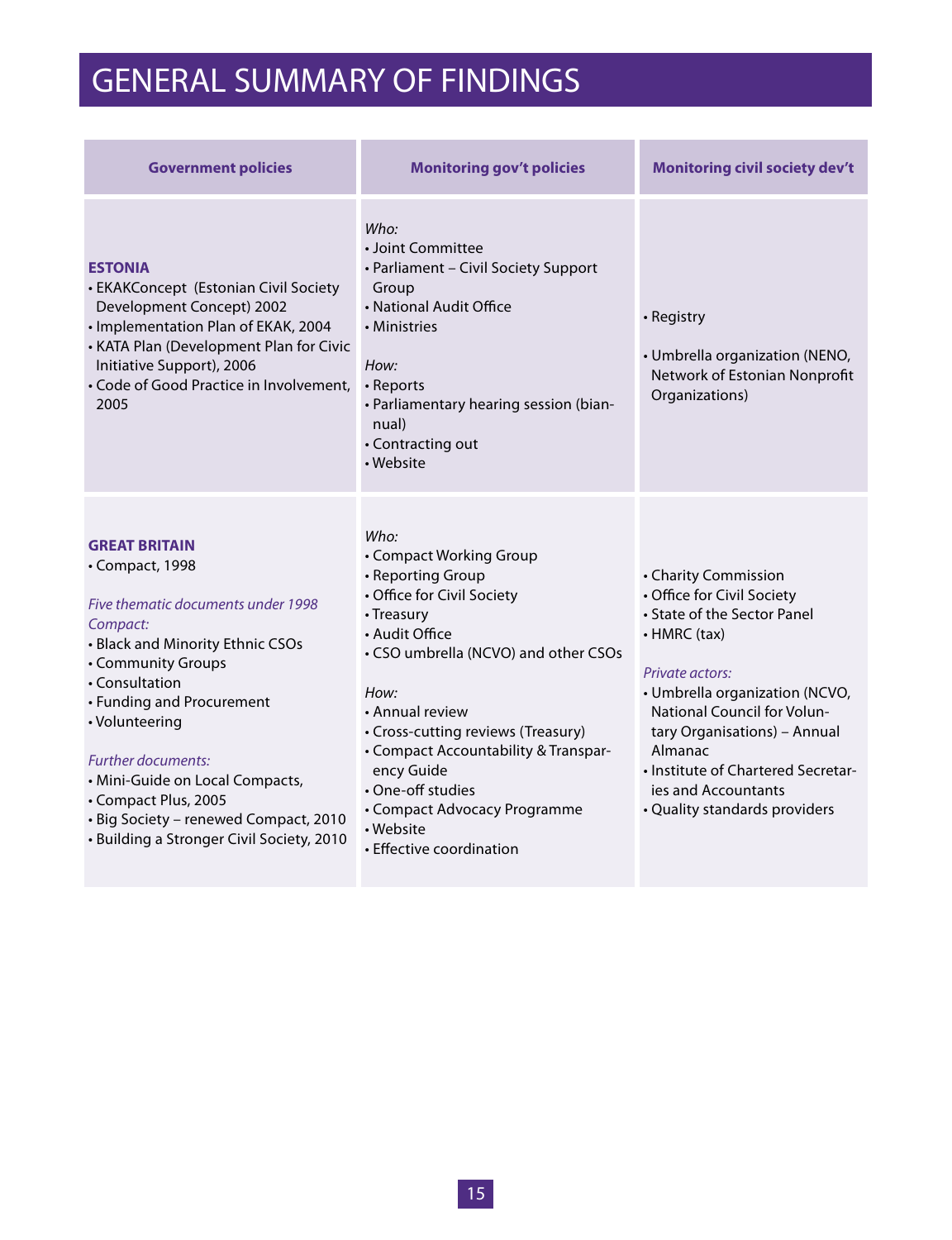## GENERAL SUMMARY OF FINDINGS

| <b>HUNGARY</b><br>• Civil Society Strategy, 2002 Principles<br>of Gov't - CSO Relations, 2006<br>- Resolution on Measures for Gov't -<br>CSO Relations, 2007                                                                                | Who:<br>• Department of CSOs<br>• Ministries<br>• State Audit Office<br>• Public Prosecutors<br>• Tax Authority<br>• Directorate Auditing European Funds<br>How:<br>• Website<br>• Annual monitoring reports (ministries,<br>tax authority)<br>• Occassional reports (other agencies)                               | • Central Statistical Office – de-<br>tailed annual reports<br>• National Civil Fund - grant<br>support<br>• Civil Service Centers - local/<br>regional progress reports<br>· Ministry studies (subsectors)<br>• NGO publications |
|---------------------------------------------------------------------------------------------------------------------------------------------------------------------------------------------------------------------------------------------|---------------------------------------------------------------------------------------------------------------------------------------------------------------------------------------------------------------------------------------------------------------------------------------------------------------------|-----------------------------------------------------------------------------------------------------------------------------------------------------------------------------------------------------------------------------------|
| <b>LATVIA</b><br>• Cooperation Memorandum between<br>Cabinet and CSOs, 2005<br>• Declaration on Cooperation with Par-<br>liament, 2006<br>· Guidelines for Policy 2005-2014<br>• Policy Programme Strengthening Civil<br>Society, 2008-2012 | Who:<br>• Council for Implementation of Coop-<br>eration Memorandum<br>• Parliament Committees<br>• Competent Ministry (changing)<br>• CSO Umbrella (Civic Alliance Latvia)<br>How:<br>• Annual monitoring reports<br>• Ministry surveys<br>• Parliament-CSO Forum (annual)<br>• Websites (Government / Parliament) | • Tax authority<br>• CSO umbrella (Civil Alliance Lat-<br>via) and other CSOs                                                                                                                                                     |
| <b>POLAND</b><br>• Public Benefit Act, 2003<br>• National Strategy on Development of<br>Civil Society, 2008<br>• National Operational Programme for<br>Civic Initiatives Fund, 2009                                                         | Who:<br>• Council on Public Benefit Activities<br>• Department of Public Benefit - Minis-<br>try of Labour and Social Affairs<br>• Parliament Subcommitee<br>How:<br>• Annual/biennial reports<br>• Studies                                                                                                         | • Registry<br>$\cdot$ CSOs                                                                                                                                                                                                        |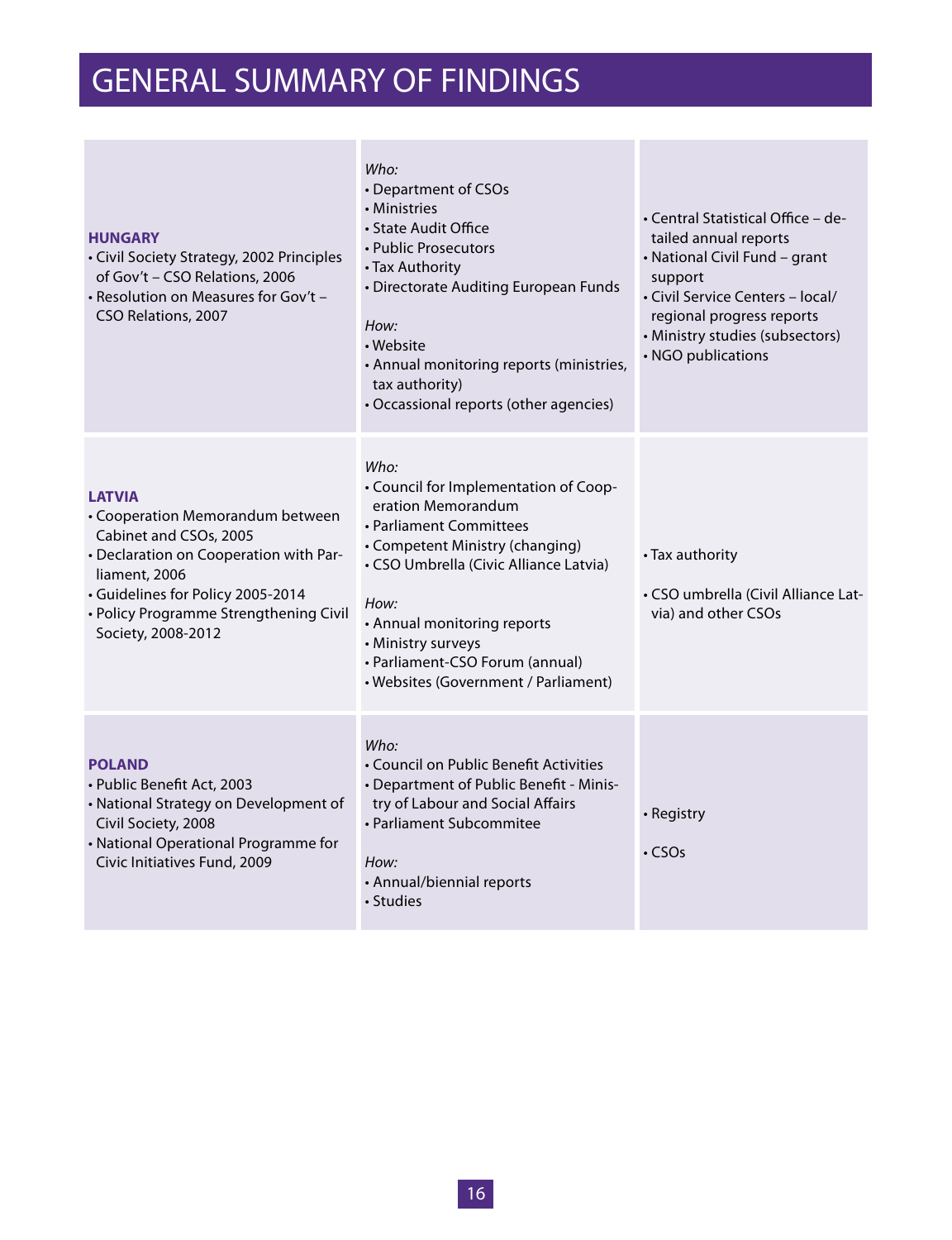### **A. RATIONALE OF COUNTRY ASSESSMENTS**

Within the framework of the research eight European countries were analyzed in terms of their policies and mechanisms to support civil society organizations. Two countries selected (Denmark and Great Britain) represent old member states of the European Union, five represent new member states (Czech Republic, Estonia, Hungary, Latvia, Poland) and one is in the status of candidate country (Croatia).

The pool of countries selected offers enough relevant comparative experience to the research. The Czech Republic and Hungary were more or less in the same situation when their political systems changed; they had the same size and population and the character of their CSO sectors were also rather similar (services oriented, rather than advocacy oriented). Yet the policy methods their governments have chosen in regard to civil society development are rather different. It is interesting to understand how two innovative but different policies (the Foundation Investment Fund in the Czech Republic and the 1% mechanism and the National Civil Fund in Hungary)had an impact on the sustainability of the CSO sectors. Also it is interesting to see how the UK system that has always been an example in terms of any CSO sector related policy is changing during and after the financial crisis: what elements remain untouched and what are dramatically changing. Such comparisons provide important learning for most countries thinking about their own policies.

There is also differences in the simpler and more targeted versus a complex and wide-reaching approach, e.g. between Croatia and Hungary. It was in Hungary where most of the policy innovations of Eastern Europe were brewed as regards CSO legal framework and enabling environment – yet it is questionable how much Hungary's CSO sector could benefit from this complex system.

It is also relevant to compare Poland's experience with the Public Benefit Law to that of Hungary as in both countries the public benefit legislation represents a significant state policy towards the CSOs, but while the focus in one case (Poland) was more focused on strict compliance standards, in the other case (Hungary) it was made more accessible for a larger group of CSOs. In addition, the experience of Poland and Czech Republic with integrating CSOs development needs into their National Development Plans shows two different approaches of how new member countries of the EU can deal with identified needs when resources individual governments operate with are more limited.

Latvia and Estonia represent a "Baltic small states" model where the Parliament is more involved in the development and implementation of the civil society strategy than in the other countries. There is seemingly also more trust and a smoother work routine among Parliament and CSO representatives than there is typically among government and CSO representatives.

It is also interesting to compare countries like UK and Denmark, where the principle of subsidiarity is heavily reflected in all state policies, while other countries with different traditions and conditions are choosing a more centralized model. In sum, the eight countries offer a sufficient range of information to understand various approaches as well as consequences of the chosen state policy.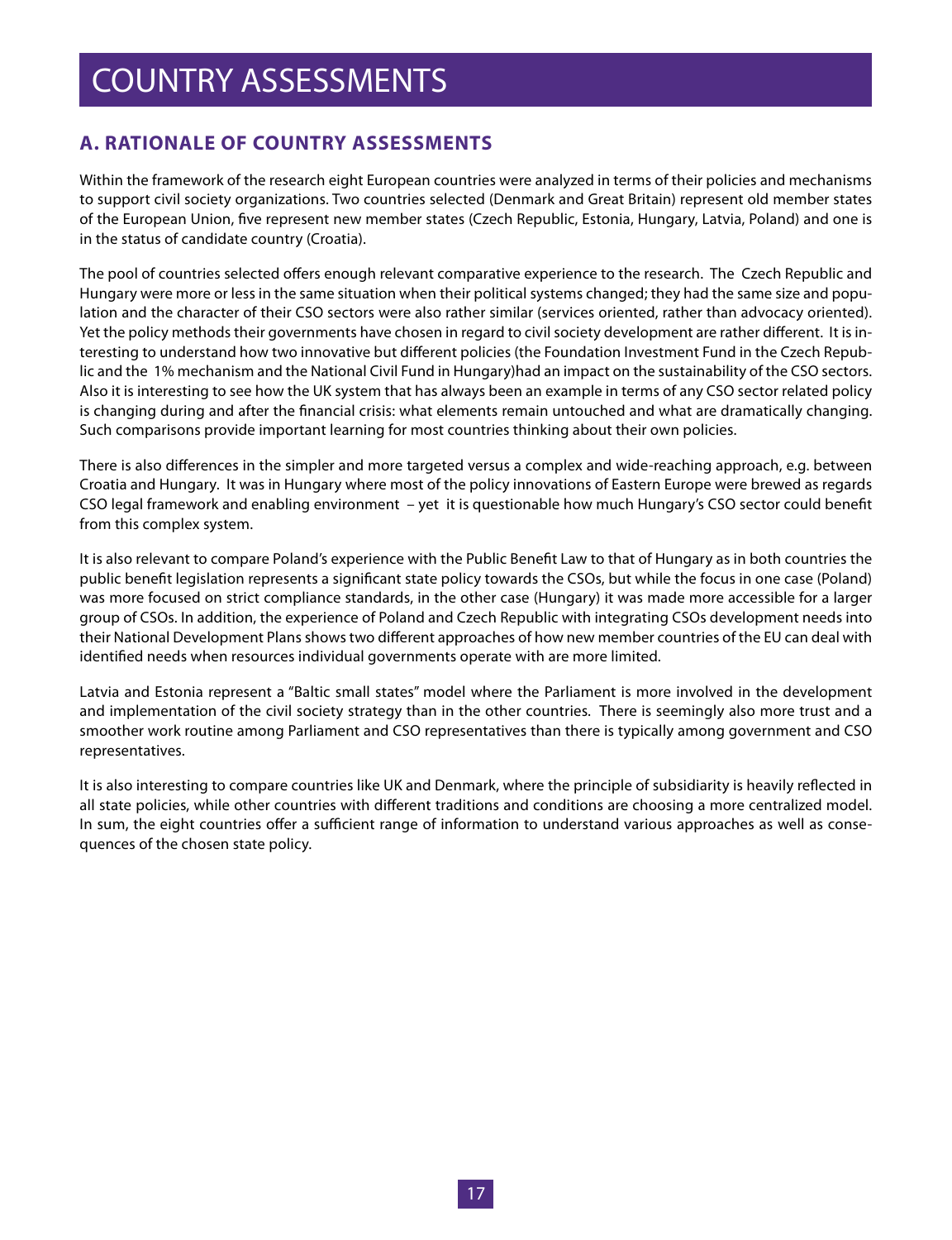The CSO sector in the Czech Republic consists of civic associations, foundations, endowment funds, public benefit institutions<sup>11</sup>, church-related legal entities and organizational units of civic associations. In 2010, there were 110,076 nonprofit organizations operating in the Czech Republic. The most widespread types of nonprofit organizations are civic associations<sup>12</sup>.

Despite positive changes in the data collection methods of the statistical office and the publishing of a summary report on the CSOs every year, there still isn't enough representative information and exact data on the sector.

The Czech Republic has a long-standing tradition of charity and voluntary associations in the country. By the end of the 19th century, the Czech territories had the largest number of charitable and voluntary organizations in the Austro-Hungarian Empire<sup>13</sup>, and such organizations were flourishing also during the era of the first republic in early 20s and 30s. In spite of harsh repression, some independent citizen initiatives and opposition to the communist regime existed, but these efforts remained fragmented and weak.

Vaclav Havel, the iconic figure of the Czech revolution and later a president of the Czech and Slovak Federation, strongly believed in the positive role of civil society in building a modern democracy. He earned inevitable respect within the government and general public as well, because he managed to assist and influence policies of the Republic towards CSOs and towards a more supportive environment. The other critical player with a great influence was the Council for Foundations (later the Government Council for Non-Government, Non-Profit Organisations) established in 1992. This body made suggestions to the government on a model of subsidizing the CSO sector through an endowment grant scheme financed by the incomes of the privatization.

#### **1. National Government Policies on the development of the civil society**

The state policy regarding civil society in the Czech Republic has manifested through two main instruments in the past two decades: (1) the establishment of the Government Council for Non-Government, Non-Profit Organisations, and (2) the development and implementation of the scheme of the Foundation Investment Fund. In addition, more recently a document on (3) the Concept to Support the Development of the Nonprofit Sector was adopted by the Czech government.

#### **THE GOVERNMENT COUNCIL FOR NON-GOVERNMENT, NON-PROFIT ORGANISATIONS**

The Government Council for Non-Government, Non-profit Organisations (Council) was established by a government decree in 1992(Annex CZ-01). Similar councils exist in other countries of Europe to enhance cooperation between certain segments of the sector and usually one ministry. The specialty of this Czech body is that this is the Council which has been the longest to exist in Eastern Europe that advises the government and not just one particular ministry (Councils with similar functions exist in Slovakia and Poland as well). The Council played an important role in making decisions on the strategy and the implementation of the Foundation Investment Fund, on distributing 1 percent of the privatization portfolio to eligible foundations, one of the unique CSO support schemes in Eastern Europe and the world<sup>17</sup> that provided endowments to hundreds of CSOs in the country. The Council has equal number of representatives from the government and the non-governmental sector. The decree was amended several times; the provisions were last modified on 11th January 2010.15.

12Source: Czech Statistical Office

<sup>&</sup>lt;sup>11</sup>In other terms operating CSOs without members and implementing programs

<sup>&</sup>lt;sup>13</sup>B.Sátor, Developing an Institutional Framework of Funding CSOs in Ukraine, OSCE PCU, 2010

<sup>&</sup>lt;sup>14</sup>In 1998 the Parliament adopted a new law in which the system was laid out: foundations in the Czech Republic are required to have a certain level of endowment, cannot engage in economic activities and are subject to a set of strict transparency and accountability rules. These foundations were eligible to apply for the privatization funds, which provided them with endowments, which in turn allowed the foundations to support CSOs in their respective geographic and thematic fields on an ongoing basis.

<sup>15</sup>http://www.vlada.cz/assets/ppov/rnno/statut\_EN\_1.pdf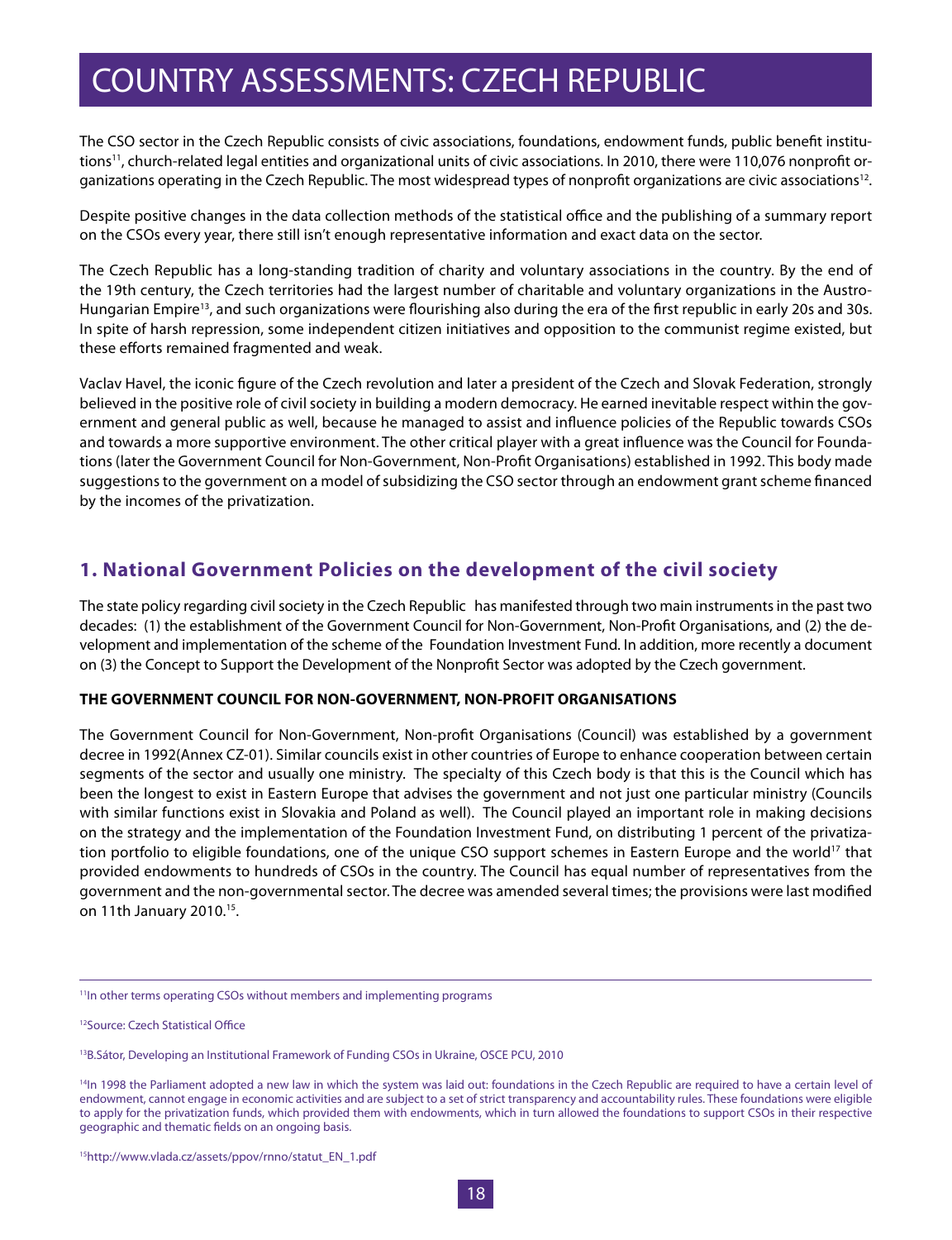The Council has regular meetings which are held whenever there is an urgent issue to discuss, but at least once every three months. The chair of the Council is a member of the government.

From the Statute of the Council:

1) The Government Council for Non-Government and Non-Profit Organisations is a continuous advisory, initiative and coordinating body of the government of the Czech Republic (hereinafter: "CR") in the realm of nongovernment, non-profit organisations (hereinafter: "NGOs").

2) The Government Council for Non-Government and Non-Profit Organisations was established by the government decree no. 428, dated 10th June 1992, as the Council for Foundations. Government decree no. 223, dated 30 March 1998, and subsequently transformed this body into the Government Council for Non-Government and Non-Profit Organisations (hereinafter: "Council").

The main competence of the Council is as follows: "The Council shall focus on, shall negotiate and, through its chairman / chairwoman (hereinafter only "chairman"), shall submit the government materials dealing with NGOs and relating to the creation of an appropriate environment for their existence and activities"16.

The meetings of the Council are regulated by the Rules of Procedure of the Government Council for Non-Governmental and Non-Profit Organisations. These are internal regulations approved by the government resolution of 15th October 200717.

The Council has three standing Committees, each with specific description of duties:

- • The Committee for Regions,
- • The Committee for the European Union,
- • The Committee for Legislation and Finance.

The secretariat under the Office of the Government assists the Committee. If necessary, the Council can establish temporary thematic Working groups. The tasks focusing on monitoring the CSO sector are dominating amongst the main tasks of the council determined by the Statute, but state policy level recommendations are also listed.

<sup>16</sup>Statute of the Council

<sup>17</sup>http://www.vlada.cz/assets/ppov/rnno/jednaci\_rad\_EN.pdf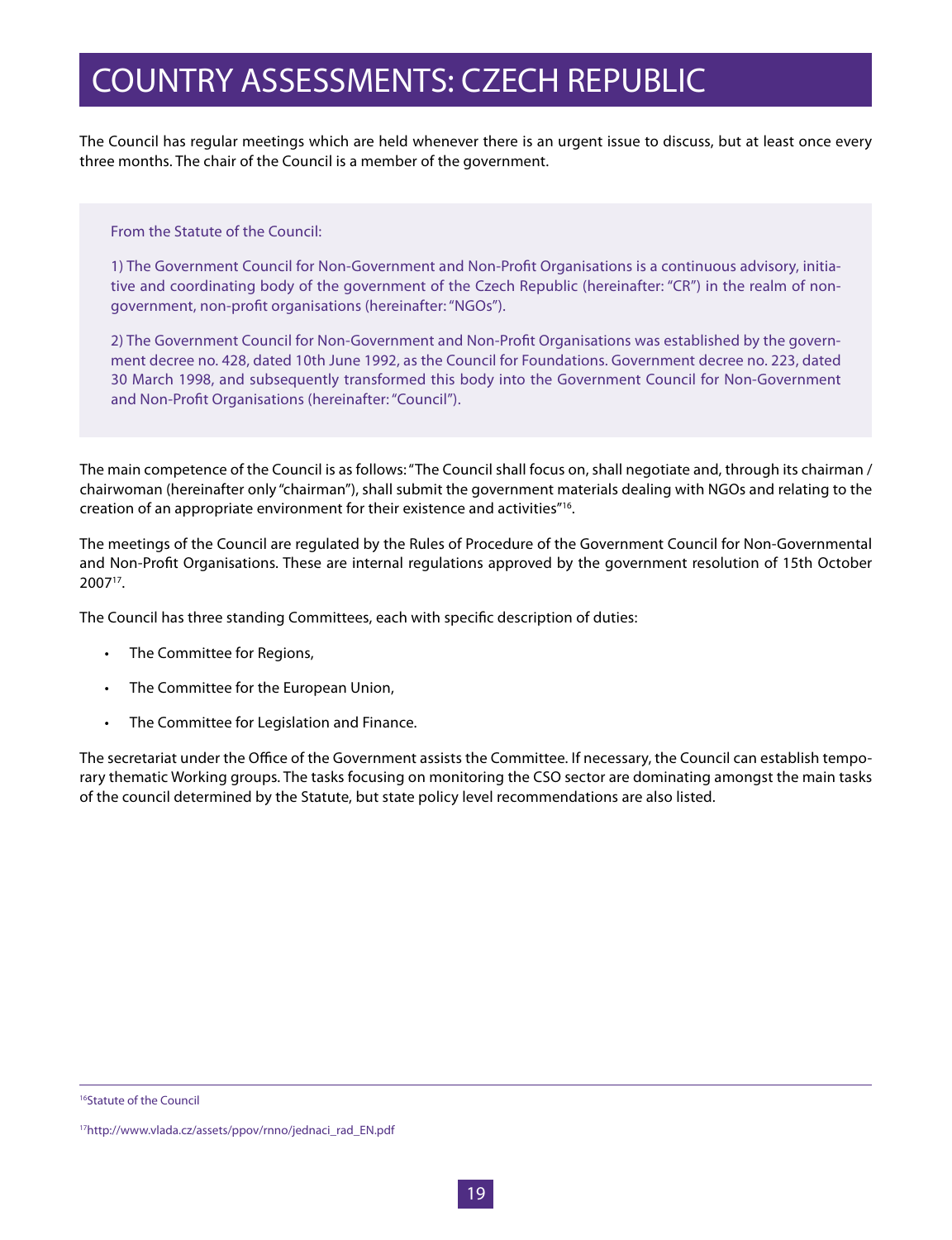#### **THE FOUNDATION INVESTMENT FUND**

The Council mentioned above was an important tool in the hand of the Czech legislators, as it was aimed at overseeing one of the most unique policy innovations in Eastern Europe: the Fund which provides endowments to indigenous Czech foundations. In 1992, the State Privatization Fund established the Foundation Investment Fund (FIF) (Annex CZ-02). It was registered as a share holding company, and the Council for Foundations became its advisory body.

It took almost a decade to agree on the exact form of support, during which the privatization income was accumulated on a separate account. In 1998, the Parliament adopted a new legislation in which the system was laid out: foundations in the Czech Republic are required to have a certain level of endowment, cannot engage in economic activities and are subject to a set of strict transparency and accountability rules. These foundations were eligible to apply for the privatization funds, which provided them with endowments. This, in turn, allowed the foundations to support CSOs in their respective geographic and thematic fields on an ongoing basis.

With this solution, the state played an important catalyzing role in the development of the civil society through a one-time investment. Today, there are around 300 indigenous grant-making foundations in the Czech Republic, making it the strongest foundation sector in CEE, and thus, relieving the burden of the government to finance small community organizations, startups, innovative pilot projects and other high-risk or economically not feasible philanthropic projects.

> B. Sator, Developing an Institutional Framework of Funding CSOs in Ukraine Report for OSCE PCU, 2010

The Law on Foundations and Funds (Annex CZ-03) made it easier to define the legal entities to which the contributions from the privatization fund may be given. The law defined the notion of a "registered endowment" as a part of the total assets of the foundation which may not be sold, used as a lien, nor willfully diminished by the actions of the foundation. The law allows the income generated from the endowment only to be used, but this income is fully exempt from corporate income tax, which results in saving money by not having to pay taxes. These taxes are between 20% and 35% of the annual income in the region, depending on the type of the income .

After the first round of FIF, 38 foundations received a total of US\$13 million. The second round was distributed to 64 foundations, they received \$27 million.

Through FIF, the Czech government speeded up the process of capitalization of the CSO sector. Usually it takes decades until the socially responsible business or wealthy individuals create enough foundations to finance causes which larger funding schemes traditionally can't, but which are vital for the sustainability of the sector. Of course, it doesn't mean that the newly endowed foundations could donate to risky causes, as there were strict transparency criteria introduced, and monitoring was assigned to the Council and the Ministry of Finances.

<sup>&</sup>lt;sup>18</sup>Petr Pajas, The International Journal of Not-for-Profit Law Volume 2, Issue 2, 1999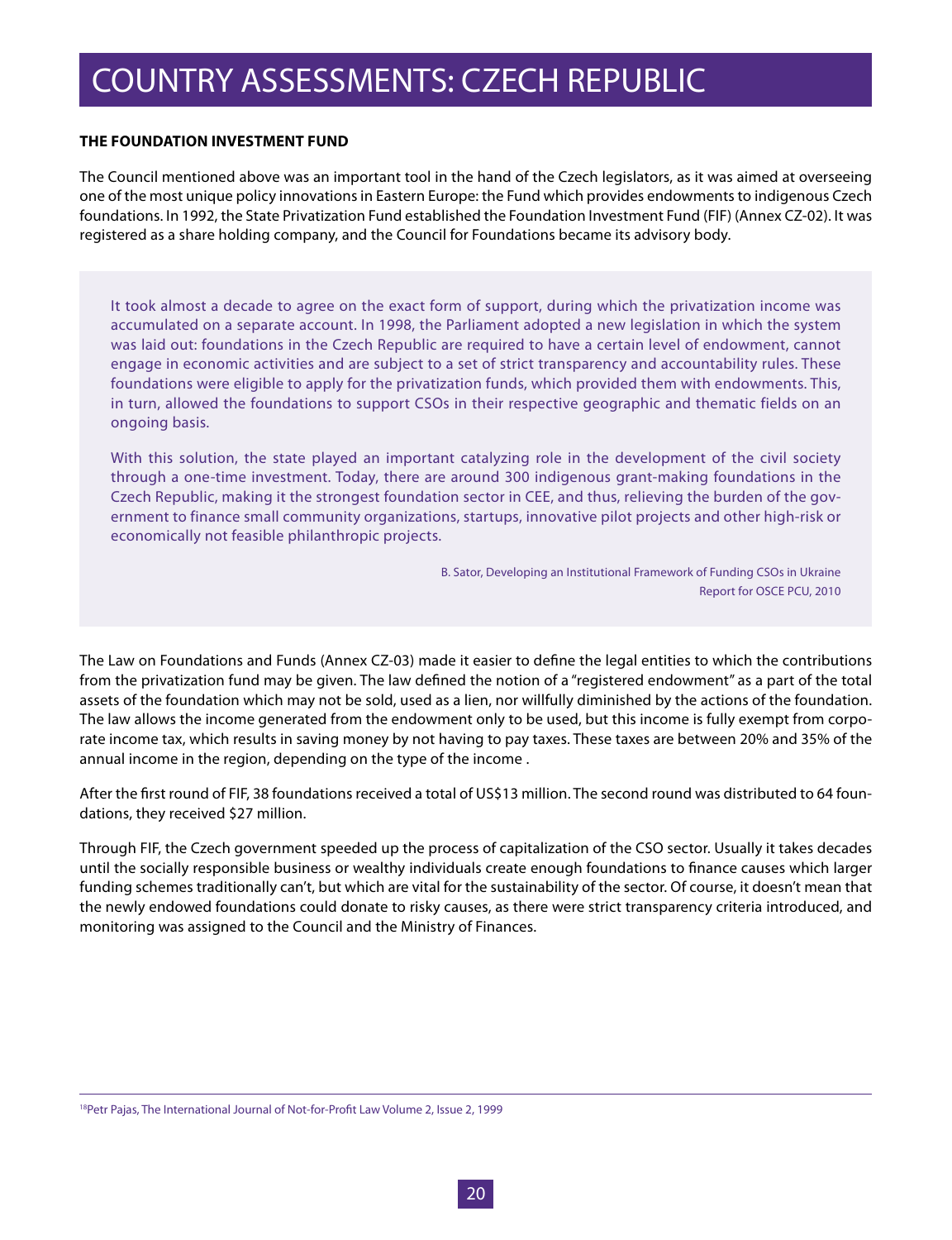#### **GOVERNMENT CONCEPT TO SUPPORT THE DEVELOPMENT OF THE NONPROFIT SECTOR19**

The Concept (approved by Government Resolution dated 5 January 2009 No.  $9)^{20}$  provides information on the priorities in relation to the government approach to support CSOs, linked to the National Development Plan and thereby, defining a mid-term vision by 2013<sup>21</sup>. The Concept (Annex CZ-04)includes objectives and proposals for reform that are more technical, e.g., the improvement of the regulation of public collections; but also that are of strategic importance to the nonprofit sector, such as the concept for a new public benefit law, which is to be adopted by the end of 2012. (The first concept was drafted and public consultations were already held in 2008.) In addition, the document affirms the need for amendments to the regulation of games of chance in order to decrease the obstacles in supporting CSOs from lottery proceeds.

Another chapter in the document deals with financing of CSOs, and some objectives here were clearly not realized in the original timeframe – e.g., ministries would have needed to put out calls for grant proposals that involve capacity building of CSOs by the end of 2010. Another "item" that has not yet been realized is the adoption of an agreement between the Government and CSOs.

#### **2. Instruments and criteria used by the national government to monitor the effectiveness of the state policy**

#### **THE GOVERNMENT COUNCIL FOR NON-GOVERNMENT AND NON-PROFIT ORGANISATIONS**

The conceptual framework of the Council was an important step of the Czech government to ensure higher participation rate and expert feedback on policy making<sup>22</sup>, but at the same time it has a more important function in monitoring the implementation of various state policies an their impact on the CSO sector. As Article 2, point to describes these tasks as follows $23$ :

- a) preparing and evaluating conceptual and implementational data to inform government decisions concerning the support for NGOs as well as legislative and policy measures that deal with the conditions of their ongoing operation,
- b) monitoring, initiating and commenting on legal regulations, governing the position and activities of NGOs; through its chairman – a member of the government, – the council Council shall provide comments concerning any proposed legislation related to NGOs,
- c) initiating and coordinating cooperation among ministries, other administrative authorities and territorial selfgovernment bodies in the realm of support for NGOs, including subsidy policies from public budgets;, monitoring, analysing and publishing information on the position of NGOs within the framework of the European Union (hereinafter only the "EU"), on the involvement of the CR in the EU, in terms of NGOs, and on the financial sources connected therewith; cooperating with ministries and other administrative authorities responsible for the administration of EU finances in the CR, inasmuch as the utilisation of said funding is related to NGOs,

<sup>&</sup>lt;sup>19</sup>The original title of the document is "Zhodnocení koncepce podpory rozvoje neziskového sektoru" -Evaluation of the concept of supporting the development of the nonprofit sector. As no official translation of the Concept itself was available this study will refer to the document as "Concept".

<sup>&</sup>lt;sup>20</sup>This resolution requires the Minister for Human Rights and National Minorities and the Chairman of the Government Council for NGOs to report annually on the government's strategic objectives of the above Concept. 2010 report available at: http://www.vlada.cz/assets/ppov/rnno/dokumenty/ informace\_o\_plneni\_koncepce\_2010.pdf

<sup>21</sup>In line with the current EU programming and budgeting period from 2007-2013

 $^{22}$ The concept of the Council is in line with the philosophy and procedures described in the Regulatory Impact Assesment (RIA) guidelines, adopted by the Czech Government in 2007, http://www.mvcr.cz/mvcren/article/ria-guidelines.aspx

<sup>23</sup>http://www.vlada.cz/assets/ppov/rnno/statut\_EN\_1.pdf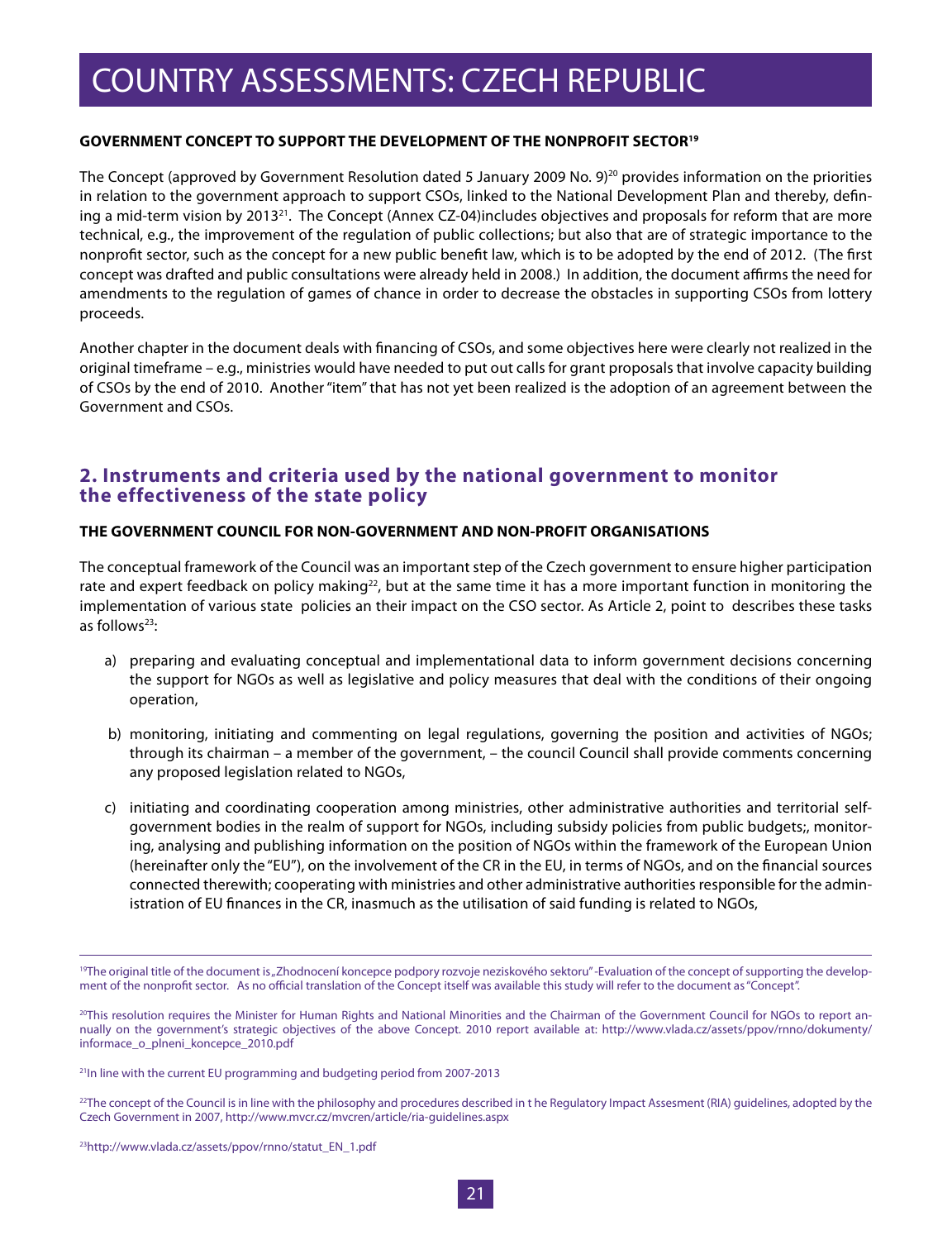- e) in cooperation with ministries, other administrative authorities, NGOs and additional entities and institutions, ensuring the availability and publication of information on NGOs and on state policy measures which address NGOs; in particular, providing access to and analysing information concerning subsidies from public funds for NGOs and the process, by which such funding is made available and utilised,
- f) participating in measures from various ministries or other administrative authorities that are related to NGOs, particularly in processes involving the standardisation of activities, the allocation of accreditations and the categorisation of NGO types,
- g) monitoring and informing the government on the use of financial resources within the Endowment Investment Fund category, which, by Decrees No. 413/1999 and No. 1946/2001 of the Chamber of Deputies of the Parliament of the Czech Republic, were separated into the endowment assets of selected foundations, and on the distribution of their proceeds; in this task the Council shall cooperate with the Ministry of Finance.

"The first round (of the Endowment Fund. edit) had fairly strict conditions for eligibility (minimum number of grants made, formal criteria, etc.), but the criteria for the second round were less strict and opened the process to small regional foundations. This has caused a real change in the structure of the Czech foundation sector and supported the development of local funding sources for NGOs. Recipients of the first round of FIF made their first grants in 2001. Results suggest that foundations did gain a significant source of funding for model and innovative projects as well as for projects in the regions and in areas with a lack of resources (human rights, environmental protection, and non-profit sector development)."<sup>24</sup>

There are rules of overhead and program cost ratio (20-80%), restrictions on distribution on grants (only allowed trough open, public grant-making schemes), strict policies in investing the capital, also restriction that grants should be made from the interest earned and not from the capital, etc.

#### **3. Instruments and criteria used by national government to monitor the development of the sector**

The government of the Czech Republic has recently started to gather and publish data annually on state support provided to CSOs. The Analysis of financing NGOs<sup>25</sup> from public budgets is available for the years 2008 and 2009 (Analysis) published in 2010 and 2011 respectively (in Czech).

The analysis does not cover funding for all nonprofit organizations, but only those that the Government Council for non-governmental organizations (RVNNO) describes with the term "non-profit organization ", that is, the associations and their organizational units (hereinafter referred to as " civil association "), churches and religious societies, charitable organizations, foundations and endowment funds.

The data are mostly obtained from the automated budget Information System called ARIS<sup>26</sup> –which was created to unite data form both central and local governments into a standardized system.

<sup>24</sup>P. Kalousová, published in Alliance, Vol. 7, No. 2, June 2002

<sup>25</sup>http://www.vlada.cz/assets/ppov/rnno/dokumenty/rozbor\_2009.pdf

<sup>&</sup>lt;sup>26</sup>The system operated by the Ministry of Finance, "ARIS - a system for monitoring the management of public budget. This system has extensive coverage and it belongs to all budgetary chapters, budget organizations, subsidized organizations, provinces and municipalities. This system is structured to enable receiving data from a wide variety of commonly sold commercial accounting packages used by different users, and combines the data for reporting to the initial budget, revised budget and revised budget and actual budget expenditures" (Google translate), see more: http://www.mfcr.cz/cps/rde/xchg/mfcr/ xsl/studie\_expert\_11359.html as of 25.10.2011.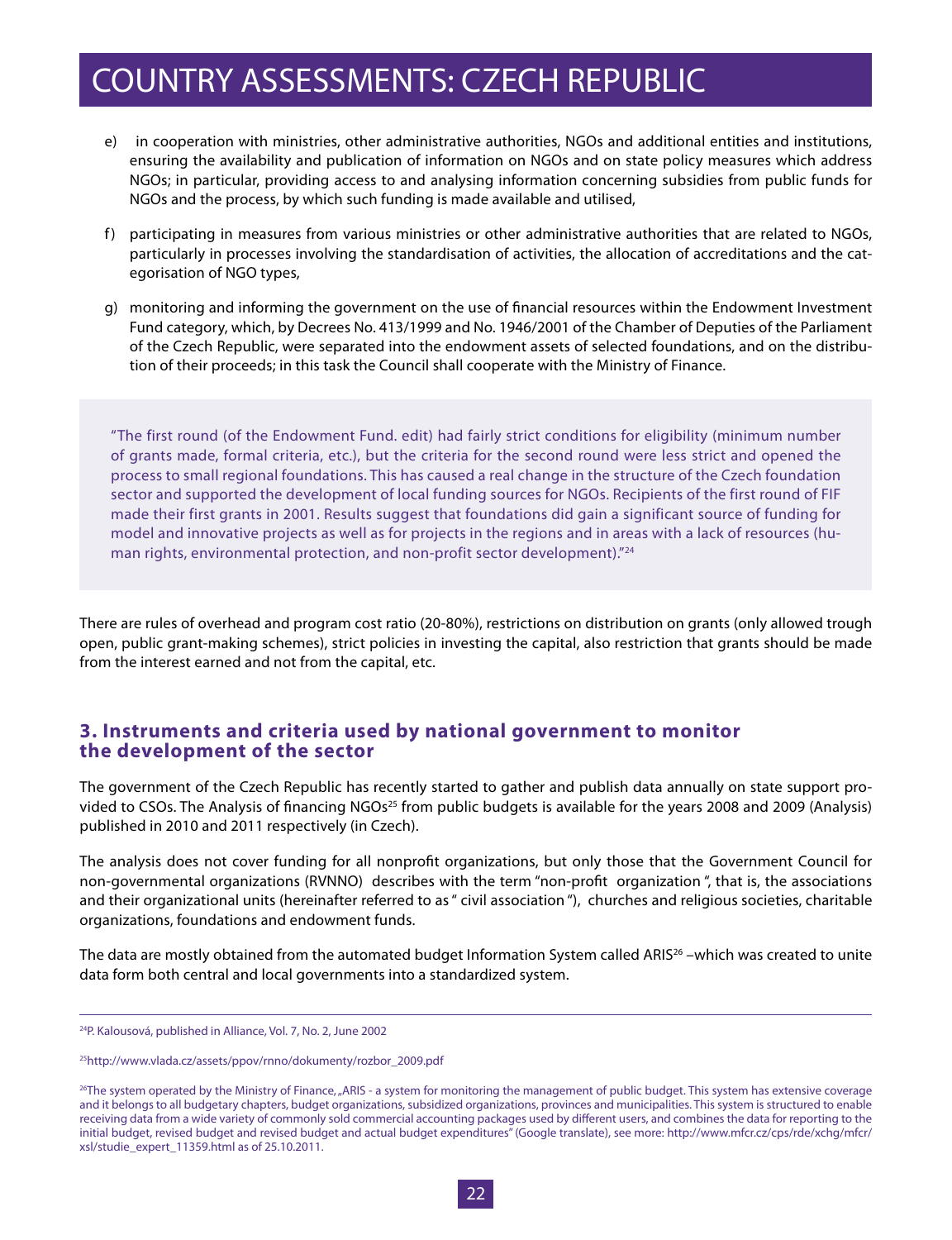Creating such a data collection and dissemination mechanism was one of the key requests from the side of CSOs, academics and public sector decision makers as well. It was really hard to understand and monitor the development of the sector without relevant evidences, especially taking into account the size and variety of CSOs operating in the country.

#### **Czech Statistical Office (CSU)**

Unfortunately, the Czech Statistical Office<sup>27</sup> is still does not publish a full and, detailed report on all aspects of the CSO sector, but started publishing a so called Satellite account<sup>28</sup> on non-profit institutions<sup>29</sup> starting from 2002 (published in 2004)30.

The office started to apply the principles of the still unrivaled Johns Hopkins Research's<sup>31</sup> Handbook on Non-Profit Institutions in the System of National Accounts, which was published in December 2003. There is a separate unit created for non-profit statistics, as CSU recognized that sector-specific methodology and understanding are needed to analyze the sector's specific skills. Members of the unit are also members of the Governmental Council.

27http://apl.czso.cz/pll/rocenka/rocenka.indexnu\_sat?mylang=EN

<sup>28</sup>Principles formulated as a result of cooperation of The United Nations Statistical Organisation with the Center for Civil Society Studies at the Johns Hopkins University on best practices for national statistical offices in relation to evidences of CSOs

29http://apl.czso.cz/pll/rocenka/rocenka.indexnu\_sat?mylang=EN

<sup>30</sup>Key areas(Aggregate) reported by the CSU are: Production, Generation of Income, Primary distribution of income, Secondary distribution on income, Redistribution on income in kind, Use of disposable income, Aqquisition of non-finacial assets, Financial account, Employees, Number of NPOs by legal form, Output by industry, Value added by industry,Number of employees (FTE) by sector and type of institution. . CSOs are selected for the sample according to various legal and fiscal parameters, the accounts are generated based on their filled questionnaires returned – information is available from the methodological description of the accounts (in czech only), see links in footnotes above.

31Lester M. Salamon, S. Wojciech Sokolowski, Regina List, Global Civil Society - An Overview, The Johns Hopkins Comparative Nonprofit Sector Project, 2003.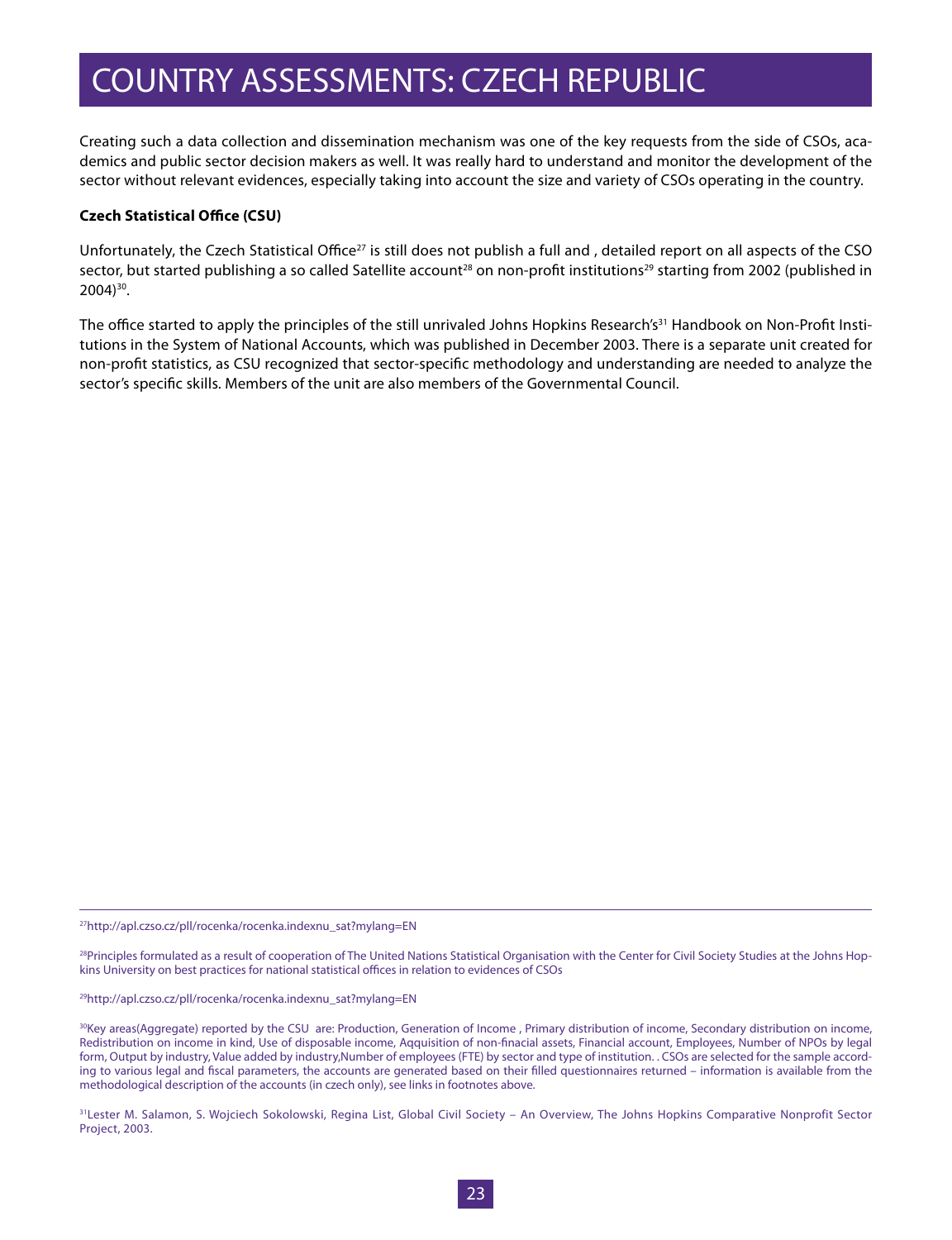In 2010, there were more than 43,000 registered civil society organizations, including associations, foundations, sports and religious organizations.<sup>32</sup>

From 1999 to 2009, 27,543 projects of CSOs were funded by the state, more than 320 million of Euros were allocated to the sector. In 2010 alone, over 65.3 million Euros were distributed to CSOs from state resources. According to a research conducted among CSOs that received grants from the state budget in 2010, almost 70% of CSOs rely on funding from the central and regional/local government's budgets as the main source of funding.<sup>33</sup>

During the relatively short period of its independence, Croatia managed to create a complex system of strategic and practical tools and policies to manage government relationships with the CSO sector. CSOs were getting into the centre of attention during and after the 1991-1995 Balkan war: the country had to cope with pressing social, economic, psychosocial, etc. problems and parallel to this, it had to build an independent state with all its mechanisms. There wasn't enough capacity or funding available for all tasks and obligations of the government, alternative solutions were necessary. CSOs were able to attract funding and mobilize capacity. The process was interesting also in terms of the speed of development of the sector as well. Various donors recognized the potential in east-east experience transfer, and in their programs and strategies involved to a great extent CSOs from Eastern Europe. Their intention was to speed up the democratization, stabilization and progress in the country by saving time on a long adaptation process of the Western models.<sup>34</sup>

To assist the sector with indigenous funding, the government established a grant mechanism to support the sector in its development needs not answered by other donors. The existence of the National Foundation for Civil Society Development (National Foundation) helped CSOs in Croatia to cope better with western donors withdrawing their funding from the country compared with some countries that were considered to be more advanced in terms of their levels of institutionalization (e.g. Hungary, Poland, Slovakia).

#### **1. National Government Policies on the development of the civil society**

The most important national policies to assist the development of the civil society in Croatia are: (1) The Program of Cooperation between the Government of the Republic of Croatia and the Non-Governmental and Non-Profit Sectors signed in 2000 (Annex CRO-01); (2) the National Strategy for Creating a Supportive Environment for the Development of Civil Society approved in 2006 (annex CRO-02); (3) the Operational Plan of the National Strategy from 2007 (Annex CRO-03); and (4) the Code of Good Practice and Standards for the Financing of Programs of Civil Society Organizations out of State and Local Budgets, approved in 2007 (Annex CRO-04).

These policy documents are embedded in a three-pillar institutional framework for supporting NGOs. The framework is based on the collaboration and continuous interaction of the following institutions: Council for Civil Society Development, National Foundation for Civil Society Development and Government Office for Cooperation with NGOs. These institutions work closely together to promote policies and initiatives for the development, support, and sustainability of NGOs in Croatia. This institutional framework is a combination of centralized policy-making and decentralized support to NGOs.

<sup>32</sup>USAID, The NGO Sustainability Index for Central and Eastern Europe and Eurasia: Croatia, www.usaid.gov/locations/europe\_eurasia/dem\_gov/ngoindex 2010.

<sup>33</sup>http://www.uzuvrh.hr/vijestEN.aspx?pageID=1&newsID=1415

<sup>&</sup>lt;sup>34</sup>E.g. one of the largest Croatian CSO development projects, the CroNGO program (1997-2007) successfully used development organizations from Poland, Hungary and other countries in the region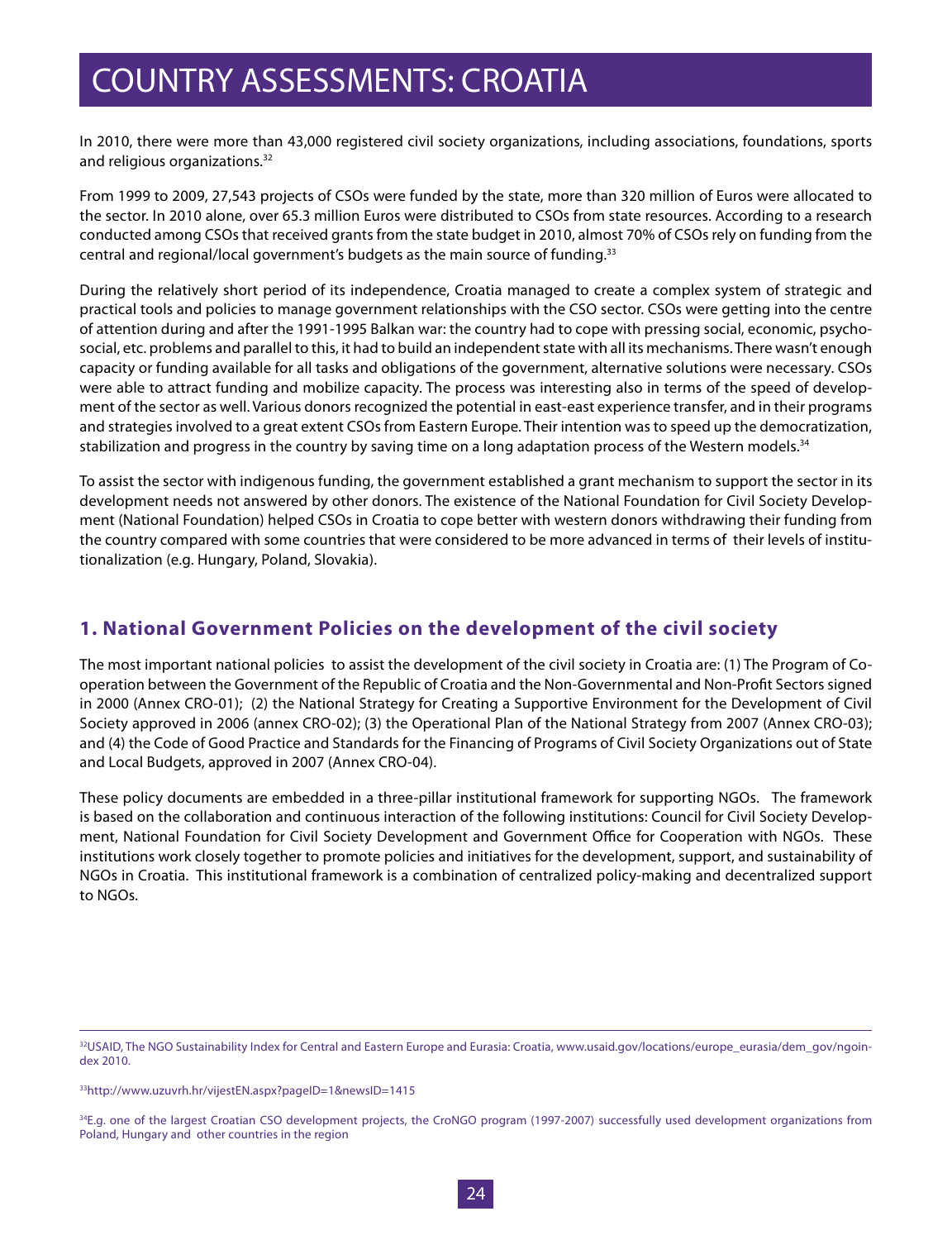#### **POLICY DOCUMENTS**

(1) The Program of Cooperation between the Government of the Republic of Croatia and the Non-Government and Non-Profit Sectors is<sup>35</sup> a non-binding agreement<sup>36</sup> which outlines the principles of cooperation and responsibilities of both the Government and the CSOs. The program was approved by the Government in January 2001. The Program was created as a result of a highly participatory policy exercise, where both the leading CSOs and the Government were putting big emphasis on ensuring the maximum feedback and participation from the side of CSOs; but also involving people responsible from the side of the government.

The Programme of Cooperation between the Croatian Government and the Non-government and Non-profit Sector is based on the mutual values of a modern democracy and the values of citizens', civil initiatives based on social changes, cooperation, solidarity, social justice, transparency, personal power and responsibility, participation in decision-making, respect for personality, self-organization, respect for differences among organizations and continuous education, and is aimed at creating efficient mechanisms that will further the relations between the Government and the Sector.

From the Programme of Cooperation

The Program of Cooperation defines the following fields as areas for cooperation:

- consultations with NGOs in legal initiatives and their inclusion in working groups;
- consultation in designing the Government's National Program and evaluation of its strategy and priorities, , consultation in evaluation of projects in which public money is invested;
- • evaluation of national policy in all areas;
- decentralization and cooperation for the durable development of the society;
- partial or complete financing for programs and services;
- citizens' participation (public participation) in the process of decision making and meeting the community's needs for support and the enhancement of self-organizing and volunteer actions for the benefit of their communities;
- • development of social enterprise and social capital as an important component for social development and support for a socially responsible business sector.

(2) The second document is the "National Strategy for Creating Supportive Environment for the Development of Civil Society" from 2006. The development of this Strategy was envisioned in the above mentioned Program, and its draft was initiated by the National Council. The Strategy was developed in cooperation with over 60 representatives from the CSO sector, government bodies, academics and businesses. The Government adopted the strategy in July 2006.

<sup>35</sup>http://www.icnl.org/knowledge/library/files/Croatia/program.pdf

<sup>&</sup>lt;sup>36</sup>The Program was adopted by a non-binding act of the Government - i.e. not a law or regulation. This was due to its unusual purpose – an agreement with CSO signatories. Regardless, the Government complied with its provisions and implemented the document as though it were binding.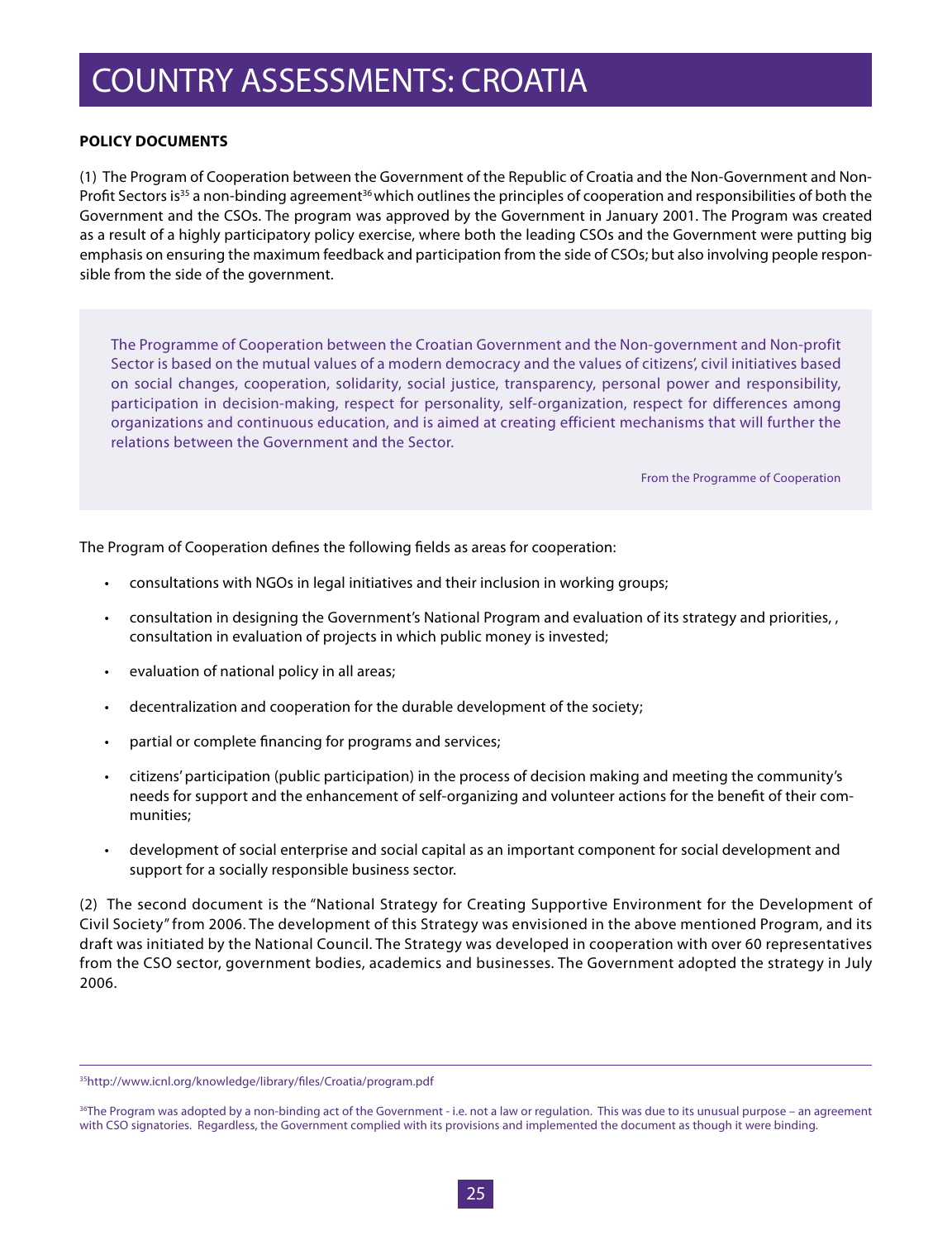The objective of the Strategy is to create conditions for community development in which citizens and civil society organisations, in synergy with other sectors, actively, equally and responsibly, on the basis of the principles of sustainable development and acting for public benefit, participate in the building of a society of wellbeing and equal opportunities for all.

Therefore, the creation of an enabling environment for civil society development should be considered much more widely than just as one strategy or the five-year period to which it applies, since it penetrates all pores of social and economic development in the country. Indeed, the extent of the development of democracy and the openness of Croatian society is measured, along with other indicators, by the degree to which civil society is developed.

We expect continuous work on re-examining and widening the space for civil society development, as well as cooperation among sectors in society: the public, profit and the non-governmental, non-profit sectors. The state should have an ever increasing role as mediator and partner, not as the creator of social and economic development.

From the Introduction of the strategy <sup>37</sup>

The Strategy outlines the goals and measures that should be accomplished by 2011 in order to increase and strengthen the legal, financial and institutional framework for the support of civil society.

The Strategy covers 11 major thematic areas including: the value basis of relations between the state and civil society; social cohesion; citizens' participation; civic education; legal framework for CSO activities and development; civil society support; regional development; development of volunteering and philanthropy; and civil society development in the international context.

In each of the thematic areas, concrete objectives are outlined which are to be achieved by 2011. For example, under the "Legal Framework for the activities and development of civil society organisations", the following key objectives are listed:

- • To harmonise primary and secondary legislation horizontally (one regulation with the other) and vertically (subordinate regulations with superior ones) pertaining to CSOs;
- To adopt new enabling regulations for the development of voluntarism and foundations;
- • To adopt a new model of classification of civil society organizations, differentiating between organisations that perform activities for public benefit on the one hand, and organisations established for the purpose of meeting the needs of their members on the other hand;
- • To change the tax laws in order to stimulate philanthropy and the culture of donations through the means of certain tax benefits
- To produce a Programme on Cooperation of the Government of the Republic of Croatia with the Non-governmental, Non-profit Sector in Croatia, accepting the specific features of the local programme of cooperation/ charters on cooperation of the local self-government units;

<sup>37</sup>http://www.uzuvrh.hr/userfiles/file/Nacionalna\_Strategija\_ENG.pdf. Page 9, emphasis added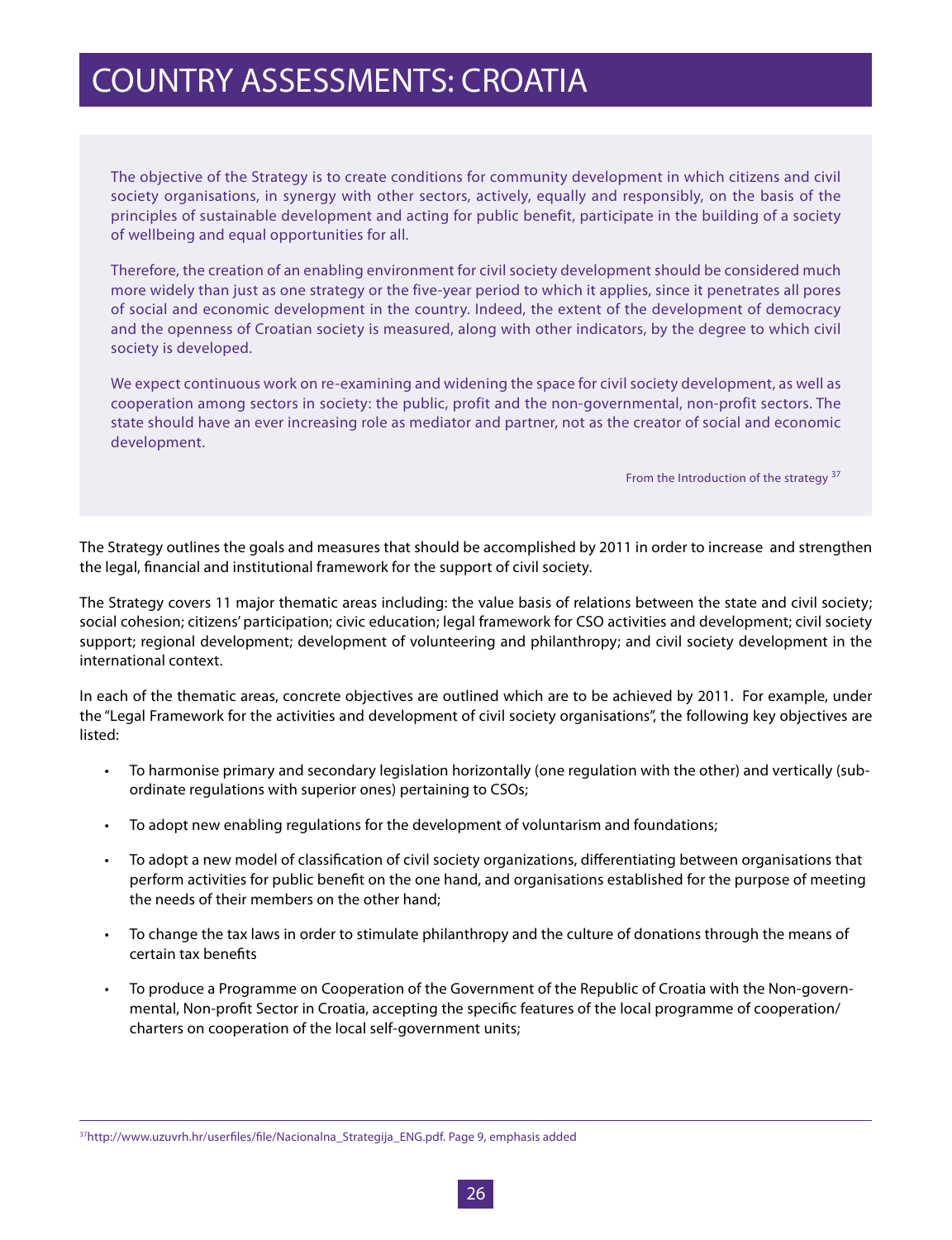- • To adopt the Code of Good Practice, Standards and Benchmarks for the Allocation of Funding for Programmes and Projects of NGOs in order to ensure clear conditions for financing civil society organisations, as well as to measure their impact on the changes within the community accomplished through projects financed with public money
- • To comprehensively harmonise the legal framework, especially those regulations indirectly related to the functioning of civil society organisations, for example, labour relations and protection at work, taxes, participation in legal transactions within and outside the country, transactions in foreign and domestic currency, etc.
- • To abandon the practice of separately listing different types of benefits and categories of privileged civil society organisations in the laws pertaining to the functioning of civil society organisations, since the listing, in the absence of firm criteria, leads to unevenness of regulations and discrimination of certain types of civil society organisations
- To improve the legal and institutional framework for the work of non-profit media for the purpose of democratisation and the development of civil society.

In addition to adopting the National Strategy, the Office for Cooperation with NGOs developed an Operational Plan<sup>38</sup> for the Implementation of the Strategy which was also adopted by the Government in 2007. The Operational Plan (in total 30 pages) has a clear, understandable, detailed and relatively easy to monitor approach: after each chapter and respective subchapters there are objectives formulated, followed by measures for implementation, competent autorities and deadlines for completion. (See example in the textbox.)

#### *Excerpt from the Operational Plan for the Implementation of the National Strategy to Create a Supportive Environment for the Development of Civil Society*

Goal #4: Promote citizen's participation in the creation of public policy

Measures:

4.1. Drawing up a Code of Good Practice for Consultations and promoting its implementation: Develop Guidelines for the inclusion of the relevant civic stakeholders in all stages of the decision-making process pertaining to the adoption of regulations or measures; rules and examples of good practice for the inclusion of civic stakeholders in consultations, discussions, expert analysis and other forms of consultation during the analysis of problems and preparation of political measures, legislative proposals, other regulations and other forms of systematic resolution of problems.

**Competent authorities:** Government Office for Cooperation with NGOs with the Council for the Development of Civil Society, Central State Office for Administration

**Timeframe:** January – September 2007

4.2. Analysing the legal framework on public access to information according to European Union standards, and, based on this, proposing amendments to the Access to Information Act by introducing a public interest and proportionality test in the case of denial of access

**Competent authorities:** Central State Office for Administration, central state administration bodies

**Timeframe:** January – June 2008

<sup>&</sup>lt;sup>38</sup>The operational plan (in total 30 pages) has a clear, understandable, detailed and relatively easy to monitor approach: after each chapter, resp. subchapter there are objectives formulated, followed by measures to follow, competent autorities and deadlines for completion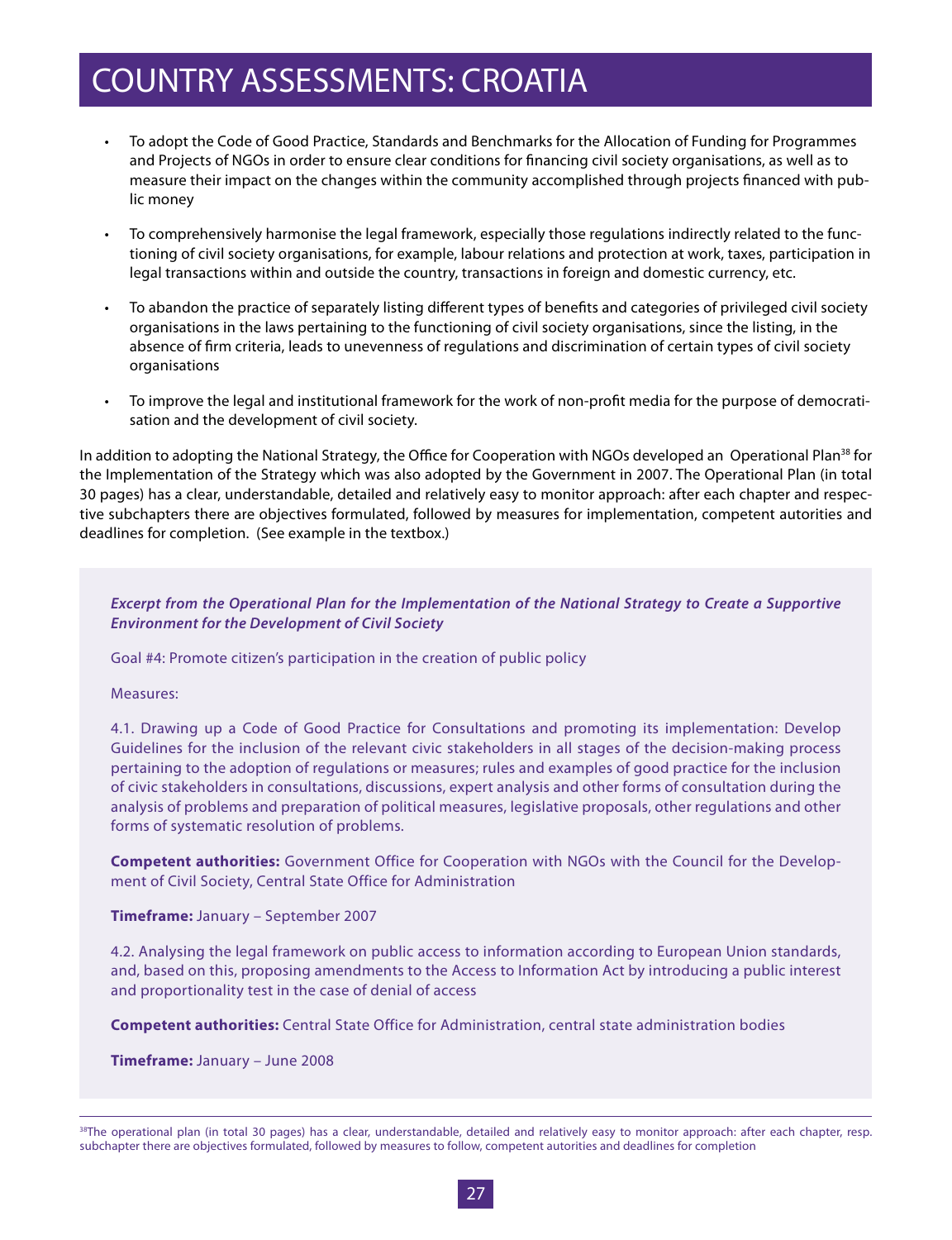While there are no explicit monitoring criteria, progress against these objectives is monitored on an annual basis, as the specific bodies assigned to undertake the tasks in the Operational Program report to the Office for Cooperation on their accomplishments and challenges. The Office for Cooperation is responsible to submit annual reports to the Government on the progress of the implementation. The report is then reviewed and discussed by the Government at experts work groups and coordination meetings before being adopted. This annual report contains the following information:

- the description of the measure,
- the responsible body for its implementation,
- description about the actions undertaken and status of implementation,
- the anticipated deadline and recommendations for next steps, and
- actions to improve the enforcement of that measure.

According to the Report of the Work of the Government Office for Cooperation with NGOs for 2007-2008, 64% of the measures in the Operational Plan anticipated for the first year have either been launched or implemented.39

(4) The Code of Good Practice, Standards and Benchmarks for the Allocation of Grants for Programmes and Projects of NGOs adopted by the Parliament in 2007, proved to be a valuable tool for standardizing funding procedures. The Code on Good Practices for government funding of CSOs is also exemplary, as it sets out basic rules and procedures for public authorities at all levels of government in relation to the distribution of public grants. It achieves this through a very simple and easy-to-follow document that contains eight key principles with concrete guidance for their application. The eighth principle concerns monitoring and evaluation:

"8. Monitoring and evaluating the implementation of approved programs and projects, and of the purposeful spending of the grants awarded on the basis of an obligatory descriptive and financial report submitted by NGOs to grant providers pursuant to the provisions of grant agreements."40

#### **INSTITUTIONAL FRAMEWORK**

The Council for the Development of Civil Society was established in 2002 as a governmental advisory body and until today it plays a strategic advisory role in regard to formulating policies affecting CSOs. In addition to giving advice on the government on strategies related to the implementation of the Program of Cooperation and the National Strategy, it gives recommendations on larger scale development concepts, like how to enhance philanthropy in Croatia. Decisions and suggestions of the Council are not binding for the government.

The Council meets every three months or more frequently if necessary. Members of the Council are elected<sup>41</sup> for three years, and they can get reimbursements for their costs but the position is not paid. The Council has members both from the CSOs (12) and the government (12) but it includes also includes experts dealing with international cooperation (3). Members both from the CSOs and Ministries are selected based on advertised expectations.

<sup>39</sup>http://www.uzuvrh.hr/userfiles/file/UZUVRH-Izvjesce%202007-2008%281%29.pdf

<sup>40</sup>Code of Good Practice, Standards and Benchmarks for the Allocation of Funding for the Programmes and Projects of NGOs Official Gazette no.: 16/2007, February 2007

<sup>&</sup>lt;sup>41</sup>The nomination of candidates and later the election is internet based, in both cases specific procedural rules apply (including determining qualifications necessary for becoming a member of the Council), the candidates complying with expectations and receiving the most votes become mebers of the Council. Procedures in Croatian: http://www.uzuvrh.hr/userfiles/file/POSLOVNIK%20Savjeta%20za%20razvoj%20CD%20uskla%C4%91en%20s%20 novom%20Odlukom%20o%20Savjetu.pdf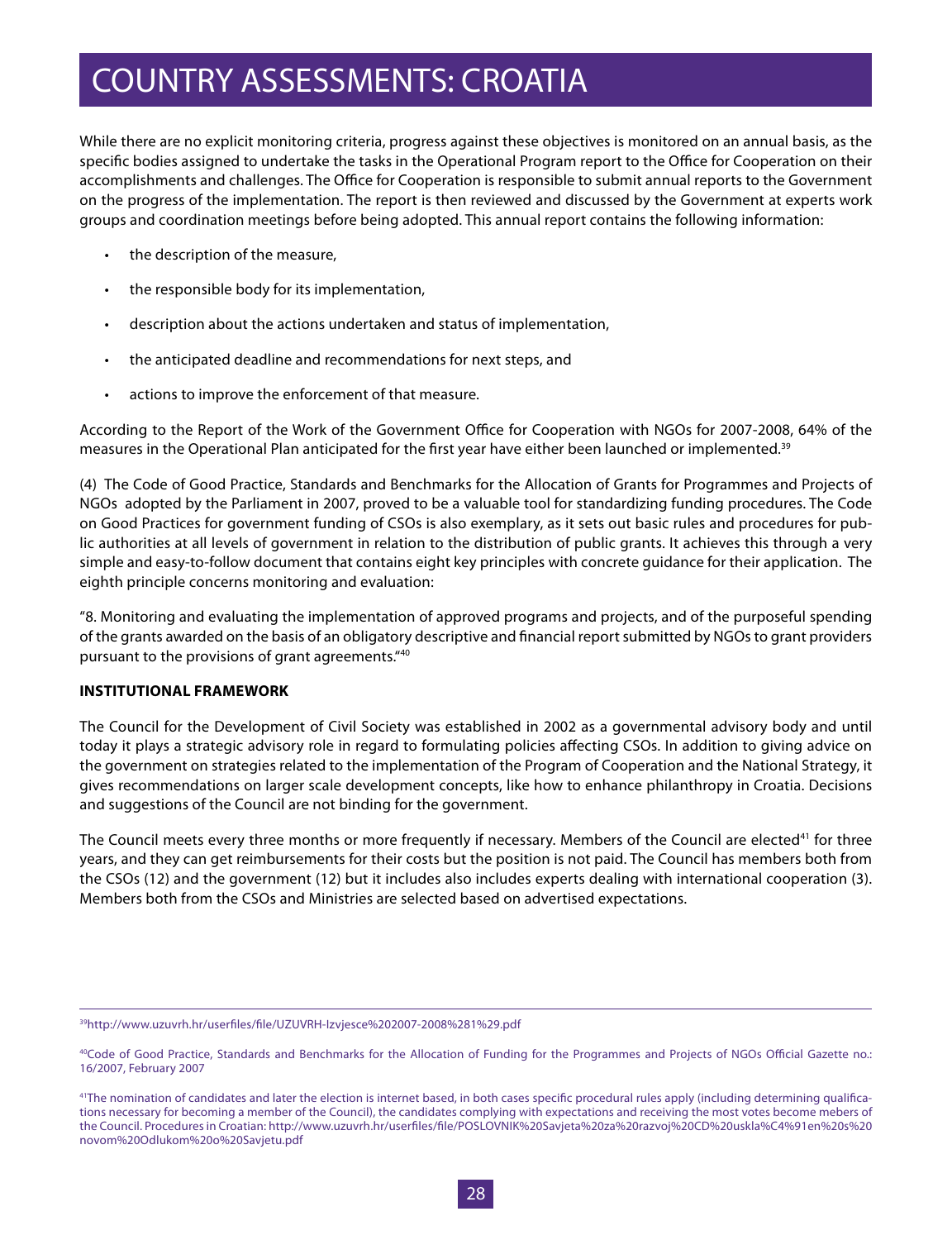The Council meets every three months or more frequently if necessary. Members of the Council are elected for three years, and they can get reimbursements for their costs but the position is not paid. The Council has members both from the CSOs (12) and the government (12) but it includes also includes experts dealing with international cooperation (3). Members both from the CSOs and Ministries are selected based on advertised expectations. CSO members are elected trough a voting mechanism. First, the applicants interested in the position submit to the Government Office a set of evidences proving their compliance with the expectations outlined in the procedures of election<sup>42</sup>, then the official representatives of the registered<sup>43</sup> CSOs vote for the shortlisted candidates. Each organization can appoint candidates. All candidates who comply with the requirements (e.g. relevant experience, motivation letter, CV, etc.) are shortlisted.

The participation of hundreds of NGOs in electing the Council members makes it a legitimate body in which the exchange of opinions, standpoints, know-how, and experience between the representatives of different sectors takes place. The Council members actively engage in various awareness-raising events such as public discussions, round tables, and public consultations, and seek to engage with business community representatives, universities, and journalists. The National Council publishes an annual report on its activities.<sup>44</sup>

The National Foundation for Civil Society Development was established in 2003<sup>45</sup>. It is a good example for a state fund supporting civil society. Its concept follows the approach of an excellence model. Based on strategic priorities, it determines areas to be developed that have the largest potential to make positive influence even in the parts of the sector which are not heavily subsidized through the fund (multiplying effect). It has set a strategic goal that it aims to accomplish and it views CSOs as key partners (rather than simply vehicles) in achieving it.

**Mission, Vision and Objectives of the National Foundation for Civil Society Development:**

- • The Mission of the National Foundation is to promote and support civil society development in the Republic of Croatia.
- • The Vision of the National Foundation is to create, through its activities, an active citizenship in the development of a modern, democratic and inclusive society in the Republic of Croatia.
- • Objectives that the National Foundation wishes to achieve through its activities are as follows:
- • Promoting active citizenship, engagement, and participation in the development of the local community
- • Strengthening capacities of the civil society
- • Developing cross-sector cooperation and cooperation among civil society organizations
- • Increasing public influence and visibility of the activities of civil society organizations
- Developing social entrepreneurship and employment in the non-profit sector
- • Increasing the influence of civil society in the processes of creating public policy.

З Річного звіту Національної фундації за 2009 р.

42www.smart.hr/dokumenti/ecf-smart-17092010-vidacak.ppt

43CSOs willing to vote have to register online

44Igor Vidacak: Developing Standards and Mechanisms for Public Financing of NGOs in Croatia http://www.icnl.org/knowledge/ijnl/vol12iss4/art\_4.htm#\_edn4

<sup>45&</sup>quot;With the adoption of the Act on Income from Games of Chance and Competitions (2002) the material basis was formed for the foundation of the National Foundation for the Development of the Civil Society, as some of the money, as determined by Article 10 of this Act, intended for organizations which contribute to the development of the civil society, will be directed to the National Foundation. According to the Decree adopted by the Government of the Republic of Croatia in March 2003, the level of that expenditure on the activities of the National Foundation amounts to 14% of the total part of the income from games of chance which is directed towards NGOs, according to Article 10 of the Act on Income from Games of Chance and Competitions." "From Vision to Change", publication by the Government Office for NGOs, 2003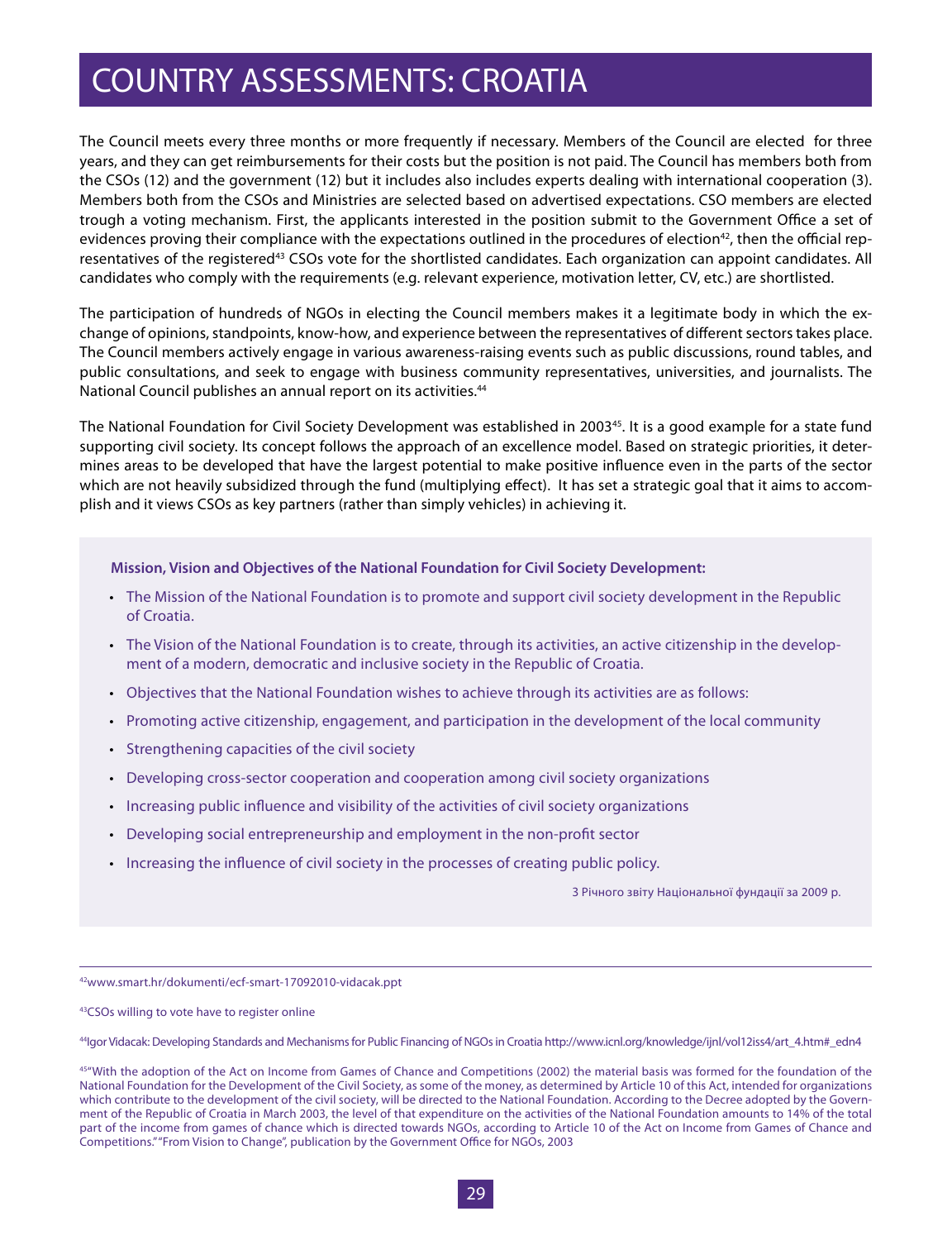As can be seen, the main goal is to encourage Croatian citizens to take an active part in public life – not only during elections, but also in taking care of each other and addressing social problems on a daily basis. The Foundation then uses effective and appropriate funding mechanisms that are in line with development principles (such as the rootedness and long-term processes). For example, instead of directly giving very small grants to community based CSO programs (like the Hungarian fund), it agreed with regional intermediaries who can manage those programs more efficiently (see below). Uniquely in the region, it also supports up to three years of institutional development of CSOs. This is not typical of government donors who usually support annual cycles.

Furthermore, the Foundation is financed from the lottery proceeds, which provides a relatively secure and predictable financing year after year (in contrast with other countries where the Fund depends on annual budget appropriations.).

Through its unique model, Croatia could successfully decentralize support for civil society which was previously centralized. (All state funds to CSOs used to be distributed through the Government Office for Associations.) The Program of Decentralization of Grants for Civil Society Development in the Republic of Croatia, in partnership with four regional foundations, streamlined the process of funding short-term civic initiatives at the local level. These efforts are complemented by the activities of the National Foundation's funded network of associated NGO partners in five regions that provide various types of training, networking, technical assistance, and clearinghouse services at the local level which form an important part of infrastructure for furthering the regional development of civil society.<sup>46</sup>

Since 1998, cooperation with CSOs is coordinated by the Government Office for Cooperation on the state level (based on the act of the government)47. In a decentralized system of public funding, the Government Office for Cooperation with NGOs remained a focal policy-making point in the Government, responsible for coordinating the work of various government bodies in regard to developing cooperation with the non-profit, nongovernmental sector. This includes the following activities: designing standards and recommendations for improving the financing system of NGOs' activities from the state budget and other public sources; reporting to the Government on the overall funding of NGOs from public sources at all levels; proposing new legal initiatives for the activities of the nongovernmental and non-profit sector in Croatia; monitoring the implementation of adopted national programs and strategies influencing NGOs; developing standards of consultation for NGOs in public policy-making; and programming priorities for funding of NGO programs from the EU pre-accession and structural funds, in close collaboration with the Council for Civil Society Development.<sup>48</sup>

#### **2. Instruments and criteria used by national government to monitor the effectiveness of the state policy**

#### **GOVERNMENT OFFICE FOR COOPERATION**

The Office is responsible for monitoring the development of the CSO sector as well as for proposing changes to the existing legal framework, and also proposing new laws if necessary. It is also responsible to monitor the implementation of the Program of Cooperation mentioned above as well as the National Strategy and the Operational Plan The Office for Cooperation with NGOs supports the work of the Council for the Development of Civil Society technically and financially.

<sup>46</sup>Igor Vidacak: Developing Standards and Mechanisms for Public Financing of NGOs in Croatia http://www.icnl.org/knowledge/ijnl/vol12iss4/art\_4. htm#\_edn4

<sup>47</sup>The government regulation on establishing the Office: http://narodne-novine.nn.hr/clanci/sluzbeni/128430.html

<sup>48</sup>Igor Vidacak: Developing Standards and Mechanisms for Public Financing of NGOs in Croatia http://www.icnl.org/knowledge/ijnl/vol12iss4/art\_4. htm#\_edn4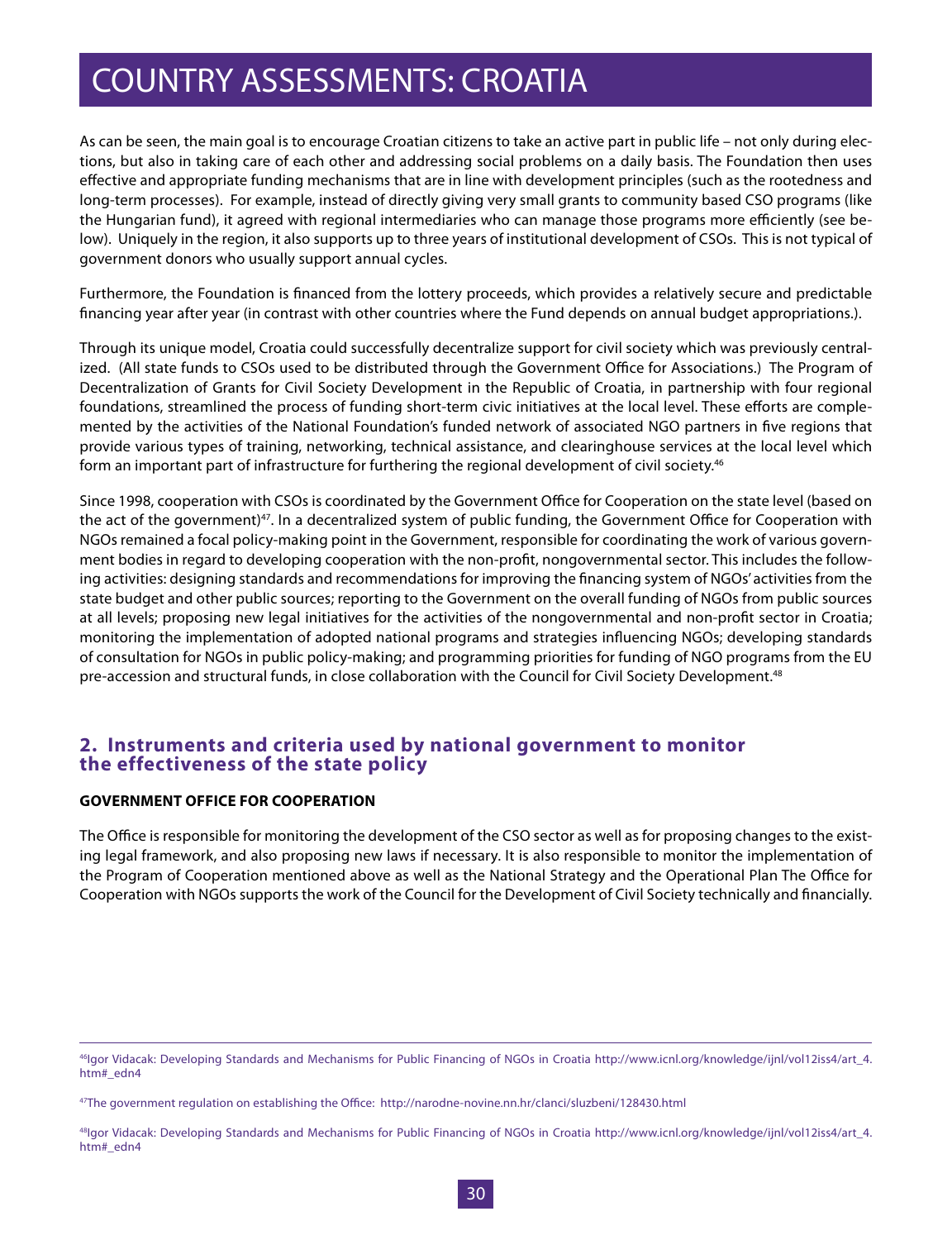In general, monitoring happens based on the yearly reports by the ministries and other state agencies involved in the implementation. They report on the progress against specific objectives that they had to accomplish and the Office compiles these in an Annual Report that is presented to the Government and is available on the website of the Office. The area where the Office conducts a specifically designed monitoring exercise is related to public funding of CSOs at all levels (State, county, city, municipality levels). The Office has developed detailed monitoring forms/questionnaires for this purpose that are being reviewed each year in cooperation with all state institutions.

The latest example of these monitoring activities is a report on public funding of CSO from State budget (in 2010), prepared by the Office.<sup>49</sup> The report is issued annually and provides both quantitative data (e.g., by summarizing the key numbers of CSO support by the various government bodies) and qualitative information (e.g. by including concrete case studies of supported projects), as well as their analysis for policy makers and the public.

#### **COUNCIL FOR THE DEVELOPMENT OF CIVIL SOCIETY**

To support the implementation of specific tasks, the Council established working groups, which work in the following areas:

- • legal framework for NGOs,
- financing of NGOs and international cooperation and
- EU accession.

The mandate of these working groups draws from the National Strategy and the specific goals outlined in it. In 2008, a special Committee for the Implementation of the measures of the Operation Plan of the National Strategy was established based on the recommendations of the Council. The Committee's main responsibility is to ensure monitoring and reporting on the implementation of the Strategy through strategic and practical advice to the work of the Government Office.<sup>50</sup>

The Council for the Development of Civil Society has a specific role of in regard to monitoring, analyzing, and evaluating funding from the State Budget based on the Code of Good Practice, Standards and Benchmarks (discussed above). Grant providers are required to submit information about financed programs and projects to the Council for the Development of Civil Society and to the Office for Cooperation with NGOs.

On the basis of this provision, the Government Office for Cooperation with NGOs introduced a regular and thorough monitoring and analysis of public funding of NGOs (see above, under Government Office), which results in detailed annual reports submitted to the Council for Civil Society Development and, finally, to the Government of the Republic of Croatia. The positive impact of the Code is also reflected in the fact that while it used to be widespread practice before, in 2009 only 2.9 % of all state grants have been awarded through grants without public calls for proposals and using discretional power.<sup>51</sup>

As the Head of the Office for Cooperation writes: "One of the major concerns is related to the capacities of public bodies to monitor and evaluate NGO projects and programs financed from the public sources. The sheer number of grants approved – 6,350 grants in 2008 and 5,611 in 2009 – implies substantial challenges for civil servants working on monitoring and evaluating activities in NGO units of the ministries. Therefore, future improvements should include adjustments of the actual size of the grants to the actual costs and scope of projects or programs. Otherwise public funds, especially at the local level, tend to be dispersed without significant effect on the NGOs' capacities to deliver public goods."<sup>52</sup>

<sup>49</sup>http://www.uzuvrh.hr/vijestEN.aspx?pageID=1&newsID=1415

<sup>50</sup>The Council for Civil Society Development is an advisory body of the Government (voluntary body), and one of the most important joint (Government-CSO) platforms for monitoring State policy towards CSOs. The expert, logistic and financial support to Council activities are provided by the Office. There is no overlapping, but rather synergy of efforts, with strong involvement of CSOs in the process. (Information provided by Igor Vidacak)

51Igor Vidacak: Developing Standards and Mechanisms for Public Financing of NGOs in Croatia http://www.icnl.org/knowledge/ijnl/vol12iss4/art\_4. htm#\_edn4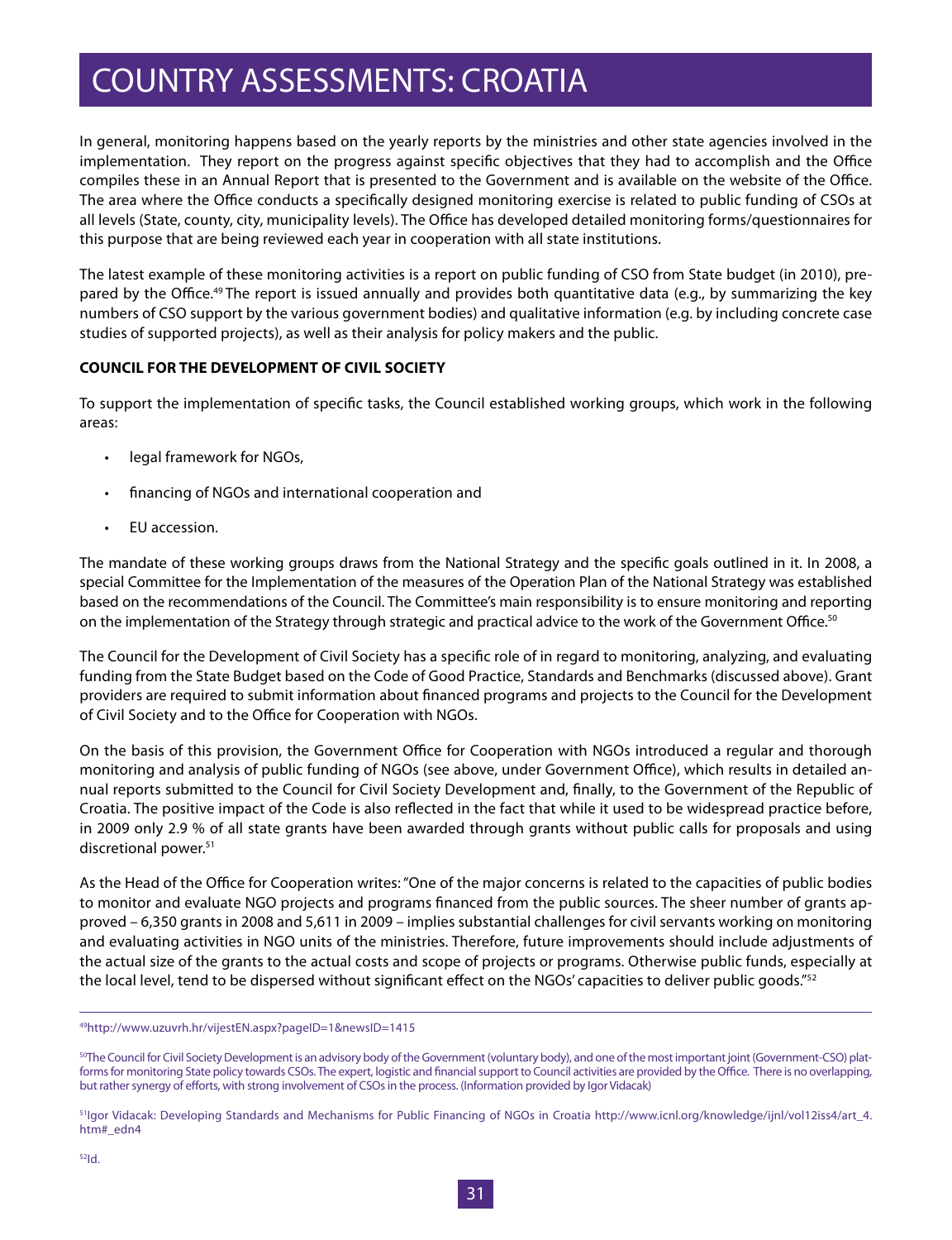#### **3. Instruments and criteria used by national government to monitor the development of the sector**

#### **SURVEYS BY THE NATIONAL FOUNDATION**

The National Foundation for Civil Society Development commissions a comprehensive study(see below) about the situation in the Croatian CSO sector on a regular basis, every 2-3 years. The latest report is from 2009.<sup>53</sup> ((Annex CRO-05); the new research is starting in September 2011. This is a major report that looks not only on CSOs themselves but also on donor programmes supporting CSOs and on the perceptions of the general public regarding CSOs. For the 2009 report 717 CSOs, 21 donors and 629 members of the general public responded to the survey, which included written, telephone and face-to-face survey methodologies<sup>54</sup>. The report analyses the CSO sector in terms of its structure (what legal forms of CSOs are active, in which fields their operate, how many staff and volunteers they have etc.); resources (which are sources of CSOs and in what proportion they are supported by these resources); cooperation (among CSOs, as well as between CSOs and the public and private sectors); community involvement (participation of people in activities of CSOs); and public image (perception of CSOs by the people, CSOs in the media). The report also analyses the legal framework and the social and political context for the development of the sector. The results are compared to those from 2006. While this survey greatly informs the assessment of the effectiveness of state policies concerning the sector, it can be classified as an exercise directed at civil society sector monitoring overall, given that it collects and presents data in a comprehensive way (not directly related to the implementation of the objectives in the various strategies).

#### **NON-PROFIT ORGANIZATIONS REGISTRAR**

The new Registrar of Non-Profit Organisations (run by the Ministry of Finance)<sup>55</sup> is especially useful to monitor the development of the CSO sector as it allows a more detailed insight into financial reports of CSOs, containing useful information on their operations (including the number of employees etc.).

#### **PRIVATE MONITORING**

The Civicus Civil Society Index was conducted in 2004 (coordinated by Gojko Bezovan)<sup>56</sup>, but this was only a one-time initiative. It seems that there is no private initiative that would regularly monitor the development of the CSO sector in Croatia.

53Assessment of the development of civil society in Croatia, 2009. http://zaklada.civilnodrustvo.hr/upload/File/hr/izdavastvo/digitalna\_zbirka/procjena\_stanja\_2009.pdf The previous report was conducted in 2006.

<sup>54</sup>The questionnaire and interview guidelines are included in the Assesment document in Croatian, starting from page 161.

55http://www.uprava.hr/

<sup>56</sup>Gojko Bežovan et col., Civil Society in Croatia: Gaining Trust and Establishing Partnership with the State and Other Stakeholders, CIVICUS Civil Society Index Report for Croatia,2005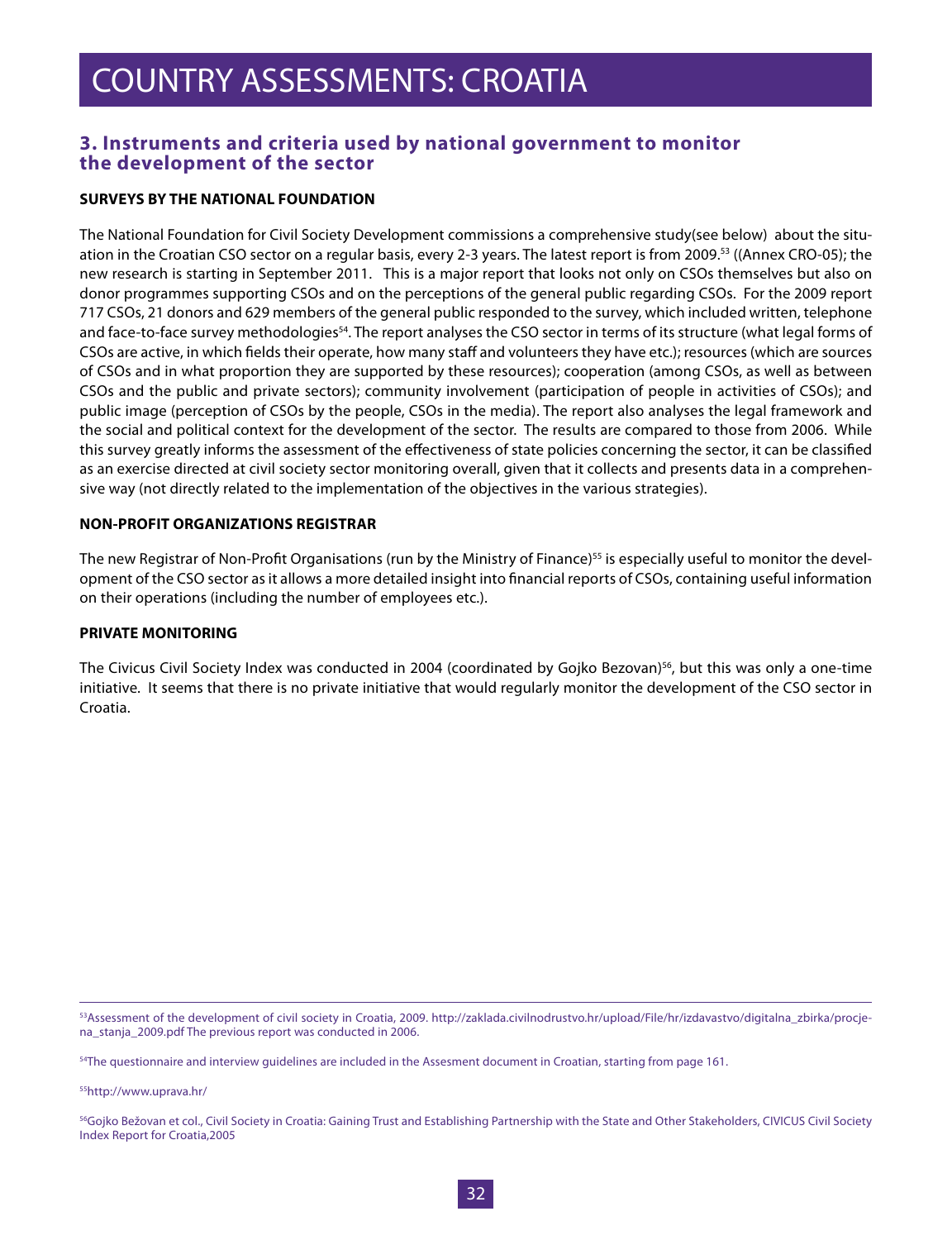## COUNTRY ASSESSMENTS: DENMARK

There is no official statistics about how many CSOs can be found in Denmark<sup>57</sup>; however, various sources refer to about 5000 active national level organizations in the "voluntary social sector areas"58; and an additional 83,000 CSOs active at the local level, primarily serving their members interests<sup>59</sup>.

Besides the voluntary organizations there are around 14,000 foundations, including around 1,300 so-called commercial foundations (these are set up and controlled by a single company). All the foundations in Denmark have the status of a public benefit institution and tax benefits associated with.

The Danish welfare state is, as a whole, very strong, delivering wide range of the essential social services to its citizens. The main role of non-profit organisations is to step in where the government does not have the ability to provide necessary services that are marginal but still essential. They engage in a wide range of activities, from personal services to awareness raising and also running social institutions (crisis centres, shelters etc.) to many different target groups. In addition, trade unions, insurance mutualities, cooperatives and other associations have a long tradition in Denmark and are still powerful.

While it seems there are not as many big national nonprofit organizations, civil society is well organized and influential in Denmark. Based on the National Civil Society Strategy 2010 (see below), the value of voluntary work in Denmark equals 9,6 % of the gross domestic product (GDP) (around 134 billion Danish kroner/18 billion EUR), where about 35 % of the Danish population performs voluntary unpaid work in the fields of sports, politics, social work, etc. In the social area some 300,000 people regularly carry out voluntary social work, corresponding to 6 % of the Danish population<sup>60</sup>.

#### **1. National Government Policies on the development of the civil society**

The serious contribution of associations to the GDP in Denmark reflects a historical tradition. Associations have been critically important in implementing principles and ideals of democracy. During the last centuries, when new challenges, new problems emerged for individuals and the state, these groups stepped in and crystalized the principles for the society to deal with such challenges. This way, associations became the dominant form of organization for major social change for over a century. The general attitude of the Danish population towards these units remain positive.

Due to this "organic development" of the role of associations, there is no single act governing associations in Denmark, i.e. a law that places specific requirements on an association before it can be declared legal or eligible to receive public-sector funding, etc.<sup>61</sup> The details of CSO operation (including funding of CSOs) are therefore left to specific legislation that governs certain sub-sectors of associations – examples include the Danish Act on Popular Education or on Social Services.<sup>62</sup>

<sup>59</sup>Sources include the National Civil Society Strategy (see below); Ministry of Foreign Affairs, which regularly assesses CSOs involved in international development; and a research on volunteering (2006)

60http://english.sm.dk/social-issues/civil-society/Sider/Start.aspx

<sup>&</sup>lt;sup>57</sup>The Danish Statistical Office (StatBank Denmark) does not collect information separately on the civil society organizations in Denmark; they are mixed with other industry organizations. Usually they may be found under categories like organisations active in education, culture and sports, social and health care organisations.

<sup>&</sup>lt;sup>58</sup>Voluntary social sector is to be understood as CSOs involved in social and welfare services such as children, poverty and employment, housing, elderly etc.

<sup>61</sup>Bjarne Ibsen and Ulla Habermann. «Defining the Nonprofit Sector: Denmark.» Working Papers of the Johns Hopkins Comparative Nonprofit Sector Project, No. 44. Baltimore: The Johns Hopkins Center for Civil Society Studies, 2005.

<sup>&</sup>lt;sup>62</sup>E.g., according to the Danish Act on Popular Education (ACT no. 480 of 31/05/2000), in order to receive funding, popular education must be organized by an association which (among other requirements).has a board of directors chosen by the members or member organizations, and which is formed to promote a stated objective and has continuous activities for common good.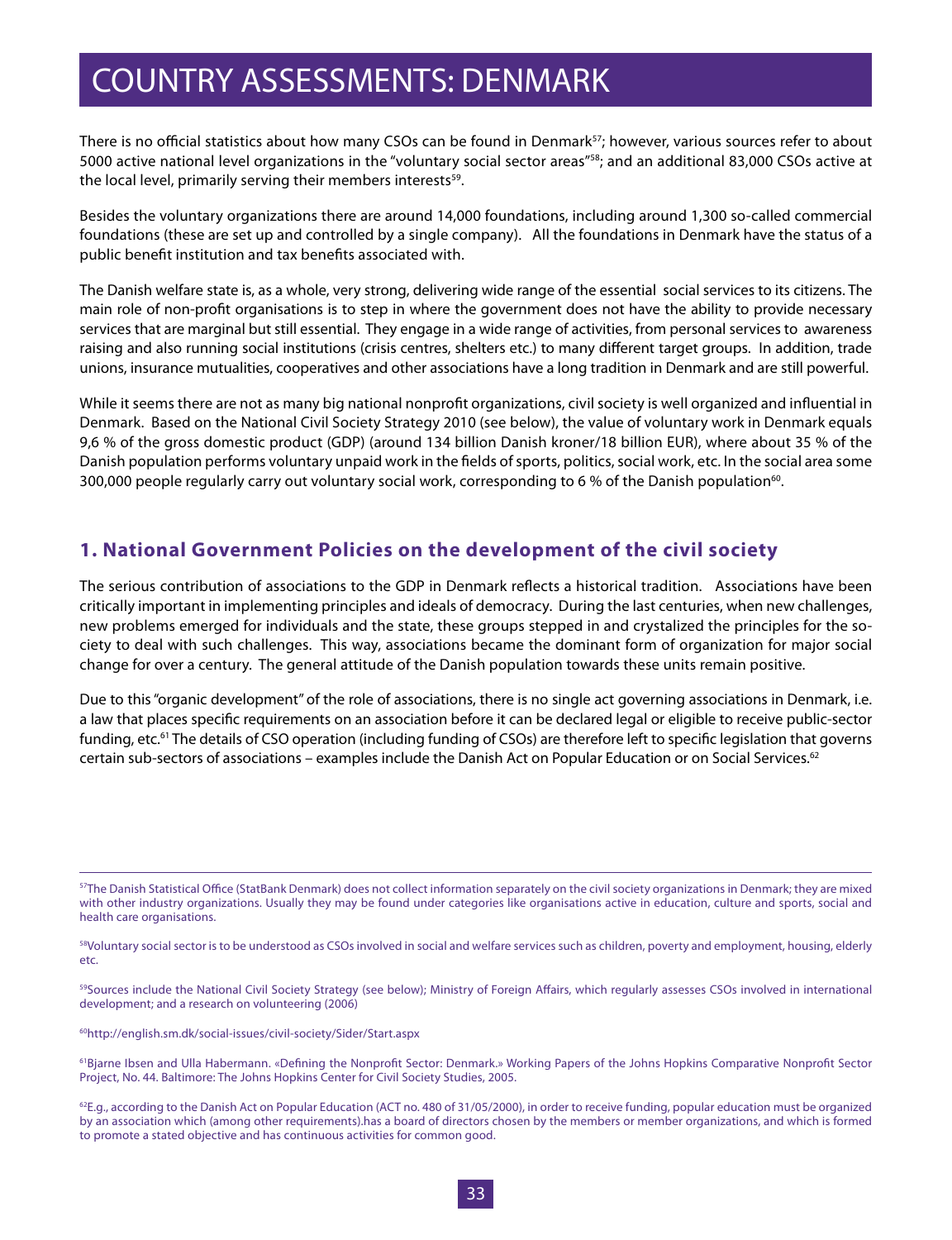## COUNTRY ASSESSMENTS: DENMARK

In the past decade, five key national government documents have been developed that may be defined as key policy tools to describe the Danish Government Policies towards the CSOs. Two are overarching in scope and pertain to all CSOs operating within the country, while another three of are related to CSOs involved in Official Development Assistance projects (ODA).

#### **OVERARCHING STRATEGIES**

The Charter for Interaction between Volunteer Denmark and the Public Sector in Denmark<sup>63</sup> (Appendix DK-01) was signed in 2001 by Volunteer Denmark/Associations Denmark<sup>64</sup> and the public sector representatives. The document aimed to be a conceptual basis for cooperation, to be followed by joint actions and other, more specific agreements and documents.

The committee preparing the document represented the highest level of authorities from all partners involved. It included several ministers, representatives of Volunteer Denmark including chairpersons of major national associations from many fields of nonprofit work.<sup>65</sup>

There is little evidence available relating to the implementation of the Charter; there was no implementation plan and any monitoring mechanism that followed. In general, Danish national priorities have been influential in the implementation process of the Charter. Therefore it was most prominently taken to action in the field of international development. In Denmark, in CSOs have traditionally provided international aid, and the implementation of the Charter for Interaction focused on this aspect of voluntary sector activity. As one of the results of preparing the charter for example, the government stopped channelling funding for international aid exclusively through large NGOs, and began funding small NGOs as well, in an effort to ensure that Danish NGOs have the necessary capacity to deliver such programs.<sup>66</sup>

The second overarching document is The National Civil Society Strategy in Denmark<sup>67</sup> (Appendix DK-02), 2010. The Ministry of Social Affairs was assigned to perform the coordinating and oversight role in the development of this Strategy as it already had a long experience with analyzing and assisting the CSOs through various programs and assistance given (for example it secured earmarked funding for CSOs interested for the year of voluntarism from the central budget) that helped the government understand the sector more. The Government's intention was to contribute to the strengthening of voluntary social activities. In October 2010 the Danish government presented a new strategy for the civil society, with the aim to involve the civil society and voluntary organizations more systematically in the field of socially vulnerable people and families

63http://www.worldvolunteerweb.org/resources/policy-documents/national/doc/charter-for-interaction-between-1.html

64Volunteer Denmark/Associations Denmark is a network of volunteer social organizations, sports associations, cultural and ecclesiastical organizations, adult education associations, youth groups, associations for persons with disabilities, patients associations, residents associations, grass-roots organizations, international NGOs and many more

<sup>65</sup>A list of the members is provided at the end of the Document.

<sup>66</sup>International aid funding for large groups was reduced by 5 percent and redistributed among a greater number of smaller organizations. In: Toftisova, 2005

67http://english.sm.dk/social-issues/civil-society/Sider/Start.aspx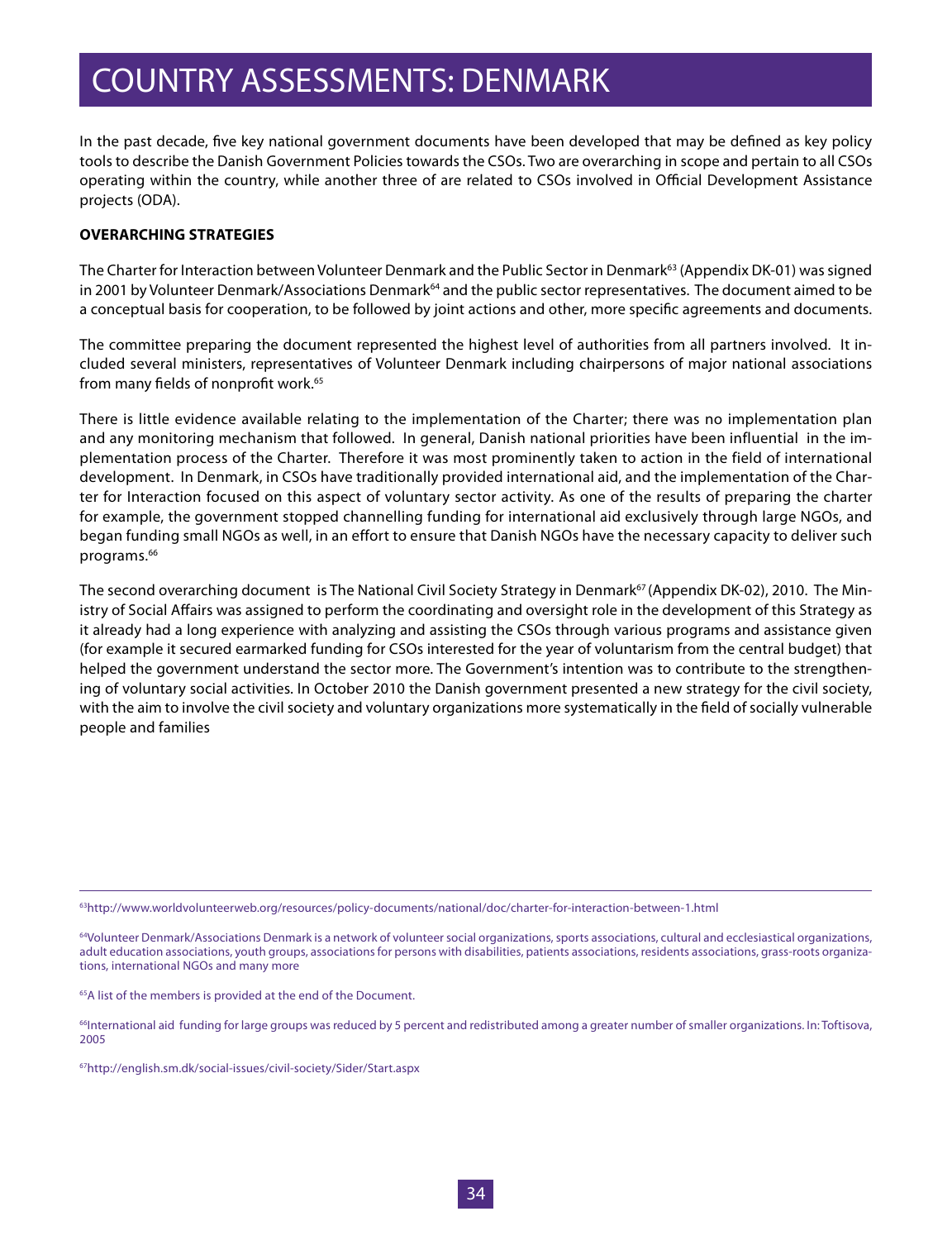## COUNTRY ASSESSMENTS: DENMARK

The main objectives named in the National CS Strategy are:

- • A civil society that contributes to strengthening early, preventive social action.
- A civil society that is proactive and can make contact with citizens who can not be reached by the public sector. An enhanced investment in civil society that contributes to continued innovation and development in social work.
- A volunteer culture where it is natural to be involved actively in the Danish society.
- A diverse civil society based on the development of citizenship, with room for everyone who wants to make a voluntary effort.
- • A civil society that works across fields such as social affairs, health, housing, integration, employment, school and sports to tackle social issues.
- • A civil society that works with the public sector and private industry to solve social problems, thereby creating new synergies in the cooperation.

The strategy is mentioning some key areas for action as well (these have further action points elaborated under each)<sup>68</sup>:

- 1. Strengthened innovation and development in social action
- 2. Promoting active citizenship and volunteering culture
- 3. Strengthened voluntary organizations
- 4. Strengthened cooperation between sectors

The strategy is financed by 100 million Danish kroner from public funding (cca. 13,4 m EUR).

According to the government's intention, the implementation of the civil society strategy shall involve several stakeholders, including relevant voluntary organizations, local government organizations and private sector organizations. (In other words, it is not only the government responsible for the implementation.)

A concrete example for implementation by local governments involves the so-called "block grants"<sup>69</sup>. Section 18 in the Act on Social Services requires local authorities to cooperate with the voluntary social organisations and societies and to allocate an annual amount in support of voluntary social work. The government and the local authorities have signed an agreement on financial compensation in the form of an extra general grant (block grant) for the local authorities. The government compensation totals around DKK 150 million annually (2011 figure) "on the condition" that the local authorities spend these funds to support voluntary social work. The local authorities must provide information on their cooperation with voluntary social organisations and their support to voluntary social work. The information must be submitted once a year before 1 April to the Ministry of Social Affairs or the party appointed by the ministry to perform the task.

<sup>&</sup>lt;sup>68</sup>As only the summary was available in English, we cannot quote the detailed action points.

<sup>69</sup>Central government grant allocations administered by local governments targeting CSO development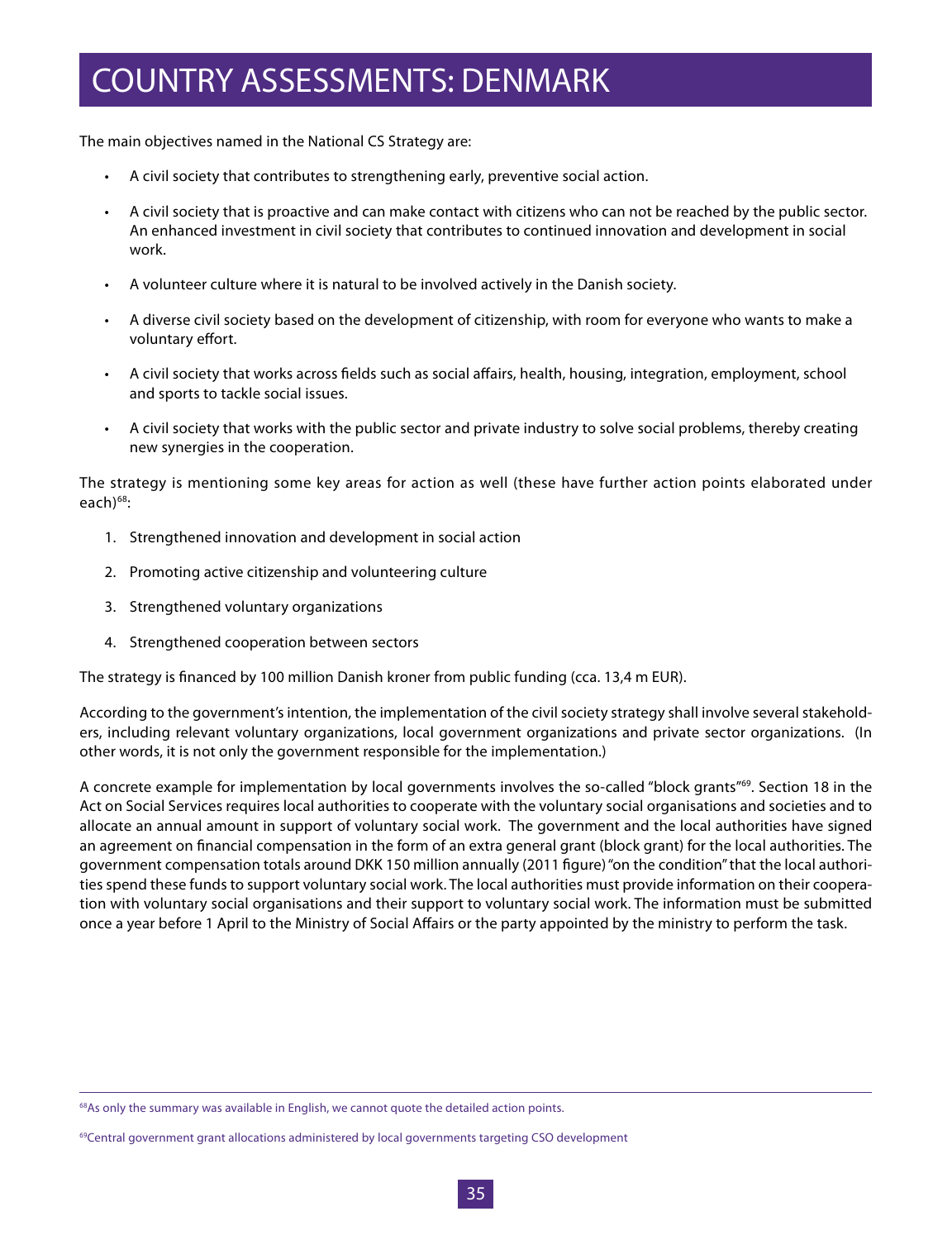#### **COOPERATION STRATEGIES REGARDING INTERNATIONAL DEVELOPMENT70**

Historically the Danish play a vital role in delivering aid abroad. In this function Danida, the development agency under the Ministry of Foreign Affairs plays an important role. Delivery of Danish official aid to developing countries is predominantly implemented by CSOs. This may be a reason why the specific segment of Danish CSOs working abroad seems the most regulated, the most transparent and the most monitored compared to other segments (e.g. environmental CSOs).

Although the following policies relate only to this sub-segment of CSOs, they can serve with good practices and important examples for developing, implementing and monitoring government – CSO cooperation strategies. The Danish practice in this respect is considered to be very progressive, result and impact oriented. In this function the National Government is looking at the CSOs as partners and key service providers. They are also committed to strengthen their partners, this is mainly practiced through progressive funding schemes<sup>71</sup>. Based on Concord's<sup>72</sup> 2011 study<sup>73</sup> Denmark already exceeded the 2015 target in terms of ODA (0,88 %to GNI, instead of 0,7%) and belongs amog the top three EU member countries both in terms of quantity and quality of aid.

The three key Governmental policy tools in the given field are:

- Strategy for Denmark's development cooperation, "Freedom from Poverty Freedom to Change"
- Strategy for Danish support for civil society in the developing countries, "The Civil Society Strategy"
- • "Governing Support to Development Activities: The General Principles Implemented by Danish Civil Society Organisations"

The strategy for Denmark's Development Cooperation, "Freedom from Poverty – Freedom to Change" (Appendix DK-03) provides the general foundation for the work of Danish civil society organisations working in the field of international development.

It is implemented by the Ministry of Foreign Affairs in cooperation with relevant ministries and other partners. The document emphasizes five principles: growth and employment; freedom, democracy and human rights; gender equality; stability and fragility; environment and climate. Implementation is supported by action plans for the individual priority areas these are revised annually with the involvement of the key stakeholders. Furthermore, the specific implementation of the strategy in the partner countries is suited to local organisations and other partners. Based on the document, the Danish Government is continuously monitoring the development in the partner countries and organisations and the results are regularly measured. In mutually binding cooperation with partner countries, organisations and other development partners they are defining specific targets and monitor progress so that it is easy to identify the results achieved and adjust all involved parties engagement accordingly.<sup>74</sup>

This approach is unique (mostly to Nordic countries), as besides setting clear targets it is also committed to make adjustments if changes in the environment of the program require it. This specific approach is determining the monitoring such programs as well (see below).

 $70$ The term International Development under this paragraph means Danish official assistance to foreign countries

<sup>71</sup>One example to mention are the Framework Agreements: six NGOs are supported through four-year rolling plans with one-year appropriations appearing directly in the Budget and indicative planning figures of the subsequent three years.

<sup>72</sup>Concord is the European Association of national NGO development platforms (www.concordeurope.org)

<sup>73</sup>http://www.dochas.ie/Shared/Files/2/Penalty\_Against\_Poverty.pdf

<sup>74</sup>http://amg.um.dk/NR/rdonlyres/DB9C5B4A-C3C9-48F4-81B8-5A3DB10C08D8/0/FreedomfromPovertyeng.pdf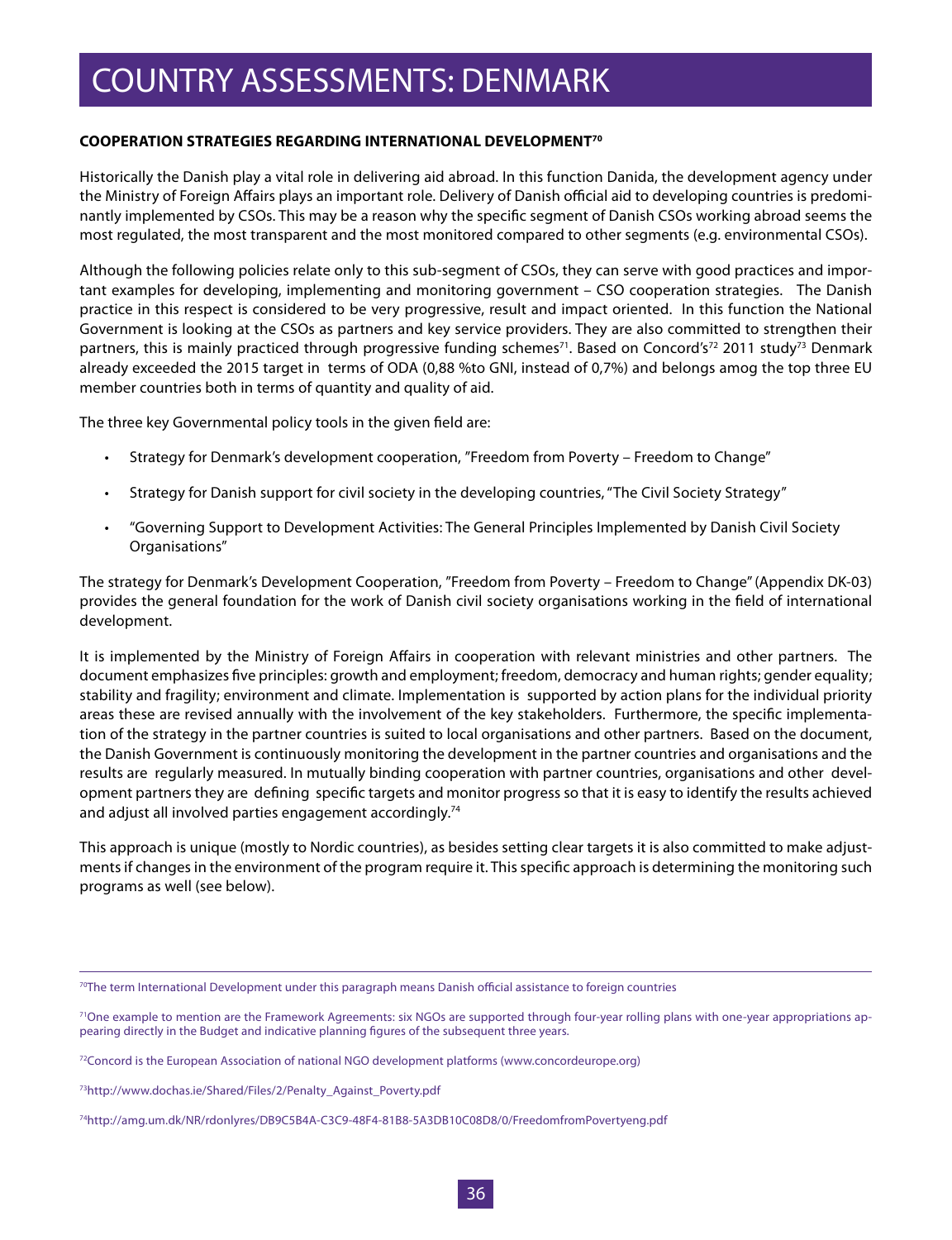The strategy for Danish support for civil society in the developing countries, "The Civil Society Strategy" (2008) (Appendix DK-04), defines the foundation for cooperation with Danish organisations implementing activities in the developing countries.

The variety of grant-making and re-granting channels is also described in details which make it possible for partners to design and implement relevant development activities choosing the right form of support. The document also emphasizes that besides the financial aid channeled through Danish CSOs, there are other not solely financial benefits to the beneficiaries. The added value description (see chart) provides a list of benefits for the Danish Government for working mostly through CSOs:

- Professional development: The Danish civil society organisation contributes to promoting professional knowledge and insight of benefit to the partner's activities.
- • Popular contacts and information: The partnership contributes to strengthening, for example, contacts between members, support base and local communities in Denmark and in developing countries, and it ensures that information campaigns about the partner's activities are conducted.
- • International agenda: Cooperation with the Danish partner offers the partner better opportunities to link their work and experience to broader international and global agendas, partly through access to international networks.
- • Rights: The Danish organisation can transfer knowledge about fundamental rights within its area of work and about how they are used in practice.
- • Protection: Contact to a Danish partner can be a shield against attack and pressure from the state and politicians.
- • Diversity: The diversity of Danish organisations contributes to greater diversity in developing countries, thus ensuring that a number of marginalised groups are reached

Source:http://www.amg.um.dk/NR/rdonlyres/D5D7B083-FC02-4D8D-947A-AD5D3FB796C8/0/samfundsstrategien\_uk.pdf

"Governing Support to Development Activities The General Principles Implemented by Danish Civil Society Organisations" (2011) (Appendix DK-05) describes the overall principles for fulfilling the objectives of "The Civil Society Strategy".

The General Principles serve as an actual principle set to be followed in relation to the decision on projects chosen for support; CSOs supported; their work in the field; their reporting etc. It covers practically all aspects of development activities starting from the policy and strategic level, ending with the technical level, e.g. how feedback after implementation of an activity might be determined. The principles are well explained, when necessary concrete guidelines are given. The document<sup>76</sup> also describes their key philosophy in monitoring and evaluation (see below).

<sup>76</sup>http://www.amg.um.dk/NR/rdonlyres/C1CB6791-627C-46A6-9099-942972DD8AAB/0/Generalprinciplessamletengelsk150211.pdf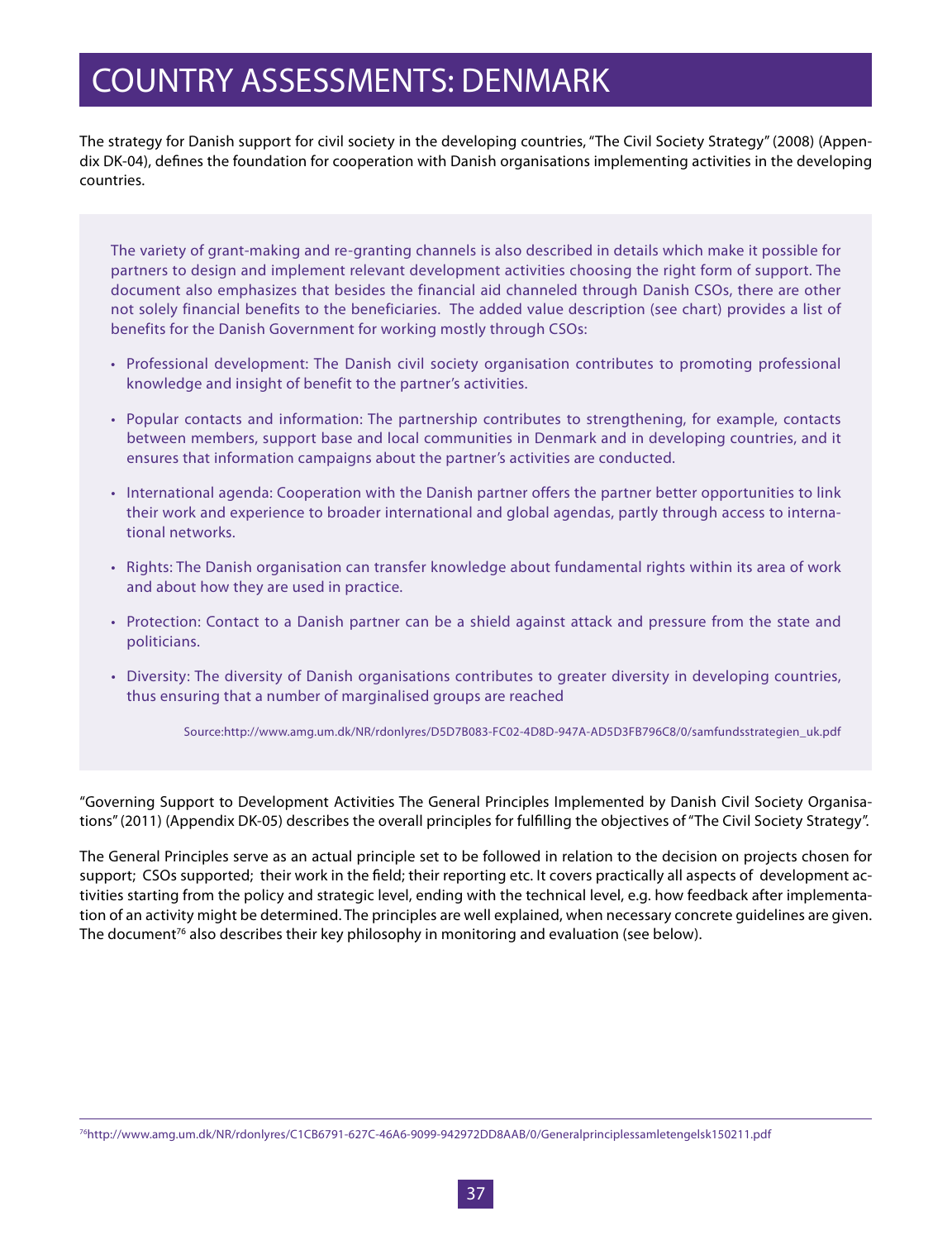### **2. Instruments and criteria used by national government to monitor effectiveness of the state policy**

There seems to be no specific instrument or mechanism to monitor implementation and effectiveness of the overarching civil society policies (2001, 2010). There has been only anecdotal evidence regarding the effectiveness of the 2001 Charter for Interaction. The 2010 National Civil Society Strategy is a recent document, the implementation of which has just began and no monitoring or evaluation report has been issued as yet.

While there is no designated monitoring instrument, the National Audit Office of Denmark (SAI) may undertake occasional monitoring related to these state policies in its own field of competence. The SAI conducts audits of various fields related to public funding including auditing of state services provided by external providers as well as auditing of aid or grants provided by the government.<sup>77</sup> In this capacity it can conduct an audit of the block grants provided under the Civil Society Strategy and determine their effectiveness in achieving the desired state policy (increased involvement of voluntary organizations in social services).

#### **INTERNATIONAL DEVELOPMENT POLICY RELATED MONITORING**

There is a sophisticated system related to monitoring the Civil Society Strategy in the field of International Development.

At the highest level there are two monitoring-advising bodies of the MFA<sup>78</sup> – both established by the Danish International Development Cooperation Act, cf. Consolidated Act no. 541 of 10 July 1998, as amended by Section 2 of Act no. 410 of 6 June 2002 and by Act no. 411 of 6 June 2002:

- The Danish Board for International Development Cooperation., The Board discusses bilateral and multilateral appropriations as well as proposals for new strategies and similar issues. The Board advises the Minister for Development Cooperation.
- The Danish Council for International Development Cooperation. The Council comprises approximately 60 members who are appointed by the Minister for Development Cooperation. Members represent various stakeholder groups. The Council discusses issues in development policy and arranges large-scale conferences focusing on current development policy issues.

Both of these bodies monitor the achievement of policy goals and specific targets year-by-year based on the reports from the Ministry and Danida. The Board and the Council evaluates progress and provides strategic guidance to the Minister based on the reports.<sup>79</sup>

77The National Audit Office of Denmark is an independent institution organizationally placed under the Parliament.

78http://www.netpublikationer.dk/um/9115/html/chapter19.htm

<sup>&</sup>lt;sup>79</sup>The Danida Board and the Council for International Development are mandated to provide independent advice to the Minister for Development Co-operation on development issues. However, while the Board is fulfilling its mandate to provide advice and recommendations to the minister on Danida's strategies, policies and programmes, the Council is not playing its role as a sounding board on development issues more generally. There is scope for the minister to reinvigorate the role of the Council, which could play a more active role in public debates about development." From: OECD, Denmark (2011), DAC Peer Review: Main Findings and Recommendations, http://www.oecd.org/document/59/0,3746,en\_2649\_34603\_47834427\_1\_1\_1\_1,00. html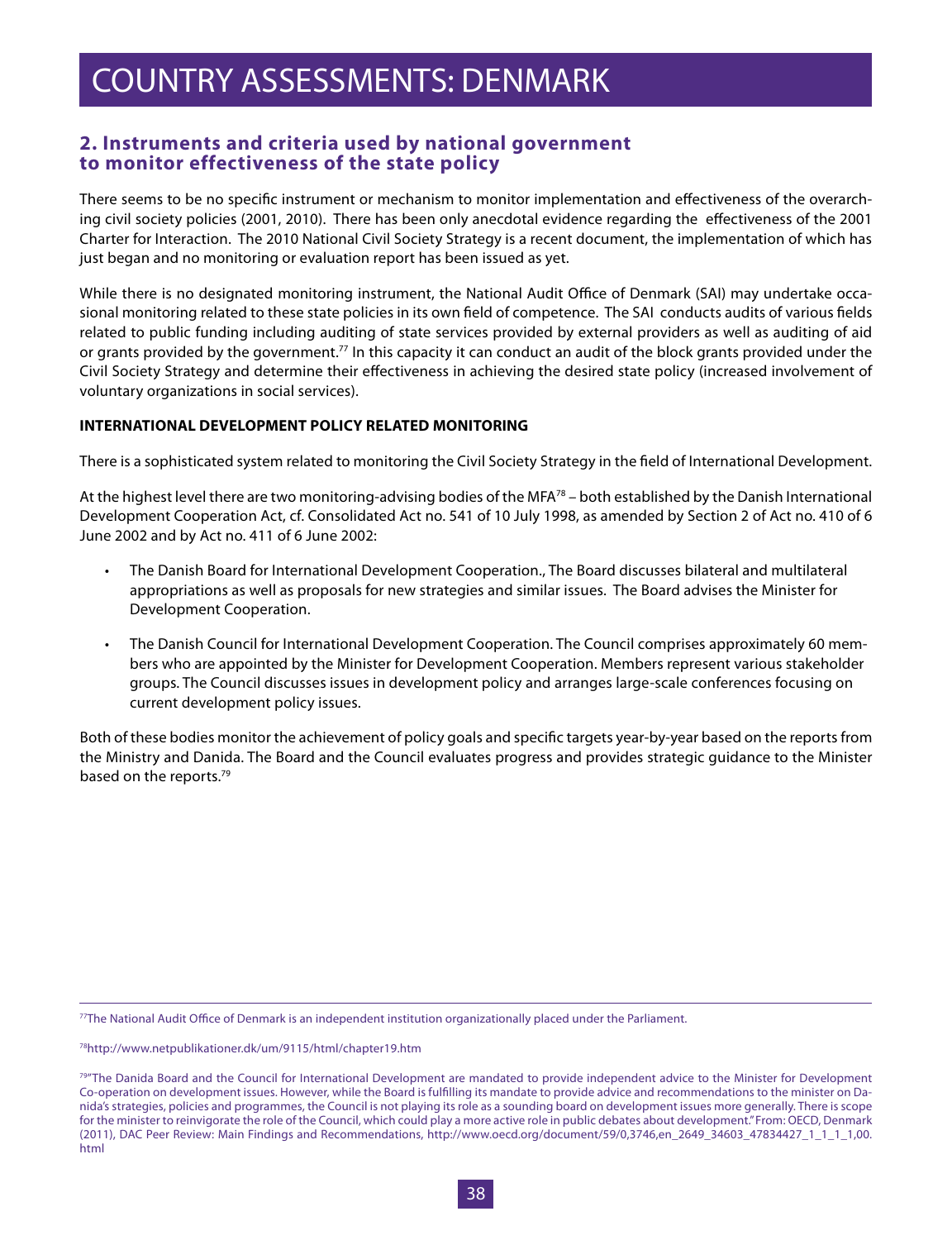#### **Organisation**

- • Section 14. The Minister for Development Cooperation shall appoint the members of a "Board for International Development Cooperation".
- • Subsection 2. The members of the Board shall be appointed for three-year terms.
- • Subsection 3. The Board shall consist of up to nine members.
- • Subsection 4. The Minister shall appoint a chairman and deputy chairman of the Board from among its members.
- • Section 15. The Board shall act as adviser to the Minister for Development Cooperation in connection with the implementation of the tasks assigned to the Minister in pursuance of this Act.
- Subsection 2. The Board shall submit an annual report on its activities.
- • Section 16. The Minister for Development Cooperation shall appoint the members of a "Council for International Development Cooperation", which shall be charged with monitoring the activities of the Board for International Development Cooperation, receiving its report, and providing advice and recommendations.
- • Subsection 2. The members of the Council shall be appointed for three-year terms. Subsection 3. The Council shall consist of up to 75 members.
- • Subsection 4. As members of the Council may be appointed individuals who have been nominated by authorities, institutions or organisations and who have a special interest in development assistance issues, and individuals holding special professional skills or experience related to the tasks forming part of the Council's remit.
- • Subsection 5. The Minister shall appoint the chairman of the Council from among its members. The Council shall elect two deputy chairmen from among its members.
- • Section 17. The Minister for Development Cooperation shall lay down rules of procedure for the Board and the Council for International Development Cooperation.
- • Section 18. The Minister for Development Cooperation shall be assisted by a department under the Ministry of Foreign Affairs in the performance of the duties assigned to him or her under this act.
- • Subsection 2. The department of the Ministry of Foreign Affairs mentioned in subsection (1) above shall also act as secretariat in connection with the activities of the Board and the Council for International Development Cooperation.

From the Danish Act in the International Development Cooperation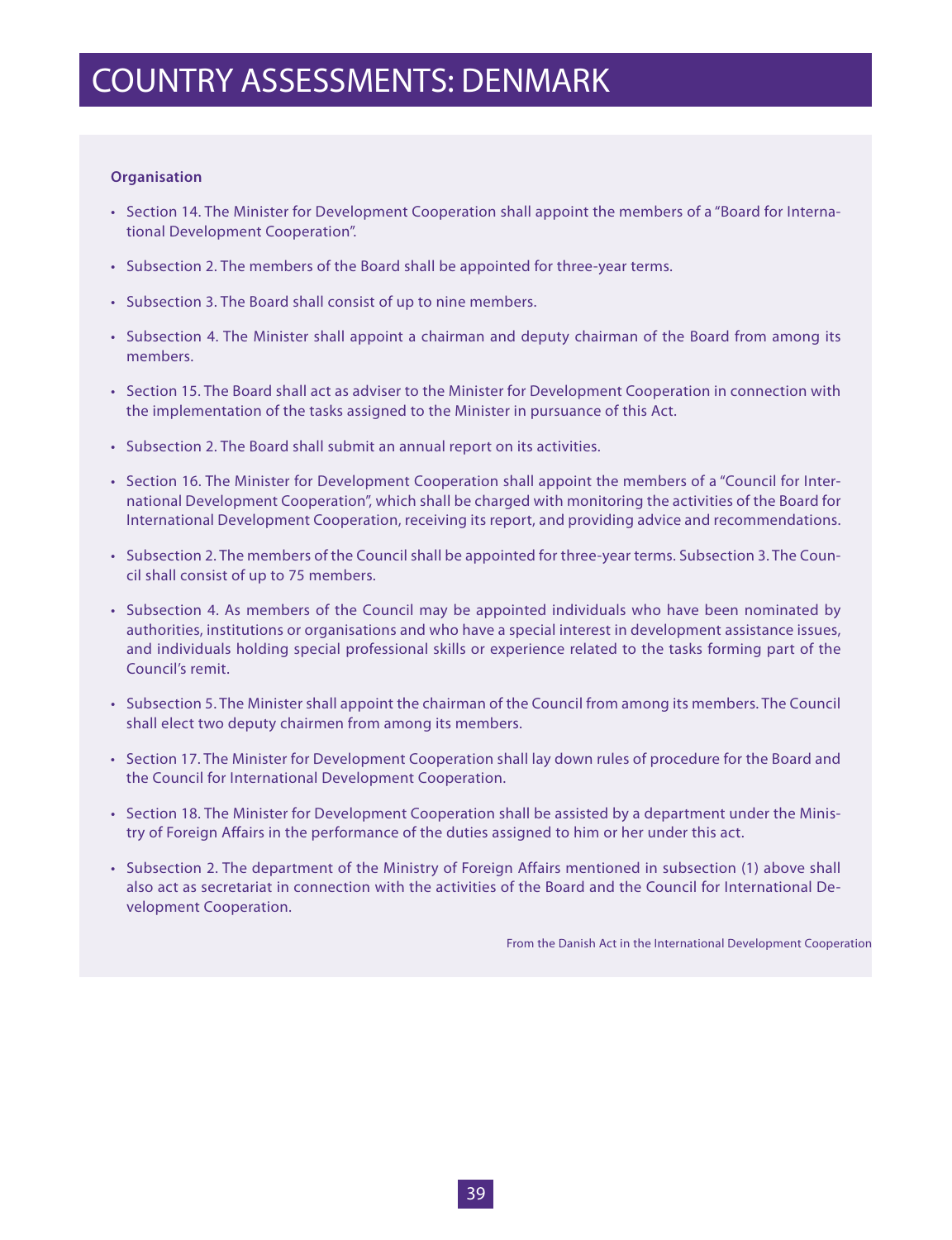In the field of International Development, there are clear policy goals and targets set by the international community (UN, OECD, EU) , to which Denmark subscribed through international treaties. Therefore, in general, the country set its targets in international development in relation to its international commitments. E.g., the international community has adopted the so-called MDG-s<sup>80</sup> –which serve as clear targets on how far development in the poorest countries should be reached by 2015. Each time Denmark grants assistance to a developing country, a specific objective is set for what the development cooperation is to achieve in relation to a specific MDG. Stocktaking on the objective takes place once a year.

To ensure monitoring may be carried out professionally, Danida has set up a Programme and Project Orientation (PPO) database with information on objectives, results and the status of Danish development assistance. The fulfilment of objectives through the individual projects is transparent and researchable. The PPO is available in Danish.

#### **EVALUATION PROGRAMMES AND ANNUAL REPORTS**

There is an Evaluation Department in Danida, that works on the basis of a two-year programme.

The programme is developed and regularly revised based on discussions with, amongst others, the Board and senior management of Danida, embassies and their partners, relevant departments in the Ministry of Foreign Affairs and stakeholders in the Danish resource base. The objective of the ongoing dialogue is to ensure that the evaluations that are conducted are relevant for practice. Over time, Danida's evaluations are required to cover a representative cross-section of the official Danish development cooperation, including different geographical and thematic areas as well as different aid instruments.

Every year, the Minister for Foreign Affairs submits the evaluation programme to the Danish Parliament's Foreign Affairs Committee for comments. This takes place simultaneously with the submission of a report concerning the evaluation activities of the previous year. Earlier programmes and reports are available from the Evaluation Department upon request. Annual reports for the most recent years can be found on the Danish site.

#### **EVALUATION REPORTS AND OTHER PUBLICATIONS**

Evaluation reports are available on the relevant website<sup>81</sup> (they are written in English with a Danish summary)<sup>82</sup>. In addition to actual evaluation reports, the Evaluation Department publishes a series of evaluation studies<sup>83</sup>, that focus on methods of evaluation and synopses of already existing evaluations. A number of other reports<sup>84</sup>, are also published here, including follow-up studies of evaluations, assessments of Danida's and other donors' evaluation functions etc.

#### **CONTRACTING OUT EVALUATION**

Evaluation and monitoring is often contracted to private providers. CSOs are also obliged to maintain their own monitoring systems that are monitored by Danida (see below)<sup>85</sup>. Besides regular project monitoring, impact assessments<sup>86</sup> and country or region progress studies are often carried out.

<sup>80</sup>Millenium Development Goals

<sup>81</sup>http://um.dk/en/danida-en/results/eval/eval\_reports/evaluations/

<sup>82</sup>Наприклад: http://um.dk/en/~/media/UM/NVI%20temp%20folder%20-%20EVAL/978-87-7087-256-0/NGO\_Eval\_wwwtilnettet.ashx

<sup>83</sup>http://um.dk/en/danida-en/results/eval/eval\_reports/evaluation-studies/

<sup>84</sup>http://um.dk/en/danida-en/results/eval/eval\_reports/other-reports/

<sup>85</sup>http://mande.co.uk/2009/uncategorized/mapping-of-monitoring-and-evaluation-practices-among-danish-ngos/

<sup>86</sup>Like the one about Tanzania: http://www.docstoc.com/docs/41879092/DANISH-NGO-IMPACT-STUDY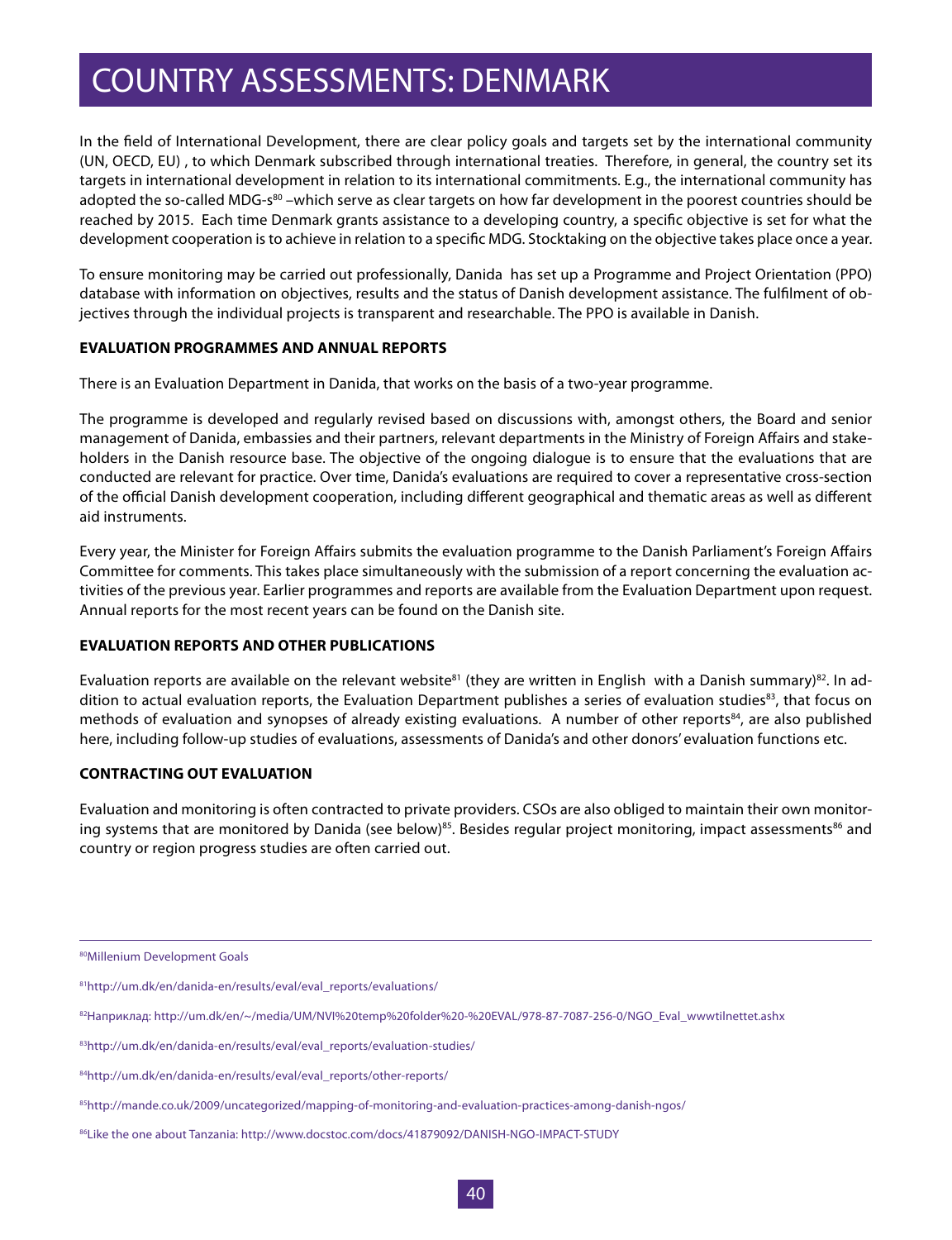In case of unpredictable events like the Tsunami and the ensuing unprecedented flow of donations, Danida contracted an independent provider to evaluate, how much the CSOs strategic and management systems were ready to cope with the situation (with a view to possibly support enhancement of these systems to improve aid effectiveness).

The document discussed above, Governing Support to Development Activities - The General Principles Implemented by Danish Civil Society Organisations describes the general approach of the MFA towards evaluation and monitoring. As a key principle, implementing CSOs are obliged to maintain their own evaluation and monitoring systems (which may be methodologically independent from the one suggested by the MFA). Since these systems generally comply with the ministry expectations, together with the cross cutting evaluation and monitoring systems of the MFA they can be seen to serve as an actual monitoring and evaluation mechanism of the Danish development assistance. Therefore, an important element in the Danish monitoring system is that individual CSOs are required to monitor and evaluate their projects not only against their own project objectives but ultimately, against the government objectives. Project objectives should be designed in a way that clearly shows the connection to the broader government objectives and so progress can be measured also at the higher level.

#### **REQUIREMENTS FOR CSOS IN EVALUATION AND MONITORING**

Danish organisations can have expenses for evaluations covered when the below requirements are met. Evaluations can be designed differently from organisation to organisation but must meet these DAC principles for evaluating development assistance: impartiality, independence, credibility and usefulness. These principles overlap with the three minimum requirements that the evaluations must meet in order for the organisations to have the expenses covered. These include that the evaluations must:

- • be independent: the evaluation must be conducted by an external, independent person. Thus, support cannot be given for evaluations where the organisations' employees, members or others involved in the activities conduct the evaluation
- $\cdot$  contain considerations relating to the DAC's evaluation criteria (this provides the link to the government objectives): relevance of the activity's objective, efficiency of resources in relation to result, effectiveness in relation to meeting goals, the direct and indirect impact of the activities and the sustainability of the activities. It will not be relevant in all cases to include all the criteria. However, it is important that the organisation makes it clear why certain criteria have been included while others have not.
- be publicly available on the Danish organisation's website. Moreover, the organisation must submit the evaluation to the Ministry of Foreign Affairs when the evaluation is made available on the website.<sup>87</sup>

The Danish organisation must monitor the project activities on an ongoing basis. The monitoring is to be performed through regular, systematic observation and collection of information about the course of the activities and is to provide an opportunity for improving and adjusting the activities while they are in progress.

Monitoring is primarily for the organisation's own use but it will also constitute a significant contribution to the Ministry of Foreign Affairs' crosscutting monitoring in terms of reaching the objectives of the Civil Society Strategy. This focuses on to which extent the objectives in the strategy have been promoted through the Danish organisations' activities and hence have contributed to creating changes within the civil society in developing countries. Under the guidelines for reporting<sup>88</sup>, all Danish organisations that receive funding from the NGO Appropriation Act, will be required to contribute to the report. In addition to the guidelines, a catalogue for inspiration has also been developed. The purpose of the catalogue is to expand on the context of the thematic areas that require reporting, as well as to unfold and define the questions associated with these themes.

<sup>87</sup>More information about evaluations and a format for evaluations can be found in the Evaluation Guidelines on the Ministry of Foreign Affairs' website. Using the Ministry of Foreign Affairs' format is not required.

<sup>88</sup>http://www.netpublikationer.dk/um/7571/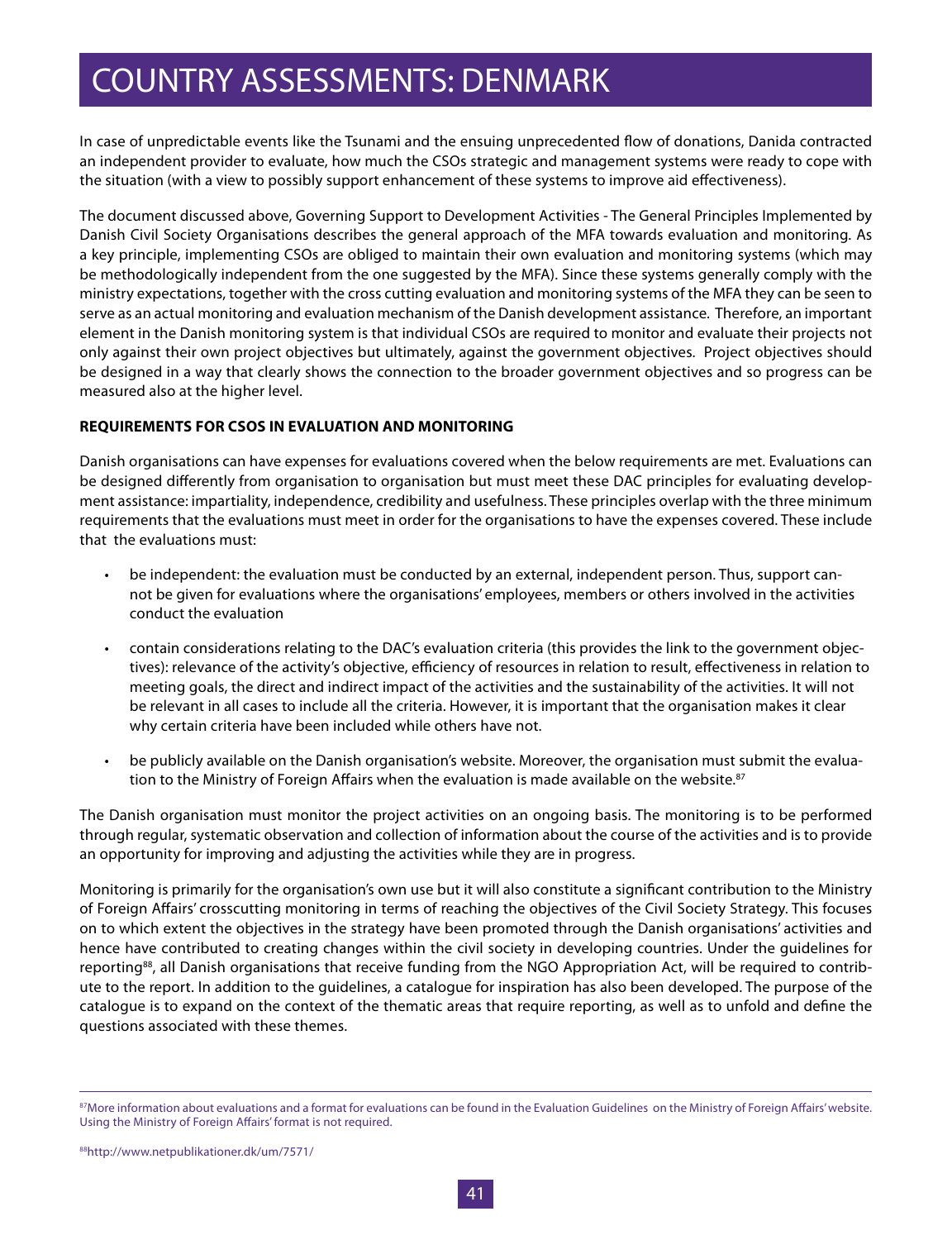In order to effectively coordinate the CSO monitoring systems with the Ministry system and to prepare CSOs to be able to fulfill monitoring and evaluation (M&E) requirements, Danida undertook a mapping exercise on existing M&E practices among Danish CSOs in 2008. The mapping has entailed the consideration of M&E documentation from 35 NGOs, bilateral consultation with 17 NGOs, interviews with other stakeholders within and outside the Ministry, and a mini-seminar with Thematic Forum.

### **3. Instruments and criteria used by national government to monitor the development of the sector**

There is no explicit system in Denmark to monitor the CSO sector as a whole. At the same time, the Ministry of Foreign Affairs through Danida and various consultative bodies regularly gathers information on the sector, and respectively on the cooperating non-profit partners (as seen in the above case when they mapped the M&E capacities of CSOs); and other ministries may also engage in similar exercises.

It seems to be that the systematic approach to monitoring and evaluation described above – the principle of setting clear, measurable targets for each program, implementing professional and thorough program audits and monitoring, regularly revisiting strategies - provides enough information and feedback to all parties involved in the given subsector. CSOs are in regular communication with the competent ministry, providing regular feedback and information, and the ministry is in a position to accommodate justified needs. In case the development of the subsector requires larger scale, strategic interventions, the CSOs signal it, and the government applies the relevant measures. The same organizations are also members of national interest organizations, like the Volunteer Denmark/Associations Denmark advocating for better conditions for CSOs in general. This body and other umbrella organizations provide regular feedback to the government.

Certain part of the assessment of the domestically active Voluntary sector is done on an annual basis by the National Statistical Office. The office doesn't have a separate CSO database or data collection, but certain sectors and subgroups are covered on an annual basis. This primarily concerns fields where CSOs provide services on behalf of the state: e.g. health, education, elderly care, etc.. They are analyzed under the relevant field but without distinguishing them from other sectors' providers.

Occasionally, usually linked to certain issues of a national importance, e.g. before signing a CSO-government agreement or linked to a comparative international study<sup>89</sup> cross-sector assessments are done to map out the situation. Usually these researches are followed by some kind of policy intervention (like the block fund allocation after the completed research in 2006 and New National CSO strategy formulated in 2010).

One area where the government monitors development of CSOs is that of funding. In order to promote development of the sector the Danish Government is committed to ensure that the funding system is organised in such a way that the voluntary social organisations may operate under favourable conditions. A funding system that, among other criteria, secures the organisations' independence and at the same time ensures that government grants are used in the optimum way.

<sup>89</sup>Here we refer e.g. to the so far most detailed study on the state of global civil society that Denmark was taking an active role in, the global comparative research completed in 1995 lead by Lester M. Salamon from the Johns Hopkins University. This is still one of the most cited reports outside and inside the country, even if some data are rather old.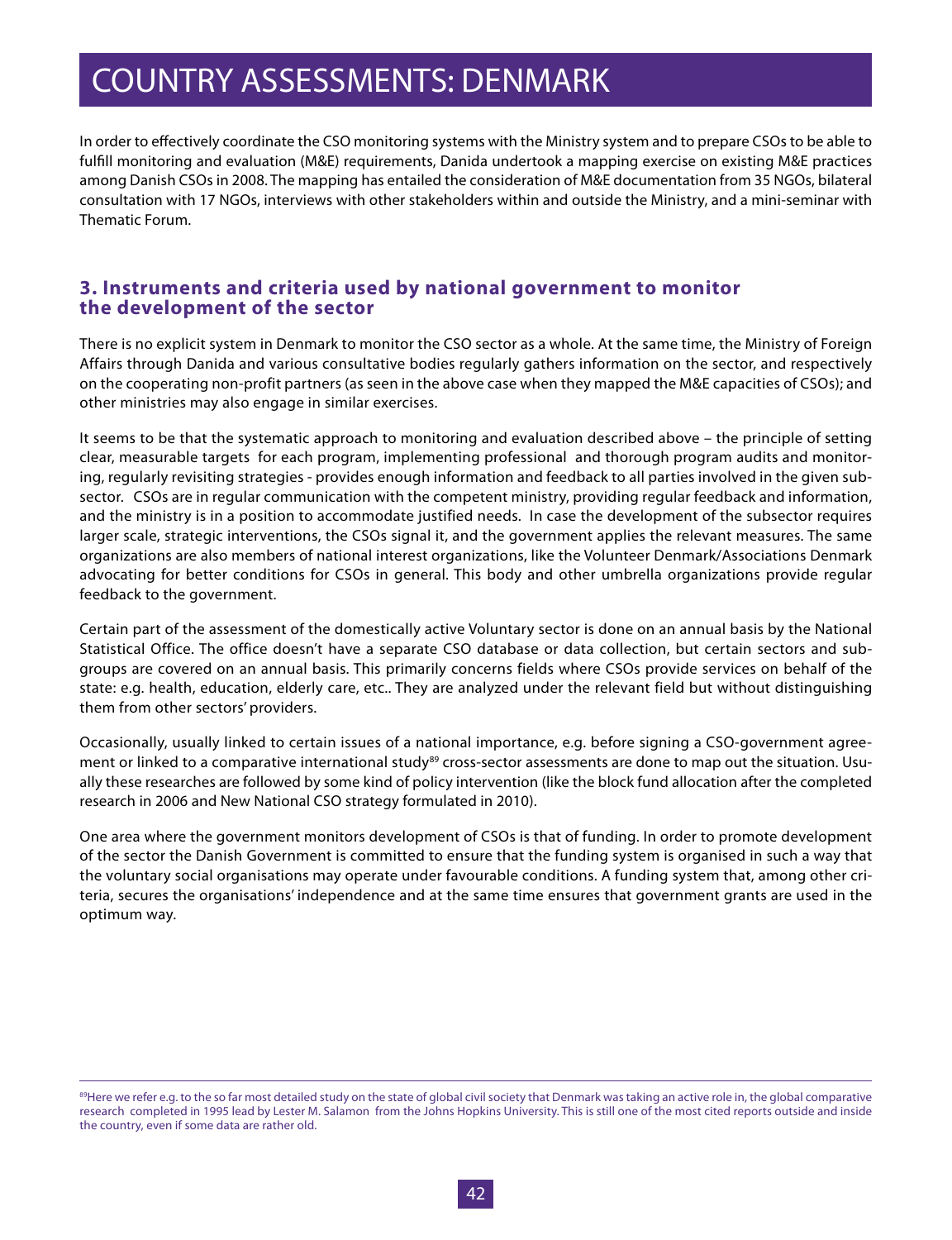Central government aid is provided from different programs, partly as basic grants<sup>90</sup>, partly as project grants<sup>91</sup>. Basic grants are awarded through the so-called Football Pools and Lotto Funds. Project funds are provided e.g. through the Grant Programme for Development of Voluntary Social Work. In addition, a part of the Football Pools and Lotto Funds has been set aside for the Grant Programme for Special Social Purposes, intended for, among others, organisations that are neither nationwide nor strictly local and, as a result, neither qualify for central government basic grants nor receive grants from local authorities and counties. Grants from this programme are also awarded to projects that involve some innovative approach to voluntary social work. In the course of their multi-annual programming, these funds make assessments of CSO sector development respective to their strategic interests.

Danish CSOs receive exceptionally high amounts from the central budget in the field of international development. Around 1 billion DKK (€155 million) of Denmark's bilateral aid was channelled through Danish NGOs in 2008<sup>92</sup> Therefore the Ministry of Foreign Affairs engages in continuous dialogue with Danish organisations regarding progress of their work and lessons learned. For the larger organisations with framework agreements and agreements on delegated funding arrangements, annual consultations are held based on reporting formats described in the administrative guidelines for civil society support. Consultations review results, lessons learned, problems encountered, new developments in partnerships as well as the constituent base (popular support) of the organisations. An annual meeting with representatives of the Danish development organisations is also held to follow up on the goals set out in the Civil Society Strategy

Two further (related) institutions can be seen to be involved in monitoring civil society development in Denmark:

Since 1983 the Minister for Social Affairs set up the Danish Committee on Volunteer Effort. This is a political committee made up of representatives from public authorities and voluntary organisations. The aim of the Committee on Volunteer Effort is to bolster the possibility for individuals, groups of citizens and private associations and organisations to participate in the solution of tasks in the social field. In pursuit of this aim, one of the Committee's duties is to compile information about the field and to submit proposals to both the public sector and voluntary social organisations. Moreover, the Committee must point to barriers to adjustment in the social field and submit proposals for ways to abolish or reduce such barriers. The Committee's principal function, though, is to advise the Minister for Social Affairs<sup>93</sup>.

To offer a broader range of services to the voluntary organisations, the Volunteer Centre in Denmark<sup>94</sup>. was established in 1992. The Centre was established as a self-governing institution, i.e. an independent unit with its own supervisory board under the Ministry of Social Affairs. The Committee on Volunteer Effort is the political body of elected members. Furthermore, the Volunteer Centre provides services to voluntary social organisations and associations in the form of, for example, advisory and counselling services, courses, consultancy and method development. The Centre also initiates information and documentation work.

Besides rendering services to organisations, the Centre is under an obligation to disseminate knowledge and experience to the Ministry of Social Affairs and to other public authorities and co-operation partners. Finally, the Centre serves as secretariat to the Committee on Volunteer Effort.

 $92$ Unfortunately similar precise data for funding of domestic CSOs was not found during the desktop research and expert interviews.

<sup>93</sup>http://www.statensnet.dk/pligtarkiv/fremvis.pl?vaerkid=14225&reprid=0&filid=9&iarkiv=1

<sup>&</sup>lt;sup>90</sup>Basic grants are grants awarded to the organisation without being earmarked for a specific activity or a specific project. Instead, they are awarded on the basis of objective criteria such as purpose, turnover and own collected funds. The intention is to stimulate the voluntary organisation's autonomy and freedom to determine its own activities and be capable of promoting the interests of others

<sup>91</sup>Project grants are grants awarded directly to specific projects or activities. A source of central government funds for this purpose is the Grant Programme for Development of Voluntary Social Work, which has existed for more than a decade. Grants from this programme, for which both nationwide and local organisations and projects may apply, are intended to support voluntary social work undertaken to prevent and address problems encountered by socially vulnerable people

<sup>94</sup>http://www.frivillighed.dk/Webnodes/da/Web/Public/Forside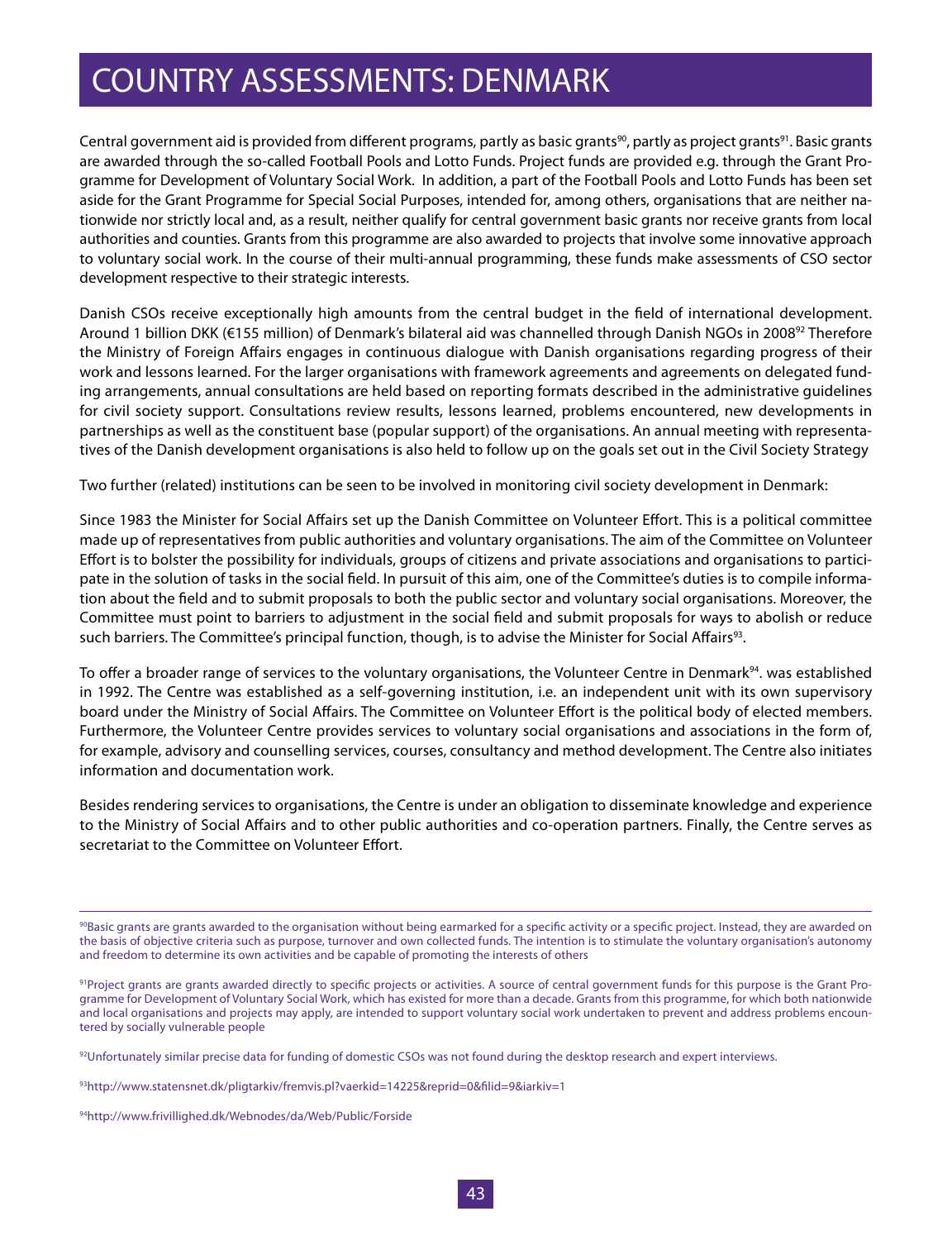Estonia is a country of less than 1.5 million with a relatively high number of registered CSOs and unique approach in Eastern Europe in terms of public sector-CSO sector partnership.

Estonia's regaining of its independence in 1991 marked a significant milestone for the country's civil society. On the one hand formal and informal groups (such groups were allowed to be created based on the Freedom of Association Act adopted by the Supreme Soviet in 1989 ) played an important role in mobilizing and assisting citizens in fighting for independence. On the other hand, after the independence was achieved, civil society organizations, their activities and services were important to assist and monitor the process of creation the state itself. Also certain state functions were not performed or not performed well, so CSOs stepped in to provide such services and assistance.

There were almost 32,000 nonprofit organizations in Estonia early July 2011 based on data from Network of Estonian Nonprofit Organisations (NENO)<sup>95</sup> According to the Ministry of Interior, the number of associations was 27,790 in January 2009. The figure includes almost 12,000 housing associations. As housing associations are a compulsory feature of the Estonian housing market, it would be hard to characterize them as regular CSOs. From among all CSOs there are around 1,500 public benefit organisations, which are entitled to financial (tax) and other benefits as they carry work for the public good.

However, the precise number of all CSOs is hard to tell and one of the main goals of the Estonian civil society development policy is to create a mechanism for reliable statistics about the sector. A new electronic registry has been put in place in 2010 but this is as yet very new and still being in its induction phase.

Based on a comparative analysis implemented annually by the USAID, the NGO Sustainability Index, this is the CSO sector with the most potential for sustainability in Eastern Europe.<sup>96</sup>

The high ranks in the Index are not linked to complex public financing mechanisms scheme, nor to an unrivaled legal and fiscal framework (even if the below described EKAK Concept was the 3rd of this kind in the world, after UK an Canada). Rather they may be due to a combination of consistent and long-term foreign funding (initially from USAID, then from Soros Foundation); the ability of CSOs to coalesce and form a national network for representing their interests (NENO)<sup>97</sup>; and a general climate of trust and constructive relationships between the government and CSOs.

### **1. National Government Policies on the development of the civil society**

The Estonian Civil Society Development Concept – EKAK (Appendix E-01) is a unique policy document relating to government – CSO cooperation in CEE. It is a so called compact<sup>98</sup>, type agreement which was adopted in 2002 by the Riigikogu (the Estonian Parliament). Its implementation started in 2003. The document describes the different roles of the public sector and the nonprofit sector which supplement each other, and the co-operation principles in developing and implementing public policies and building up the civic society. It defines: mutually complementing roles of public authorities and civic initiative; principles of their cooperation; and mechanisms and priorities for cooperation.

95http://www.ngo.ee/node/277

<sup>96</sup>http://www.usaid.gov/locations/europe\_eurasia/dem\_gov/ngoindex/2009/. Estonia ranked highest among 29 countries of the region in terms of sustainability of its CSOs for the past several years.

<sup>97</sup>Network of Estonian Nonprofit Organizations

<sup>98</sup>On compacts read: http://www.icnl.org/knowledge/ijnl/vol8iss1/special\_2.htm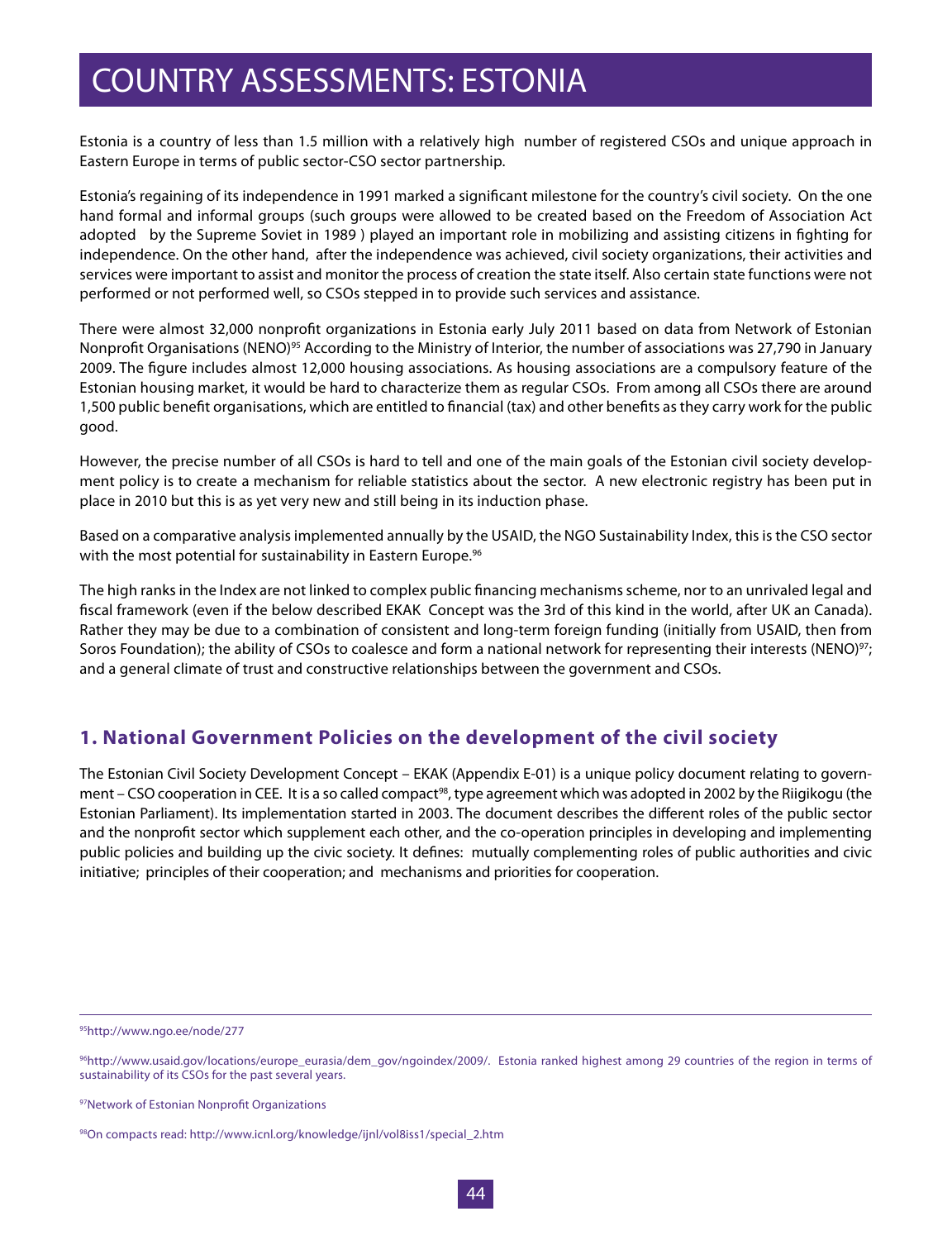The preparation of the policy document was initiated by NENO (Network of Estonian Nonprofit Organizations), the umbrella body of Estonian CSOs, with the financial support of UNDP and later supported by the Estonian NGO Roundtable, an open forum for all CSOs in Estonia active between 2001-2004. It was the Roundtable that adopted the EKAK in 2001 (February) on behalf of CSOs, which was consequentlysubmitted to the Estonian Parliament,where it was approved in December the same year. The Ministry of Interior was named as the governmental body responsible for the implementation of the Concept. There are hearings on the implementation of EKAK, which take place every two years in the Riigikogu-the Estonian Parliament.

The less than ten-page document has three main parts: Introduction and goals, Principles of cooperation and values, Ways of achieving goals (with a focus on acknowledgement and representation, partnership, development of policies, and resources). It also sets priorities for implementation, in total 14 points where 3 are long term (e.g. Introduction of the co-operation based on partnership principles between the public sector and nonprofit sector), 11 are short term (e.g. Mapping, improvement and strengthening of the co-operation and support structures; Development of the order for concluding and implementing co-operation agreements between the public sector and the nonprofit sector.).

EKAK Concept is a statement of mutual devotion of the public sector and the nonprofit sector for supporting and promoting the self-initiated organization of citizens. By establishing voluntary associations, people create new possibilities for expressing and following their interests, values and goals and for public discussions, also for solving daily problems and offering mutual aid. Consideration of the citizens' associations and co-operation with them raises the efficiency of public authorities and the legitimacy of public policies in the eyes of the citizens.

EKAK is based on the understanding that in the name of a lasting and developing democratic regime, the public sector needs to hear its citizens and co-operate with possibly many of them. In decision-making, the public sector must consider the special interests, values and goals of the members of the society and their associations, and take them seriously also in case they form a numerical minority. At the same time the historical experience proves the positive influence of self-initiated activity. By ensuring citizens' associations and democracy, members of the society and their organizations and the public sector can work together for the preservation of fundamental values enacted in the Constitution of the Republic of Estonia: liberty, justice and law, internal and external peace, social progress and welfare, Estonian nation and culture.

From EKAK Introduction, 2002

EKAK has its own Implementation Plan (Appendix E-02), and the implementation schedule is followed more or less by both parties. The EKAK implementation plan formulates goals, activities to achieve each goal, and specific indicators to measure achievement. It allocates responsibilities and contains a fixed schedule. Although the implementation plan was drafted in pursuit of the EKAK's short-term priorities, it also came as a result of the government's and the non-profit sector's joint efforts and understanding of the essential aspects of civic, legislative, and economic life in the country and the importance of adopting a comprehensive approach to solving problems in these areas.

Based on the long-term priorities specified in the EKAK in 2006 the Government adopted the Development Plan for Civic Initiative Support (KATA) (Annex EST-03)for the period of 2007-2011. The main aim of this document was to follow up on the previous activity plans for implementation of EKAK.

KATA combines and consolidates various initiatives from the development plans of various ministries. Hence, while Ministry of the Interior is responsible for the implementation and management of KATA, KATA's activities are implemented by the Ministry of the Interior, State Chancellery, Ministry of Finance, Ministry of the Education and Science, Ministry of Foreign Affairs and Ministry of Economics. The Development Plan for Civic Initiatives support also emphasizes the importance of cooperation on the local government level, in cooperation with the CSOs and businesses in the implementation of the activities. The new development plan for the period of 2011-2014 is being drafted, where more ministries will be involved in its implementation.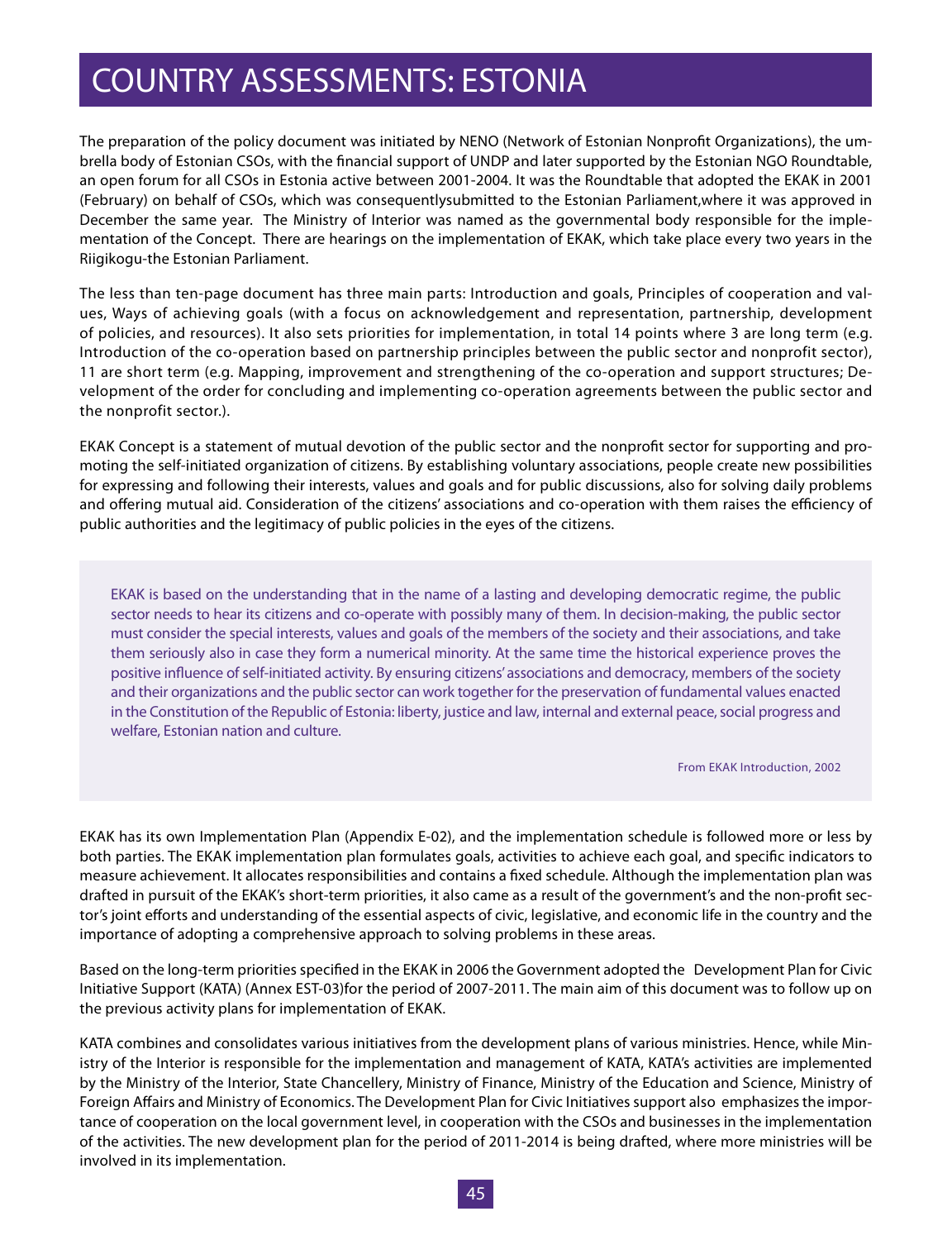The first Development Plan was setting five goals for the following three years: (1) to raise the administrative ability of the public sector in communicating with citizens and NGOs/NPOs; (2) to bring into order the system of financing the NGOs/ NPOs; (3) to engage NGOs/NPOs consistently and successfully in the decision-making processes; (4) to raise awareness and develop cooperation between the public, private and the nonprofit sectors and (5) to develop and support civic activism.

NENO, as an organization played probably the most important role in institutionalizing the relationship amongst the CSO and public sectors, and as such it has also been an important critic of the process. It said for example, ), that KATA is essentially a document that "brings together information about all the activities from the development plans of the various ministries that are connected with civil society. The main problem however is that KATA does not perceive civil society as a whole (as EKAK does) but as a sum of specific activities particular to one sector. Therefore its focus is not on the crosssectoral issues, e.g. sustainability of NGOs. Further, NGO participation in the development of KATA is also limited, because of the fact that it relies predominantly on the ministries' development plans."99 To remedy this problem, NGOs have lobbied for the establishment of an implementing unit called the EKAK bureau, which would help the nonprofit sector in taking the ideas and commitments of EKAK forward.<sup>100</sup>

Besides these policy documents there were some more specific documents adopted,contributing to the vision described in EKAK. Agreements were made onseveral Codes of Good Practices of cooperation between the public and nonprofit sector, namely the Code of Good Practice on Involvement, the Code of Good Practice on Public Service Delivery and the Code of Good Practice on Funding (in process).

The Code of Good Practice on Involvement (Annex EST-04) was developed in 2005. The objective of Code of Good Practice on Involvement was to harmonize the principles, from which the public sector institutions and non-profit organizations can proceed in involving the public and interest groups in decision-making. The Code is in the form of recommendations and aims to be applied by government in the preparation of policy documents that are important to the country's development. Importantly, the Code covers not only draft laws and regulations but a wide range of documents, which is not typical in the CEE context.

The Code of Good Practice on Involvement is applied by administrative agencies in the preparation of at least the following documents (hereafter, strategic documents):

Drafts of laws and their amendments

Drafts of the regulations and directives of the Government of the Republic

Drafts of Ministers' decrees

Documents, concepts, policies, development plans, and programs that are important to the country's development

Drafts of legislation of European Union institutions and other strategic documents (i.e. green and white books)

Instruction and procedures for rendering public service

Conventions and international agreements, as well as the documents that are worked out within their framework, and that influence the society.

<sup>99</sup>http://www.emsl.ee/orb.aw/class=file/action=preview/id=21846/EKAK\_brussels.pdf

<sup>100</sup>http://www.icnl.org/knowledge/ijnl/vol10iss4/art\_1.htm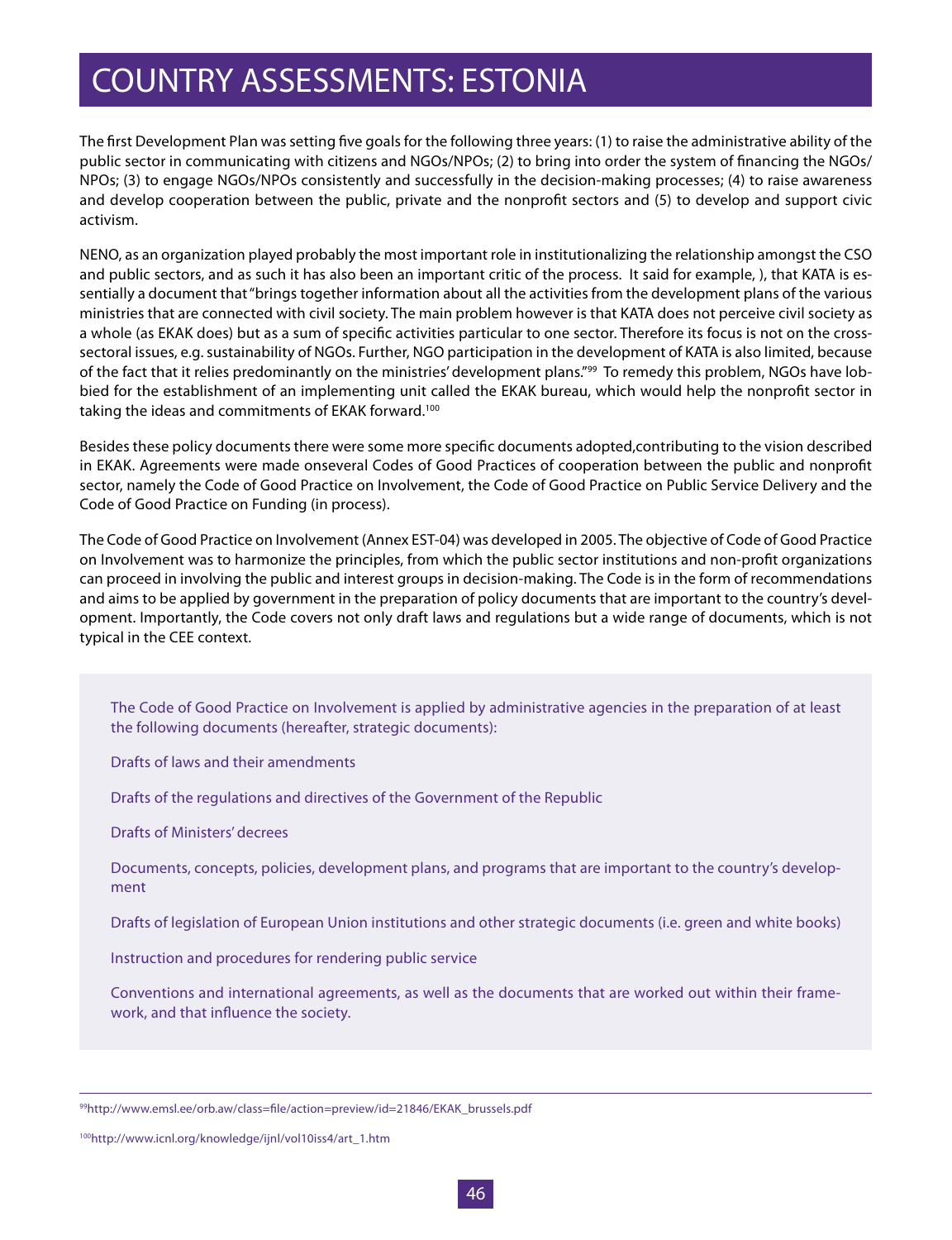In tems of the Code of Good Practice on Public Service Delivery seemingly the process takes longer than expected. No evidences were found so far on whether the Code was approved besides being mentioned by various sources that is in process of preparation<sup>101</sup>. NENO website summarises it's main mandate as follows:

"The objective of the good practice for contracting out public services is to ensure that the public authority as transferor and the civil society organisations as service providers would base their provision of the service on the same principles to make sure that goals important to the society are achieved. All public services, which can be provided by ensuring the achievement of clear responsibility mechanisms and which are not prohibited to be transferred by the constitution can be subject to transfer to civil society organisations.

The objective for transferring a public service could be to improve or maintain the quality and availability of a service, to improve the efficiency of service provision or to achieve another socially accepted goal. The transferor and provider will be guided from the need to protect the public interest and the rights of third persons when transferring a public service."<sup>102</sup>

### **2. Instruments and criteria103, used by national government to monitor effectiveness of the state policy**

Besides the cooperation model itself (described above) the way in which, how the state policy is being monitored also represents a good example. One key feature of the Estonian approach is that most of the actions and monitoring efforts incorporate CSO representatives to a great extent Certainly in comparison to most Eastern European new democracies this represents an outstanding attitude.

#### **JOINT COMMITTEE**

To monitor the achievements and in order to support the short term goals outlined in EKAK, a Joint Committee was created in late 2003. The Committee consisted of 22 members, where the nonprofit members were approved by the government. Out of 22, there were 8 government representatives and 14 nonprofit representatives, chaired by the Minister for Regional Affairs (Ministry of the Interior). The committee's tasks and members were divided into three working groups. The three working groups were the following ones:

- working group on involvement, consultation, policy appraisal, and legislation
- working group on funding and statistics
- • working group on awareness, civic education, media and infrastructure

Each ministry has its representative in the committee. Among other things, the Committee had to evaluate the degree to which the parties have fulfilled the commitments from EKAK, as well as to develop the action plan for 2004-2006 for implementation of EKAK

The document was prepared in an easy-to follow format, a kind of logical framework (different from the one EU programs are using) including all 11 goals of EKAK, determining activities to achieve the wished stage, specifying results and indicator to each, specifying timeframe and key responsibilities.

<sup>101</sup>E.g Urmo Kübar 2008: http://www.emsl.ee/orb.aw/class=file/action=preview/id=21846/EKAK\_brussels.pdf

<sup>102</sup>http://www.emsl.ee/node/279

<sup>&</sup>lt;sup>103</sup>Since in Estonia there is lack of reliable data on the CSO sector in general (see below under the statistics), it is hard to introduce sophistocated monitoring mechanisms. The methodology of monitoring of the effectiveness of state policy is left in hands of various committees and CSO bodies, where transparency and accountability are the key principles.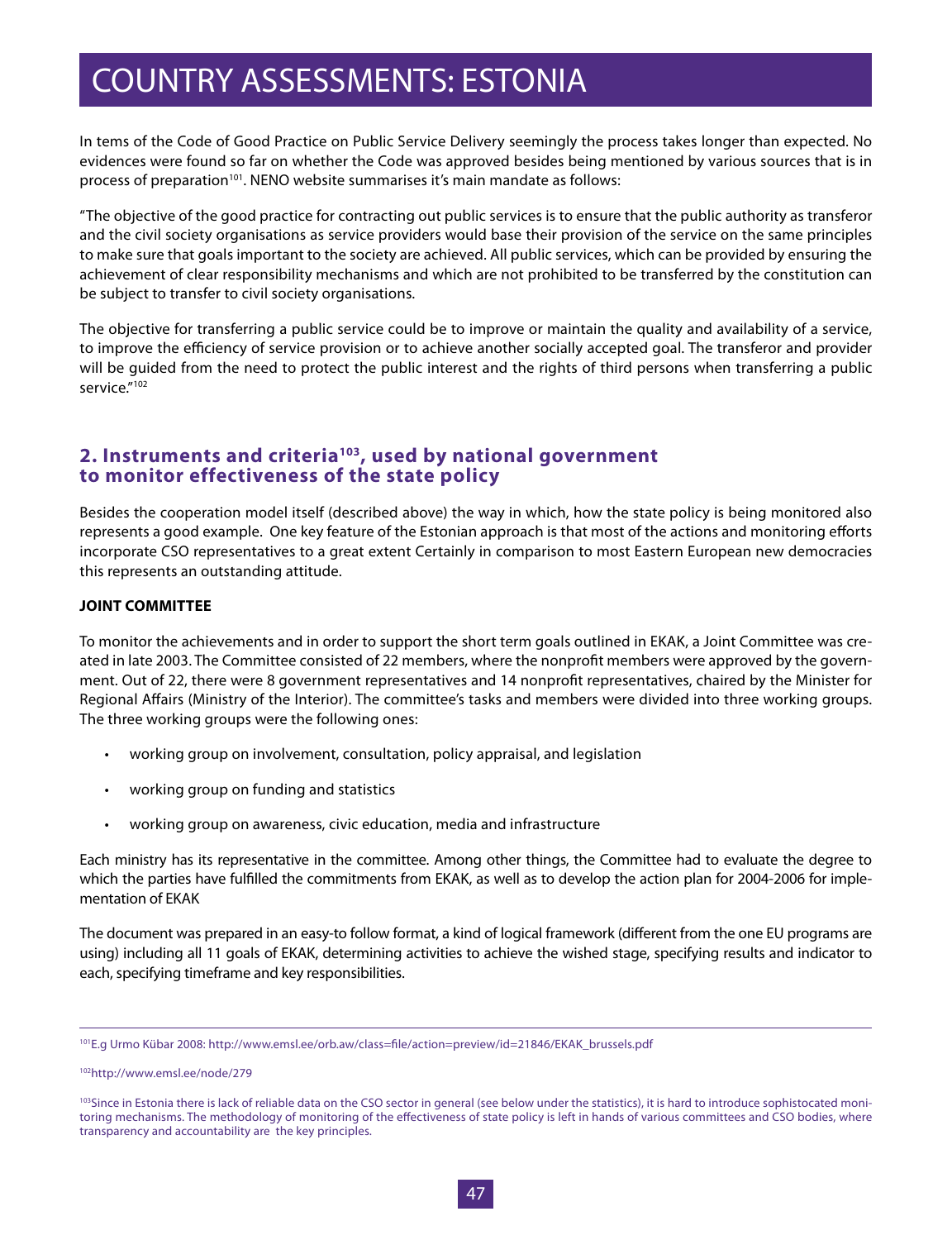In the years following the establishment of the Committee, its membership increased to 30, which slowed down the efficiency of the work of the Committee. In 2006, NENO was contracted by the government to conduct an audit for the Joint Committee that identified three main problems in implementing EKAK. The study found the following key challenges:

- lack of political interest on the side of the government;
- poor quality and implementation of activity plans due to insufficient financial and human resources;
- unclear role and responsibilities of both the committee and its members, especially from the side of public sector (the ministries were represented by officials who usually didn't have the power to make decisions in the name of the ministry).

The study suggested the revision of the principles and membership of the Joint Committee and formation of implementation units in both the public sector and NGOs. In 2007, the principles and membership of the Committee were revised, and as a result the new committee is smaller in number, but composed of higher level officials. It includes representatives of 10 umbrella organizations, business and trade unions, as well as chancellors (the highest state officials in Estonia) of the ministries of Finance, Social Affairs, Education, Culture, and Economic Affairs, and the deputy-chancellor of the Ministry of Interior. The Minister of Regional Affairs chairs the Committee. In addition, a representative of Riigikogu and two government foundations (Enterprise Estonia and Non-Estonians' Integration Foundation) also sit on this Committee. The composition has been changed as well, instead of nonprofit majority as it was in the first concept, now there are 11 representatives of each sector.

#### **NATIONAL AUDIT OFFICE OF ESTONIA**

The National Audit Office of Estonia played a role in monitoring the system of financing CSOs from public budgets, which was part of the original EKAK as well as KATA.

The National Audit Office is a constitutional institution which works to reassure the Riigikogu and the general public that public sector resources are being used both legally and effectively. In order to achieve this objective, the National Audit Office carries out financial and performance audits in full independence, impartially, and in accordance with the law and internationally recognised auditing standards".104

The results of an audit conducted in 2004on the funding system functioning through the Gambling Tax Board showed that the system had many shortcomings (vague priorities, unclear roles of the decision-makers, unspecified requirements for applicants, chaotic reporting and supervision, etc.) and it needed some changes. The given shortcomings are presented in the audit report "Support paid out of gambling tax"<sup>105</sup>. of the National Audit Office of Estonia. The idea for reform, geared towards establishing a CSO support mechanism, reached the financial commission of the Estonian Parliament but due to the collapse of the coalition, discussions were not closed with a resolution.

The discussion and the proposal of the CSO sector to establish a more transparent mechanism to distribute such funds was not supported by the parliament in 2005 but became part of the program of the coalition Government. In 2008 the National Foundation of Civil Society (NFCS) was set up. The foundation follows the same approach as EKAK, at least in terms of involvement form both sectors.

<sup>104</sup>http://www.riigikontroll.ee/

<sup>105</sup> Audit report No. 2-5/04/24, 7.05.2004 of National Audit Office of Estonia, «Support paid out of gambling tax» http://www.riigikontroll.ee/fake\_index. php?lang=et&uri=%2Faudit.php%3Faudit%3D325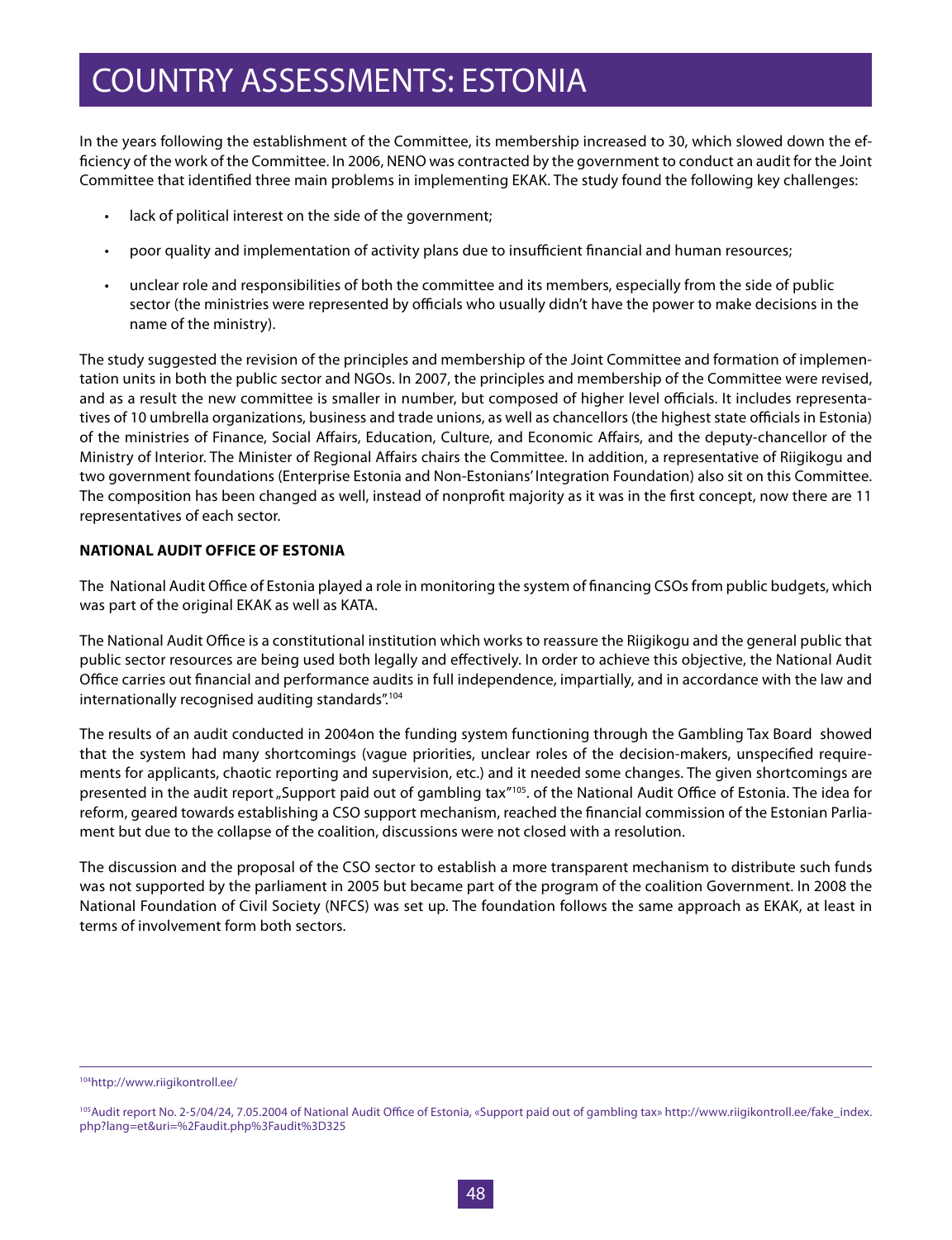#### **ESTONIAN PARLIAMENT**

The EKAK is revisited every second year by the Parliament, hearing the report on progress. Besides the hearings, at the level of the Parliament, there is a Civil Society Support Group. The group is a caucus that includes representatives of all parties and it is one of the largest of its kind. The group uses the parliamentary administrative support and receives no separate funding. The purposes of this group are to attend to issues concerning civil society and to initiate legislation in support of the development of the third sector. The Chair of the Group also delivers a report during the Parliamentary hearing session which evaluates the achievement of the EKA.<sup>106</sup>

### **3. Instruments and criteria used by national government to monitor the development of the sector**

In case of Estonia it is hard to delineate the instruments for monitoring the state policy from the instruments to monitor the sector. The CSO sector is heavily involved in formulating and monitoring the state policy trough various joint bodies, while it is being monitored in order to improve policies on an ongoing basis. It seems that until today, there is no specific mechanism established to monitor the development of the sector itself.

#### **STATISTICS**

Already in EKAK one of the weaknesses identified was the lack of data and information available, that needed an urgent intervention<sup>107</sup>. Various sources mention, that during the preparation process of the EKAK it became obvious that existing statistical data was not sufficient and reliable enough. In 2002-2003 with the support of the Baltic-American Partnership Program in Estonia, policy center PRAXIS conducted a pilot project to map the current state of statistics in the Estonian nonprofit sector and offer policy recommendations. Precise statistical information needed for decision-making was not available; data-collection was not being organized systematically and data-collectors were usually not familiar with the specific characteristics of the nonprofit sector. Furthermore, the system of national accounts did not allow full overview of the sector and there was neither a systematic effort to improve the situation, nor the financial resources for that. As a result, the improvement of nonprofit sector statistics became one of EKAK's short-term priorities; however no evidence was found that this has been resolved despite the fact that in the action plans the tasks related to better statistics were indicated to be dealt with.

Without measurable evidences there is a risk that the goals and targets remain inspirational rather than realistically achievable.

#### **REGISTRY INFORMATION**

There has been progress in the implementation of a central electronic registry system, which will at least provide the basic data on CSOs across the country. The activity plan for the EKAK for 2004-2006 already set a goal to develop an adequate register of associations and foundations and give descriptive statistics of civic initiative. It is important to add additional data to the existing register, systematically control and update the existing data and detail the classification of nonprofits by their activities<sup>108</sup>.

108http://www.ngo.ee/node/205

<sup>106</sup>Based on http://www.icnl.org/knowledge/themes/ngogovcoop/paperpol.pdf

<sup>&</sup>lt;sup>107</sup>Unfortunately no evidence was found the despite the fact that in the action plan task related to better statistics was indicated to be dealt with in 2005, still no such system available.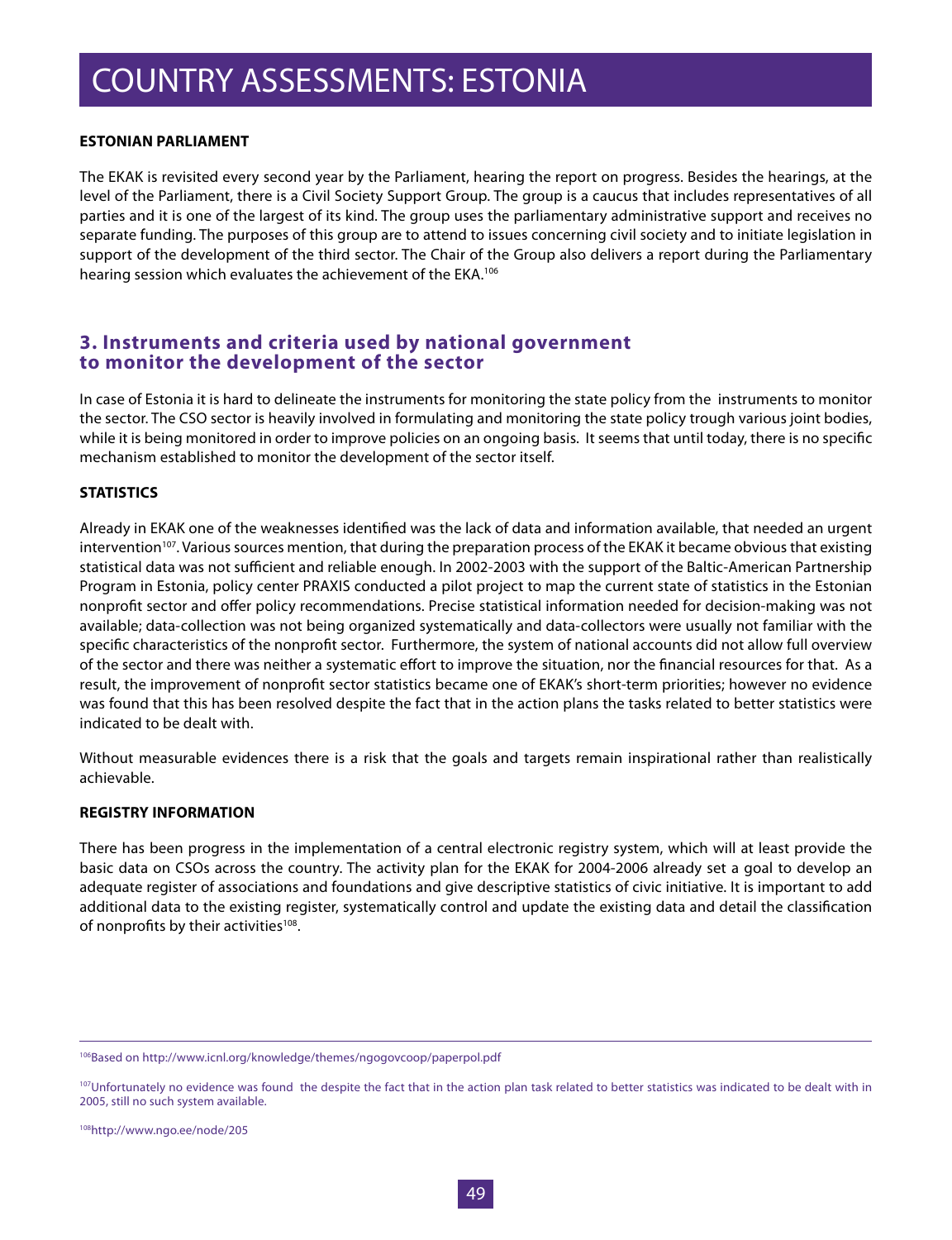The Center of Registers and Information Systems (under the Ministry of Justice) conducted a wide-scale training program that helped NGOs prepare for amendments to the law that were made in 2008 and which came into force in 2010. These amendments also made nonprofit associations' annual reports public.<sup>109</sup> (Annex EST-05) Reports have to be presented electronically, which is helping the sector become more transparent and remove defunct organizations from the public registry.

#### **MINISTRY STUDIES**

In addition, the various ministries conduct studies that are relevant for the implementation of their policies and also provide a picture about the CSOs. An important example was when the Ministry of Interior had prepared an overview of the funding allocated to the civil society organisations from the state budget in 2001-2003; it was heard in a cabinet session in September 2004. The survey of the ministries was repeated in the autumn 2005. The results of the survey indicate that the funding schemes can be made more transparent and be better targeted through agreement regarding the general principles of supporting the citizens' associations, continuous analysis of the efficiency and bottlenecks of different schemes, as well as the development of assessment methods for the results of funding<sup>110</sup>. This, together with the report of the National Audit Office, played a role in the establishment of the National Foundation for the Development of Civil Society.

<sup>109</sup>http://www.usaid.gov/locations/europe\_eurasia/dem\_gov/ngoindex/2009/complete\_document.pdf

<sup>&</sup>lt;sup>110</sup>In: Overview of the work of the joint committee of the Government of the Republic and representatives of citizens' associations for implementing the Estonian Civil Society Development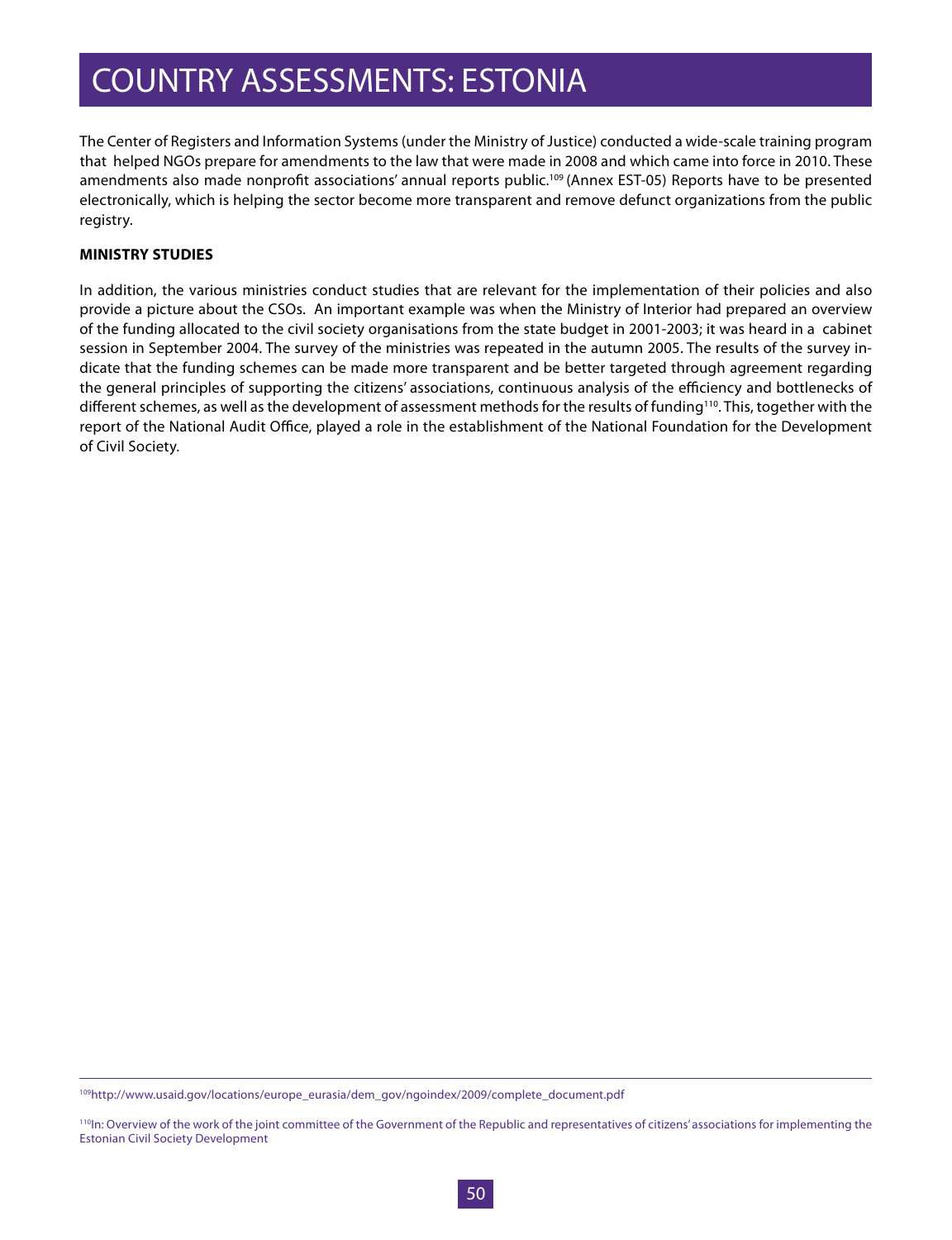The UK has a great history and tradition of the charity sector. Its role and functions were first legally defined in 1601 and they are redefined from time to time by the policy makers. In the past two decades, the role of the British charity sector came into the focus as the UK was redefining the role of state, market and civil society in social and economic development. In 1998 the Government and the CSO sector made a historic step by discussing, preparing and signing the English Compact defining principles and practices of good cooperation. This event was a symbolic act marking the already existing partnership between the parties involved. Importantly, beyond and before being supported by the Government, the English sector is strongly embedded and supported by society.

The UK is a common law country and as such, it has different practices and historical roots than continental European countries. However, it has always been the leader in introducing good practices in regulation and the area of government – CSO cooperation is one which has been often looked upon as a model for Western Europe and CEE. There are two often quoted characteristics of the UK CSO-government relationship: (1) one is the system of "contracting out", i.e. purchasing services from the private sector (including charities)<sup>111</sup>, which keeps CSOs professional and effective (itcreates competition); and (2)the second is the autonomy it enjoys vis-a-vis the government, in a big part due to the high level of philanthropic and own-income sources of the sector. About 75% of UK CSOs do not receive governmental funding (see below), which clearly shows the level of autonomy of the sector.

The registered sector in the UK counts 161,961 charities in England and Wales.<sup>112</sup> Government funding of CSOs was around £12.8 billion in 2007/08 and it accounts to over one third of all income to the sector. Around 40,000 organizations have a financial relationship with the public sector, but over 75% of CSOs do not have direct financial relationship with the state.113 Most of the funding from state sources is distributed to organizations working in social service fields.

As part of the state funding, an important source of income is the proceeds from lottery: 28% of lottery proceeds are distributed to good causes £25bn has been distributed to over 350,000 projects by the end of 2010.<sup>114</sup> The largest distributor of lottery proceeds is the Big Lottery Fund.<sup>115</sup>

While the Compact was revolutionary back in 1998, it was repeatedly revised and simplified over the following decade. After the Coalition government took over in May 2010, the massive, complex and sophisticated system of CSO-government cooperation was already expected to be changed. This was expected due to the effects of the financial crisis but also due to the alternative vision of the conservative-liberal government in regards to the voluntary-charity sector compared to that of the labour party.

113NCVO, Funding Commission, Paper 4- Public Sector Funding- Findings and Emerging Recommendations, 2010, www.ncvo-vol.org.uk

<sup>&</sup>lt;sup>111</sup>Based on the Compact, charities have been to some extent preferred in service contracts compared to for-profit providers; however, they have been in a highly competitive environment among each other as well.

<sup>112</sup>http://www.charity-commission.gov.uk/showcharity/registerofcharities/registerhomepage.aspx (data as of August 5, 2011) However, charities are not the only form of CSOs. Significant part of around 865,000 CSOs in the UK. European Commission, "Recent Public and Self-Regulatory Initiatives Enhancing NPO Transparency and Accountability of Non-profit Organizations in the European Union", developed by ECNL, 2009, www.ecnl.org

<sup>114</sup>www.lotterygoodcauses.org.uk/lottery-grants/lottery-grant-faq/

<sup>115</sup>http://www.biglotteryfund.org.uk/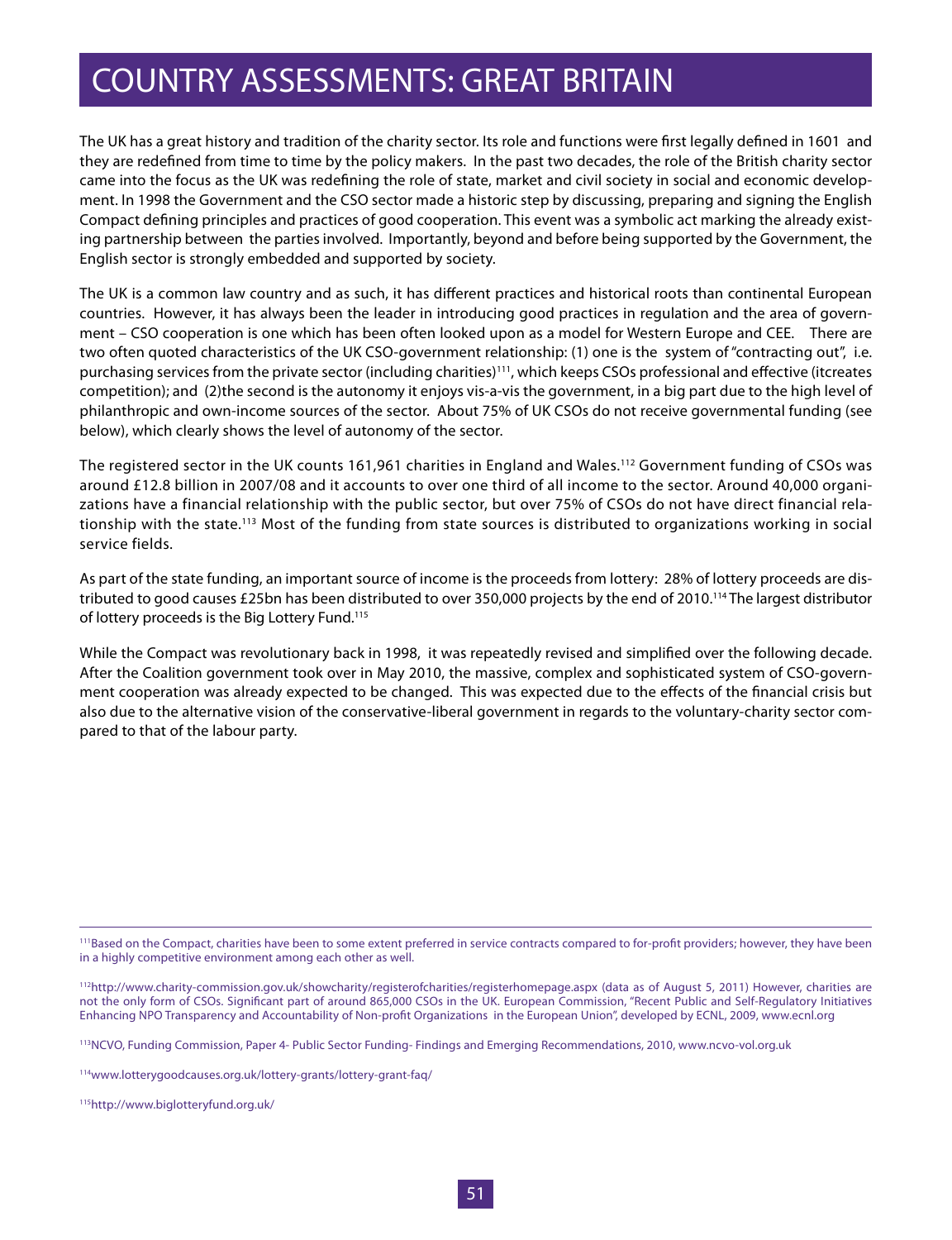Indeed, the Coalition government introduced the Big Society (Annex UK-01) concept, which builds on the achievements of the Compact but represents a broader approach to the development of civil society – focusing not only on voluntary organizations (CSOs) but also on other stakeholders of society. In relation to this, several initiatives were launched – e.g. a Big Society Bank was set up -, and local compacts started to be revisited.

Critics of the government say<sup>116</sup>, that the vision of more flexible, more responsible and more choice based "Big Society" concept lacks evidences that it will work, but also suggest, that the government wanted to thematize the media to drive attention away from cuts planned and implemented.

At the time of the research all these changes were either very fresh or still under preparation, therefore their consequences are hard to evaluate.<sup>117</sup>

### **1. National Government Policies on the development of the civil society**

The UK was the first country to sign a contract on good cooperation amongst the CSO and government sectors in November 1998, titled: Compact on Relations between Government and the Voluntary and Community Sector in England.<sup>118</sup>

As Prime Minister Tony Blair's foreword describes its purpose:

*"This Compact between Government and the voluntary and community sector provides a framework which will help guide our relationship at every level. It recognises that Government and the sector fulfil complementary roles in the development and delivery of public policy and services, and that the Government has a role in promoting voluntary and community activity inall areas of our national life.*

*The work of voluntary and community organisations is central to the Government's mission to make this the Giving Age. They enable individuals to contribute to the development of their communities. By so doing, they promote citizenship, help to re-establish a sense of community and make a crucial contribution to our shared aim of a just and inclusive society. This Compact will strengthen the relationship between Government and the voluntary and community sector and is a document of both practical and symbolic importance."*

Following the 1997 general election, a national Working Group on Government Relations hired by Sir Kenneth Stowe and co-ordinated by the National Council for Voluntary Organisations (NCVO), was set up to work with government to develop the framework for a National Compact (Compact Working Group),. This included representatives from leading voluntary and community sector umbrella bodies, representatives from community groups and organisations, volunteering organisations, Councils for Voluntary Service, the National Council for Voluntary Organisations and Black and Minority Ethnic organisations.

<sup>116</sup>E.g. http://www.guardian.co.uk/commentisfree/2010/jul/20/more-choice-not-helpful-society

<sup>&</sup>lt;sup>117</sup>E.g. the Big Society Bank launch was on July 29. 2011, after the desk research was completed.

<sup>118</sup>The 1998 Compact webpage is accessible via UK Gov archives: http://webarchive.nationalarchives.gov.uk/20060802143634/http://www.thecompact.org.uk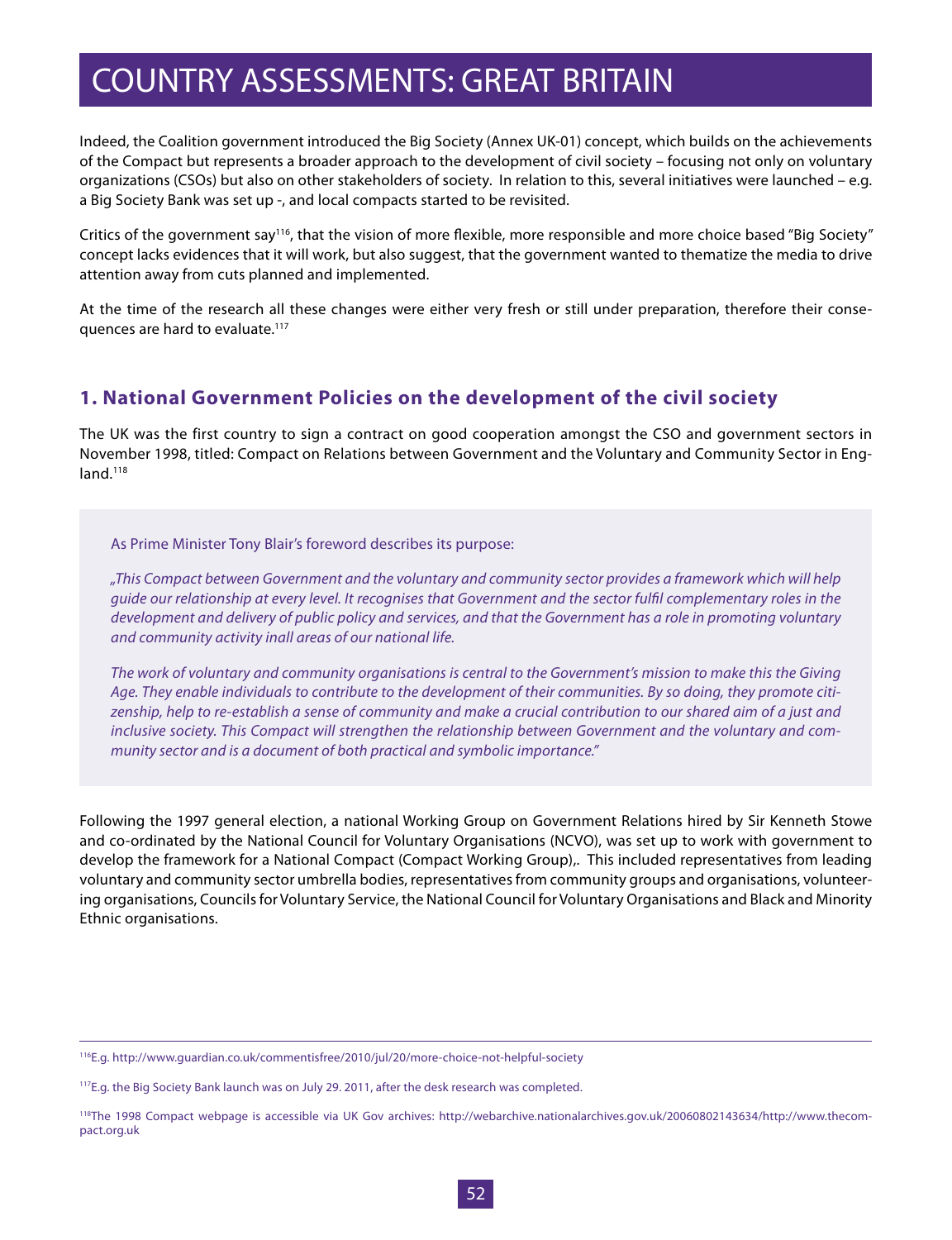The group consulted over 25,000 organisations about what the Compact should include and the text was agreed in 1998. Critically, the consultative document that the Working Group issued indicated that the Compact should be seen as an enabling framework and not as a prescriptive document. Following detailed negotiations, a national Compact was launched first in England and then in Scotland, Wales and Northern Ireland as separate developments.

The English Compact, an 18 page document (Annex UK-02) describes the following main areas:

- • Status of the compact,
- shared vision,
- • shared principles,
- undertakings by government (focusing on independence of the voluntary and community sector, funding, policy development and consultation, better government),
- undertakings by the voluntary and community sector (with a focus on funding and accountability, policy development and consultation good practice).

There are five additional documents to the compact, each about a specific area under the main document on: Black and Minority Ethnic Voluntary and Community Organisations (Annex UK-03), Community Groups, Consultation and Policy Appraisal(Annex UK-04), Funding and Procurement (Annex UK-05), Volunteering( Annex UK-06).

The Annex A of the Compact describes the process, the participants and other factors. The voluntary and community sector's Working Group on Government Relations carried out a three year consultation exercise to gather expectations and evidences as well as to reach an agreement on what and how should be regulated in relation to the government.

The Compact was not implemented without difficulties.<sup>119</sup> Over the years, several attempts were initiated on the national and local level to make the Compacts become more relevant and used. A Reporting Group was established for Both the Scottish and English Compacts.120 They reached similar conclusions, mainly, that the Compact should not be a "dead" paper but a "living" compact – and recommended that its implementation should be ensured "through regular reviews."

For example, the Review Group on the Scottish Compact found that the Compact should have been implemented better by both parties, awareness of the Compact must be raised, stronger leadership and political commitment are essential, capacity building across both sectors needs further attention, and enhanced monitoring and evaluation are crucial. The group proposed a three-year strategy in light of these findings, taking advantage of momentum toward good implementation.

<sup>119</sup>Radost Toftisova refers to figure of less than 40 % of voluntary organizations in England believed the compact had positive influence on CSO-government relationships: http://www.icnl.org/knowledge/ijnl/vol8iss1/special\_2.htm

<sup>&</sup>lt;sup>120</sup>The Scottish Compact Review Group was established jointly by the Scottish Executive and the Scottish Council for Voluntary Organisations (SCVO) to undertake a review of Compact implementation. Membership of this Review Group consisted of the Scottish Executive, its Agencies and NDPBs, SCVO, Volunteer Development Scotland, and a range of voluntary sector intermediary organisations and representatives. More information: http://www. scotland.gov.uk/Publications/2004/02/18719/31440. The English Compact Reporting Group was a group of independent researchers commissioned by the Home Office, who produced the document: The Paradox of Compacts: Monitoring the Impact of Compacts. More information: http://webarchive. nationalarchives.gov.uk/20110218135832/http://rds.homeoffice.gov.uk/rds/pdfs05/rdsolr0205.pdf. In both cases the review was commissioned to professional researchers who conducted a comprehensive multistakeholder survey.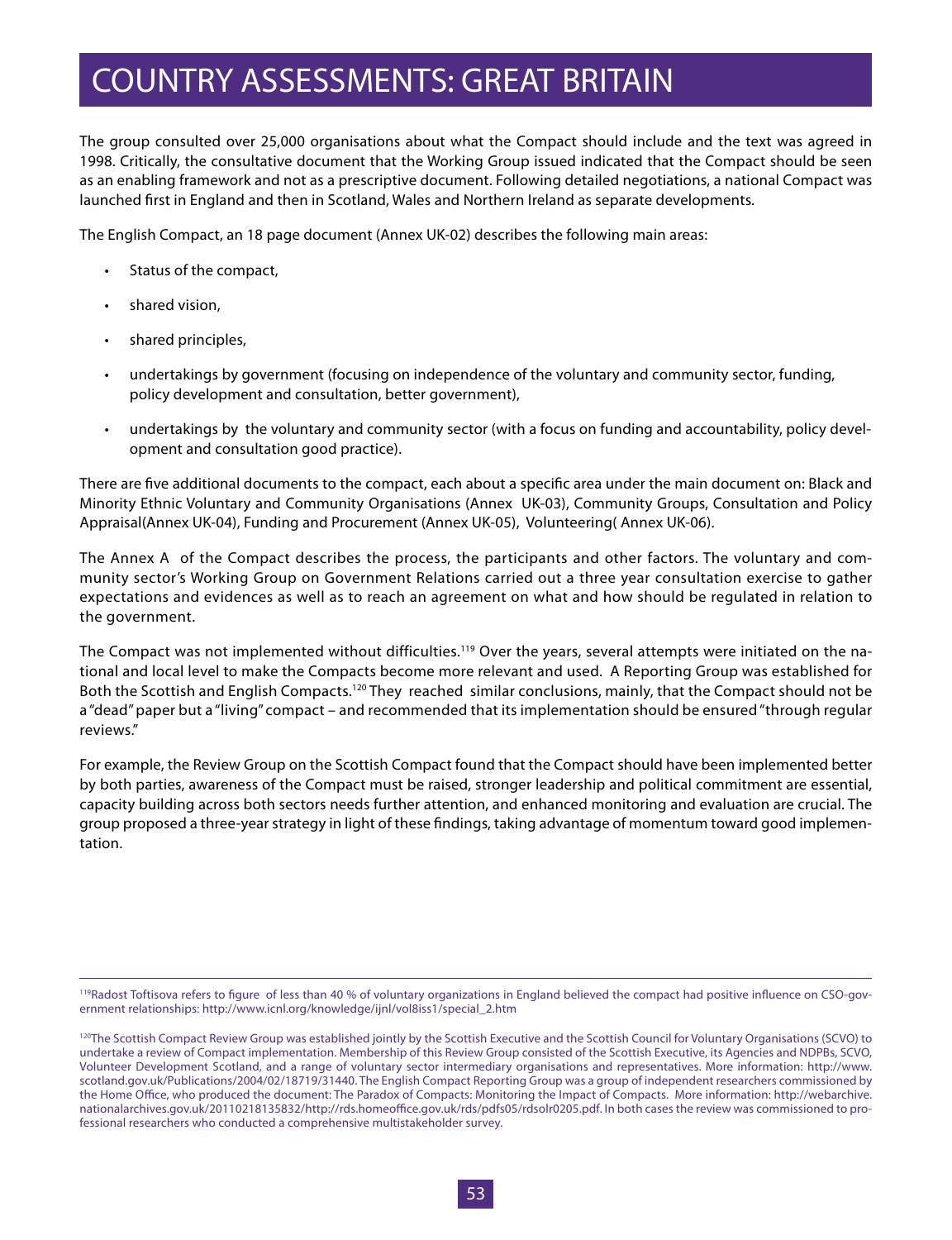The monitoring plan for the three-year strategy includes the following Performance Indicators in eight main areas that monitoring and evaluation should focus upon in order to demonstrate implementation of the Compact principles:<sup>121</sup>

- awareness of the Compact;
- dissemination the extent to which knowledge and awareness of the Compact permeates through an organisation, especially to front-line staff;
- usage there may be limited impact of the Compact, regardless of the extent to which there is awareness of the Compact, if parties make limited use of it;
- usefulness the extent to which each party finds the Compact of use in their dealings;
- • Good Practice Guides in terms of the extent to which they have been used; and the impact that they have had;
- mutual understanding the extent to which each party has developed a better understanding and awareness of one another;
- confidence the day-to-day functioning of the relationship; and.

trust – the development of trust through the culmination of confidenceIn England the National Council for Voluntary Organisations (NCVO)<sup>122</sup> convened a working group to develop a Mini-guide on Local Compacts Implementation. The Miniguide offers specific advice on how to prepare and achieve successful compact follow-up at the local level. The guide emphasizes several objectives: raising awareness (making the compact known through publications, Internet postings, briefings, etc.), identifying good resources and allocating responsibilities (finding competent staff, organizing discussions, etc.), making the best application and use (good planning, briefing, developing local codes, etc.), ensuring compliance (setting up monitoring, dispute resolution, and mediation systems), and undertaking evaluation (holding review meetings, revising the texts, etc.)

After realizing difficulties with implementing the Compact, the government launched the so called Compact Plus scheme<sup>123</sup>. The scheme included plans, among other things, to create "Capacity Builders" – an independent agency that will ensure "a sector lead focus" on partnership programs, fund management, coordination. The increased capacity of the NGO sector was expected to help organizations take the lead in their own reform and in service delivery, and to enhance their participation in policymaking. The proposals on Compact Plus suggest the establishment of a Compact Champion, who would need to be seen as neutral between the voluntary and community sector and the Government. The document was launched in 2005, a public consultation was started to get CSO sector opinion.

The UK, as other countries in the world was heavily affected by the financial crisis. The new Government was trying to give a new vision to voters by describing the concept of the Big Society. This became the main general document of a philosophical concept describing the government's approach to Civil Society<sup>124</sup> The concept was further developed and and promoted to modernize relationship between the state and its citizens.

<sup>&</sup>lt;sup>121</sup>Scottish Compact Implementation Strategy 2003-2006, page 19. For more information please see (ANNEX UK-11)

<sup>&</sup>lt;sup>122</sup>The national umbrella body for charities which played a key role in the Compact negotiations.

<sup>123</sup>http://www.gos.gov.uk/goee/docs/192869/193646/Compact\_Plus\_Consultation\_D1.pdf

<sup>124</sup>http://www.cabinetoffice.gov.uk/content/big-society-overview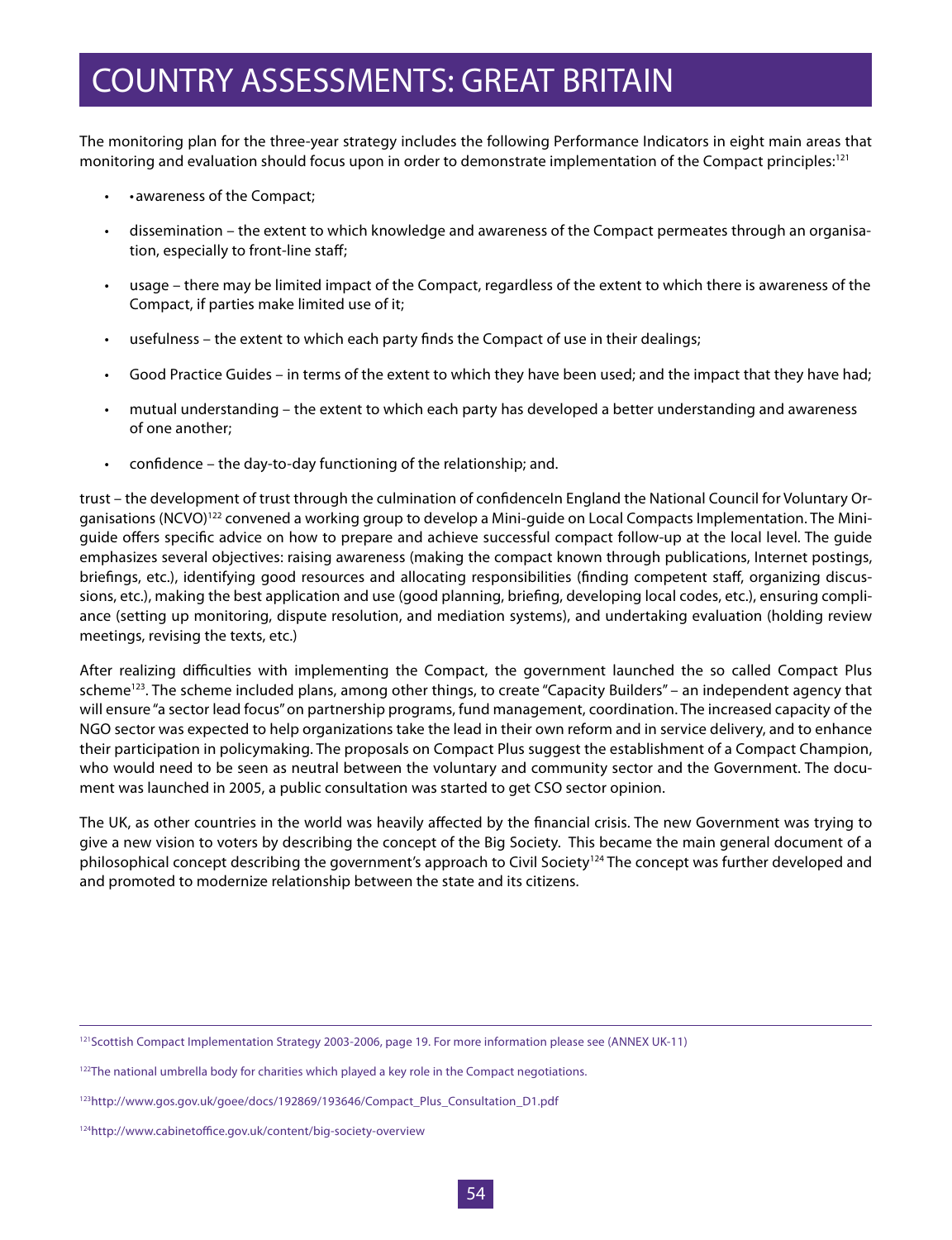#### As it is described in the document:

*"Building this Big Society isn't just the responsibility of just one or two departments. It is the responsibility of every department of Government, and the responsibility of every citizen too. Government on its own cannot fix every problem. We are all in this together. We need to draw on the skills and expertise of people across the country as we respond to the social, political and economic challenges Britain faces."125*

The Big Society concept brought changes also to the government CSO relationship, as the 1998 Compact was replaced by the renewed Compact. The Big Society concept relies on CSOs heavily but it has the broader concept of "civil society" in its focus; therefore it involves relationships not only with CSOs but but public and private sector representatives and society at large as well.

The Big Society is about helping people to come together to improve their own lives. It's about putting more power in people's hands – a massive transfer of power from Whitehall to local communities

#### **There are three key parts to the Big Society agenda:**

Community empowerment: giving local councils and neighbourhoods more power to take decisions and shape their area. Our planning reforms lead by DCLG, will replace the old top-down planning system with real power for neighbourhoods to decide the future of their area.

Opening up public services: our public service reforms will enable charities, social enterprises, private companies and employee-owned co-operatives to compete to offer people high quality services. The welfare to work programme, lead by the Department for Work and Pensions will enable a wide range of organisations to help get Britain off welfare and into work.

Social action: encouraging and enabling people to play a more active part in society. National Citizen Service, Community Organisers and Community First will encourage people to get involved in their communities.

Source: http://www.cabinetoffice.gov.uk/content/big-society-overview

The Government also established the Office for Civil Society, replacing the former Office for the Third Sector, part of the Cabinet Office. It works across government departments; it has the duty to translate the Big Society agenda into practical policies, provides support to voluntary and community organisations and is responsible for delivering a number of key Big Society programmes envisioned by the coalition government, namely:

- • The Big Society Bank –with the aim to give social enterprises, charities and voluntary organisations access to greater resources
- National Citizen Service Pilots to engage youth aged 16 from different backgrounds to implement local community projects.
- • Community Organisers to find and train local resource people with valuable know-how .
- • Community First a new fund that will encourage social action through new and existing neighbourhood groups.

<sup>125</sup>http://www.cabinetoffice.gov.uk/sites/default/files/resources/building-big-society\_0.pdf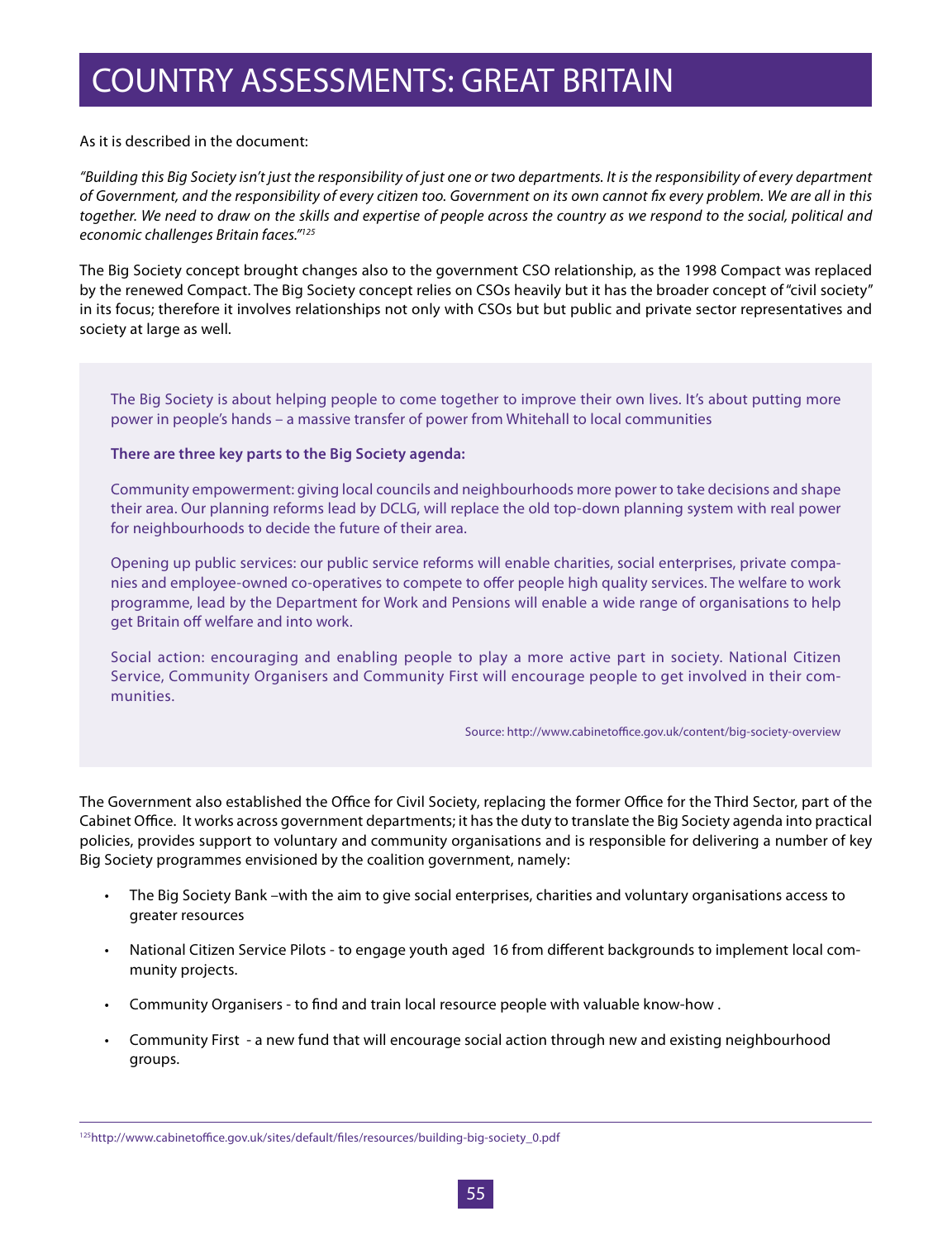A renewed Compact<sup>126</sup> (Attachement UK-07)- the agreement which governs relations between the Government and civil society organisations in England - has been published in December 2010 signed and supported by Government and Compact Voice<sup>127</sup> the organisation which represents civil society organisations on the Compact.

The new agreement is shorter, more focused, easy to understand and aims to create the right environment for partnership of the two sectors. It is backed by a set of accountability and transparency measures outlined in a new guide which has also been published titled The Compact Accountability and Transparency Guide (Attachment UK-08) with the subtitle Helping to build stronger partnership between the Coalition Government and the civil society organisations was launched the same time.

The renewed Compact is aiming to achieve the following five outcomes:

- 1. A strong, diverse and independent civil society
- 2. Effective and transparent design and development of policies, programmes and public services
- 3. Responsive and high-quality programmes and services
- 4. Clear arrangements for managing changes to programmes and services
- 5. An equal and fair society

ТThe text itself is structured in a way that lists undertakings under the five points above both for the government as well as the civil society organizations. There are much more undertakings for the government than for the CSOs. In case of such a symbolic document, this might be also a notable point reflecting the general attitude of the government willing to take more responsibility.

The Compact Accountability and Transparency Guide specifies players within the government responsible for implementation as well as within the CSO sector. The document includes the commitment and a duty for the National Audit Office to carry out an audit across the government and its agencies on implementation. The guide doesn't include similar obligations towards the CSOs.

Building a Stronger Civil Society – A strategy for voluntary and community groups, charities and social enterprises<sup>128</sup> (Attachment UK-09) is the third overarching document directly related to the CSOs, highlighting their role in the governmental reform initiatives.

The document has had three objectives:

- 1. Section one set out the scale and nature of the opportunities being made available to civil society organisations as part of the Government's wider reform agenda, through empowering communities, opening up public services and promoting social action.
- 2. Section two spelled out some of the practical measures that the Government is taking to support the sector to realize these opportunities in the immediate future and over the longer term.
- 3. There was a consultation document published alongside the strategy,inquiring how infrastructure organisations<sup>129</sup> can best be improved to help develop new skills, partnerships and organisational models so that frontline organisations can seize the opportunities that lie ahead<sup>130</sup>.

<sup>126</sup>http://www.cabinetoffice.gov.uk/resource-library/government-voluntary-and-community-sector-agree-new-compact-working-partnership

<sup>127</sup>www.compactvoice.org.uk

<sup>128</sup>http://www.cpa.org.uk/cpa\_documents/building\_stronger\_civil\_society.pdf

<sup>&</sup>lt;sup>129</sup>Infrastructure organizations are those helping the other CSOs to be more effective.

<sup>&</sup>lt;sup>130</sup>Frontline organizations are those working directly with the beneficiaries, vulnerable target groups..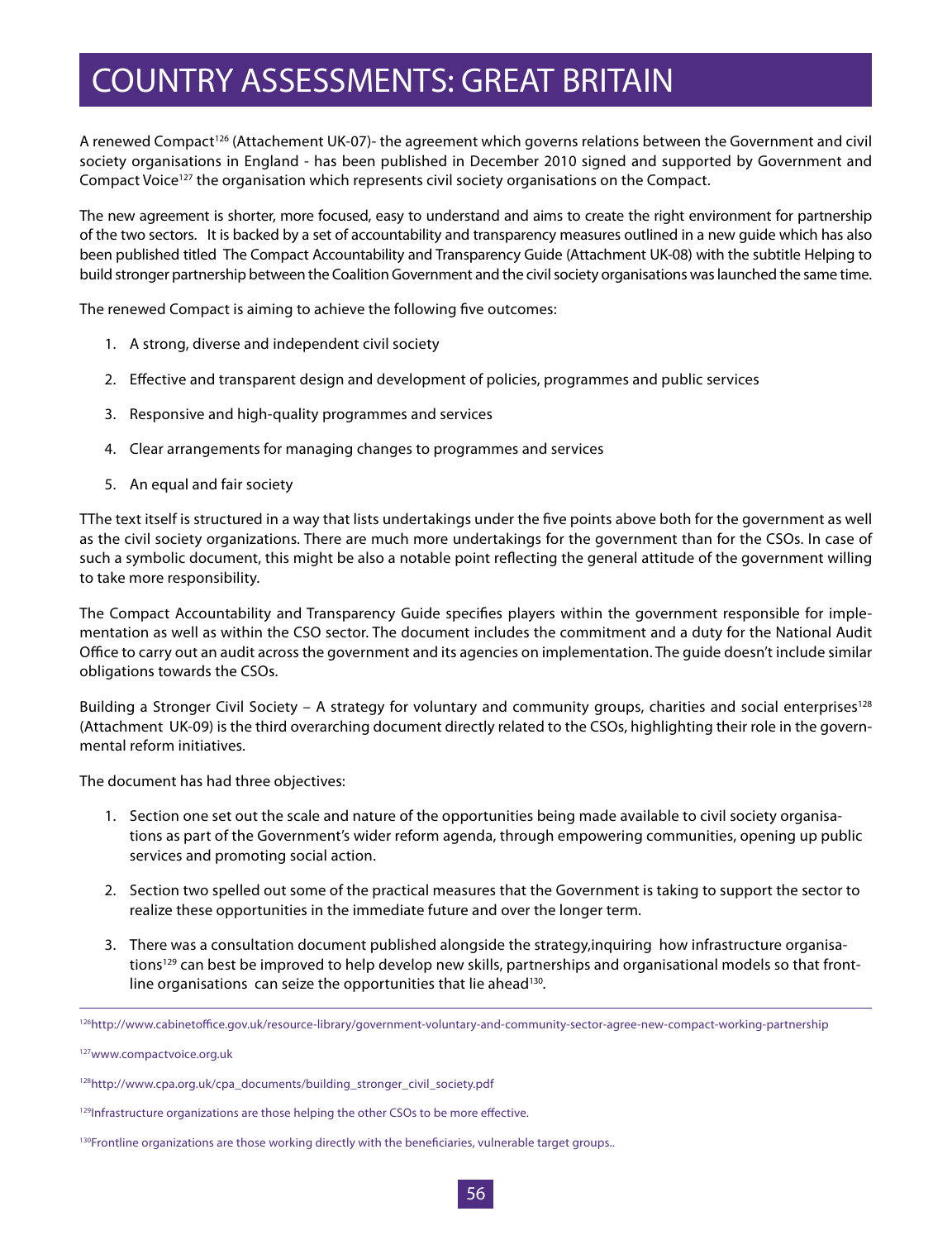First Minister for Civil Society (Nick Hurd) was also appointed to ensure the implementation of this approach in the government. The minister is the member of the Cabinet Office, his key responsibilities include ensuring relevant interaction between the charity sector and the government and the four key focal responsibilities include: the Big Society concept, operation of charities, volunteering and social enterprises.<sup>131</sup>

#### **LOCAL COMPACTS**

There is a pool of local compacts around the country. They are usually created and revisited by the cascading principle<sup>132</sup>, but often revisions, changes happen more often as there might be direct feedback from the community that makes these local compacts become really practical. The typical areas they regulate is local funding and local policy making; they do not necessary follow all areas of the 1998 compact. The local compacts started to be revisited and changed recently to reflect on the Big Society concept. These are still ongoing, as the national level initiatives are also rather fresh, documents were not available until the end of 2010, and time is needed for the local consultation processes as well.

### **2. Instruments and criteria used by national government to monitor effectiveness of the state policy**

#### **MONITORING MECHANISMS**

In the UK ensuring public control is considered to be a critical concept for effective functioning of the state and society. Both government and private actors (foundations, academia, CSOs) play an important role in monitoring effectiveness of state policy.

Government mechanisms for monitoring the implementation of the Compact have included:

- Annual Review of the Compact, including reports commissioned for the review
- HM Treasury
- Accountability and Transparency Guide
- National Audit Office

 Government relies not only on its own monitoring mechanisms; it indeed welcomes and acknowledges private monitoring initiatives. The research on the state and the voluntary sector, which resulted in the so called Deakin Report that lead to the first Compact in 1998 was initially also commissioned by one of the leading CSOs – the NCVO. The most important private initiatives monitoring the Compact included the Joseph Rowntree Foundation , which commissioned several key researches that directly informed the Annual Review of the Compact, and the Compact Advocacy Programme, run by the NCVO and funded by the Big Lottery Fund.

<sup>131</sup>https://update.cabinetoffice.gov.uk/content/nick-hurd-minister-civil-society

<sup>&</sup>lt;sup>132</sup>The cascaiding principle means that when something is undertaken at the higher levels of the government, it happens also at the lower levels, i.e. it "cascaids" down to local governments. http://eprints.uwe.ac.uk/10166/1/rdsolr0205.pdf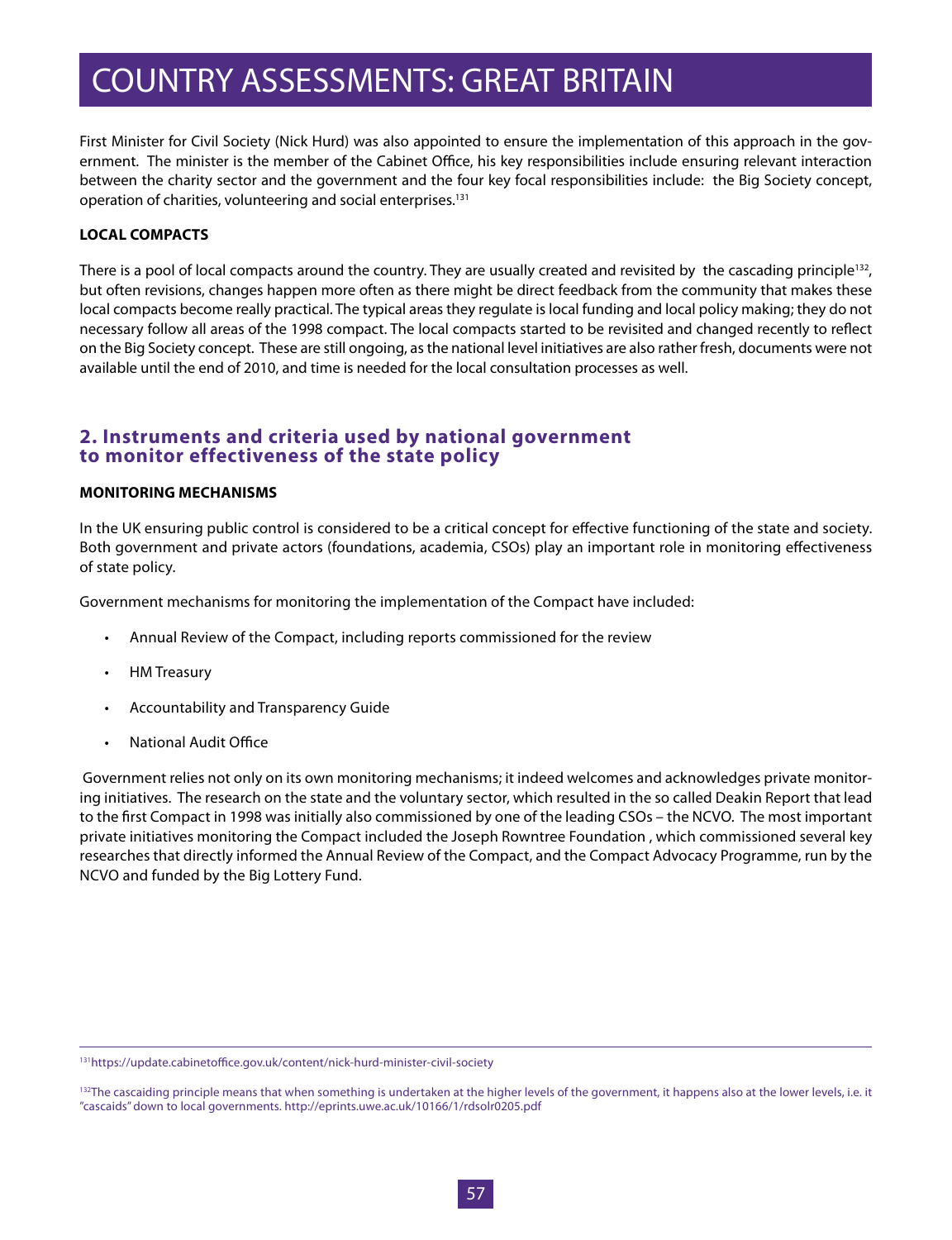#### **ANNUAL REVIEW OF THE COMPACT**

The progress of the 1998 Compact at the national level has been monitored by meetings of the Annual Review of the Compact, comprising representatives from government departments, the Government Office Network and the national voluntary and community sectors as well as the Local Government Association, with a requirement to make annual reports to Parliament.

The UK Government Offices Network was set up in 1994 to bring together the offices of individual central government departments in each region and so provide a more efficient and integrated service. The Network now works for thirteen central government departments, implementing policies and programmes on the ground, monitoring and reporting on local priorities and responding to civil emergencies.

http://webarchive.nationalarchives.gov.uk/20100528142817/http://www.gonetwork.gos.gov.uk

The participants reviewed progress in implementing the national Compact and local compacts and agreed on an action plan to advance the Compact for the coming year.

#### **HM TREASURY**

The HM Treasury issued a number of cross-cutting reviews related to the implementation of the Compact. These reviews rely on data reported from various local governments and government agencies (e.g. education and health boards). The indicators depend on the focus of the review. E.g., the Review in 2002 focused on the role of the voluntary sector in service delivery and used indicators related to the number, volume and scope of contracts concluded with voluntary organisations in different sectors. The Review has introduced new measures to encourage the voluntary and charity sector to play a fuller part in service delivery. It saw the Compact as providing the framework for a more effective partnership in this respect; however, it concluded that its usefulness to date had been limited by a lack of awareness of the Compact in both sectors, by its limited scope and its poor implementation.

Budget 2006 announced that the 2007 Comprehensive Spending Review (2007 CSR) would be informed by a review into the future role of the third sector in social and economic regeneration. The 2007 CSR will set departmental spending plans and priorities for the years 2008-09, 2009-10 and 2010-11, within the overall spending limits set at Budget 2007. Budget 2007 confirmed that current spending will increase by an average of 1.9 per cent per year in real terms over the 2007.

HM Treasury, 2007, The future role of the third sector in social and economic regeneration

#### **ACCOUNTABILITY AND TRANSPARENCY GUIDE (ANNEX UK-10)**

In terms of the Renewed Compact there is not enough experience and evidence for monitoring as yet but the Compact Accountability and Transparency Guide specifies principles of monitoring and responsible parties. This Guide introduces an important new level in the monitoring system, namely that of holding the government accountable for failures in implementation of the Compact.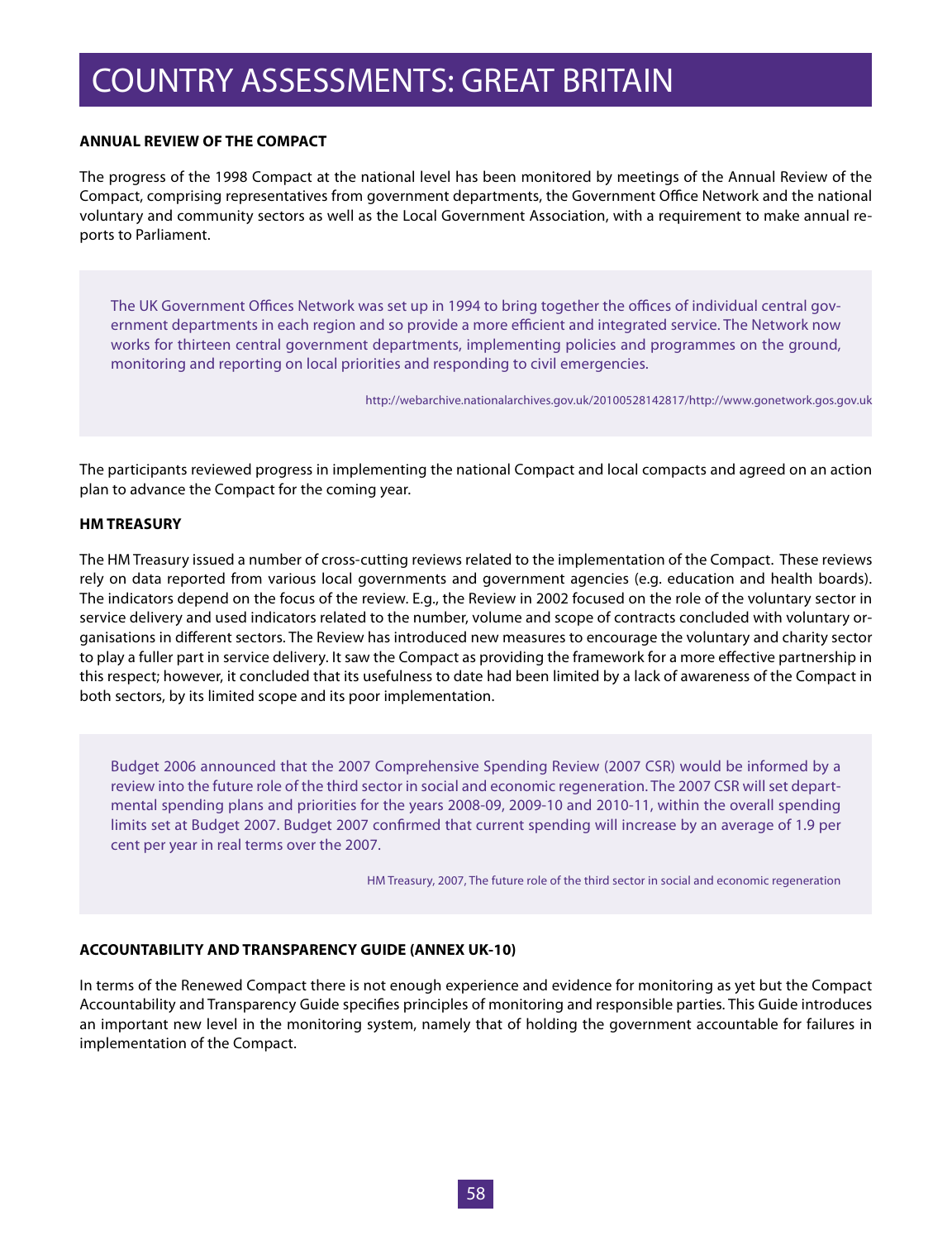#### As it is specified in the document:

*"We believe that in order for the Compact to have a real impact in terms of shaping meaningful partnerships and serving as a foundation for the Big Society, it needs to be backed up by arrangements that detail how government can be held accountable and what options are in place for dealing with departures from the Compact. (…) The purpose of this guide is to increase the transparency around how the Compact is being implemented."* 

The Guide includes some concrete measures the Coalition Government is aiming to introduce to strengthen the implementation of the Compact. For example, from 2012-13, it is intended that government departments include a statement on how the Compact is being implemented in their business plans. According to the Guide, this will demonstrate not only commitment but also how the Compact adds value and context at a more practical level.

It also explains what to do and whom to contact "when things go wrong" – complaint mechanisms range from informal discussions with departments to formal complaints to the Parliamentary Ombudsman.

#### **NATIONAL AUDIT OFFICE**

Based on the above Guide, the National Audit Office will carry out a one-off study into the operation of the Compact across government which will be reported to parliament:

The National Audit Office (NAO) will in 2011-12 carry out a one-off inquiry into the operation of the Compact across government and its agencies. The purpose of this inquiry is to identify areas of good practice, areas for improvement, and to make recommendations about longer term and more permanent accountability structures. Their report will be made to Parliament. This report will establish a sound evidence base on the operation of the Compact and the Cabinet Office stands ready to support existing scrutiny roles including any inquiry which the Public Administration Select Committee (PASC) might eventually undertake on the basis of the NAO report.

#### **COMPACT ADVOCACY PROGRAMME**

The Compact Advocacy programme is hosted by the NCVO and supported by the Big Lottery Fund. It exists to offer support and advice to voluntary and community organisations in their dealings with public bodies. When there is a suspected case that a public body has made a decision that's not compliant with the Compact or public law principles, the dedicated Compact Advocacy team will help the CSO to:

- • Identify breaches of the Compact.
- • Set and agree objectives.
- • Identify key decision makers.
- • Represent organisations through communications, including letters, emails, phone calls, meetings and press work.
- Seek policy and practice change.
- Identify best and worst practice and share lessons within the sector.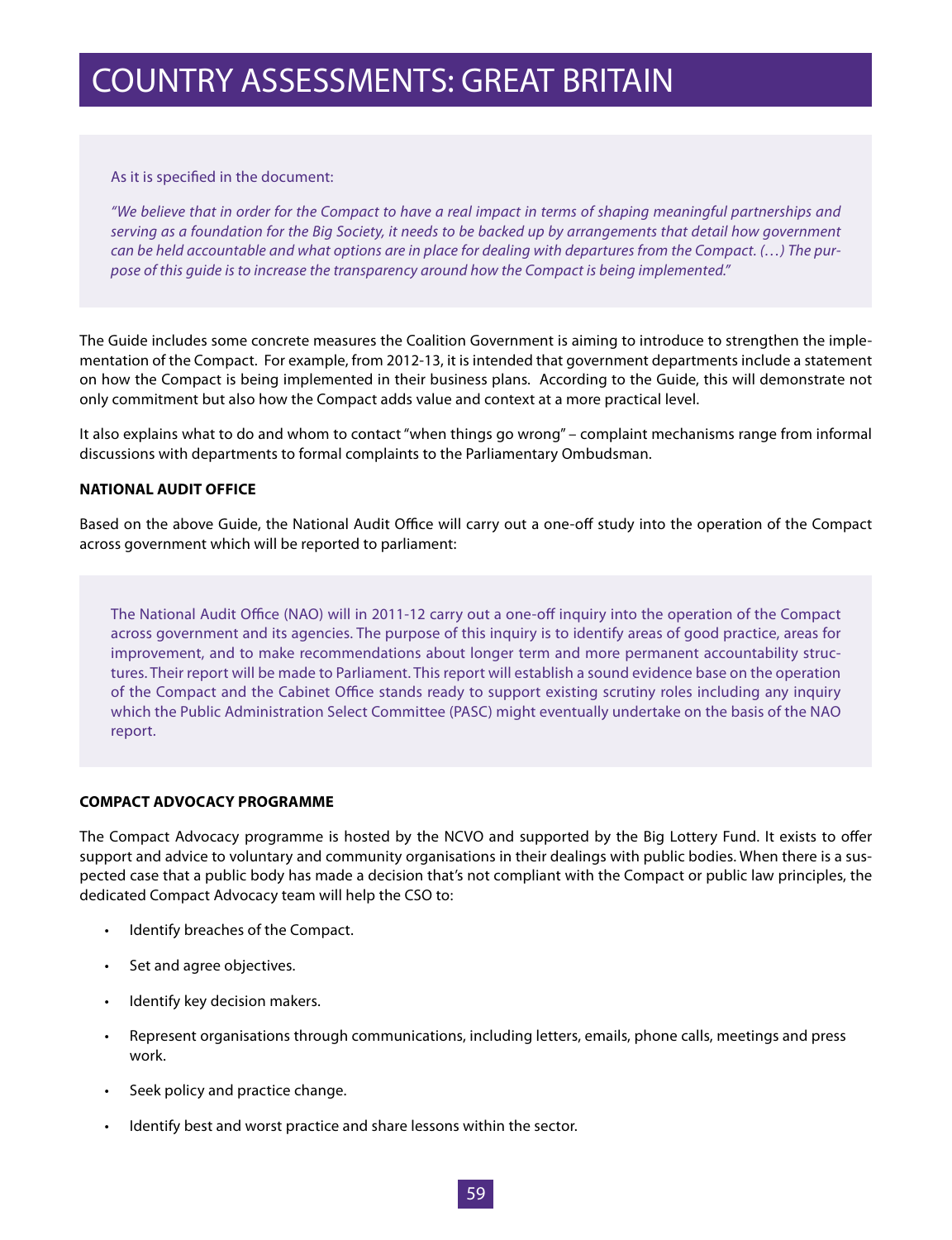ХThis is mainly run as a service, but along the way the Programme is compiling a set of case studies in which the typical problems with compact implementation are revealed and analyzed.<sup>133</sup> This serves as a useful database for the government bodies as well and provides a basis for reform proposals in the ongoing review of the Compact.

#### **A COMPREHENSIVE, ONGOING MONITORING PROCESS**

Perhaps most notably, these mechanisms do not all work on their own, like in most of the other countries examined. Instead, the reports and recommendations from the various actors, including private actors, are channelled into a comprehensive and ongoing review process, which ensures the follow-up and eventual impact analysis of such recommendations. The overall monitoring is coordinated by the competent Minister (earlier in the Office of the Third Sector, now Office for Civil Society).

One example of how the various monitoring and policy review mechanisms have led to a concrete result: an improvement in the efficiency of funding voluntary organizations and the issue of full-cost recovery.134

The Compact has encouraged local governments to increasingly contract with voluntary organizations in the delivery of public services. The Spending Review by the HM Treasury in 2002 included an assessment of the extent and impact of this practice.<sup>135</sup> It recommended that Treasury publish quidance to the government funders, to clarify what is and is not permitted under Government Accounting as it applies to the voluntary and community sector. The cross cutting review, in turn, found that often there is a lack of consistency in the interpretation of Government Accounting Rules, and a widespread perception that so-called "Treasury rules" are inflexible.

The Government realised that getting the funding relationship right is increasingly important if the financial stability of service delivery organisations is to be assured, and so that government can look confidently to the voluntary and community sector to deliver services.136 It therefore published the guide: Improving Financial Relationships with the Third Sector: Guidance to Funders and Purchasers (2005). This set out four key points, messages:

- • Stability in the funding relationship: moving from one year funding to longer-term funding arrangements where appropriate.
- • Timing of payments and the balance of risk: recognising that payment in arrears often results in the third sector bearing the upfront costs of borrowing and the risks that this entails;
- • Full cost recovery: ensuring that funding bodies recognise that it is legitimate for third sector organisations to recover the appropriate level of overhead costs associated with the provision of a particular service; and
- Reducing the burden of bureaucracy: streamlining access and performance management requirements for multiple, and often very small, funding streams.<sup>137</sup>

The performance of public funders in implementing these and other recommendations was subsequently tracked in a number of studies. In the recent Compact Baseline Survey Report (2010), the funding practices of governmental funders were also analysed. An example of success is the issue of full cost recovery, which has long been championed by the voluntary sector in the UK and was supported by a wide range of awareness raising and capacity building programs. As a result, in the 2010 report 58% of governmental bodies and non-departmental public bodies (both significant actors in contracting CSOs) reported that they "sometimes" (23%) or "always" (35%) apply the principle of full cost recovery in their funding programmes; placing it among the most widely implemented funding principles in the Compact.

<sup>133</sup>http://www.ncvo-vol.org.uk/compact-case-studies

<sup>&</sup>lt;sup>134</sup>This example is taken from: B. Sator, Developing an Institutional Framework of Funding CSOs in Ukraine, Report for OSCE PCU, 2010

<sup>&</sup>lt;sup>135</sup>The cross cutting review of the Role of the Voluntary and Community Sector in Service Delivery, HM Treasury, 2002

<sup>136</sup>http://webarchive.nationalarchives.gov.uk/+/http://www.hm-treasury.gov.uk/spending\_review/spend\_ccr/spend\_ccr\_guidance.cfm

<sup>&</sup>lt;sup>137</sup>Improving Financial Relationships with the Third Sector: Guidance to Funders and Purchasers, HM Treasury, May 2006, pp 5-6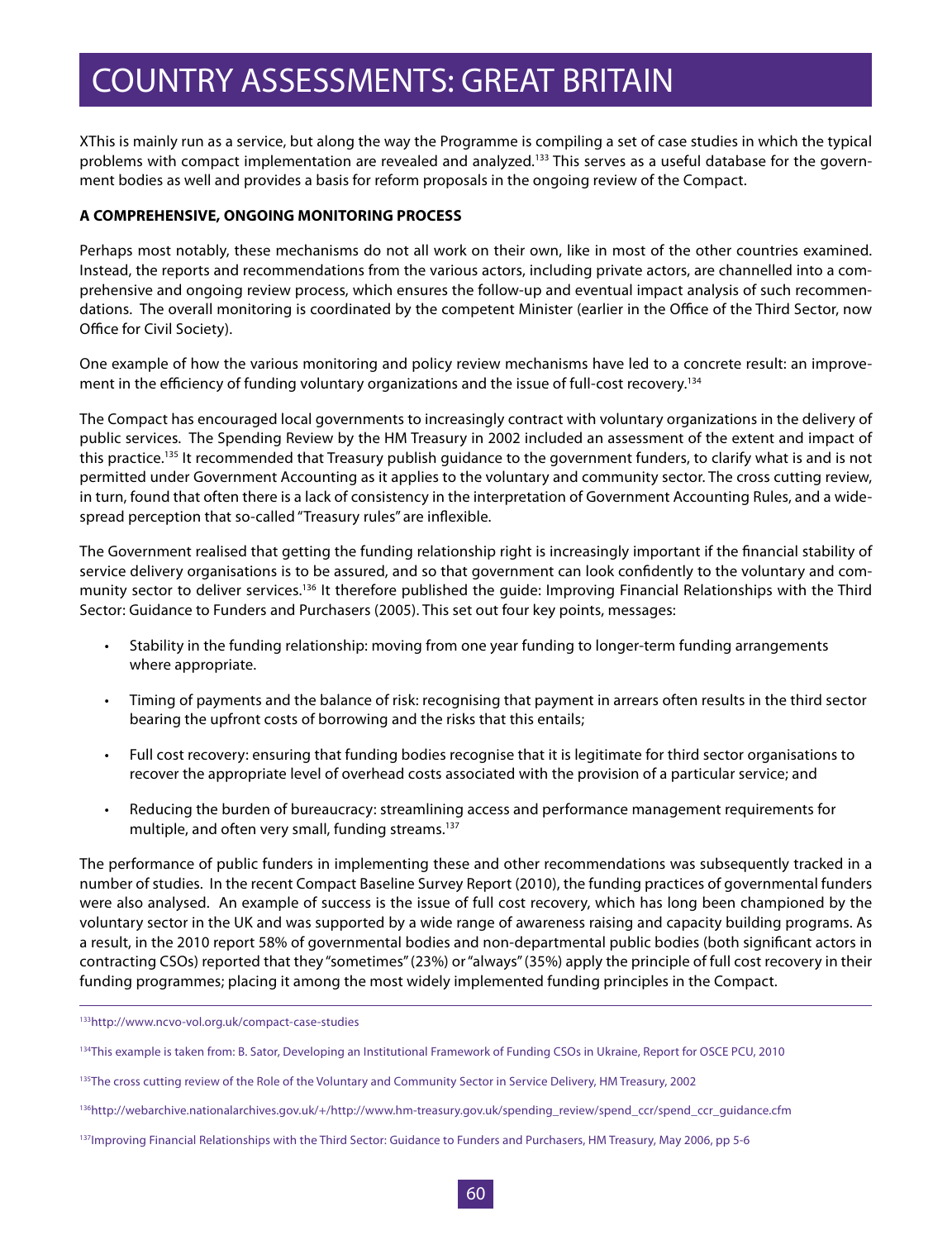Another area where the monitoring of Compact implementation by various actors led to an improvement in practice is the development and effectiveness of local compacts.

A feasibility study<sup>138</sup>, funded by the Joseph Rowntree Foundation was carried out while the national Compact was being developed, to establish what kinds of agreement and policy already existed at local level. This concluded that there was wide interest in developing local Compacts and that many local authorities had policies and agreements with the local community and voluntary sector which could provide the basis for local Compact development. The study found that the most interesting and sustainable Compact developments appeared to be emerging in areas where there was both a long history of dialogue between local partners and where key elements – such as local champions – were in place. It also suggested that the process of Compact development was as important as its outcomes.

This was followed by an evaluative study<sup>139</sup>, also funded by the Joseph Rowntree Foundation, which examined in depth over a period of two years the development of local Compacts in twelve case study areas. This second study concluded that although Compacts were becoming an increasingly common feature in the local policy environment, they were being crowded out by other major local policy and partnership initiatives. Instead of being the framework within which the range of new policy initiatives could be embedded, Compacts were taking a back seat while these more immediate imperatives were addressed. The study concluded that, while the Compact could have an important role to play in changing relationships between government and the sector, as trust became established between the sectors, it may paradoxically no longer be needed.

Indeed, it argued, its longer- t e rm future might lie in becoming a template for local partnership working more generally.

The Compact Working Group, and the Local Government Association had both surveyed and published occasional reports on progress relating to local compact development (see, for example, LGA 2000). The Carrington review commissioned for the second Annual Review (Carrington 2002) found that Compact development at both national and local level seemed to have lost its momentum, with insufficient support from central government departments and a decline in support from intermediary organisations such as the Local Government Association, which had played an active role at the outset.

As a result of all the feedback and recommendations, the Home Office has launched the Compact Plus initiative in 2005, which was a tool to engage local actors in the Compact and improve their compliance with the principles and practices of Compact implementation. The tool included a list of concrete commitments that the public bodies and the CSOs need to make at the local level; those who undertake these commitments could sign up for membership in the Compact Plus initiative and receive guidance and support in their implementation.

<sup>139(</sup>Craig et al. 2001)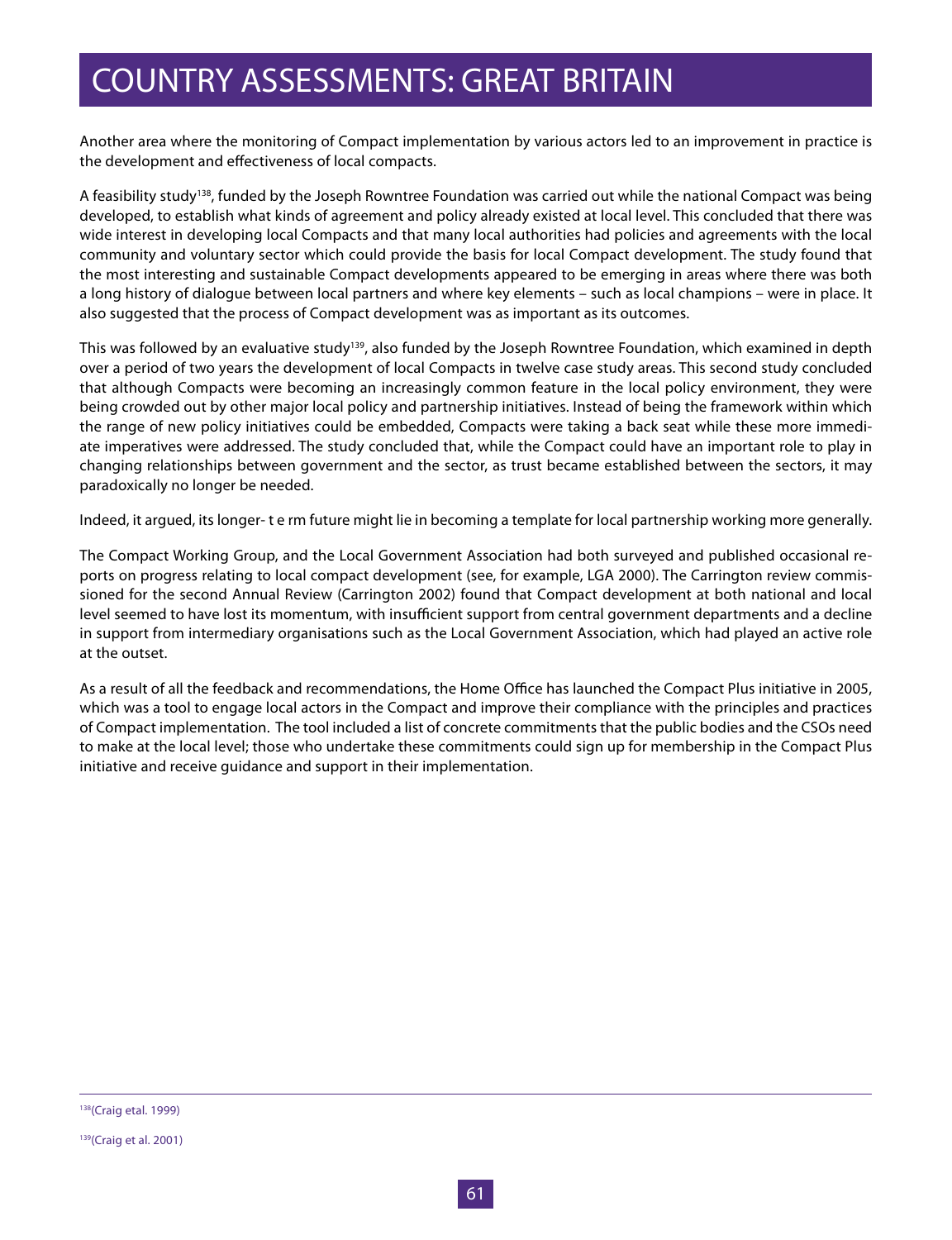### **3. Instruments and criteria used by national government to monitor the development of the sector**

#### **THE CHARITY COMMISSION140**

The Charity Commission (CC) registers and regulates charities in England and Wales. It offers them advice and provides a wide range of services and guidance to help them run as effectively as possible. The CC also keeps the online Register of Charities, which provides information about each of the thousands of registered charities in England and Wales.

#### **RESULTS OF OUR LEGAL COMPLIANCE WORK**

The regulatory work of the CC is concerned with ensuring that charities comply with their legal obligations, and with undertaking investigations into serious abuse or mismanagement in charities. The CC publishes the results of its Inquiries and Regulatory Cases. Publishing the outcomes and wider lessons from its compliance work is an important way of monitoring and improving effectiveness of the charity sector. Themes and lessons learnt from our compliance work contains the report Charities Back on Track which summarises the themes and wider issues for charities arising from our compliance work. Its case studies can help improve trustees' awareness of the common problems that can arise in charities, and provide guidance on how to avoid similar situations from happening in their charities.

Where the CC's compliance work brings to light concerns and risks affecting the sector, they also provide Alerts and warnings.

The Charity Commission has different reporting requirements for larger and smaller organisations. In case of Charities with smaller revenues minimum requirements are applied for annual reporting: (if the charity is registered and has an annual income of less than £10,000, all it needs to do is update the Charity file if the charity's details change.)

On the other hand, in case of charities with a turnover of over 1 million GBP there are three different reporting categories as they have to submit: (A) charity information: updates on the charity's entry on the Register, including key areas such as contact and trustee details as well as income and expenditure; (b) detailed financial information about the charity, and (C) summary information: this summarises the charity's key aims, activities and achievements. It's displays as part of the charity's entry on the online register of charities to help the public understand what the charity does and how well it's performed. Such Charities have to confirm that there are no serious incidents or other matters that they should report and have not already brought to the CC's attention. There is also a description what is considered to be a serious incident.

The Commission has a sophisticated cross-checking mechanism through software that automatically screens data entered in the database highlighting any mistakes or mismatches; and if there is unclarity, the charity needs to explain or correct data based on the prescribed procedure. -

#### **STATE OF THE SECTOR PANEL**

The State of the Sector Panel was a permanent survey pool made up of 5,600 third sector organizations, functioning between 2003-2008. The Panel was recruited to reflect the range of voluntary and community organisations and social enterprises in England and to pay particular attention to those that provide public services. Panel members were contacted each year to take part in a postal survey and telephone interviews, and approximately 3,600 took part in each of these stages.

The Panel was established by the Active Communities Directorate in the Home Office and the first survey was conducted in 2003. Responsibility for conducting the survey then transferred to Communities and Local Government, on behalf of the Office of the Third Sector. It was decided to end the State of the Sector Panel in June 2008.

<sup>140</sup>http://www.charitycommission.gov.uk/index.aspx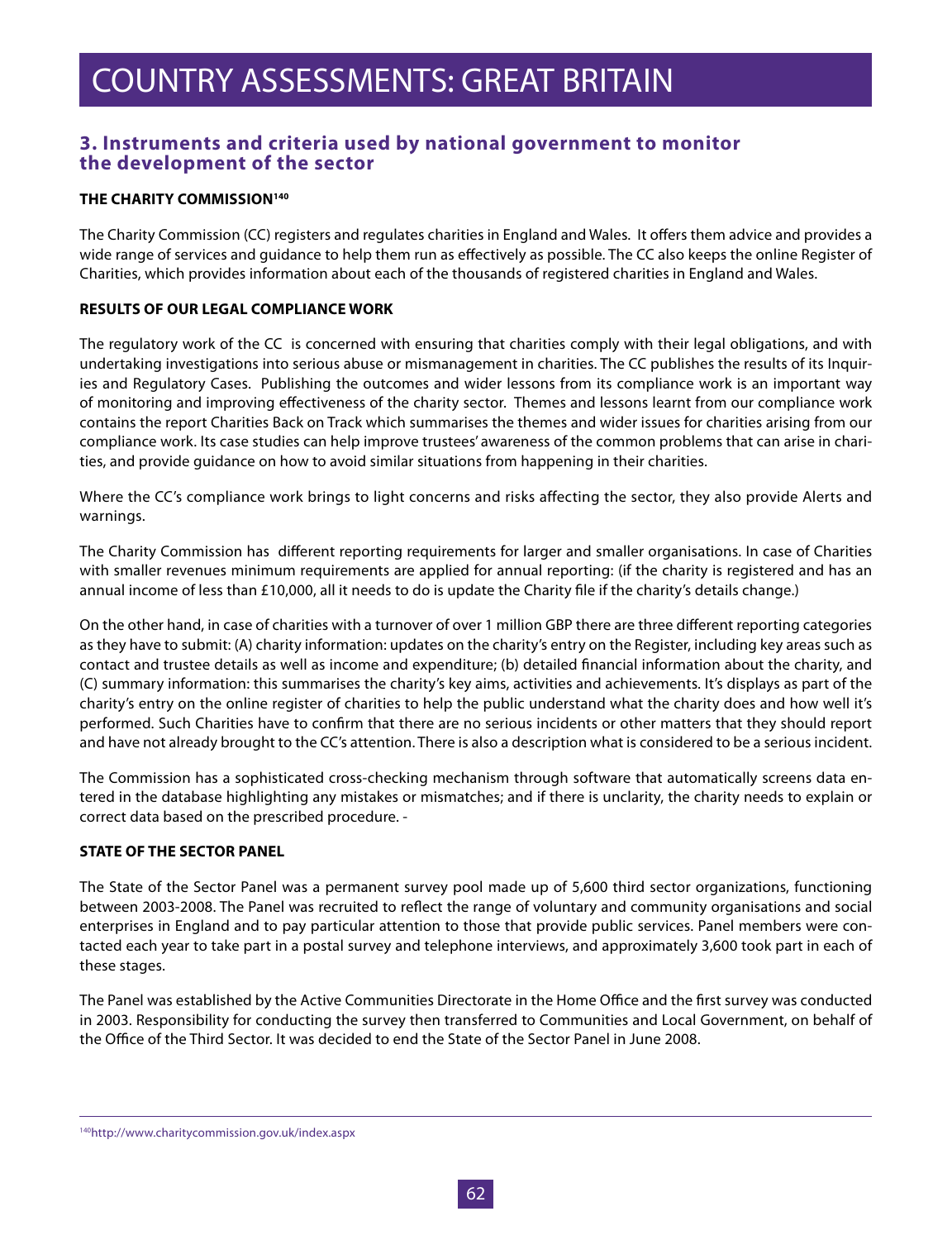The Panel Survey enabled the Office of the Third Sector to gather information about the sector's activities, concerns and needs in a systematic way – to reach the parts that other, smaller or narrower, consultations, did not reach. In 2008 a series of four reports were published, analysing the findings from the four years of the survey. The reports were on the following:

- • Activities, resources and engagement with beneficiaries
- • Collaborative working and infrastructure organisations
- Engagement with Government bodies and use of the Compact
- • Human, capital and organisational resources

The Panel also allowed the Office of the Third Sector to monitor progress in meeting its commitment to increase voluntary and community sector activity under the 2004 Spending Review (in line with Compact commitments). It also contributed to measuring the second element of the Cabinet Office Public Service Agreement (PSA) 4: "to increase the capacity and contribution of the voluntary and community sector to deliver more public services".141

### **Cabinet Office – Office for Civil Society**

The Office for Civil Society also undertakes surveys to monitor the development of civil society. A major recent example of such survey has been the National Survey of Charities and Social Enterprises<sup>142</sup>, which gathered the views of the leaders of charities, social enterprises and voluntary organisations<sup>143</sup> in England.

The survey was first carried out in Autumn/Winter 2008 as the National Survey of Third Sector Organisations. The second wave of this survey took place Autumn/Winter 2010. The title of the survey was simplified to the National Survey of Charities and Social Enterprises. However the two waves of the survey were equivalent in all other respects.

The Office for Civil Society commissioned Ipsos MORI, one of the largest research companies in the UK to independently conduct the survey. Stakeholders from the sector and from government were involved throughout the development of the survey. Initial design and development work for wave one was carried out by a consortium of BMG Research, Guide-Star, Inlogov and NCVO, who were commissioned by the Office for Civil Society. Ipsos MORI tested the questionnaire with a mix of 35 different voluntary, community and social enterprise organisations. By and large the same questionnaire is being used for wave two, so that results can be compared and to track changes over time. However, based on learning points from the first wave, minor changes have been made to certain questions in order to refine and clarity the information gained.

The first wave of the survey ran between September and December 2008. 104,391 organisations were invited to take part and over 49,000 responded through completing a written questionnaire, giving a wealth of information that was used to help improve the environment in which the sector operates.

The second wave of the survey took place between September to December 2010. 112,796 organisations were invited to take part and over 44,000 responded, providing insight into the current health of the sector and how things have changed since the first wave in 2008.

<sup>141</sup>http://webarchive.nationalarchives.gov.uk/20090129112145/http://cabinetoffice.gov.uk/third\_sector/research\_and\_statistics/third\_sector\_research/state\_of\_sector.aspx

<sup>142</sup>http://www.nscsesurvey.com/

<sup>&</sup>lt;sup>143</sup>These organisations go by many names, and many also consider themselves to be community groups, co-operatives or mutuals, a club or society, or a non-profit organisation, housing association, faith group or trust.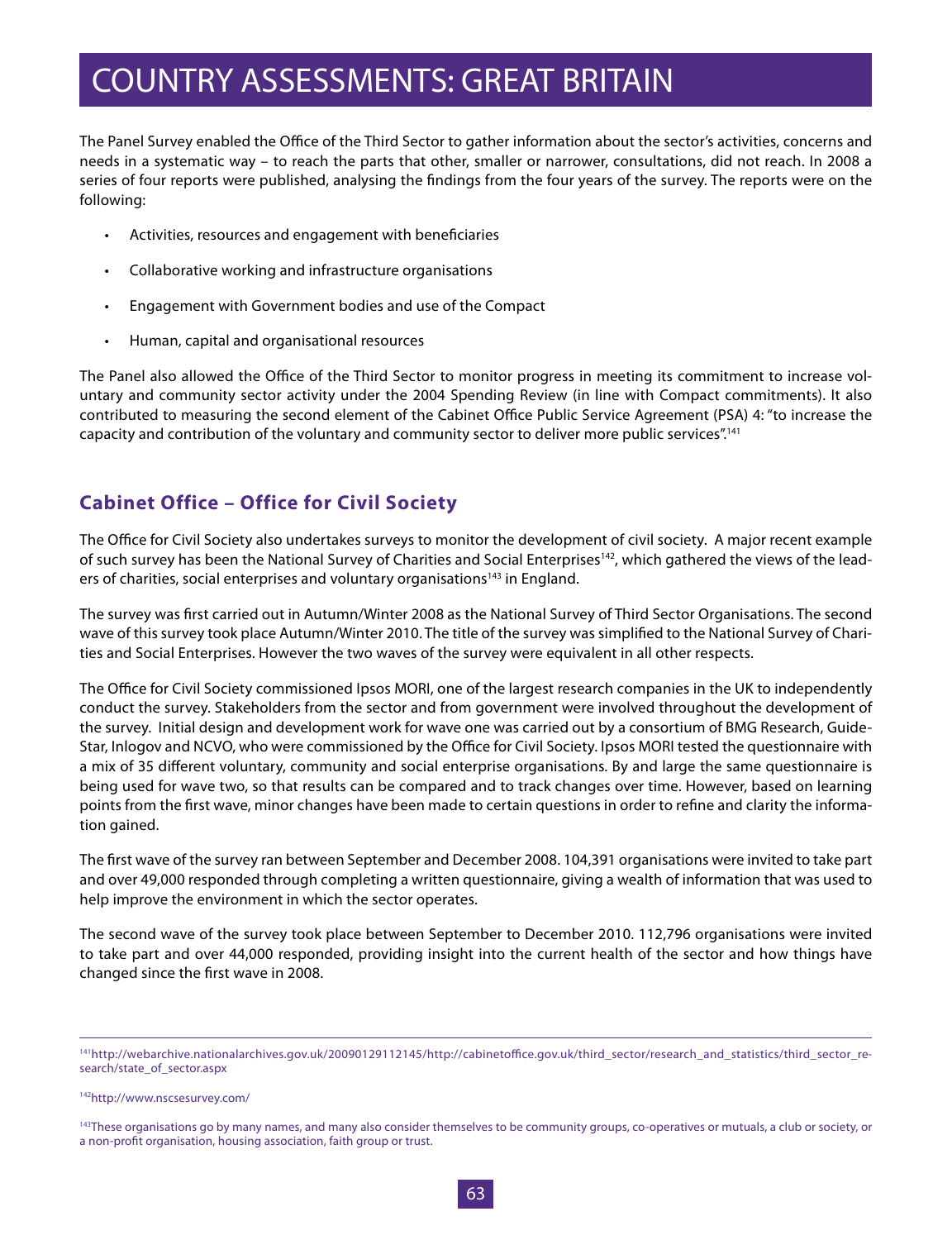ЦThe survey is the largest ever of the sector, and asks about opportunities to influence local decisions, the availability and nature of funding and income, support and guidance, relationships with local statutory bodies, and other factors affecting organisations' success.

The survey delivers an unprecedented level of information and insight into the sector at a local and national level. The purpose of the survey is to ensure that citizens, communities, local and central government, and the sector itself has access to information on the health of the sector, and understand the factors which contribute to its development and equip it for success.

#### **HM REVENUE & CUSTOMS (HMRC)**

The HMRC monitors implementation of tax relief schemes relating to charities, most specifically the Gift Aid scheme.

Gift Aid is an easy way to help charities to maximise the value of donations, as they can reclaim tax from HM Revenue & Customs (HMRC) on its 'gross' equivalent - its value before tax was deducted at the basic rate. This is 20 per cent from 6 April 2008 (This means that for every £1 donated, charities and CASCs can claim an extra 25 pence –there were additional temporary benefits as well ending in 2011). The HMRC is also monitoring volume of benefits such organizations give back to their donors.<sup>144</sup>

#### **NON-STATE MONITORING**

The quality and reliability of data and researches of the sector by some independent providers is very high. It can be demonstrated by the case, when reporting to the House of Commons on voluntary sector statistics, the backround material prepared for the members were mostly based on data of an independent CSO – National Council of Voluntary Organisation's UK Civil Society Almanac, and only data regarding employment are from the Office for National Statistics' Labour Force Survey.<sup>145</sup>

#### **ЧNCVO'S CIVIL SOCIETY ALMANAC**

The NCVO has been compiling its annual Civil Society Almanac for the past ten years. This major annual reference publication draws together trends, facts and information from NCVO's own research programme, plus the latest available data from government surveys, academic research, and research by voluntary organisations.

The Almanac is aimed at policy makers and practitioners with an interest in voluntary organisations and civil society. It reports key trends and characteristics on a range of topics, including funding and finance, spending, workforce and employment, volunteering and beneficiaries. It also compares trends with the public and private sectors.<sup>146</sup>

#### **THE INSTITUTE OF CHARTERED SECRETARIES AND ADMINISTRATORS (ICSA)**

ICSA (the Institute of Chartered Secretaries and Administrators) is the international qualifying and Membership body for the Chartered Secretary profession and the world's leading authority on governance and compliance. ICSA undertook a a new monitoring initiative related to CSOs. Previously ICSA UK was monitoring the changes of the reputation in the business and public sector. In 2010 they started monitoring CSO reputation as well.<sup>147</sup> In a society where private giving is so significant like in the UK, such analysis is highly appreciated by CSOs an well as authorities and citizens.

<sup>&</sup>lt;sup>144</sup>Practically tihs means that the charity knows exactly the maximum value of incentives they can give to donors -as giving such incentives is one of the methods applied in professional fundraising.

<sup>145</sup>www.parliament.uk/briefing-papers/SN05428.pdf

<sup>146</sup>http://www.ncvo-vol.org.uk/products-services/publications/uk-civil-society-almanac-2010

<sup>&</sup>lt;sup>147</sup>A total of 34,897 ratings of organizations were obtained from a sample of 10,525, all companies were rated by at least 100 respondents, ratings are statistically significant at a 95% confidence level with a margin of error +/-0.5, respondents distribution was balanced to the UK adult population on age and gender. The research was done based on a copyrighted approach, incorporating questions concentrated around: performance, products/services, innovation, workplace, governance, citizenship, leadership.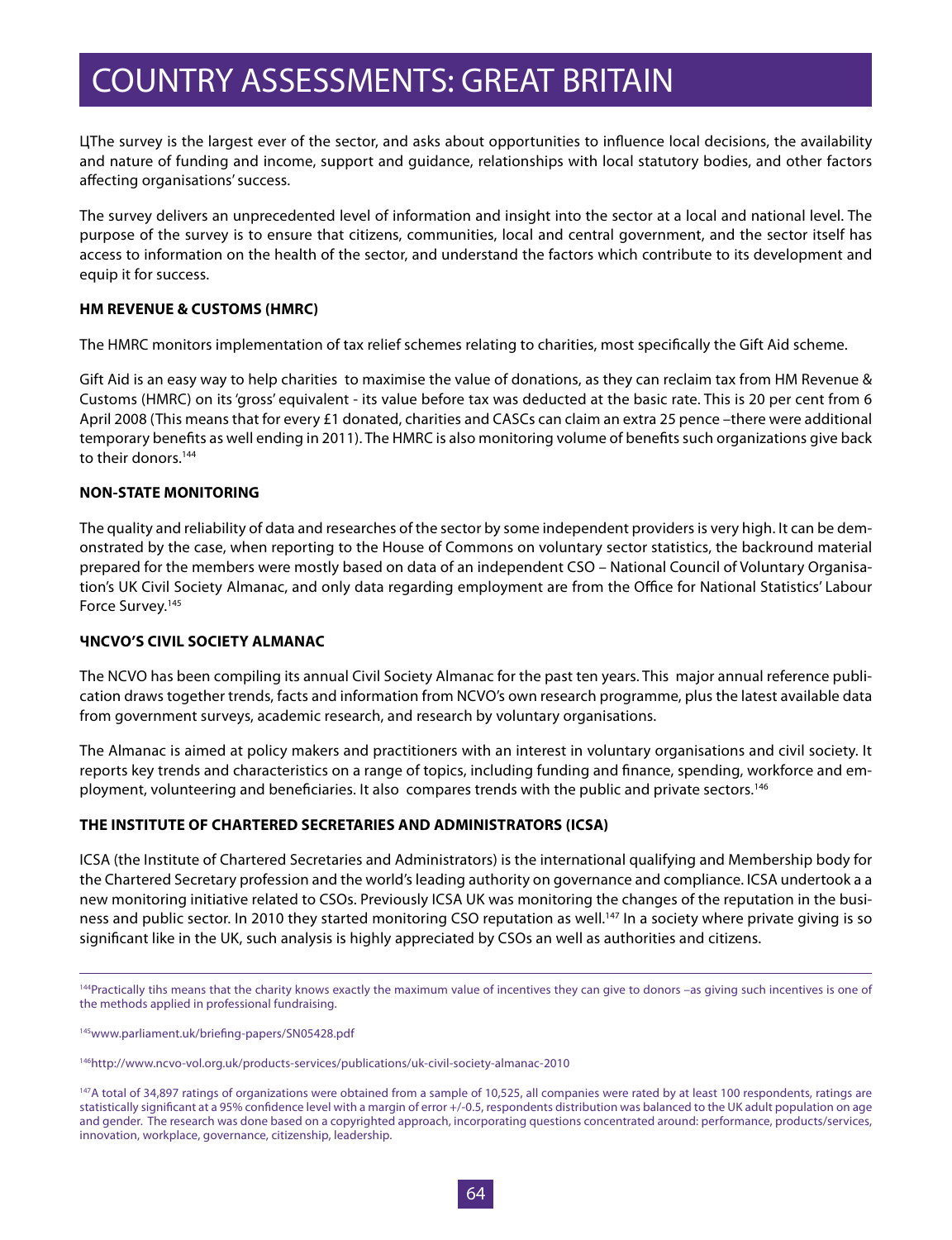| The Royal British Legion        | 90,11 | <b>HM Coastguard</b>               | 95,27 |
|---------------------------------|-------|------------------------------------|-------|
| <b>RNIB</b>                     | 89,94 | The local ambulance                | 94,41 |
| <b>British Heart Foundation</b> | 89,66 | Air Ambulances                     | 93,09 |
| Scope                           | 89,20 | <b>Mountain Rescue</b>             | 92,74 |
| <b>British Red Cross</b>        | 88,87 | <b>Armed Forces</b>                | 86,18 |
| <b>RSPCA</b>                    | 88,62 | Your Local GP                      | 81,96 |
| <b>Children in Need</b>         | 88,13 | <b>Your Local Police Force</b>     | 72,99 |
| <b>Cancer Research UK</b>       | 87,89 | Local hospital/trust               | 71,15 |
| Bernardo's                      | 86,71 | <b>National Health Service</b>     | 70,47 |
| <b>NSPCC</b>                    | 85,80 | <b>OFCOM</b>                       | 67,57 |
| <b>The National Trust</b>       | 85,74 | <b>UK Border Agency</b>            | 66,98 |
| <b>UNICEF UK</b>                | 83,71 | <b>Press Complaints Commission</b> | 66,28 |
| Age-UK                          | 83,20 | City of London                     | 64,98 |
| Oxfam                           | 78,25 | <b>Customs Service</b>             | 57,70 |
| <b>Christian Aid</b>            | 77,87 | <b>Local Government</b>            | 39,71 |
| <b>Welcome Trust</b>            | 72,90 | <b>Central Government</b>          | 36,10 |

The table demonstrates that the public (which is in the UK much more educated on how CSOs function) perceives the CSOs (in the left column) outperforming the government agencies and service providers (in the right column), with only a few exceptions. Apart from sophisticated monitoring mechanisms, the public being interested and knowledgable about CSOs can play a role of an effective monitor of accountability of these organisations.

#### **QUALITY STANDARDS IN THE CSO SECTOR**

CSOs monitor not only the government but also themselves. There are more than 30 widely known national quality and accountability standards for CSOs in the UK, most organisations operate based on own codes of ethics or guiding principles made transparent to the public. Transparency and accountability standards are generally high and well defined, the principles are clear, and it is often up to the CSO to conduct a self-assessment and enact changes in their operations according to the results. Organizations that run popular quality management schemes such as the Charities Evaluation Services (CES) regularly publish reports on current issues related to charity effectiveness and efficiency. For example, the CES published recent reports on outcome indicators and benchmarking in the charity sector (Annex UK-12), which provide useful data on the current trends and situation in measuring impact of CSOs in the UK.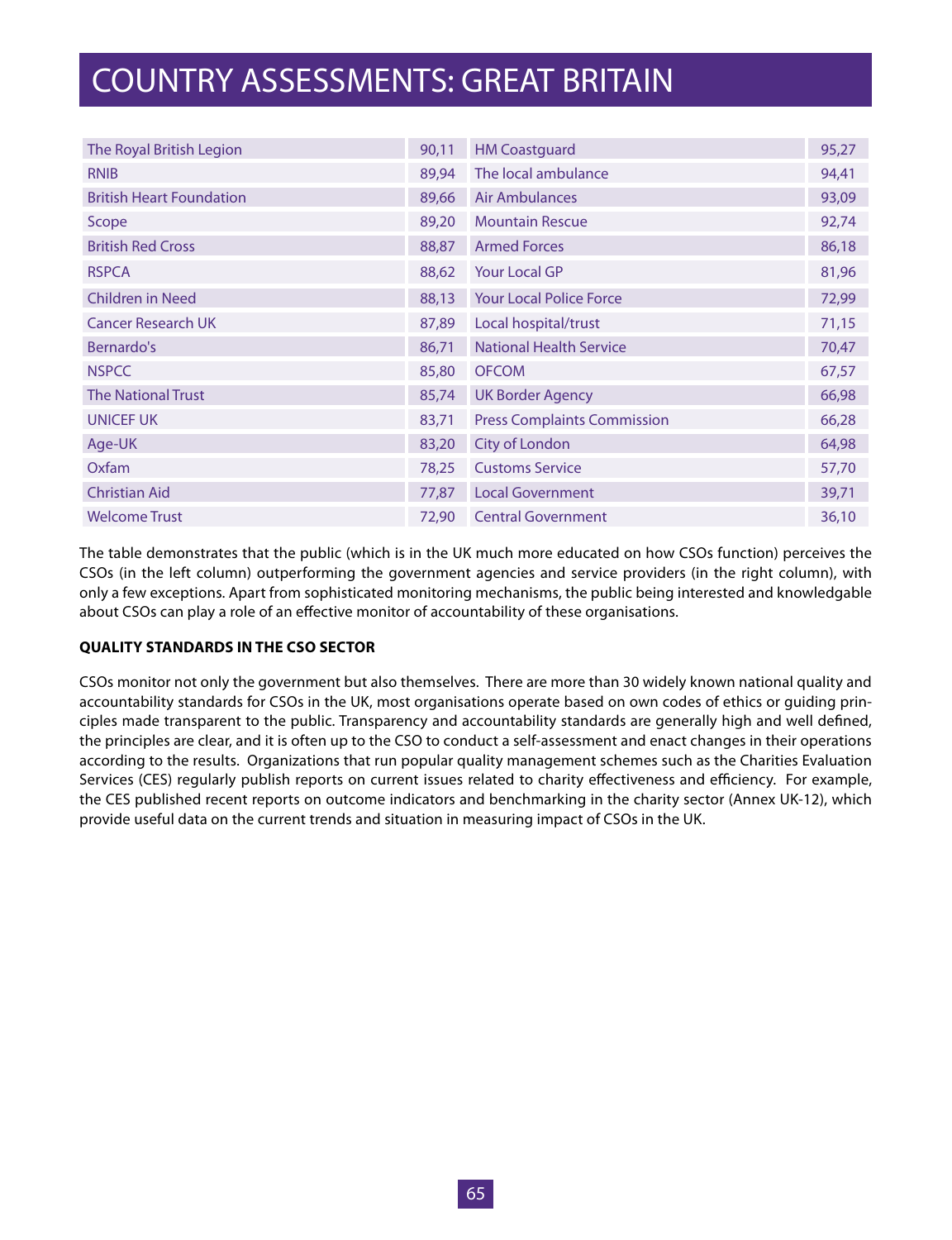Based on the data of the Central Statistical Office there have been 66 145 nonprofit organizations in Hungary in 2009. The biggest part of them (87,5%) are categorized as "classical" NGO, i.e. independent private not-for-profit organization. The remaining 12,5% are interest representation organizations (e.g. trade unions) and quasi-NGOs (e.g. nonprofit companies<sup>148</sup> and state established public foundations)<sup>149</sup>. In 2009,the income of the whole nonprofit sector including trade unions, professional associations, nonprofit companies and quangos amounted to over 1,1 trillion HUF or 3,9 billion EUR, while the "classical" Hungarian CSOs (associations and foundations) disposed of over 418,4 billion HUF (1,494 billion EUR), which was 37.5% of the total income of the nonprofit sector ).

### **1. National Government Policies on the development of the civil society**

During the first decade of the Third Hungarian Republic<sup>150</sup> the civil society sector was developing organically, without major threat from the government, and in a relatively fast and progressive manner compared to other former socialist countries. The legislators increasingly recognized services provided by CSOs; started to treat such organizations as important players of the welfare system and utilized the expertise created in such organizations. At the same time, institutionalized CSO participation in policy and decision-making processes in Hungary has been a sensitive issue, as governments have not always been open to the involvement of CSOs in such processes. However, even without a clear mechanism for participation the government adopted a generally enabling policy and legal framework for CSOs<sup>151</sup>



Until 1996-97 there was no systematic governmental policy approach towards the development of the civil society. Government rather responded to emerging needs<sup>152</sup>, while other positive developments were rather "side effects" than an explicit policy goal. $153$ 

148In Hungary, any company legal form can be registered as a not-for-profit company if it fulfils certain basic criteria such as including a clause on non-distribution of profit in its founding document. This form is most often utilized by local governments which set up nonprofit companies to undertake municipal tasks (e.g. maintenance of parks, car parking systems etc.).

<sup>149</sup>Currently, there is a legal reform process initiated by the government in which they aim to re-regulate the status of associations and foundations, introduce a new legal form called civic partnership (a small association without legal personality) and take the quangos out from among CSOs. The law also aims to review the public benefit status and the system of government support of NGOs.

<sup>150</sup>The term is used for the period after October 23 1989.

151The initial framework legislation included the Law on Association (Act II of 1989) and amendments to the Civil Code relating to foundations (1987 and 1993).

<sup>152</sup>E.g. initially the tax framework for foundations had been very liberal and led to abuse by businesses disguising as foundations. As a response, the government consolidated the tax treatment of foundations (as well as associations) in the early nineties.

<sup>153</sup>As an example we can mention the 1991 law on municipalities that has created the opportunity for municipalities to subcontract services to CSOs.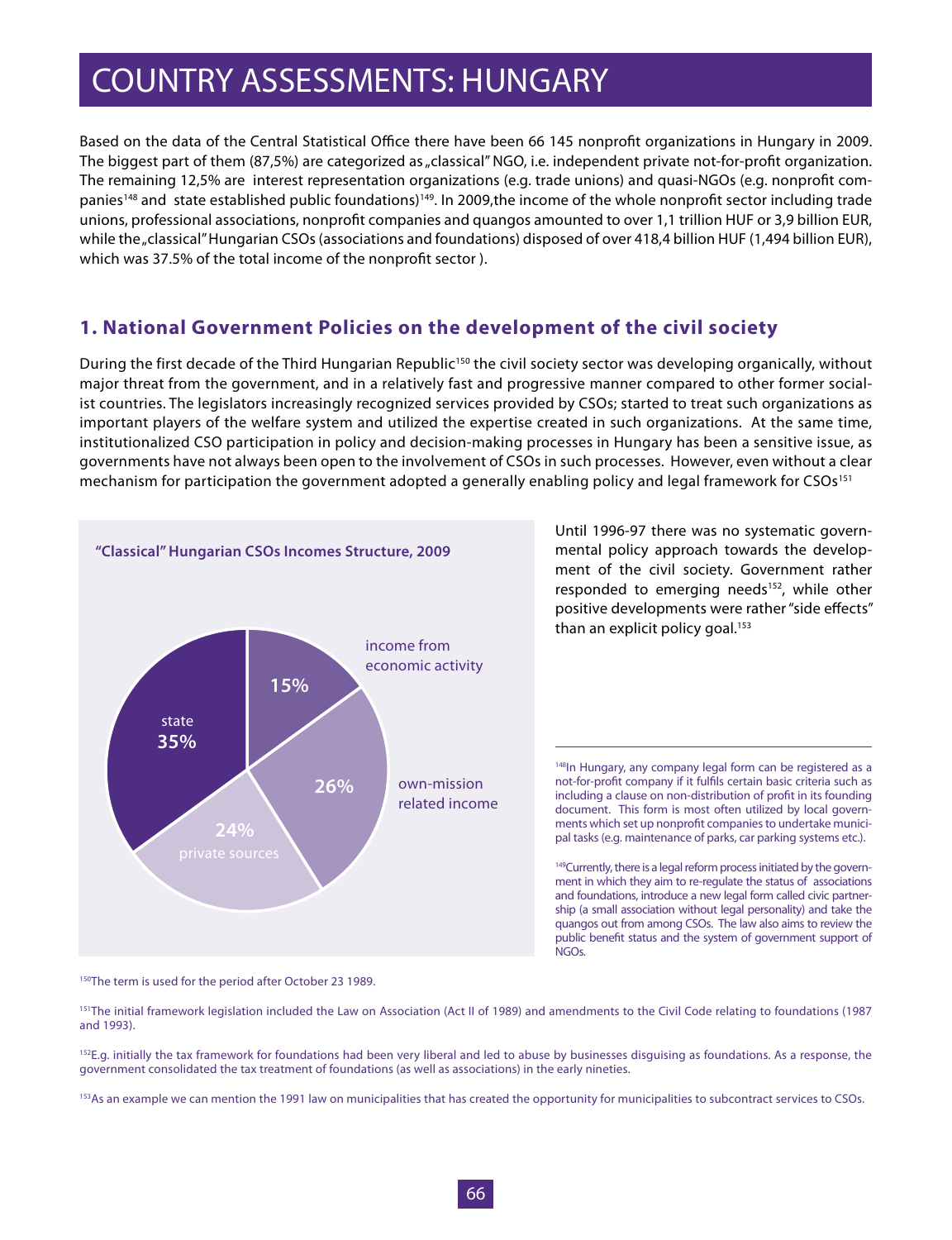Between 1994-1996 there was a public debate about the role of the CSO sector and in 1996-97 a set of new laws were introduced reflecting a progressive policy framework for CSOs. These included the so called 1% tax law<sup>154</sup>, which allows taxpayers to designate 1% of their income tax to a qualifying NGO (and which was using public control as a mainprinciple155, thereby contributing to the improvement of communications practices of CSOs); as well as the "public benefit law"<sup>156</sup>, that provided motivating incentives to CSOs in exchange for higher transparency practices. During these years, various ministerial funds were also set up to support CSOs, and in the late nineties, a law was passed which transferred ownership rights to certain CSOs of former socialist party properties.<sup>157</sup>

The most significant development in this field was the adoption of the Strategy Paper of the Government of Hungary on Civil Society (2002-2006)(Appendix HU-01) The 15 page document created the framework for and declared principles of governmental cooperation with CSOs. While preparing the document, the original vision of the government was the signing of a compact agreement with the representatives of the civil society sector. However, since there was strong resistance among civil society organizations against the notion of a single representative body of NGOs, the government had to abandon this idea and passed the document as a governmental decision. However, the document was widely consulted and hundreds of CSOs provided their input into the strategy, many of which were considered in the final version.

The Civil Strategy was based on a key provision in the Government Programme : "The state views an autonomous civil society as its partner<sup>"158</sup>. The Strategy consequently incorporates a set of principle declarations that aim at recognizing the importance and value added of civil society and the nonprofit sector; provides an analysis of the situation of the CSO sector and its current needs; and commits to a range of concrete legislative and policy measures to respond to those needs.

One of the key statements within the document illustrates the general approach of policymakers towards the civil society:

"Democracy and national solidarity do not exist without social dialogue, a well-functioning system of interest representation and strong civil society. The Hungary of tomorrow shall only be able to provide security and welfare for its inhabitants if their interests and aspirations are represented in an organised form, and public life is based on cooperation and solidarity. The Hungarian non-profit sector embodies human values, such as independence, individual initiative, pluralism and solidarity".

154The Act CXXVI of 1996 on the Use of a Specified Portion of the Personal Income Tax (the "one-percent law")

<sup>155</sup>NGOs have to reach out to the public to receive designations and they have to publish the report on how they used it in order to be eligible the following year.

156The Act CLVI of 1997 on public benefit organizations

<sup>157</sup>Law CXLII of 1997. This related mainly to so-called "social organizations", usually national unions (e.g. union of pensioners, of journalists, writers, disabled etc.), which were seated in the properties during the socialist regime and which had the right to continue using the property after 1990. However, quite a few properties were not in use any more and made available to other CSOs through a tender process. CSOs which acquired the ownership of such properties had to renovate and maintain them and could not sell them for 15 years.

158Chapter II, paragraph A, title of point 4 of the Government Programme 2002-2006.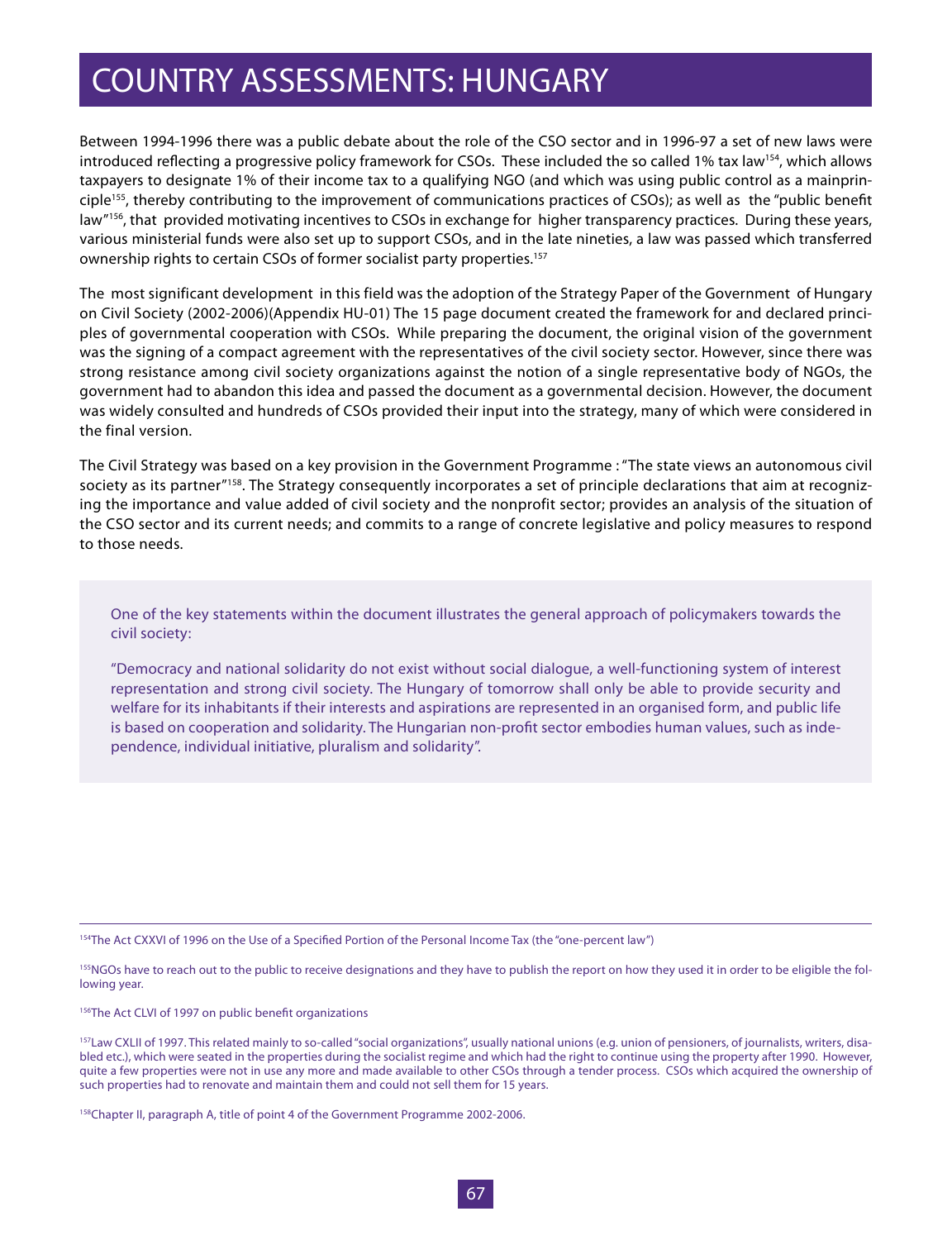The concrete measures that are elaborated in the Strategy include among others:

- the review of existing legislation concerning CSO legal forms,
- a review of the public benefit status and the percentage law;
- a differentiation among reporting requirements of CSOs based on their budget sizes;
- an increase in the governmental resources provided in support of CSOs:
- the review of the legal framework for provision of governmental tasks by CSOs and ensuring the necessary resources for CSOs to undertake governmental tasks;
- transforming quangos back into directly supervised governmental funds;
- • establishing the National Civil Fund as a mechanism to support institutional costs of CSOs and smaller CSOs in particular;
- Increasing public support of CSOs through increasing incentives for donations;
- promoting volunteering through new legislation;
- • supporting the development of a vibrant infrastructure for CSOs (research on the sector, academic training for CSO managers, civil society support centers, IT development etc.).

As can be seen, the document reads more as a wish-list, but there were some concrete targets included as well, for example:

- • increasing the proportion of CSO sector income from government sources to 40% (from the then cca 30%) (Chapter III. Section 2);
- establishing the National Civil Fund (III.2);
- creating a unified database of CSOs (III.4.);
- increasing incentives for donations (III.5.);
- adoption of the law on volunteering (III.5);
- introducing nonprofit sector studies in the curriculum for public administration education (III.6.);
- providing a separate chapter to CSO participation in the new law on lobbying (III.7.);
- establishing the Budapest and Region Civil Society Support Service Center (III.10.).

Some of these targets were not met at all (e.g. the Law on Lobbying that was adopted does not even mention CSOs), but there were a few that the government prioritized and that were actually met. These included most of all the increase and development of direct budgetary support to CSOs<sup>159</sup>, i.e. increasing the proportion of CSO sector income from government sources to 40% and establishing the National Civil Fund (Annex HU-02).

<sup>&</sup>lt;sup>159</sup>There is a range of mechanisms through which CSOs are supported from the central budget in Hungary. These include grant funds of different ministries, governmental funds, support to social service providers, among others. The target number mentioned in the governmental strategy considers all these in total.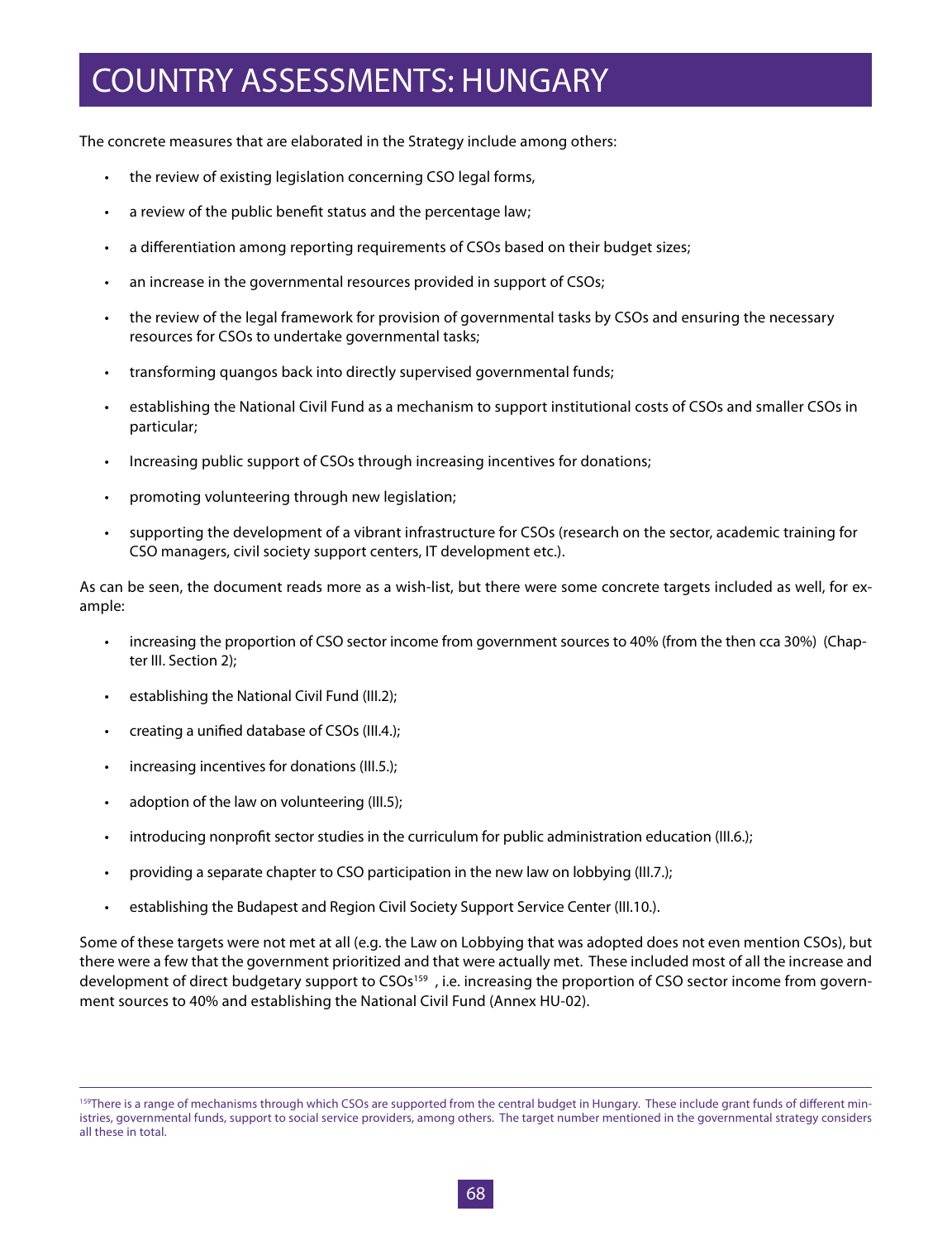Further priority was given to the issue of volunteering, and so the Law on Public Benefit Volunteering (Annex HU – 03) was adopted; and to the infrastructure development of the sector (establishing the Budapest CSO Service Center and supporting a network of CSO support centers around the country)<sup>160</sup> In addition, unlike in the early nineties, during this legislative period the government has consulted CSOs extensively and considered their opinion in legislation to a reasonable extent.

However, the actual impact of the realized measures were (and still are) questionable. E.g., according to the Report of the State Audit Office, the National Civil Fund has not been accomplishing its stated objectives (for which it uses public funds) in regard to the development of civil society.

"The operational support linked to budgetary rates is not appropriate to measure the real performance of organizations as the volume of the annual budget by itself does not reflect the quality of the delivery of the task by the organization. The minimum amount determined by the Principles of Support did not ensure the strengthening of the organizations; the logic of the system did not allow smaller organizations to break out of their current situation and undergo qualitative development.

"The Council determined only formal requirements for the decisions on the applications. Stemming from its role as a principle governing body it should have been the Council's task to develop substantive requirements, which it failed to do. The definition of 'operational costs' was not clear and was interpreted differently by the various bodies of the Council as well as the Treasury and the NGOs.

"The minister did not ensure compliance with the Law on use of public funds, transparency and control of use of public property and the related governmental decree, which made it difficult to assess the social benefits of the support provided through the NCF. During the two years of operation the minister did not elaborate performance indicators and normative standards as required by these regulations; therefore the experience and learning points upon which future decisions could be based have been lost.

"The use of the operational support provided to NGOs was overall in accordance with the law but did not result in the expansion of the role of civil organizations as drivers of social change."

> Excerpts from the Report of the State Audit Office on the first two years of operation of the National Civil Fund (September, 2006) – unofficial translation

In the meantime, many of the general principles and targets listed in the document remained without significant tools or mechanisms to implement them, and in some cases government policy even countered the declared intention of the document (namely in the case of supporting CSOs for undertaking governmental tasks, as over the years such support has been decreasing).

However this first experience served as a good basis for developing the second strategy and draw learning points from the whole process. In 2006 the Government launched a process of developing a new strategy or as it was called Principles of Development of Government and Civil Society Relations (Principles) (Annex HU – 04)- for strengthening its partnership with civil society. The Government published the draft Principles on the internet (on the home page of the competent Ministry) and collected CSO opinions both on email and through a series of public consultations in major cities of Hungary. The final version incorporated several comments by CSOs and was published on the internet again.

<sup>&</sup>lt;sup>160</sup>For more information on these centers please see point #3 below.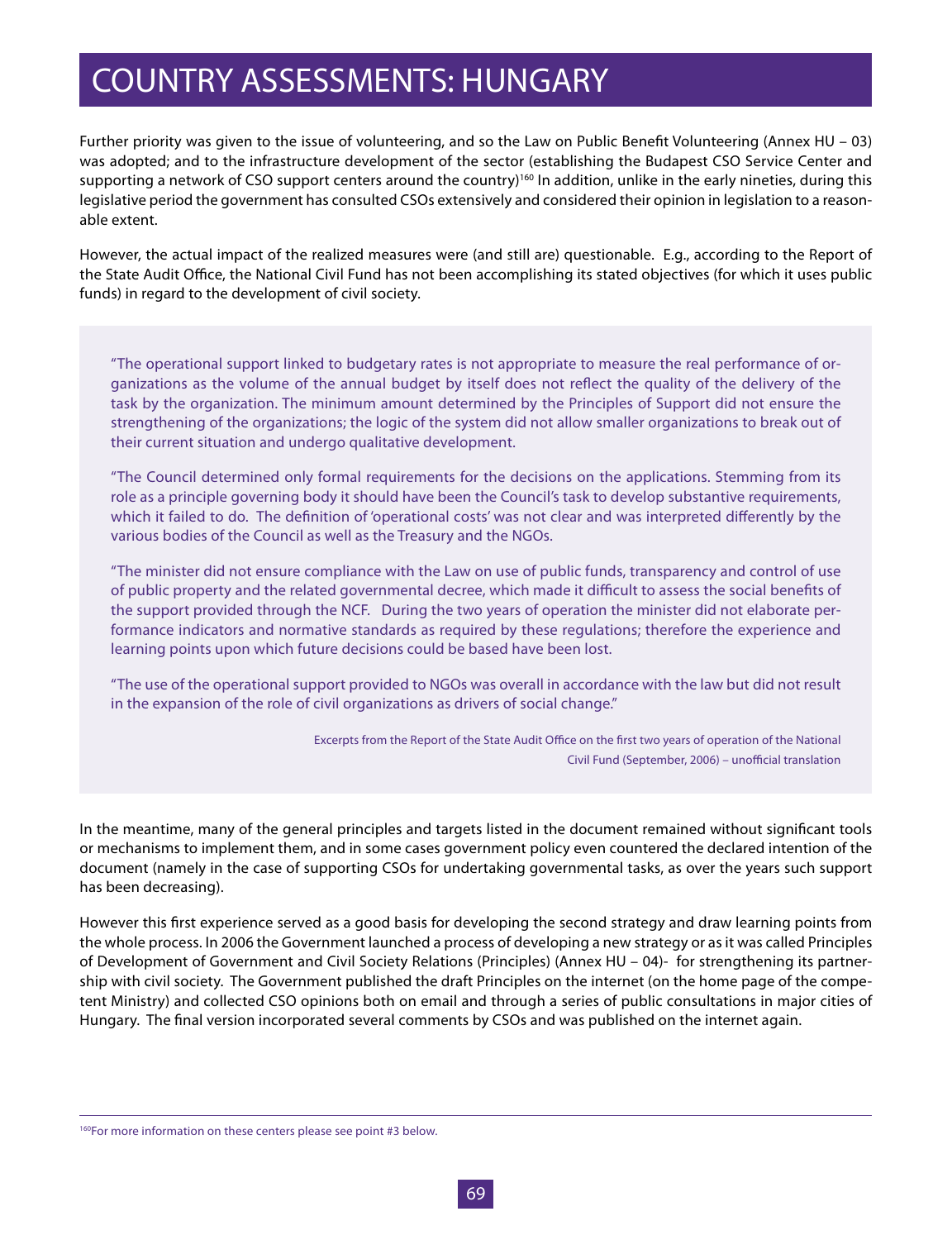The Principles concentrate on five pillars of cooperation:

- • Public participation and government-CSO partnership (involving CSOs in decision-making in a more organized manner)
- Legislative review to address the identified issues in current legislation (this was an area not implemented from the first strategy)
- • Promotion of effectiveness of CSOs (through supporting training, consulting and other services for CSOs)
- Making state grants mechanisms more "CSO-friendly" (i.e. less bureaucratic administration, less burdensome reporting requirements)
- • Promoting CSO participation in provision of governmental services

The document also reinforced the importance of CSOs and the benefits and added value they can bring to the table in support of implementing governmental policies.

Based on these Principles, the Government adopted its Resolution on "certain measures serving the development of government – civil society relations<sup>"161</sup> in August 2007. This can be seen as a regulatory tool for implementing the second civil society strategy (i.e. the Principles). The document contains a total of 13 measures, the most important of which include:

- • Creation of a web-based civil information portal by the government
- • Proposal to introduce a common system of identification of foundations and associations in preparation to the creation of a unified official national registry of all CSOs
- • An obligation of all ministries to prepare a biannual plan for cooperation with civil society
- • In addition every ministry should review the system of CSO participation in its own work.

It can be seen that instead of developing a very detailed central strategic document for the whole Government, this time the Ministries were entrusted with developing their own separate strategies and action plans to work with civil society. The decision to entrust Ministries with developing their own strategies was made due to the following reasons:

- • A learning point from the implementation of the previous strategy was that government objectives cannot be realized without cooperation from the competent ministries (e.g. the objective to involve CSOs more in social services delivery was not realized in part due to the Ministry of Social Affairs; tax incentives for donations were not increased due to the Ministry of Finance etc.)
- • A key central objective of the government, as detailed in the Principles, was the improved participation of CSOs in decision-making and most CSOs are involved in policy making at the Ministry level; therefore the government found it imperative that the Ministries develop good practices in cooperating with CSOs in their own fields.

While the concept of decentralization seems to be very progressive, it was a challenge to implement it for the various ministries. Their previous experience and level of cooperation with the civil sector or its organizations highly determined the quality of these subsectoral strategies and implementation plans. While some of them have had well developed frameworks for cooperation, others had little or inadequate mechanisms to comply with the principles listed in the document.

<sup>161</sup>Government Resolution #1065/2007 (VIII.23)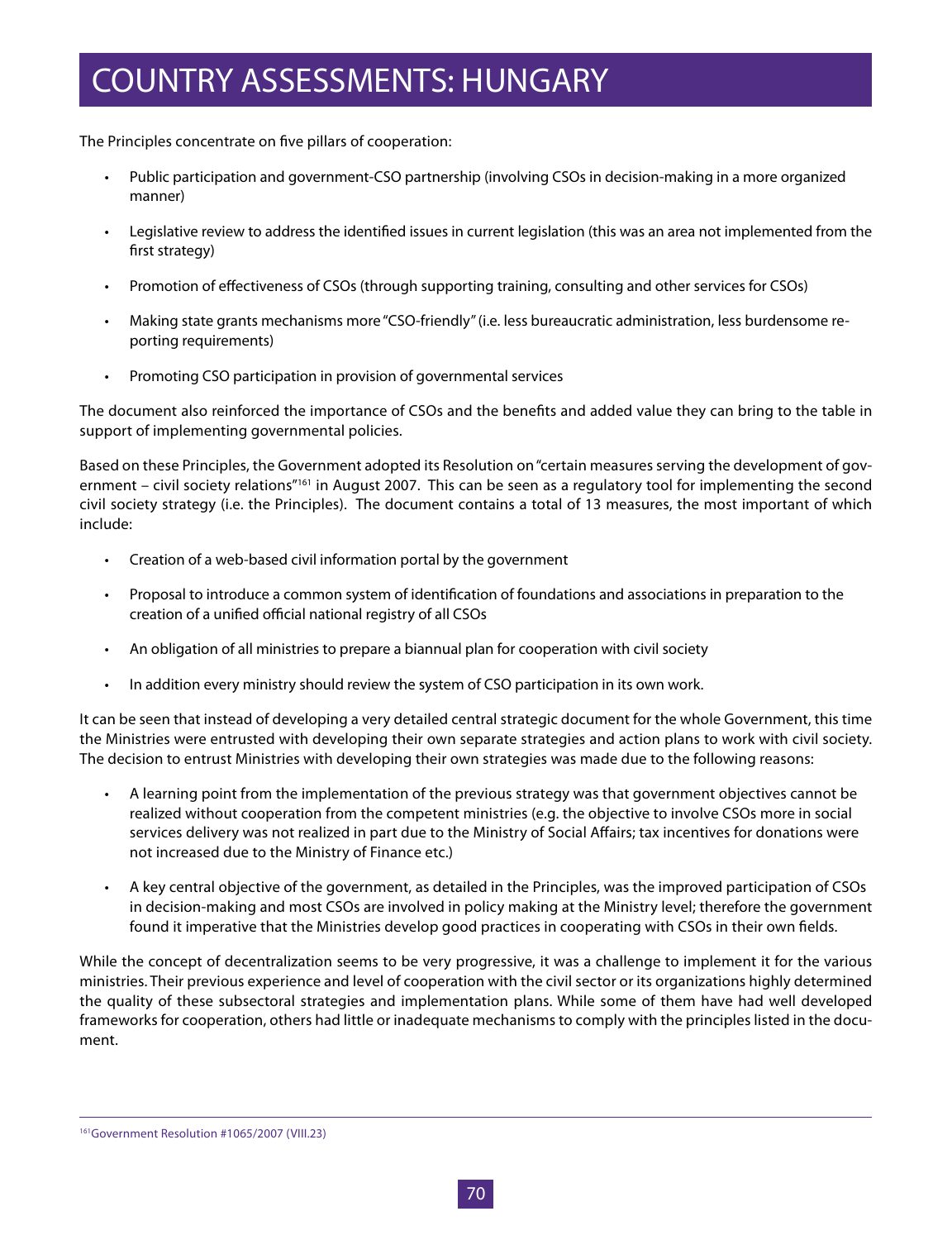The governmental crisis in 2009 and the change of the government in 2010 followed with significant restructuring of the ministries and put the promising process on hold. There is a general expectation that after the adoption of the new NGO legal framework that is currently in process, the sub-strategy model described in the guidelines will become the main approach of the current government as well.

One of the weaknesses of such a decentralized approach can be the lack of coordination and leadership on the side of the government in ensuring consistency which was partly the case in Hungary. The Ministry of Social Affairs that was entrusted with coordinating the process had a weaker position and lobby power within the government. On the other hand this Ministry was the one with the most complex and sophisticated system of mechanisms ensuring cooperation and mutual assistance with the nonprofit sector and could therefore show a good example to the others.

In comparing the 2002 Strategy and the 2006 Principles many overlapping issues may be recognized. Some of them were characterized as burning issues already in 2002 and in 2006, and they still remained unresolved until today, for example the creation of a unified central national registry for all CSOs.

The two above listed attempts to create a strategy had another positive result, namely that local and county municipalities started to develop their own civic strategies. This, at least on the level of rhetoric gave credit to local CSOs, but also many municipalities actually implemented their own strategies and provided local support to CSOs. Even if the real mechanisms remained declarative, they contributed to the better recognition of the CSOs on the local level as well.

In the past two decades the government and ministries also adopted various sub-sectoral strategies that affected CSOs and CSO development. Most of them remained within the framework of the ministries (e.g. the National Drug Strategy, Equal Opportunities Strategy, Autism Strategy, etc.), but some issues of critical importance were discussed and approved by the parliament (most recent ones included e.g., the National Program Against Child Poverty, 2007 or the National Elderly Strategy, 2009). Such strategies often were prepared by the CSOs in cooperation with relevant state bodies, and their implementation is in most cases a shared responsibility of the CSOs and the government.

### **2. Instruments and criteria used by national government to monitor effectiveness of the state policy**

#### **CIVIL INFORMATION WEBSITE**

The main way to monitor the implementation of State Policy relating to civil society has been the civil information website of the Ministry of Public Administration and Justice (www.civil.info.hu). (This website previously was maintained by the Ministry of Social Affairs.)<sup>162</sup>

On this website, there are a range of services available for CSOs, including: news items, legal monitor (legislation affecting civil society), civil society support centers, volunteering, international news, links, documents to be downloaded; and policies relating to civil society. Most of the news, links and documents on the website relate to the implementation of the government strategy (though this is not clearly stated anywhere). Most specifically, under the last category: Policies, the website compiles all the strategies and action plans that were developed by the different ministries and the reports they have submitted (the latest available reports are from  $2009$ <sup>163</sup>

The Reports are structured in a table where the tasks described in the Action Plan of the given Ministry are listed in one column, and evaluation of their implementation (and other comments to the task) are listed in the second column.

163http://www.civil.info.hu/modules/Documents/cat/16

<sup>&</sup>lt;sup>162</sup>The website is currently suspended until the new government decides how to reorganize competences among the ministries and where to host it.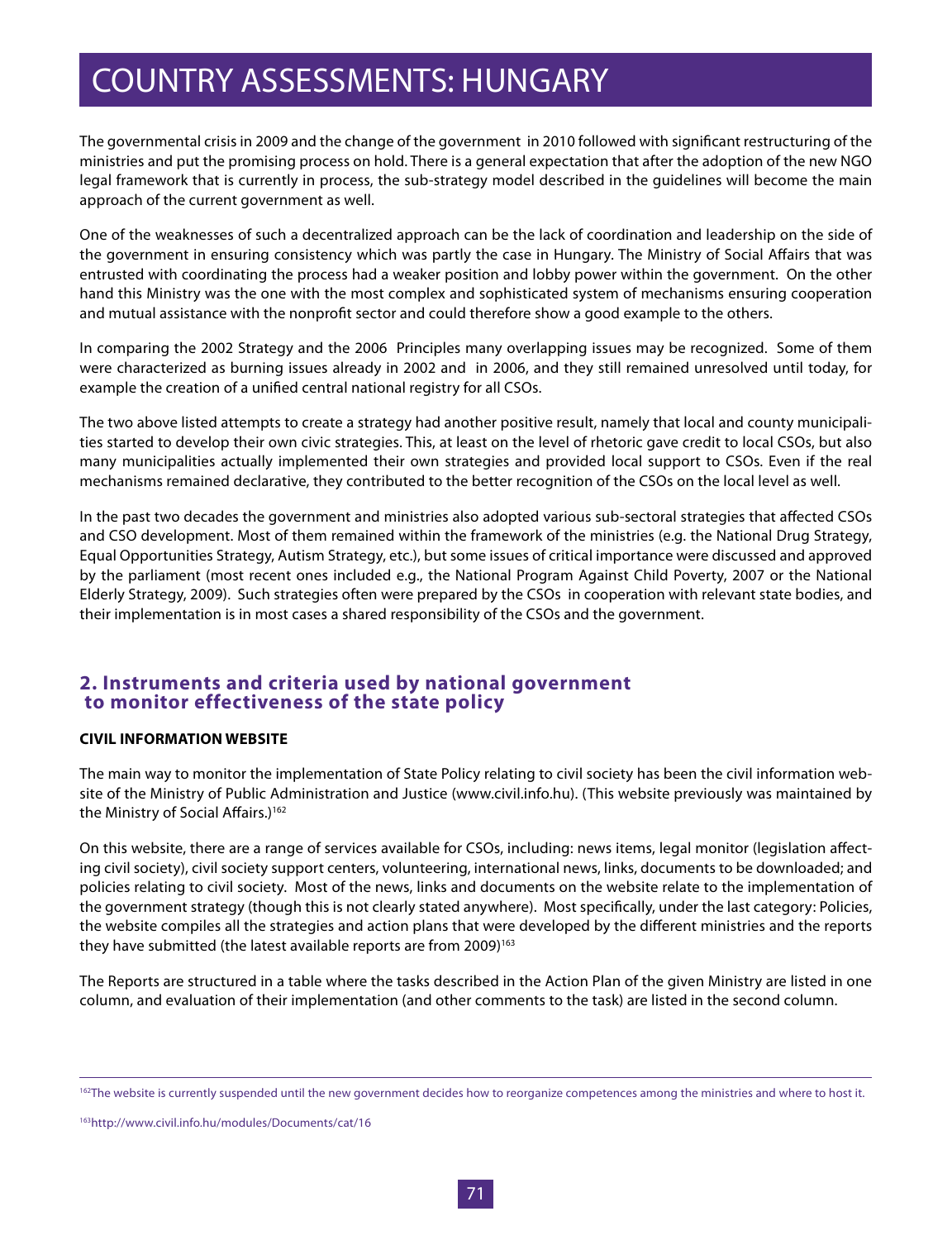As an example, the Report of the Ministry of Local Governance lists 40 tasks.<sup>164</sup> Three of these include:

| <b>Task</b>                                                                                                                                                                                                                             | <b>Evaluation/comment</b>                                                                                                                                                                                                                                                                                      |
|-----------------------------------------------------------------------------------------------------------------------------------------------------------------------------------------------------------------------------------------|----------------------------------------------------------------------------------------------------------------------------------------------------------------------------------------------------------------------------------------------------------------------------------------------------------------|
| #17 Synergies among the departments and possibilities<br>for concentration of resources (e.g. grants) should be<br>explored in order to assist partner CSOs to be more effec-<br>tive, their support and cooperation with the Ministry. | The economic crisis overwrote the possibilities for explor-<br>ing additional resources.                                                                                                                                                                                                                       |
| #18 Associations of local governments and other repre-<br>sentative CSOs should be involved in the preparations<br>of policies and legislation which can widen cooperation<br>among municipalities and CSOs.                            | Local government associations regularly provide their opin-<br>ion on the legislative proposals and are also represented in<br>the committees deciding on support.                                                                                                                                             |
| #36 An institutionalized mechanism should be set up to<br>ensure that civil society organizations can be included<br>in the national system of rescue operations after natural<br>catastrophes.                                         | The inclusion of volunteer rescue organizations in the<br>database is ongoing. The Department of Rescue Organiza-<br>tion has the contact list those organizations that need to be<br>notified; the database has been complemented by the con-<br>tacts of charitable organizations and their experts as well. |

Besides this very targeted tool of monitoring, there are certain state institutions that – stemming from their mandate monitor implementation of specific elements of the overall government policy. These include: (1) the State Audit Office; (2) the Office of the Public Prosecutor; (3) the National Tax and Customs Authority; and (4) the Directorate of Auditing European Funds.

#### **STATE AUDIT OFFICE OF HUNGARY**

The State Audit Office of Hungary (SAO) is the financial and economic audit organisation of the Parliament, the supreme organ of public auditing with a mandate to evaluate the financial operation of public agencies and the effective and efficient use of public funds.

It regularly carries out audits of areas and state sector actors that have direct business relationship with CSOs (e.g. auditing regularly municipalities, including the lawfulness and effectiveness of their service purchasing practices from CSOs); and it also audits non-state bodies, including CSOs, that have received public funding in regard to the use of these funds.

The office sets its priorities every year described in the Annual Audit Plan. Besides standard audits, they often conduct audits of complex, multi –year public programs not only in terms of regularity or legal compliance but also in terms of performance and results. The office conducted several quasi impact assessments establishing such a culture within the framework of the Hungarian Republic. State programs aiming to resolve issues like Roma integration or early childhood development are coordinated by various institutions, laws and regulations, and require a complex approach. Analyzing them from one aspect would result in a distorted picture, and due to its relative independence from the government the SAO is in the position to provide unbiased analysis and thus, serve as a basis for effective use of public funds through strategic, impact oriented solutions. Due to the enormous portfolio to assess there is very little capacity to monitor CSO programs but audits like that of the National Civil Fund or the funds to support CSOs in the field of Roma or disabilities were important studies to challenge the existing grantmaking practices and their impact on CSOs.

164http://www.civil.info.hu/uploaded/documents/Iranyelvek/124879296620090630\_OM.pdf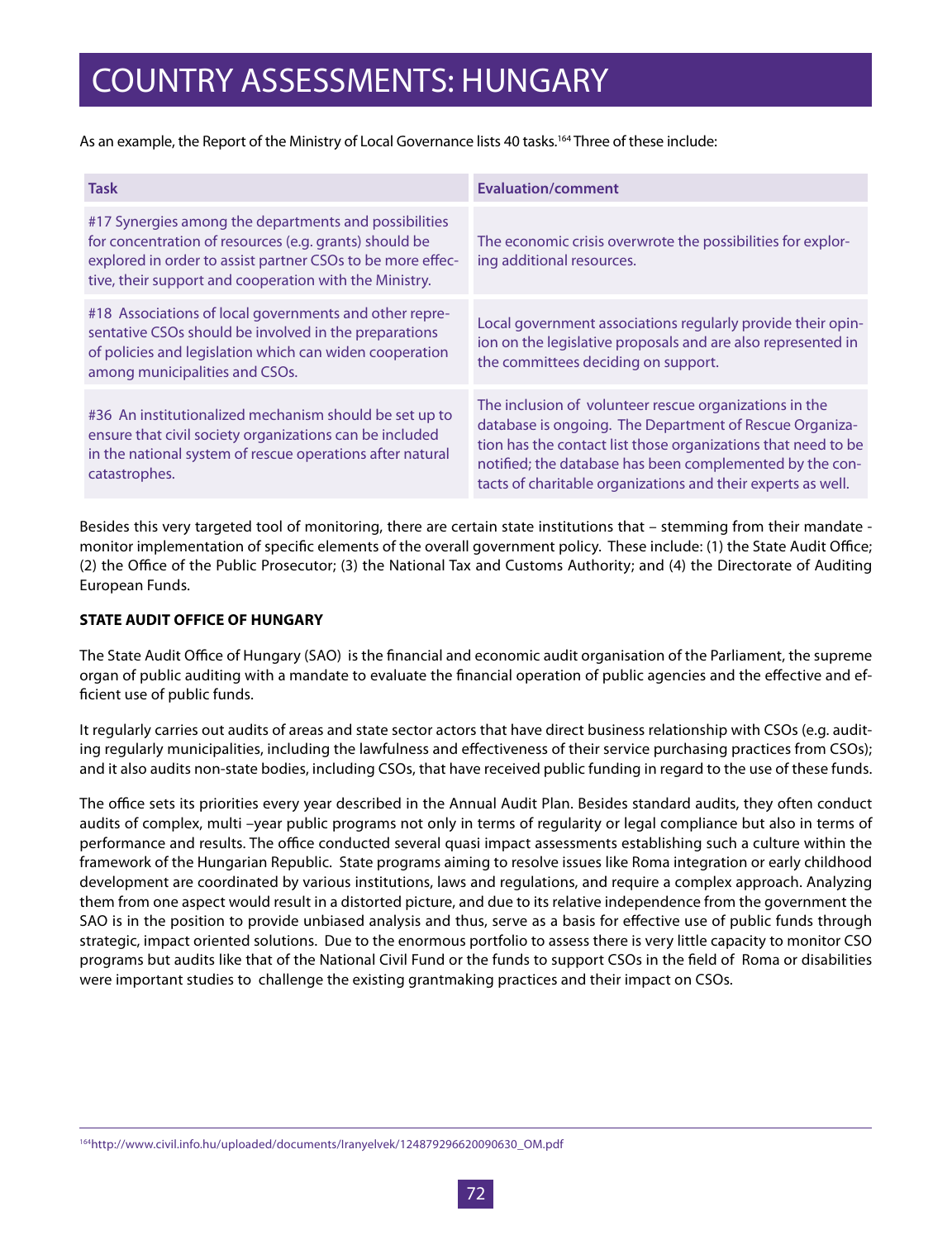### **THE OFFICE OF THE PUBLIC PROSECUTOR**

The Office of the Public Prosecutor (OPP)under Hungarian lawis responsible for supervision of CSOs. They have competence to examine whether CSOs are compliant with the laws that govern them; primarily the Law on Associations, the provisions of the Civil Code relating to foundations; the Law on Public Benefit Organizations; and laws regulating subsectors such as social services or the sports.

Every local prosecutor office prepares their annual work plan that includes the number and type of CSOs that will be examined in the given year, while there is also a national examination undertaken every year coordinated by the Office of the Chief Prosecutor. The annual national examinations focus on a certain segment of CSOs – e.g. environmental or sports organizations. While the OPP is free to choose the focus of its investigations, the choices are often in line with current government policy priorities. (E.g., in 2003 when a review of the public benefit status was planned, they examined CSOs with the so-called prominently public benefit status.165

The prosecutor must take the appropriate measures towards the CSO if it sees problems in legal compliance. The results of examinations are therefore confidential as they contain sensitive information on the CSOs. However, a statistical summary of the investigation is usually published or made available upon request (depending on the local office). This shows what were the typical problems and in what volume they occurred. Such information is valuable for policy makers and legislators who monitor the development of civil society – at the least it shows the trend of legal compliance in relation to various laws and in various segments of the sector. However, the data needs to be analysed carefully; e.g. the cause of a high volume of incompliance can be the lack of capacity or bad will but also a wrongly constructed legal requirement.

Data on the number of procedures initiated to dissolve a CSO is also available through this mechanism as in justified cases the OPP will initiate this procedure based on its own investigations as well as based on petitions it receives from interested stakeholders.

#### **NATIONAL TAX AND CUSTOMS AUTHORITY (NTCA).**

Another important mechanism that helps monitor the implementation of government policies is the National Tax and Customs Authority (NTCA). The NTCA publishes a detailed account of data relating to the 2% tax designations every year<sup>166</sup>. . The report is available on the NTCA webpage and includes the total number of taxpayers who made designations, the total amounts designated, the number of organizations that received designations, the number of invalid designations etc. The webpage also provides a full list of organizations which received designations and the total amounts they received. This information is particular to one law but it serves as an important tool to monitor the implementation of government policies relating to the 1% designations and serves as a basis to such policies as well. For example, when it became clear that the number of taxpayers who use the mechanism is not growing any more, the government decided to support CSOs embark on a major campaign to increase taxpayer participation in this scheme. The data also showed in the next two years<sup>167</sup>; that there has been a slight increase; but a cost-benefit assessment of whether it justified the resources spent on the campaign was not established.

The NTCA also has data on other aspects of CSO development, e.g. the number and amount of tax deductible donations, but these are not made publicly available.

<sup>&</sup>lt;sup>165</sup>CSOs who undertake a governmental task named in a law or regulation are eligible to receive such status, which provides slightly higher benefits than the "regular" public benefit status.

<sup>&</sup>lt;sup>166</sup>Taxpayers may actually designate 2% of their taxes: 1% to a qualifying NGO and another 1% to a church or governmental programme.

<sup>&</sup>lt;sup>167</sup>Contrary to the HCSO, the NTCA is able to provide the data within 4 months of the deadline for tax returns.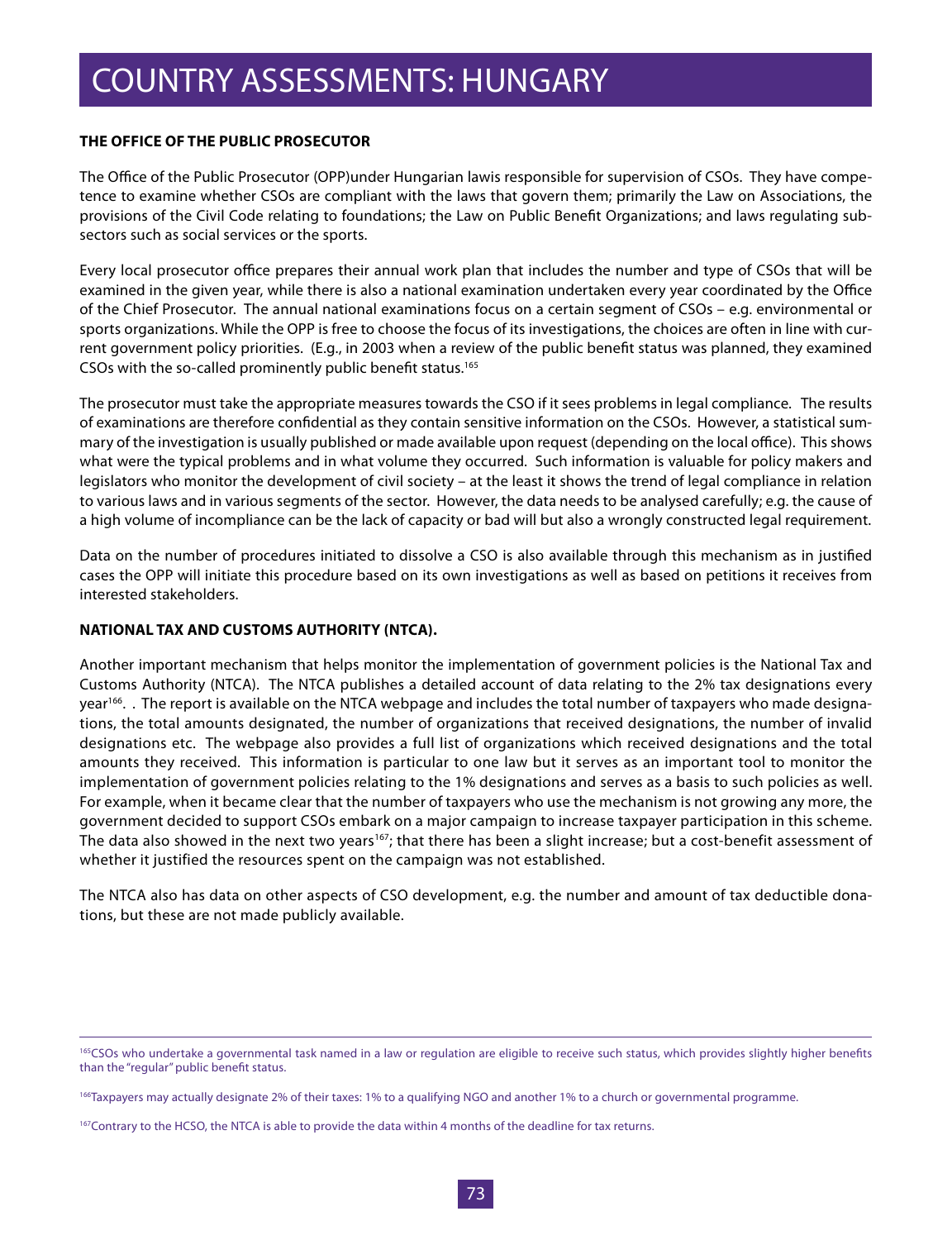### **DIRECTORATE FOR AUDITING EUROPEAN FUNDS**

Hungary as an EU member country has an agency called Directorate for Auditing European Funds (DAEF), which monitors the implementation of the National Development Plan and controls the spending of European funds, including the Structural Funds which are the main mechanism of channelling EU money through national governments to realize social and economic development goals. They are also a source of funding for various types of CSOs.<sup>168</sup> DAEF was created recently (July 2010), prior to its existence, control of EU funds belonged to the competence of the National Development Agency (NDA), the same entity that manages the Structural Funds. Therefore the establishment of an independent agency was an important step towards greater accountability in the use of public funding; however, it also meant that a task assigned it predecessor to develop a detailed procedure for monitoring and control, as well as to ensure in-depth (including on-site) monitoring of projects selected on a risk-based approach, was cancelled. Regardless, the DAEF may produce valuable reports and information on the impact of EU funding on civil society development.

Additional instruments and institutions that contribute to the monitoring of the implementation of government policies affecting civil society development are the Equal Opportunities Authority and the Office of the Ombudsman*.* 

### **3. Instruments and criteria used by national government to monitor the development of the sector**

Today in Hungary there is no mechanism that is used by the government to "officially" monitor civil society development (e.g., there is no designated official or institution with this purpose); however, there are a few mechanisms that are used by the government to monitor the development of civil society in a somewhat more systematic way.

#### **HUNGARIAN CENTRAL STATISTICAL OFFICE**

The most important mechanism is the annual data collection of the Hungarian Central Statistical Office (described above), which serves as the central source of information.

Unlike other new member states of the EU but also many old member states, Hungary has a wealth of valuable data and information on the nonprofit sector. This is in a large part due to the data collection by the Hungarian Central Statistical Office (HCSO), which conducts an annual analysis of the CSO sector. The reports published by the HCSO are also a key tool to monitor the effectiveness of the state policy regarding the development of the civil society.

The first such research of the (HCSO) dealing with CSOs was published under the title "Social Organisations in Hungary in 1991".169 This short overview failed to provide precise data on the nonprofit sector. As a result of the inadequate data collection, it became clear that no records system suitable for even showing the exact number of such organisations existed. A new unit, a specialised section within the HCSO was created.

<sup>&</sup>lt;sup>168</sup>For CSOs receiving such funds there is no separate set of expectations (compared to other sectors) in terms of implementing the programs, however there are some motivating factors included: e.g. lower percentage of own contribution, acceptance of volunteer time value as own contribution, etc.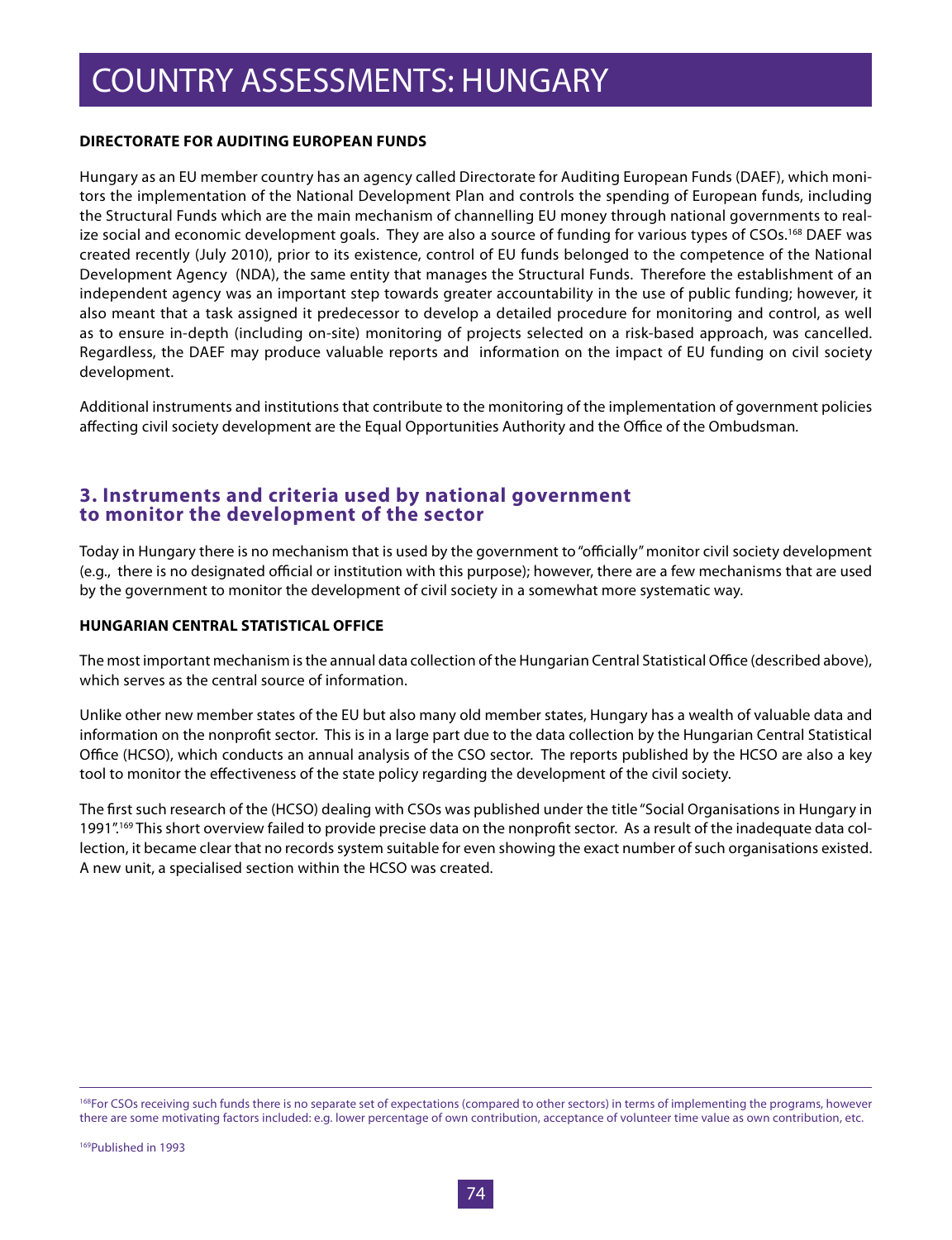### COUNTRY ASSESSMENTS: HUNGARY

"The primary aim of the data collection was to assess, in co-operation with the Department of National Accounts, the contribution of the nonprofit sector to the national economy. Another reason why the information collection started was the fact that the socio-economic changes led to decreasing public trust in the governmental sector's problem-solving ability and the concurrent growing importance of nonprofit organisations. Nevertheless, there was little empirical knowledge about the number, economic strength and economic characteristics of nonprofit organisations or the structures of their activities."

Nagy-Sebestény: Fifteen years in Nonprofit Statistics, 2006

Hungarian NGOs are obliged by law to provide their basic data (type of activities, income sources, number of employees etc.)(Annex HU- 06 )to the HSCO. Therefore, except for a few years in the mid-2000s, the data were based on the full population of NGOs, rather than a representative sample. The knowledge base emerging from this data provided a strong empirical basis for policies and strategies the government, as well as civil advocacy organisations, academic experts and researchers dealing with the nonprofit sector. Unfortunately the weakness of such sophisticated research and monitoring mechanism lies in its basic concept: the time and capacity needed to collect and process fully populated data. It takes more than a year for HSCO to publish a report, so e.g. the data on the year 2009 became available only in March 2011. This means that changes in some major trends will not be seen for almost two years. This is a long time for adequate policy reaction - e.g. the economic influence of the financial crisis on the CSOs was lacking evidences for two years and then it was late for any intervention to bail out some critically important CSOs. A two-year delay also means a critical risk in terms of feasibility and assessing potential impact of new governmental policies and strategies.

From the technical perspective these surveys practically represent the monitoring system of the national government. However there are no defined criteria or objectives/expectations linked to state policy or otherwise in development of CSOs, which makes the monitoring complicated and it is not obvious how the complex system of information and data is applied. The HCSO has its own system of analysing data and presenting information; however it also makes data available for a fee to researchers or others who may want to look for different kinds of information. The HCSO does not have a mandate to report on the state of civil society.

#### **NATIONAL CIVIL FUND**

The only institution with a legal mandate relating to civil society monitoring is the National Civil Fund. Section 1.1.e) of the Law on the National Civil Fund Program<sup>170</sup> lists "supporting academic research, monitoring activities and record keeping on the civil society sector" as an objective of the fund. This entails that the Fund does not conduct monitoring itself, instead, it supports monitoring activities by interested parties. Since, however, the Fund's mandate is to support CSOs, it cannot support e.g. universities or other institutions, so most monitoring projects that are supported are conducted by CSOs (though universities often have foundations, which are eligible for support from the NCF). Another problem with this setup is that the NCF can only fund a year-long project, therefore "monitoring" research is usually understood either as ex-post evaluation or as a short-term exercise. There is no guarantee that a project would win every year so it can actually "monitor" the progress in a certain aspect of CSO development.

Another mechanism that provides the government with monitoring data is the network of Civil Service Centers, which are CSO support centers based in every county of Hungary. They are financed from the budget and supervised by the competent Ministry.171

170Act L of 2003

<sup>&</sup>lt;sup>171</sup>It used to be the Ministry of Social Affairs, and now it will likely be the Ministry of National Resources.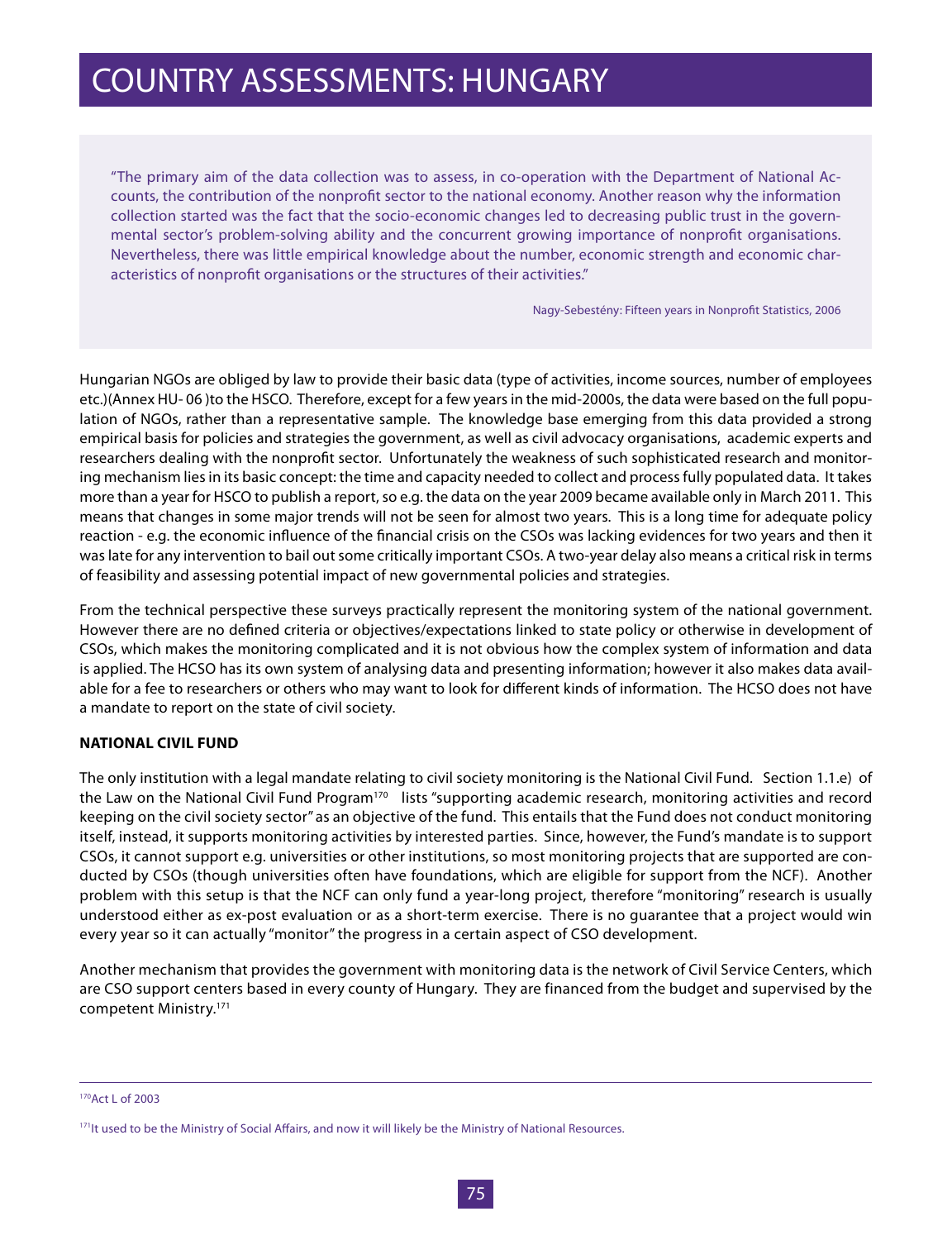### COUNTRY ASSESSMENTS: HUNGARY

They are selected through an open tender every 2-3 years. Their main task for which they contract is to support the development of the CSO sector locally, and they have to report to the Ministry on their accomplishments every year. In these reports they may give an overview of the trends, issues and needs in CSO development and make recommendations for future support. However, it is not clear how these reports are accomplishing any broader goal of monitoring the sector, in the lack of which they become simple activity reports of the centers. There are no benchmarks or clear criteria against which the performance of the centers are measured in light of the development of the local CSOs.<sup>172</sup>

A better conceptualized monitoring practice exists within ministries and ministerial funds related to CSOs. At this level the development and its stages are more specifically defined, with more measurable expectations and procedures to gather and process data173, so it is easier to make a detailed analysis, They often finance and implement researches , including cost-benefit analyses or impact assessments. Especially the former Ministry of Social Affairs and former Ministry of Labor (now both under the Ministry of National Resources) have had a practice of conducting rather sophisticated researches.

The area of European funds distributed by governments may be well monitored, as the way such programs are created through the "logical framework" approach makes the monitoring relevant. Unfortunately no report in this field is known so far, even though the 7 year financing cycle ends soon, the impact or results are not accessible for the public.

### **ADDITIONAL (PRIVATE) INSTRUMENTS AND SOURCES**

- • The Nonprofit Research Group has been considered for many years as the most effective organization monitoring and researching the sector. This independent organization has been monitoring, analysing, publishing books and booklets about the CSO sector as a whole and its subsectors for almost two decades. Some of the Group's members work or used to work at the HCSO. Alongside the data of the HCSO, it is the studies and "research notes" of the Nonprofit Research Group that best serve experts dealing with the sector. The Group is often making the conclusions and recommendations that are not allowed to be made by the HSCO as a neutral information providing state agency.
- The other significant platform for analysing and understanding the development of the nonprofit sector is the nonprofit bi-monthly research and policy magazine : Civil Review. The magazine gathers top experts of the sector as contributors, it provides space for publishing research results, and in general contributes to understanding of various factors influencing the development of the sector. From its establishment it is supported by various government agencies and funds (chiefly the NCF) for the valuable contribution the magazine has made.

<sup>&</sup>lt;sup>172</sup>For example, the government financed a major national program supporting organizational development through these centers, but it is not known how the results will be measured, say in three years' time.

<sup>&</sup>lt;sup>173</sup>E.g. the National Employment Service not only regularly gathers data but also runs a knowledge management system to make the most efficient use of the data.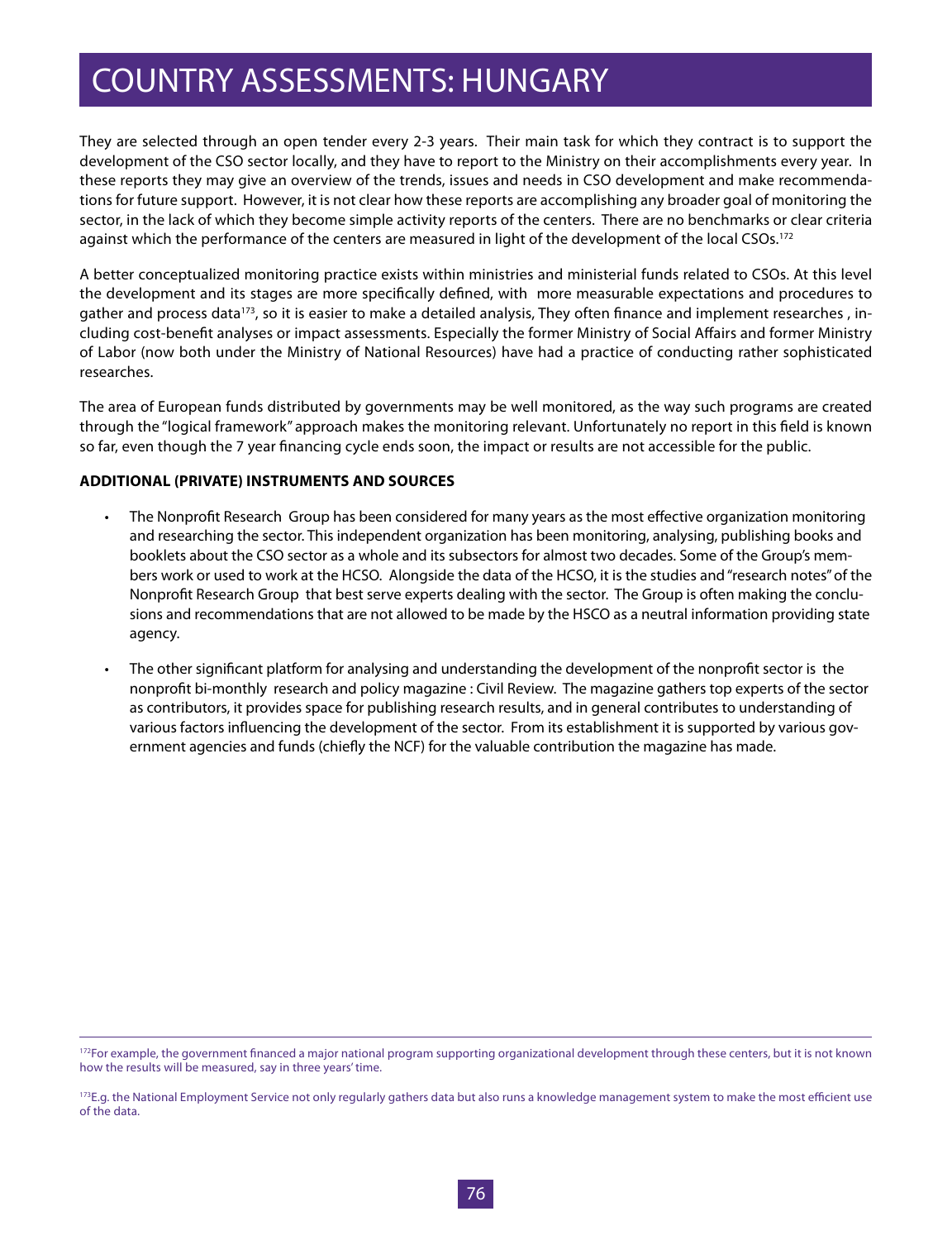Based on data from 2009, Latvia - a country of 2.2 million inhabitants - had 11,669 registered civil society organizations including 10,344 associations, 747 foundations and seventy-three open foundations.<sup>174</sup> The country has a significant Russian minority that has historically been a sensitive issue. Some government interventions (like the obligatory language exams as a condition of granting citizenship for Russians living there) have been perceived by members of the minorities as an unnecessary challenge. Nowadays, most documents and governmental mechanisms are focusing on building a cooperative and multi-ethnic state.

### **1. National Government Policies on the development of the civil society**

### **COOPERATION MEMORANDUM**

In Latvia, cooperation of CSOs and the highest levels of state administration is based on a Cooperation Memorandum (Appendix LV-01). The Memorandum was initially signed by 57 CSOs and the Cabinet of Ministers in 2005 represented by the prime minister. Signing of the Memorandum remained open for the NGOs and by today, a total of 237 organizations joined through their signatures.<sup>175</sup>

The document has been developed with the aim of facilitating the operation of an efficient public administration system that meets the interests of the society by ensuring the involvement of the civil society in the decision-making process.<sup>176</sup> The document itself is rather short, emphasizing the principles and the ways how these principles should be implemented, staying on a general level. However, it is thoroughly implemented through a well-functioning implementation and monitoring mechanism. An Implementation Council was established for this purpose, consisting of CSO and government representatives (see below).

Declaration on the development of civil society in Latvia and cooperation with Non-governmental Organizations

Another non-binding but still important document in Latvia between the CSOs and the state to ensure cooperation between the Saeima (Parliament) and civil society, adopted in 2006 and entitled: "Declaration on Development of Civic Society in Latvia and Cooperation with Non-governmental Organizations"<sup>177</sup> (Appendix LV-02). The document specifies areas of cooperation:

The Saeima recognises the need to:

- 1) facilitate the legal environment (including a favourable financial and budgetary policy) required for developing and strengthening a civil society as well as for the activities of non-governmental organisations;
- 2) support the involvement of regional non-governmental organisations in the decision making process, and, together with these organisations, to develop mechanisms to facilitate the participation of regional NGOs on the regional and national level;
- 3) support the establishment of NGO cooperation networks and their activities in developing a civil society, as well as in other areas that benefit the public.

<sup>&</sup>lt;sup>174</sup>The open foundation is a specific hybrid legal form, in which a foundation can have additional "members" joining the founder once it is established.

<sup>&</sup>lt;sup>175</sup> The number is being continually updated at the website: http://www.mk.gov.lv/lv/sabiedribas-lidzdaliba/sadarbibas-memorands/

<sup>176</sup>http://www.nvo.lv/recourse.php?lang=en&id=568

<sup>177</sup>http://www.nvo.lv/files/Cooperation\_Saeima\_-\_NGOs.pdf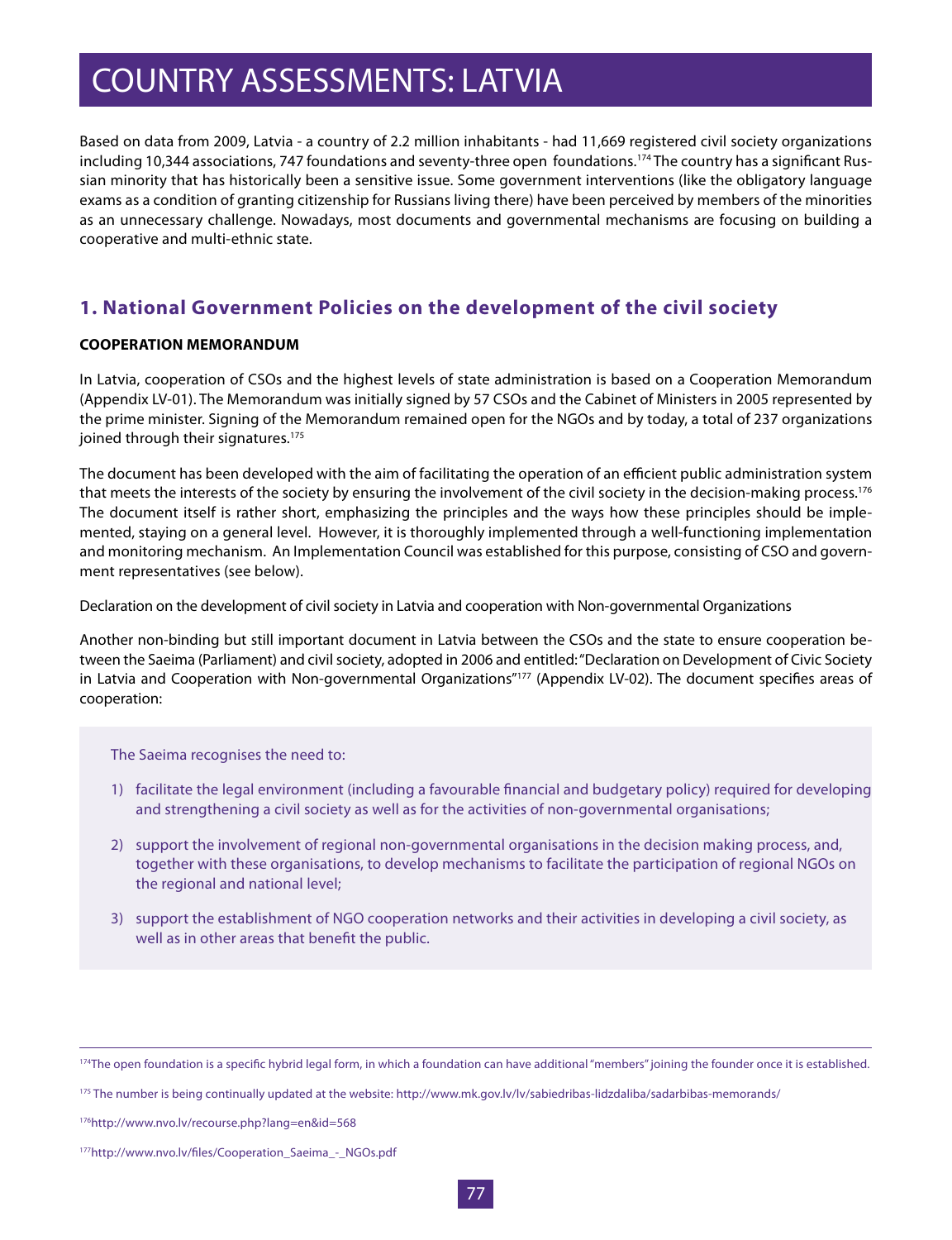Implementation of this document is ensured through formal meetings that are held annually. These meetings serve as a forum which assesses the results of existing cooperation, and works out an agenda for further cooperation. The first forum between the NGOs and Saeima was held in May 2007; the most recent (fifth) one in May 2011.

### **POLICY PROGRAMME STRENGTHENING THE CIVIL SOCIETY 2008-2012.178** (Додаток LV-03)

In addition to giving a detailed overview about the current situation of the CSO sector in Latvia, this document sets targets for each year, including percentages and exact figures. The document itself is 44 pages long, and the analysis included in the document is one of the most detailed and updated ones.

The main tasks may be summarized under three main categories: to improve the cooperation between CSOs and various governmental and local governmental bodies, to increase effectiveness and develop capacity of the CSO sector, and to create mechanisms that ensure that the public and the CSOs may influence decisions.

The Policy Programme (approved by the Cabinet of Ministers in June 2008) is part of the Integration Policy of Latvia (for social integration, i.e. integrating the poor, marginalized population and minorities) and its implementation is monitored by the competent Ministry. This has been changing over time (Ministry for Integration, Ministry for Family Support and Integration, Ministry of Culture), therefore implementation has not been as consequent; however, the responsible people remained the same and are able to ensure continuity in the process.<sup>179</sup>

### **Guidelines for the policy of strengthening the civil society 2005-2014** <sup>180</sup>

The main objective of the Guidelines (Appendix LV-04) is to contribute to a healthy civil society, to promote democracy, enhance and mobilize social capital, to contribute to the increase in the participation of citizens taking action for the common good, and to help solve the problems of society.

The Latvian civil society is still in an early stage of development. The main issues that the concept wants to improve are as follows:

- • Low public activity and trust;
- • Citizens' distance from the public administration;
- • The public is not familiar with the activities of NGOs, and also NGOs' performance and efficiency are rather low

The Guidelines is a cross-sector set of policies related to all state and local policies that address the above problems from various perspectives (e.g. culture, education, welfare, employment etc).

### **2. Instruments and criteria used by national government to monitor the effectiveness of state policy**

#### **COUNCIL FOR IMPLEMENTATION**

One of the main monitoring instruments of government policies is the Council for Implementation of the Cooperation Memorandum between Nongovernmental Organizations and the Cabinet of Ministers (hereinafter Council).

178Available in Latvian only

<sup>179</sup>Information from Zinta Miezaine

<sup>180</sup>Available in Latvian only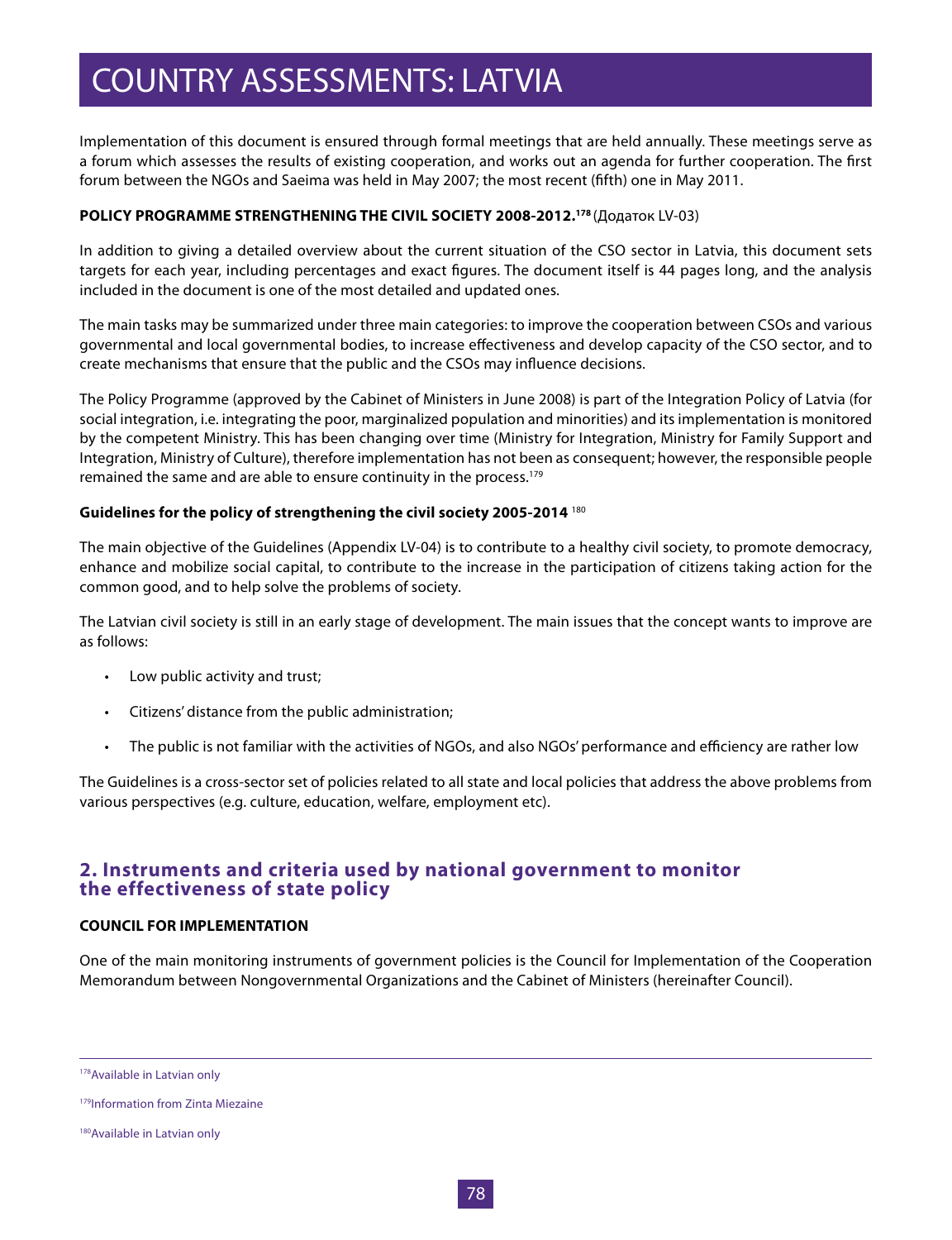Essentially, this Council is responsible for implementation of the Memorandum. In addition, the Council aims to promote the Memorandum and to support the involvement of the civil society in the decision-making process.

The Council organizes, assesses and improves the implementation of the Memorandum, including the determination of respective state budget priorities and the preparation of recommendations on necessary legal acts and policy planning documents in relation to implementing cooperation between the public administration institutions and the NGOs. The Council consists of the Director of the State Chancellery, a representative of the Prime Minister's Bureau, the State Secretaries of ministries, as well as seven authorized representatives from NGOs that have signed the Memorandum. At the meetings of the Council, NGOs and experts invited by the Head of the Council or Deputy Head of the Council as well as representatives of other organizations and institutions may participate without the right to vote.<sup>181</sup>

The mandate of the Council is described in a following way:

- a) develop an effective mechanism to monitor the implementation of the Memorandum;
- b) ensure the assessment of implementation of the "Strengthening of Civil Society 2005–2009" National Programme, as well as planning and developing necessary changes;
- c) implement similar projects providing for socially comprehensive civil education on issues concerning public administration and the education of public administration employees on issues concerning the operation of nongovernmental organizations;
- d) promote the development and practical implementation of a transparent and accessible mechanism to use the structural funds of the European Union and other sources of funding;
- e) prepare proposals on the amount of funding necessary to achieve the common objectives;
- f) prepare proposals on changes in regulatory enactments in order to ensure the channelling of 1 per cent of personal income tax towards public benefit organizations.<sup>182</sup>

The Council meets on a regular basis based on detailed annual workplans.<sup>183</sup> There are monthly or bimonthly meetings and current issues as well as scheduled reports are discussed at each.<sup>184</sup> Every six months, at the Council meetings new CSOs which wish to join the Memorandum may provide their signatures. At the annual meetings where the signing of newly joining members takes place, the Prime Minister and other high level dignitaries are represented thereby signalling the importance of the event. In addition to the formal agenda points, substantive discussion also takes place at the meetings; for example at the most recent one (April 7, 2011, see agenda in Annex LV-05) the need for a new model of partnership, presented by the Prime Minster, was discussed. (Experience showed that CSOs lack the capacity to participate in every consultation process, so in order to balance the participatory nature of policy making with effectiveness new ways of partnership need to be explored.) At the end of the meeting, those CSOs which expressed their intention to join the Memorandum signed the document.

<sup>181</sup>http://www.icnl.org/knowledge/themes/ngogovcoop/paperpol.pdf

<sup>182</sup>http://www.nvo.lv/files/Cooperation\_Memorandum\_Latvia.pdf

<sup>&</sup>lt;sup>183</sup>Workplans can be downloaded from http://www.mk.gov.lv/lv/sabiedribas-lidzdaliba/sadarbibas-memorands/istenosanas-padome/

<sup>184</sup>The schedules, agendas and minutes of the meetings are available at http://www.mk.gov.lv/lv/sabiedribas-lidzdaliba/sadarbibas-memorands/ padomes-sedes/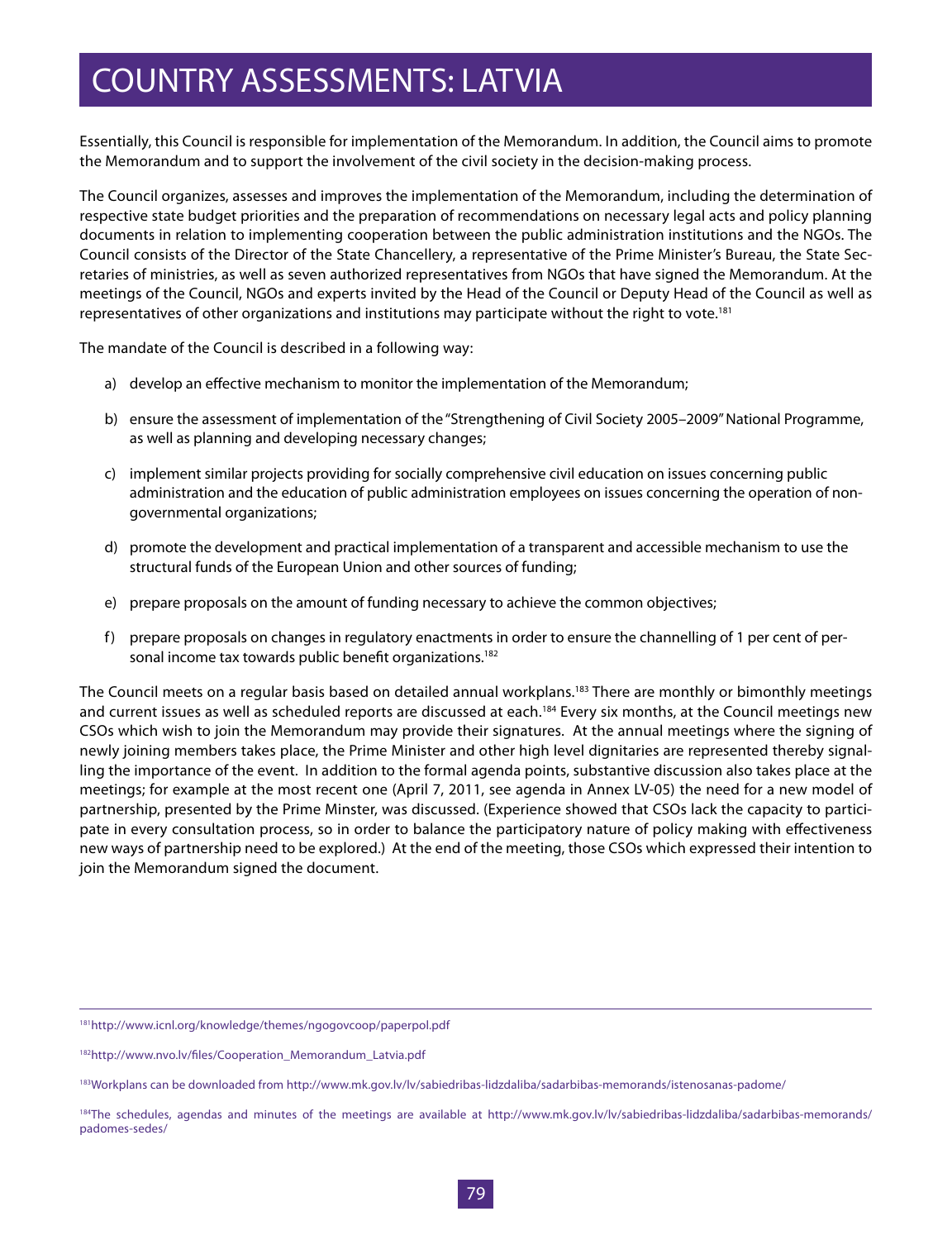An example of a progress report is the document *"Implementation of the Memorandum of Cooperation between Nongovernmental Organizations and the Cabinet – 2010: Information provided by the Ministries".*185 This document provides details as well as a summary of all the answers given by the various Ministries to an annual survey that monitors the implementation of the Memorandum. There are 11 simple questions for the Ministries to answer and in addition it has all the responsible contact persons and reports on actions that they undertook related to cooperation with CSOs (see Box).

#### **Questions to the Ministries on the Implementation of the Memorandum in 2010:**

1. Ministry employee who is responsible for cooperation with NGOs.

2. Has the Ministry entered into collaboration agreements with NGOs in 2010?

3. Has the Ministry and NGOs have signed a memorandum of cooperation or other similar document?

4. Has the Ministry organized educational events / lectures on NGOs' participation opportunities in public administration?

5. Has the Ministry used the below listed forms of cooperation with NGOs (events, conferences etc.)?

6. Has the Ministry hosted educational events / lectures to the public administration working on the involvement of NGOs in consultation with NGOs, participation in various aspects?

7. Please give details of what the relevant Advisory Council / Task Force of the Ministry completed in 2010!

8. Please give details of participation of NGOs in the drafting of legislation in 2010!

9. Please indicate the number of public consultations and public discussions organized by the Ministry! Ministries organized 146 consultations and 95 discussions in 2010

10. Please provide details about 2010 NGOs, financial support (not related to EU structural funding for projects) and funding of NGOs, which provides regulatory Papers!

11. Has the Ministry considered it possible to transfer certain government tasks to NGOs?

Additional information on the Ministry Advisory Councils: appendix lists the names of advisory board members, the number of NGOs in the board, its composition, frequency of meetings and date of last session.

A summary of the main data from the document on the implementation of the Memorandum in 2010 by the Ministries in Latvia:

- • All ministries have listed a contact person.
- • Four (4) ministries (culture, welfare, justice, agriculture) signed 40 collaboration agreements.
- • Eleven (11) Ministries conducted 589 activities (events etc.) with the involvement of NGOs, in total 3368 NGO representatives took part in these.
- • Staff of 13 ministries participated in altogether 705 NGO events
- • Four (4) ministries have organized 14 actions around the country for public administration employees on how to involve NGOs.

<sup>185</sup>The report can be downloaded from http://www.mk.gov.lv/lv/sabiedribas-lidzdaliba/sadarbibas-memorands/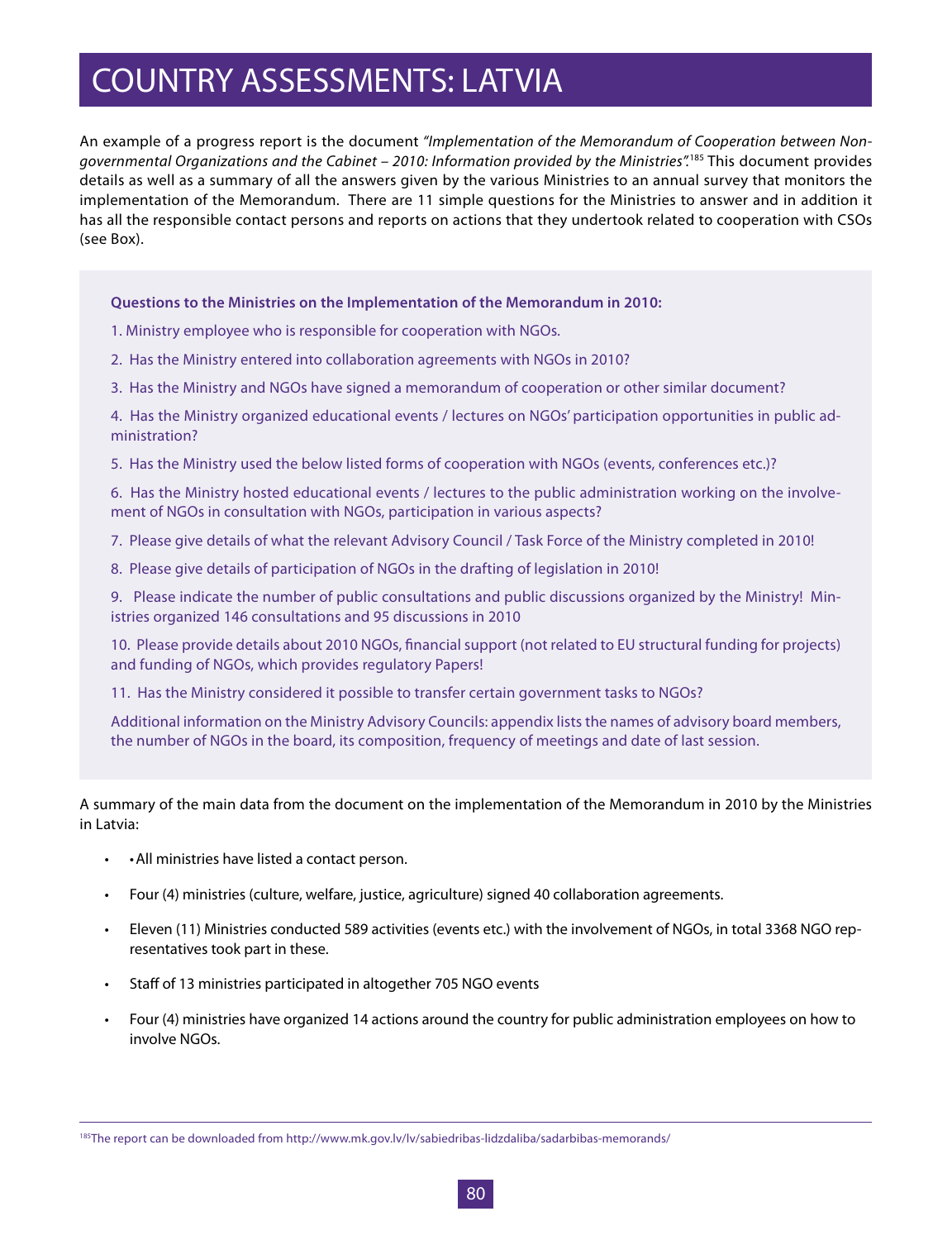The document provides very detailed information on all this; however it is not clear what progress this has meant in terms of the Cooperation (e.g. has this been more or less than in the previous years and whether CSOs found the events and cooperation actions qualitatively useful or helpful in their work etc.). Based on the minutes of meetings, such evaluation seems to happen during the discussions at the meeting itself. (Another example of a progress report can be found in the *Appendix: Excerpt from the Interim Report (01.01- 06.30) on the work program to include implementation of the measures) .1*<sup>86</sup>

### **IMPLEMENTATION OF COOPERATION WITH THE SAEIMA**

In relation to the Declaration on Cooperation with the Parliament, the Declaration provides detailed tasks and instructions related to implementation. As it is expressed in the document:

- regularly assess the cooperation between the Saeima and NGOs and facilitate the exchange of experience of the Saeima committees by promoting the creation of a unified method for involving these organisations in the process of preparing laws;
- • provide the Saeima in general and each Saeima committee with a coordinator responsible for cooperation with NGOs;
- continuously improve the Saeima's website and other mechanisms in order to inform NGOs and society about the work of the Saeima and its committees, as well as to facilitate educating the nongovernmental organisations about participating in the process of preparing laws;
- • involve, according to a specific procedure, representatives of NGOs in the work of the Saeima committees and, within the framework of these committees, listen to the opinions and suggestions of NGOs and society about the issues within the competence of the relevant committee;
- • arrange, according to a specific procedure, the consideration of proposals for improving draft laws and draft decisions;
- organise, not less than once a year, a meeting between the Saeima, along with the chairmen of its committees, and representatives of NGOs, i.e., a forum which assesses the results of existing cooperation and works out an agenda for further cooperation;
- • ask the forum to create a cooperation institution the aim of which is to administer and coordinate the cooperation between the Saeima and NGOs, as well as to gather and review proposals for developing a civil society and improving cooperation between the Saeima and NGOs.

The Speaker of the House is the main person responsible for implementation from the side of the Parliament; while CSOs responsible for monitoring the dialogue are elected annually at the Parliament – CSO Forum. In addition, various Committees of the Latvian Parliament are also entitled to monitor the development of cooperation with CSOs in the spirit of the Guidelines signed. A list of the Committee coordinators is available at the Saeima's website.<sup>187</sup>

#### **PARLIAMENT – CSO FORUM**

The main instrument in monitoring the implementation of the Declaration is the Parliament – CSO Forum. This is convened annually. At the Forum participants discuss and evaluate the results of the cooperation and set out the program and action points for the coming year.<sup>188</sup>

187http://www.saeima.lv/lv/sabiedribas-lidzdaliba/koordinatori

<sup>186</sup>http://www.mk.gov.lv/lv/sabiedribas-lidzdaliba/sadarbibas-memorands/padomes-sedes/darba-kartibas/mem-dk-270711/

<sup>188</sup>http://www.saeima.lv/lv/sabiedribas-lidzdaliba/saeimas-un-nvo-forums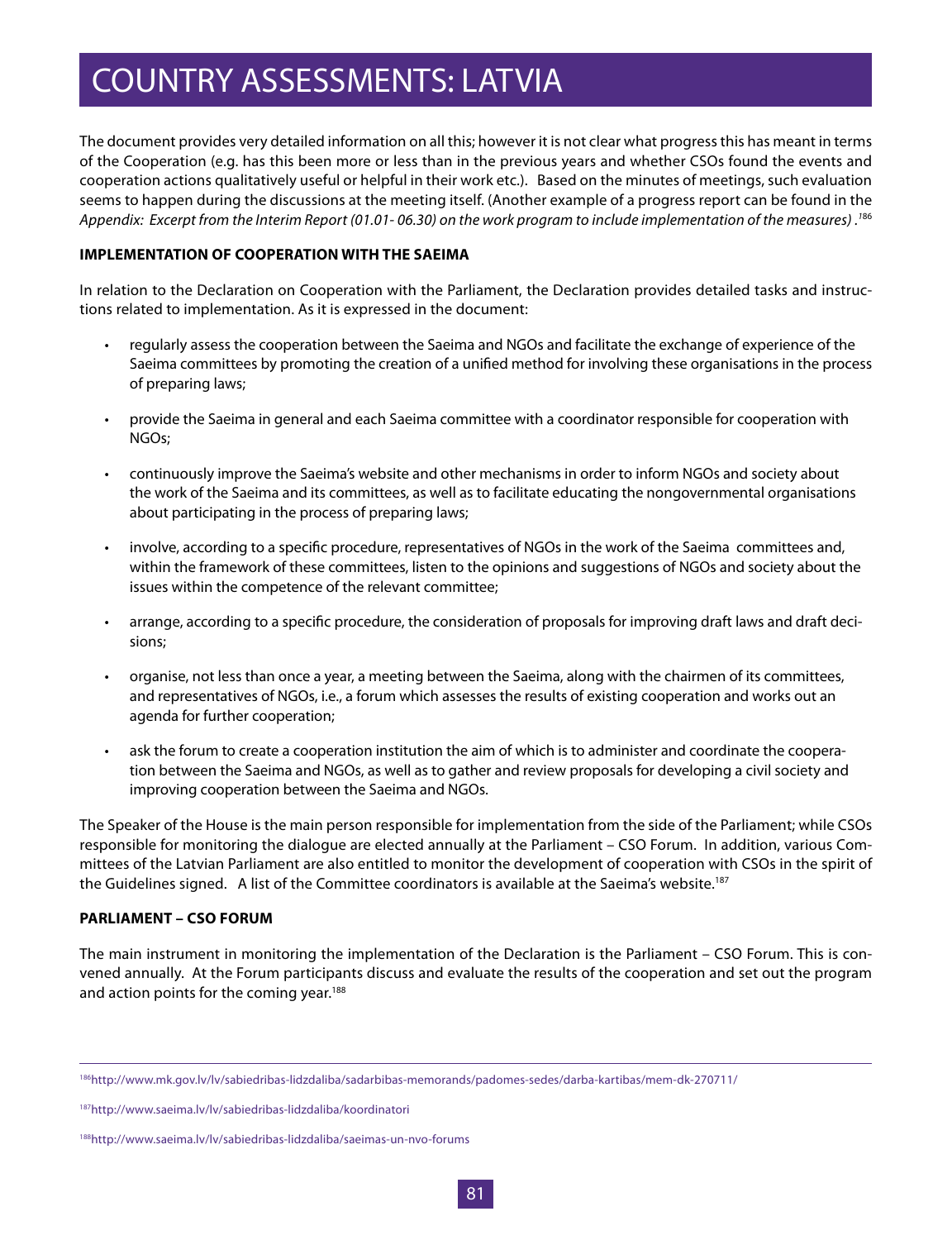The fifth Parliament and NGO Forum "Stability. Partnership. Development " took place on May 16, 2011. The Forum held three cross-section debates. The first discussion was devoted to National Development Planning by linking it with the long-term budget planning and the country's foreign policy priorities. The second discussion forum engaged participants on issues of demographic development - migration, family policy and social security systems, analyzing the role of the non-governmental sector and the opportunities to engage in policy-making. Finally, a separate discussion was devoted to the educational and scientific role of the state and national economy through sustainable development. Each section of the forum heard experts' and NGOs' reports, followed by discussion. All materials, photos, video and audio recordings of the Forum are available on the website of the Saeima.

Source: http://www.saeima.lv/lv/sabiedribas-lidzdaliba/saeimas-un-nvo-forums

### **CIVIC ALLIANCE LATVIA**

As the umbrella organization representing collective interests of Latvian CSOs, Civic Alliance Latvia (CAL) is part of the implementation and monitoring mechanism of the cooperation agreements. Indeed, CAL is represented in both the Government and Parliament at several committees, departments and forums that are responsible for implementation of the policy documents and takes an active part in reporting on and evaluating the results.

#### **Civic Alliance Latvia involvement in state policy monitoring and implementation**

#### *Parliament level*

- Saeima Human Rights and Public Affairs ;
- Saeima European Affairs Committee ;
- Saeima Public Expenditure and Audit Committee ;
- Saeima Public Administration and Local Government Committee ;
- Implementation Council of the Declaration on cooperation between parliament and non-governmental organizations (operating in between the Parliament and the NGO Forum).

#### *Levels of government*

- State Secretaries' meeting;
- Council on Implementation of the Memorandum of Cooperation between the Non-governmental Organizations and the Cabinet;
- **National Development Council;**
- National Programme "Strengthening of Civil Society ' Supervisory Board;
- European Economic Area Financial Mechanism and Norwegian Financial Mechanism Committee on Management and Monitoring Committee ;
- **Latvian-Swiss Cooperation Programme Steering Committee ;**
- European Social Fund Operational Programme "Human Resources and Employment" objective 5.2.1. "Human Capacity Building" Monitoring Committee;
- Ministry of Citizenship and Migration Affairs created the group " Reception Centre for asylum seekers"Mucenieki" economically efficient model for maintenance "
- Working Group to develop criteria for NGO funding from the state budget.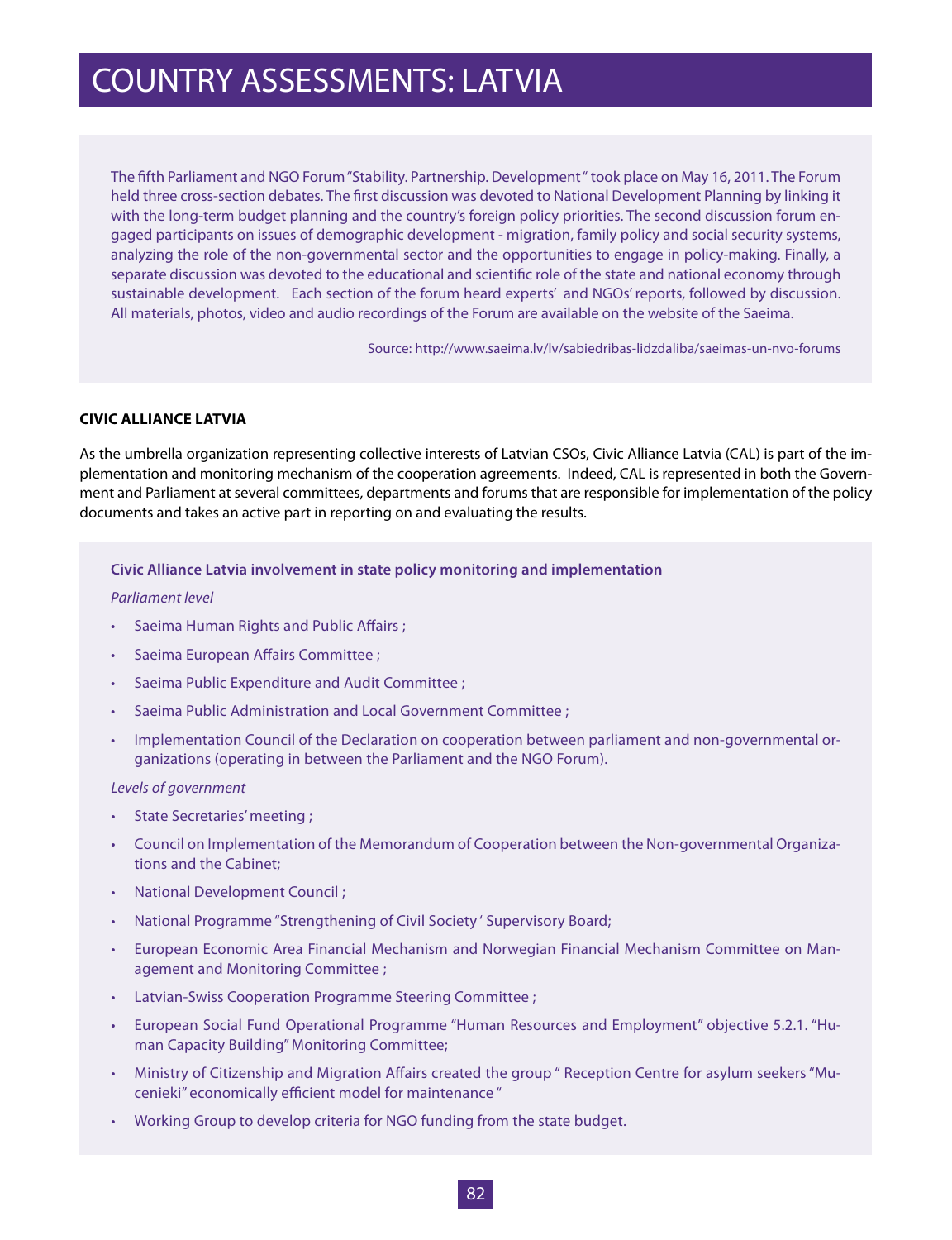### **3. Instruments and criteria used by the national government to monitor the development of the sector**

### **REVENUE SERVICE**

The main supervisory organ of the CSO sector is the tax administration office (Revenue Service), which supervises the use of assets and payment of taxes. It may apply certain sanctions for violating tax laws. The Tax Revenue Service supervises also the activities of public benefit organizations, and may annul the public benefit status of organisations that are not observing the rules of the Law on Public Benefit Organisations. The activity of a foundation can be stopped by a court decision if it has violated the law.

#### **UMBRELLA ORGANIZATION AND OTHER CSOS**

CSO's monitor the development of the civil society sector depending on available resources (donor funding or as a service to the Ministry). Besides Civic Alliance Latvia, there are some other CSOs which have done a surveys on the CSO sector (e.g., on voluntarism, sustainability etc.). These include the Workshop on Solutions, the Baltic Institute of Social Sciences and others.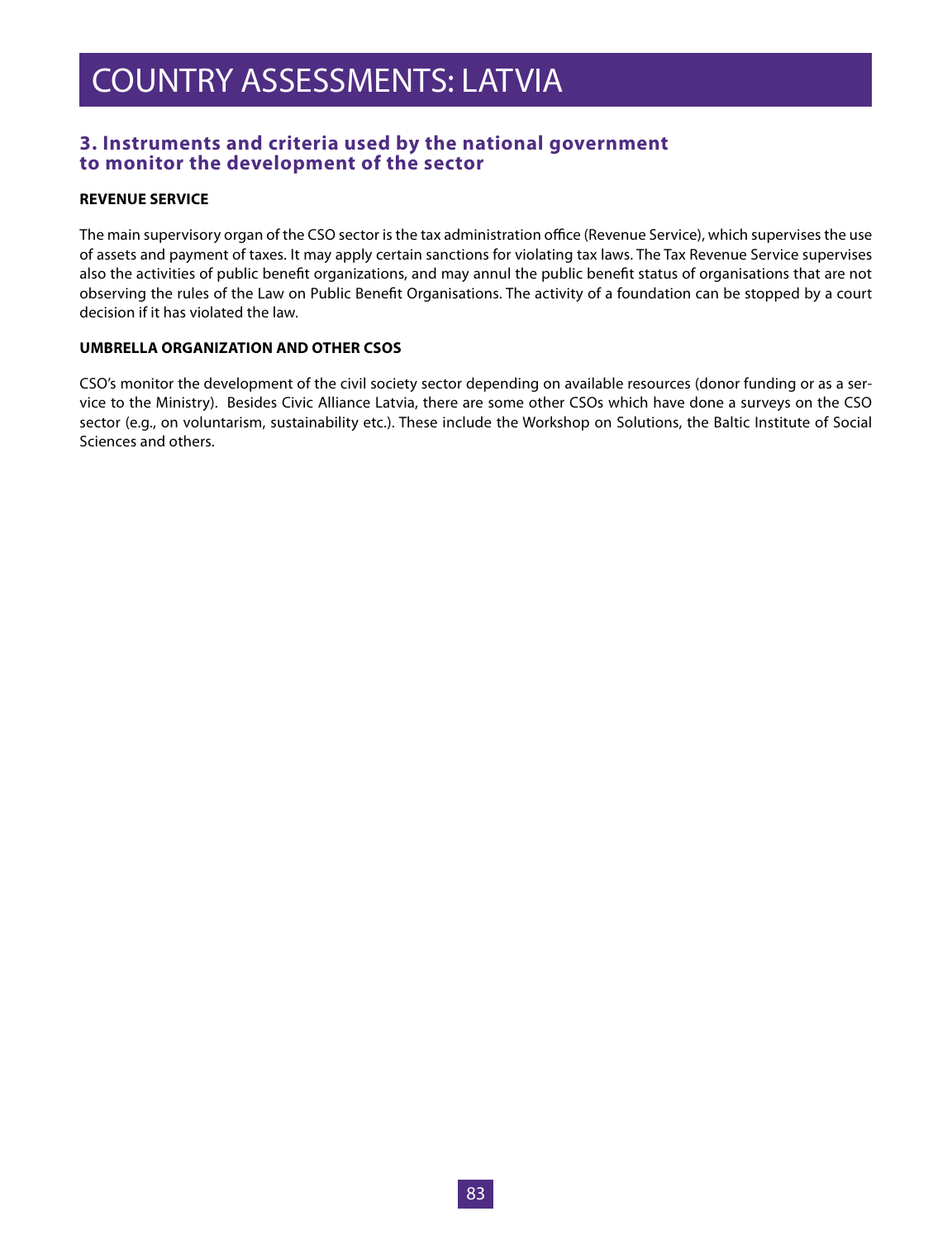During the economic crisis in 1980s when the inefficiency of the state system led to serious market shortages, the new era of the CSO movement began in Poland. Citizens dissatisfied with the state and with the constant difficulties they faced in their everyday lives started to organize themselves. Polish dissidents were also well-organized, and Solidarity was born - a new phenomenon, the strong, critical group which was previously known as a trade union. It played an important role in the democratic transition.

This movement emerged from the massive strikes of the summer of 1980, and it survived legally for over a year (August 1980 – December 1981)189 Those days, the country experienced political and cultural liberalization, but the inefficient economy was not reformed. Solidarity was made illegal in late 1981, and its leaders were arrested. The authorities attempted to introduce some market reforms in 1983, but notable reforms were only carried out in 1988. These involved limited freedom of economic activity, but also registering and operating non-state CSOs became somewhat easier. The permission to form NGOs became truly effective in mid-1989. Even within the framework of the old system at its final stage, the civil society started to develop very quickly. The freedom of association was restored in 1990.<sup>190</sup>

By the end of the third quarter of 2008 (the most recent data available), Poland had about 73,000 registered NGOs, 63,500 of which were associations and 9,500 were foundations.<sup>191</sup> The number of registered NGOs is growing every year, but since the registry does not remove NGOs that have ceased to exist, it is impossible to determine the actual number of active NGOs. The existing data also shows that the number of newly registered NGOs has been declining for some years.

### **1. National Government Policies on the development of the civil society**

Although not a policy document but an Act, the Law on Public Benefit Activity and Volunteerism has been a major factor around which the debates on civil society and CSOs in Poland have evolved and which determined the attitude and operations of the state towards CSOs in the past 15 years. The discussions on the need for such law started already in the mid-late nineties among governmental and CSO stakeholders, and since its adoption in 2003 it has been under constant monitoring and review through its main implementation mechanism, the Public Benefit Council. Further, it provided the basis for the adoption of the National Strategy for Civil Society Development and the ensuing Civic Initiatives Fund that provide key elements of support for civil society in Poland today.

### **LAW ON PUBLIC BENEFIT ACTIVITY AND VOLUNTEERISM**

In April 2003, the Polish Parliament adopted the Law on Public Benefit Activity and Volunteerism, following a six-year public debate – formal and informal – among governmental and CSO representatives (Annex PL-01). It establishes the category of Public Benefit Organizations (PBO). The law sets higher standards for CSOs to comply with in case they aim to apply for the status. First, the organization must be active in one of the 33 areas listed in the Act. These areas include, among others: social and charity work; promotion of the integration and reintegration into the labour market of persons susceptible to social exclusion; support to various minority groups and local communities; and promotion of culture and learning (Article 4). The Council of Ministers may add additional public benefit activities by decree.

The main goals to adopt this act were to arrange relations between the government and the CSO sector, to arrange and tighten the mechanisms of NGO support from public sources, to regulate the area of volunteerism and to create the dialogue on the basis of citizenship. Poland regulated all these fields in one act. The first version of the act was discussed and submitted to the Parliament seven years before its approval.

190l.n.

<sup>189</sup>http://www.cbos.pl/PL/wydarzenia/04\_konferencja/Civil%20society%20in%20Poland.pdf

<sup>191</sup>USAID Sustainability Index, 2009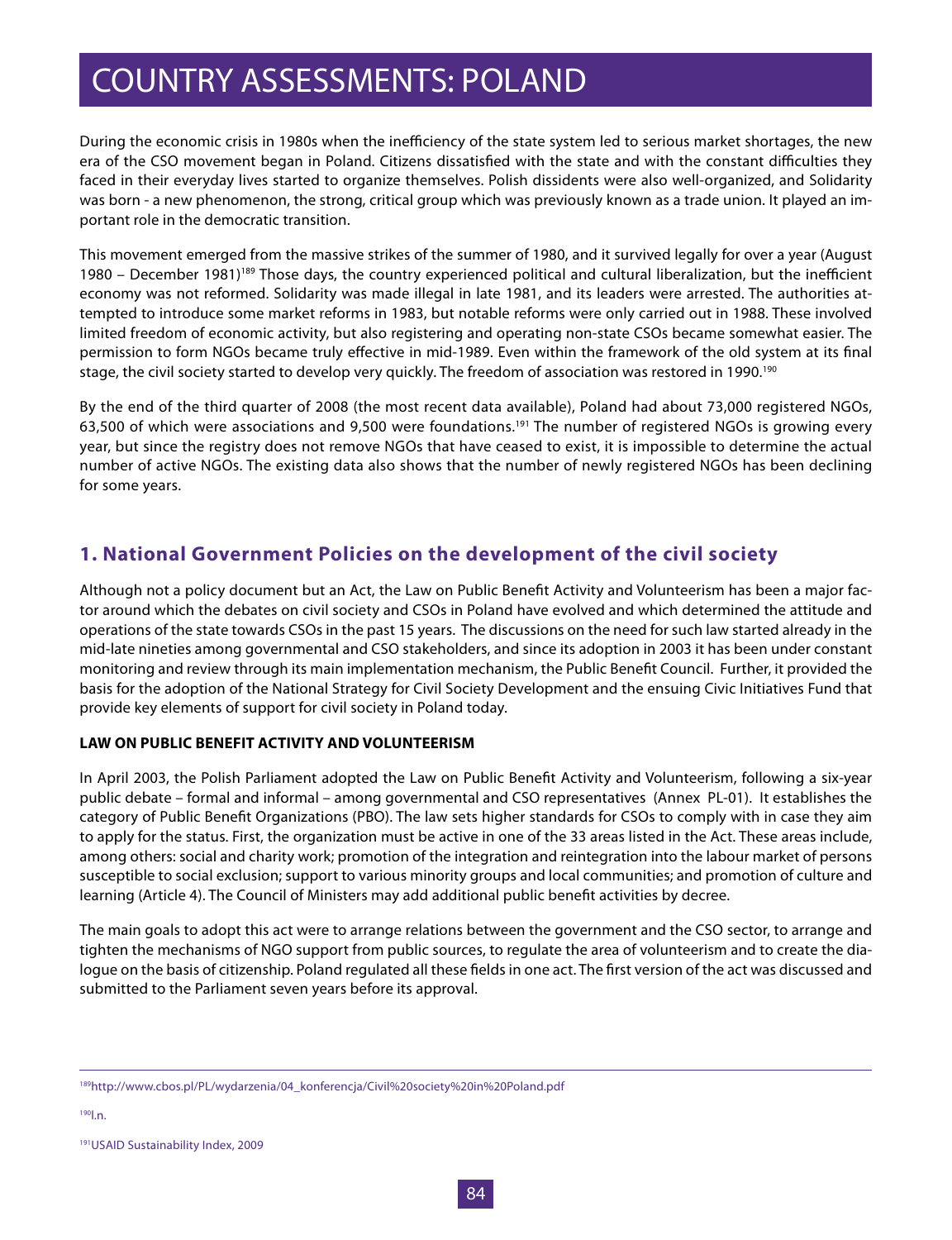The main areas regulated by the Public Benefit Act are as follows:

- • Terms of providing public benefit work by the organisations and public administration agencies
- Terms of commissioning public tasks for the benefit of the general public
- Criteria of obtaining Public Benefit status by the non-governmental organisations
- Conditions of conducting paid and unpaid public benefit work
- Supervision on public benefit work
- Conditions of services provided by volunteers and obligations of beneficiaries

The Act represents a very important step in improving the relationship between CSOs and public authorities, especially at the local level. Nevertheless, its implementation has brought some challenges, especially because although the law presented a new framework and clear procedures of the commissioning of public tasks locally, it could not address a number of hindering factors (such as the mutual lack of trust, disinterest on the side of the local government or lack of sustainability on the side of the CSOs etc.). In fact, the incentive it introduced, i.e. the right of the CSO to initiate the contracting out of a service did not fulfil expectations either, as it became a practice that the local authorities contracted the service (initiated by the CSO) to a public provider based on the tender procedure ascribed in the Law. There have been similar initial difficulties also in the implementation of the percentage mechanism that was adopted as part of the "package" with the Act. Therefore, despite the progressive legal framework ensured by the Act, progress in its implementation has been slower than expected.

### **STRATEGY FOR THE DEVELOPMENT OF CIVIL SOCIETY**

After joining the EU, Polish CSOs , with leadership from the members of the Public Benefit Council lobbied successfully to integrate the idea of supporting civil society into the National Development Strategy of Poland, the overarching policy that governs the spending of EU structural and cohesion funds in the member states of the EU. As a result, the first Strategy for the Development of Civil Society (SWRSO)(Annex PL-02) was adopted in 2005.<sup>192</sup> The Strategy set goals and objectives for strengthening civic engagement and CSOs in Poland between 2007-2013 (the programming cycle of the EU funds). Its main benefit (and result) was that it provided the basis for the establishment of the so-called Civic Initiatives Fund, a government programme for support of civil society initiatives along the priorities described in the strategy (see below). The 2005 version of the SWRSO provided a thorough analysis of the situation of the CSO sector in Poland but remained at a rather general level in terms defining the objectives and measures to achieve them. There were no indicators on implementation mechanisms envisioned. In fact, the document itself acknowledged its focus on the "fundamentals" and the lack of concrete implementing mechanisms:

"The dynamics of the development process does not allow for the provision of clear and definitive answers. But it opens the way for thinking about the fundamental objectives and priorities, which are a prerequisite for the success of any major project. So this document should be understood as an invitation to a debate over the shape of the Strategy for the Development of Civil Society and how it may be operationalized."<sup>193</sup>

Due to delays in implementation of the National Development Strategy and some complications in ensuring resources to run the Civic Initiatives Fund, the government undertook a review of the SWRSO in 2008 (as part of the general review of the Development Strategy). The Council of Ministers on 4 November 2008 passed a resolution on the adoption of the Strategy for the Development of Civil Society in 2009-2015 (Annex PL-03) and a resolution adopting the National Operational Programme for Civic Initiatives Fund for 2009-2013 (Annex PL-04), submitted by the Minister of Labour and Social Policy.<sup>194</sup>

<sup>&</sup>lt;sup>192</sup>Strategii Wspierania Rozwoju Społeczeństwa Obywatelskiego 2005, available for download from http://www.pozytek.gov.pl/Strategia,Wspierania,Ro zwoju,Spoleczenstwa,Obywatelskiego,493.html

<sup>193</sup>From the Conclusions of the SWRSO 2005

<sup>194</sup>Resolution adopting the Strategy for the Development of Civil Society in the years 2009-2013, together with the Annex: http://www.pozytek.gov.pl/ Strategia,Wspierania,Rozwoju,Spoleczenstwa,Obywatelskiego,493.html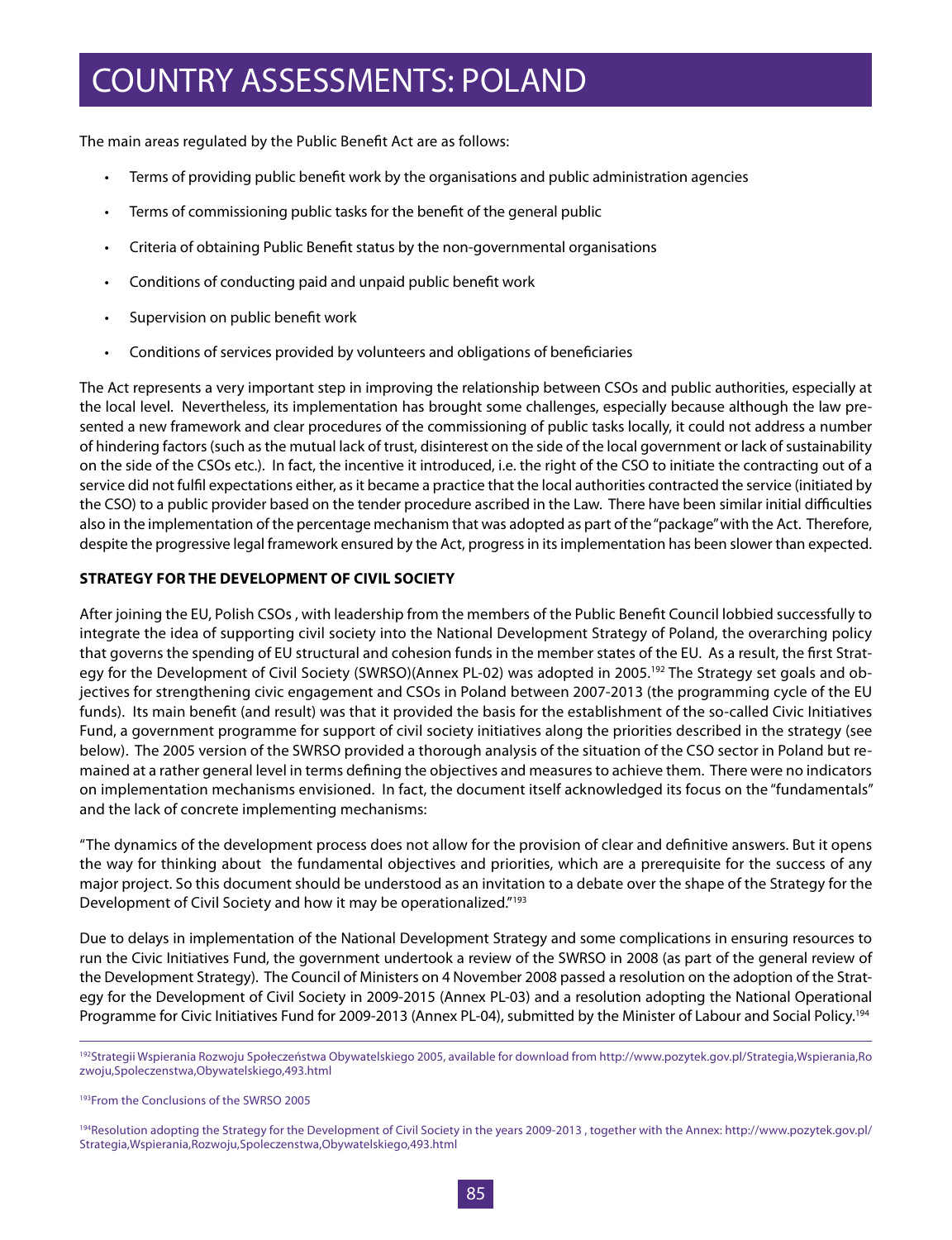The current SWRSO is a more comprehensive document, following on the key priorities that were already determined in the first version. It provides an update in the analysis of the current situation, including also priorities of the National Development Strategy and how they relate to the objectives of the SWRSO. It identifies three major strategic objectives for the development of civil society:

- • Achieving the optimal level of citizen participation in public life
- • Quantitative and qualitative development of the institutions of civil society
- • Improving efficiency of functioning of the state in its relationship with CSOs and citizens.

It sets out priorities and concrete implementation measures as well as a monitoring system and overall indicators for the results (see below). However, its main function is to guide the realization of the Civil Society Operational Program (Civic Initiatives Fund – see below), which has become integrated into the EU National Development Policy Framework (Strategy) and therefore, its resources are committed for the period of the programming cycle (until 2013).

### **CIVIC INITIATIVES FUND / CIVIL SOCIETY OPERATION PROGRAM**<sup>195</sup>

The Civic Initiatives Fund (FIO) is a long-term program of the government, passed by the Ministers' Council and administered by the minister responsible for social care issues (currently by the Minister of Social Policy).

The FIO is a grant program addressing not-for-profit organizations formed for the purpose of initiating and strengthening civic initiatives in cooperation with NGOs. It is complementary to the already functioning solutions and practices in this area.

The program stems from the idea of strengthening the civic sector which is being implemented by the government with the help of legal, informational, infrastructural, financial and institutional instruments, and is part of the overall EU National Development Strategy of Poland

Following the resolution passed by the Council of Ministers passed on August 11, 2004 entitled "the Governmental Program - Civic Initiatives' Fund", the Public Benefit Works' Council passed and forwarded the programme to the Minister of Social Policy priorities for the year 2005. These have been substantially revised in 2008 and are currently operating under the Operational Program 2009-2013.

The main goal of the FIO is to provide financial support to civic initiatives aiming at:

- $\cdot$   $\cdot$  supporting activities initiated by NGOs in the area of public tasks defined in the article 4 of the Act on the public benefit and volunteer work.
- supporting cooperation between the NGO and public sectors,
- providing financial support to NGO activities to enable the use of the EU funds,
- • supporting comprehensive endeavours in the area of civic initiatives, demanding integrated forms of NGO activity,
- • promoting good practice, model solutions in the area of subsidiarity rule implementation, standards of cooperation and shaping the democratic social order.

<sup>&</sup>lt;sup>195</sup>Operational programs are main methods of implementing the National Development Plans in each EU member country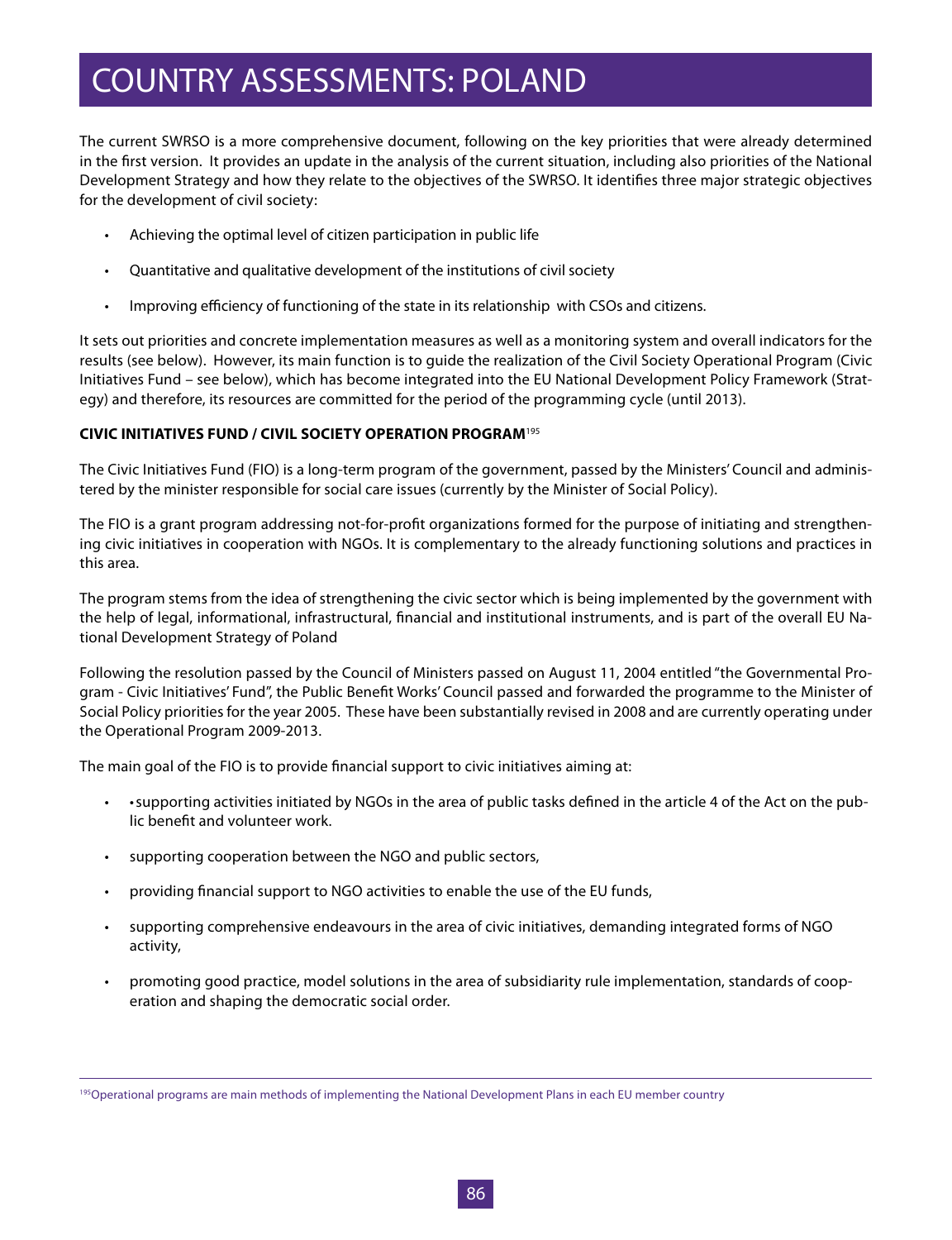Hence, the FIO's tasks have been defined as follows:

- • Provide financial support to activities initiated by NGOs in the areas of public duties, as defined in the article 4 of the Act on public benefit and volunteer work, follow the open competition procedure; preference criteria shall include: innovativeness and guaranteeing equal opportunities and starting NGOs from impoverished environments;
- • Financing NGO operations aimed at obtaining EU funds (resources from the FIO shall be treated as the NGO's contribution in applications for the EU funds);
- • Supporting comprehensive civic initiatives demanding integrated forms of NGO activity (due to objective reasons, activities undertaken in diverse types of partnerships need to be supported);
- Promoting good practice, model solutions serving the idea of civil society development with the collaboration of NGOs, and the cooperation between sectors (financial aid in this field aims at developing appropriate standards, taking into consideration rules and forms of cooperation defined in the Act on public benefit and volunteer work).

The FIO is to be coherent with the National Strategy for the Civil Society Development, and its size correlates with the "1% institution" provided that the amount cannot be lower than the amount paid within the framework of "1%" mechanism to public benefit organizations by taxpayers in the preceding year. In the years 2005-2007, regardless of these decisions, the government shall allocate the amount of 30 million zloty for the purpose of implementing FIO priorities.<sup>196</sup>

Non-governmental organizations and church organizational units, defined in item 1 of article 3 of the Act on public benefit and volunteer work , active in the area of public benefit work are eligible to apply for the FIO funds.

The above mentioned financial resources shall be managed and distributed by the office of the minister responsible for social policy issues.

Support within the framework of the FIO is distributed through open grant competitions. The assumed procedure is simple and based on tested mechanisms (public tasks commissioning as defined in the Act on public benefit and volunteer work; templates of grant proposal, agreement and of the reports defined by the resolution of the Minister of Economy, Labour and Social Policy of October 29, 2003 (Journal of law No 193, item 1891) and institutions (Ministry of Social Policy and the Public Benefit Works Council - an opinion-making and advisory body affiliated to the minister responsible for social security issues). <sup>197</sup>

<sup>&</sup>lt;sup>196</sup>This arrangement has been modeled on the Hungarian National Civil Fund but was finally not implemented as such in Poland.

<sup>197</sup>http://www.pozytek.gov.pl/The,Civil,Society,Operational,Programs,605.html?PHPSESSID=2df3899464b34d6c7a2291cc1d14d8a2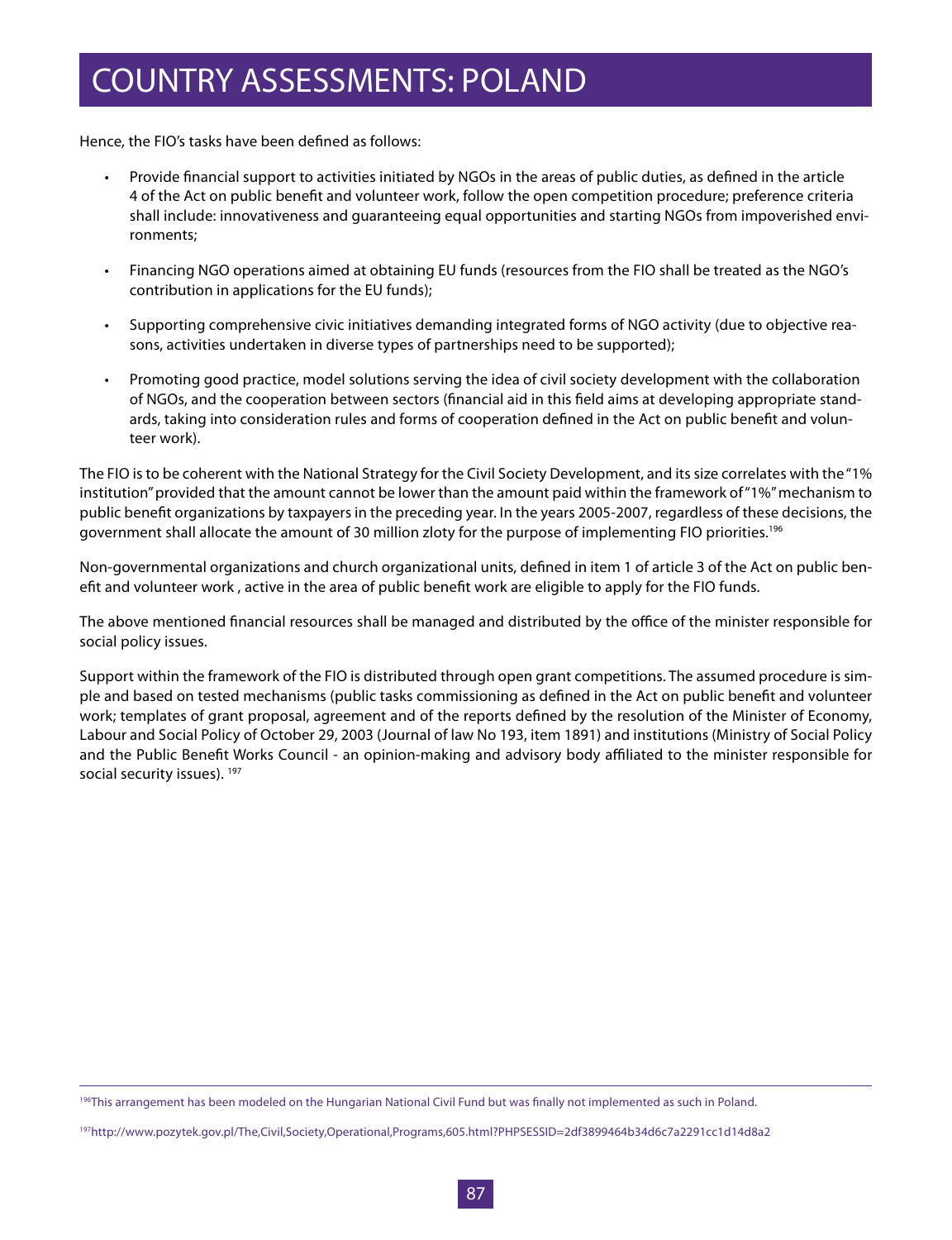### **2.Instruments and criteria used by national government to monitor effectiveness of the state policy**

### **COUNCIL ON PUBLIC BENEFIT ACTIVITIES**

The main body entrusted with monitoring the implementation of the Act on Public Benefit Activities and Volunteering is the Polish Council on Public Benefit Activities (hereinafter: Public Benefit Council)established by the law on public benefit activities adopted in 2003. This Council became operational in 2004; it advises the Minister of Economy, Labour and Social Care, who is responsible for implementing and monitoring the Law on Public Benefit activities. The Council is a codified version of cooperation between the public administration and NGOs at the national level. Its functions are limited to an advisory and opinion-forming role, particularly regarding the implementation of the Public Benefit Act, the Council provides a platform for articulating the interests and concerns of the NGO sector vis-à-vis public authorities in an organised way and within the existing legal framework. In this sense, the Council constitutes an important form of institutionalised civic dialogue that complements two already existing ones: the Socio-Economic Trilateral Commission, a forum of discussion between public administration, trade unions and private employers' organisations, and the Joint Central and Local Government Committee. The establishment of the Council on Public Benefit Activities expands the social partner basis to civic organisations: associations and foundations acting for important social and public interest goals.

The Council consists of 20 members, with half representing the government and local government administration, and half representing non-government organizations and church charity institutions. NGO members of the Council are appointed by the Minister of Labour and Social Policy based on nominations submitted by the NGOs. The Minister has the right of free choice as long as the elected persons are present on the list. The Council's term lasts three years, except for the first Council that was elected for a two-year term.

The Council monitors the implementation of the Public Benefit Act by, for example, commenting on the issues that emerge in relation to its application, on the legislative projects relevant to public benefit activities and volunteerism, and collecting and analyzing information about inspections of public benefit organizations. The Council also mediates between organizations and public administration bodies should conflicts arise during the implementation of the law.

#### **DEPARTMENT OF PUBLIC BENEFIT ACTIVITY**

The Department of Public Benefit Activity, which is part of the Ministry of Labour and Social Policy, is a government body responsible for the development of policy towards NGOs and a consultative body which works on supporting implementation of one aspect of the policy – specifically the public benefit status. Namely, it is responsible for establishing institutional and legal conditions that promote development of the Polish NGO sector. The Department actually serves as the main coordinating agency and focal point in the implementation of the Civil Society Strategy. It monitors the PBO law and other laws influencing civil society organizations and consults draft laws which might affect their situation; it manages the FIO, and also provides administrative and office services to the Council for Public Benefit Activities.

#### **PARLIAMENTARY BODIES**

While the focus in implementation and monitoring is with the Ministry of Labour and Social Policy, it should be noted that there are also cooperation mechanisms at the Parliament: a special parliamentary subcommittee for cooperation with CSOs and a parliamentary team for cooperation with CSOs which work on draft laws important for the civil society organizations.

#### **IMPLEMENTATION AND MONITORING OF THE NATIONAL CIVIL SOCIETY STRATEGY**

The SWRSO adopted in 2008 elaborates a detailed monitoring mechanism and lists specific activities and targets that should be measured and reported on. In the document there are 4 priority areas identified, with concrete measures under each area. In the text box below is an example of how the priorities and measures are broken down.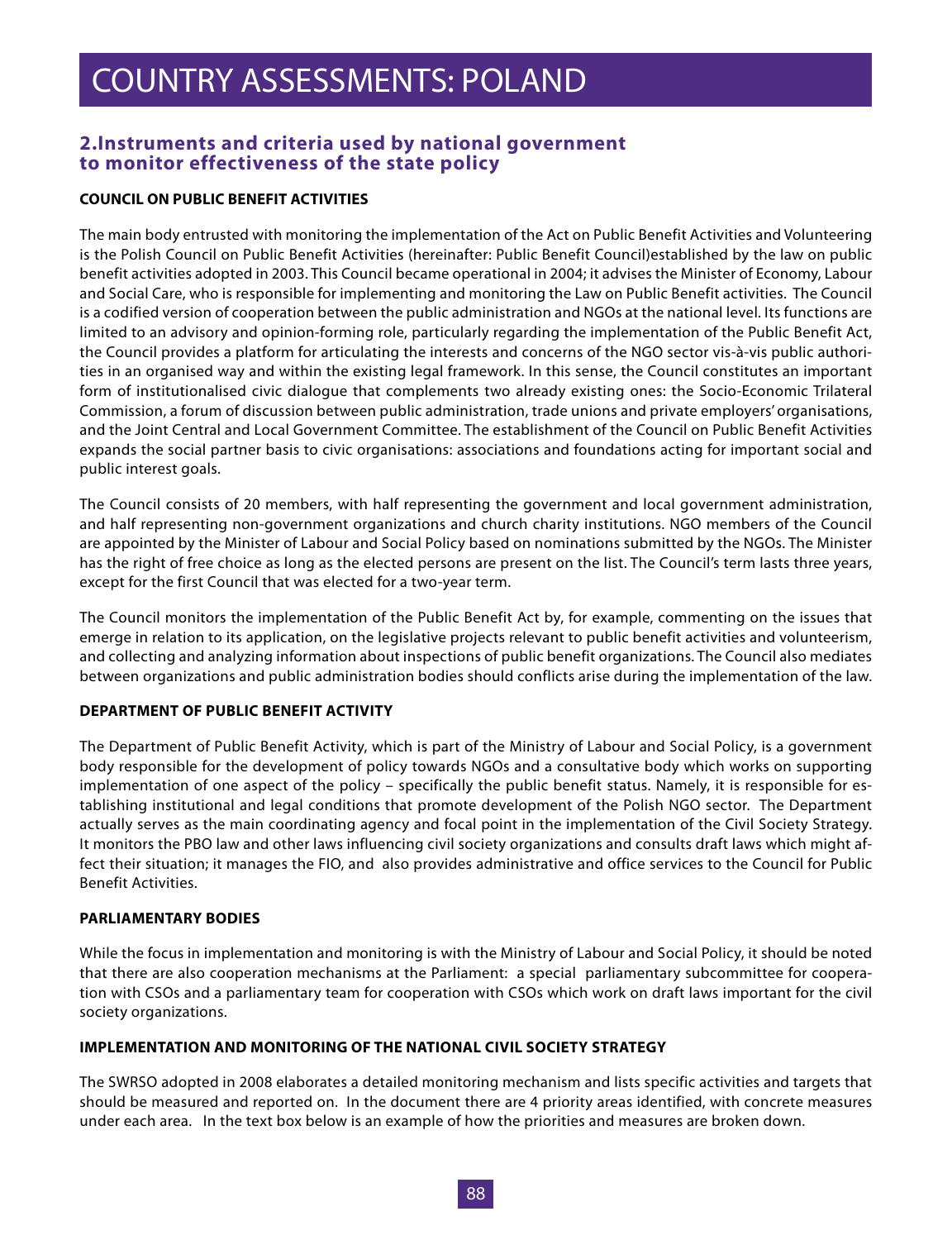4.3.1. Strategic Priorities and measures Priority 1: Active, conscious citizens, active local communities **Priority 2: Strong non-governmental organizations in a good state** Priority 3: Development of NGOs for social inclusion Priority 4: Developing social entrepreneurship

4.3.2 Priority 2: Strong non-governmental organizations in a good state

#### **Activity 2.1 Strengthening of the NGO sector as a partner of the public administration**

Activity 2.2 Equal opportunities for CSOs - supporting infrastructure development of the third sector

Activity 2.3 Improving the quality of governance in modern public administration

Activity 2.4 Promotion of social dialogue as a form of civic participation

#### 4.3.3. Targets of activities

Activity 2.1 Strengthening non-government sector

Supporting the building of social structures of NGOs, both development of professional staff and membership and volunteer base,

Supporting the third sector self-regulatory initiatives to promote transparency of their actions,

Strengthening the financial and organizational sustainability of NGOs, particularly in financing civic initiatives (create a system of public finance funding opportunities, under certain conditions, through investments planned and realized by the third sector and linked with the performance of public tasks),

Monitoring of legislation affecting the development of the organization NGOs,

Supporting the development of research facilities and expertise of civil society organizations.

The document also identifies concrete indicators but these relate to the three overall strategic goals and not to each of the priority areas/activities/targets. These can be found in Appendix PL- 04. As can be seen, the "targets" are still rather general and it will be up to the persons responsible for implementation to determine the concrete outcomes of each target line.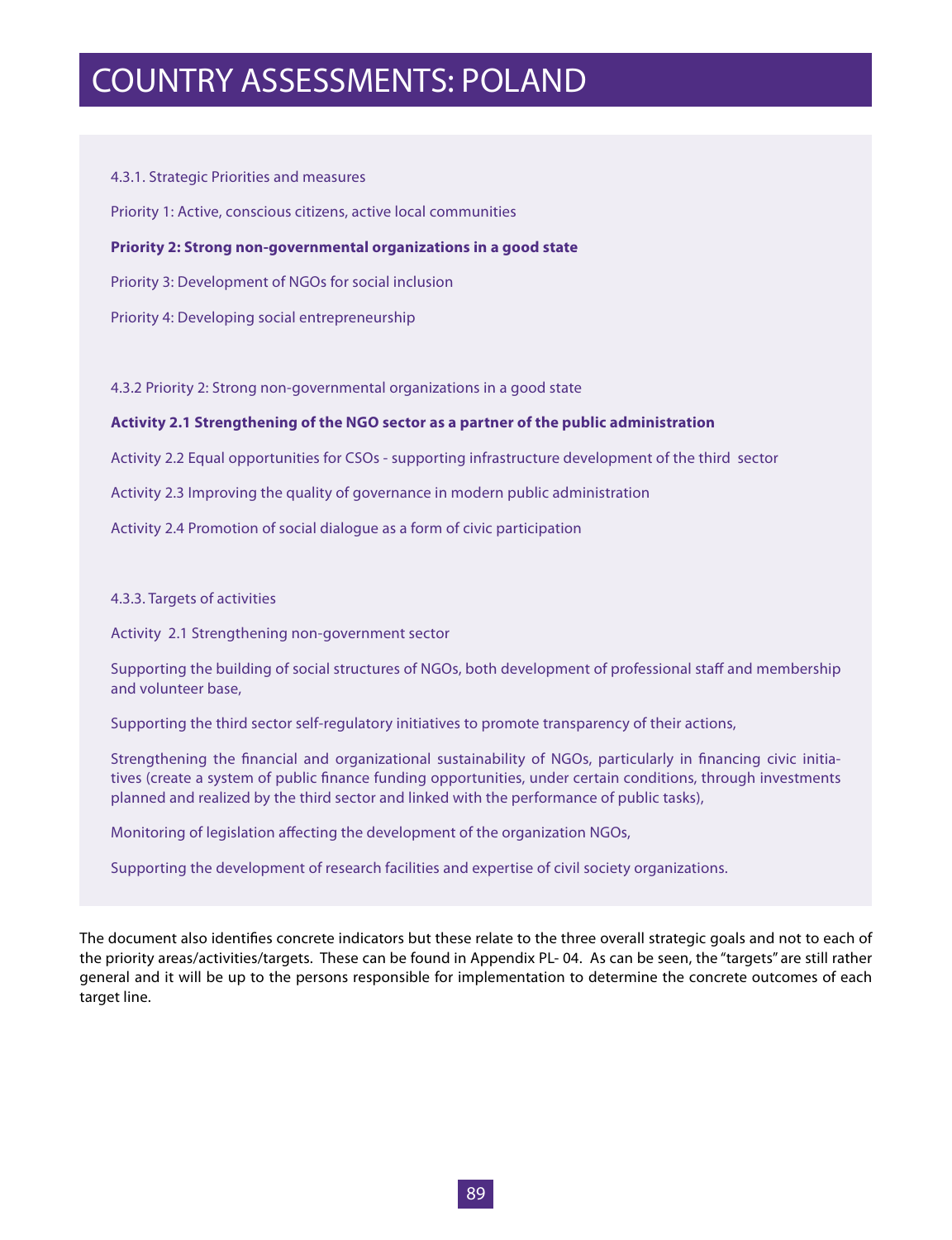### **MINISTER OF LABOUR AND SOCIAL AFFAIRS**

The Minister is responsible for overall coordination of the implementation of the Strategy. Among others, s/he is responsible for:

- • Coordinating the work related to the preparation and implementation of the Operational Program Civil Initiatives Fund 2009-2013,
- • Preparation of the periodic report of the Act of 24 April 2003 on Public Benefit Activity and Volunteerism,
- Preparation of regular update of the SWRSO,
- • Monitoring the implementation of the SWRSO,
- A Biennial Council of Ministers report on the implementation SWRSO,
- Establishment of the Coordinating Committee SWRSO, directing its work and providing it documents required to enable monitoring of SWRSO,<sup>198</sup>
- • Participation in work on the programming of structural funds for 2007 2013 in terms of support for CSOs, particularly in the Operational Programme Human Capital 2007-2013 (OPHC)
- • Implementation of tasks related to the implementation of OPHC in terms of support for CSOs.

The Minister will monitor the implementation SWRSO and reports every two years to the Council of Ministers. The report is also forwarded to the Public Benefit Council. The Strategy is to be reviewed every four years.

The Strategy enlists the data sources for monitoring the implementation and which will serve as a basis for the biennial report:

"The report will be prepared by the minister responsible for security society, based on information collected by the Ministry of Labour and communicated by the authorities central administration and local government and the beneficiaries of the Operational Programme Fund Civic Initiatives.

The report will include an analysis of actions taken and the resulting recommendations for the next period and include the following information:

- The results of the Act of 24 April 2003 on Benefit public and volunteer work (based on reports from the Act of 24 April 2003 on public benefit activity and volunteerism prepared periodically by the Ministry of Labour)
- • The results of the implementation of the Human Capital Operational Programme 2007-2013, in relation to areas identified in SWRSO,
- • The results of the implementation of the Operational Programme for Civic Initiatives Fund
- The results of implementation of the NGO Fund under the Mechanism Financial Mechanism and Norwegian Financial Mechanism 2004 - 2009 (based on information obtained from the Ministry of Regional Development),
- • The results of implementation of the Fund for Non-Governmental Organisations in the Swiss Financial Instrument (based on information obtained from Ministry of Regional Development)

<sup>198</sup>This committee seems to be identical to the Public Benefit Council.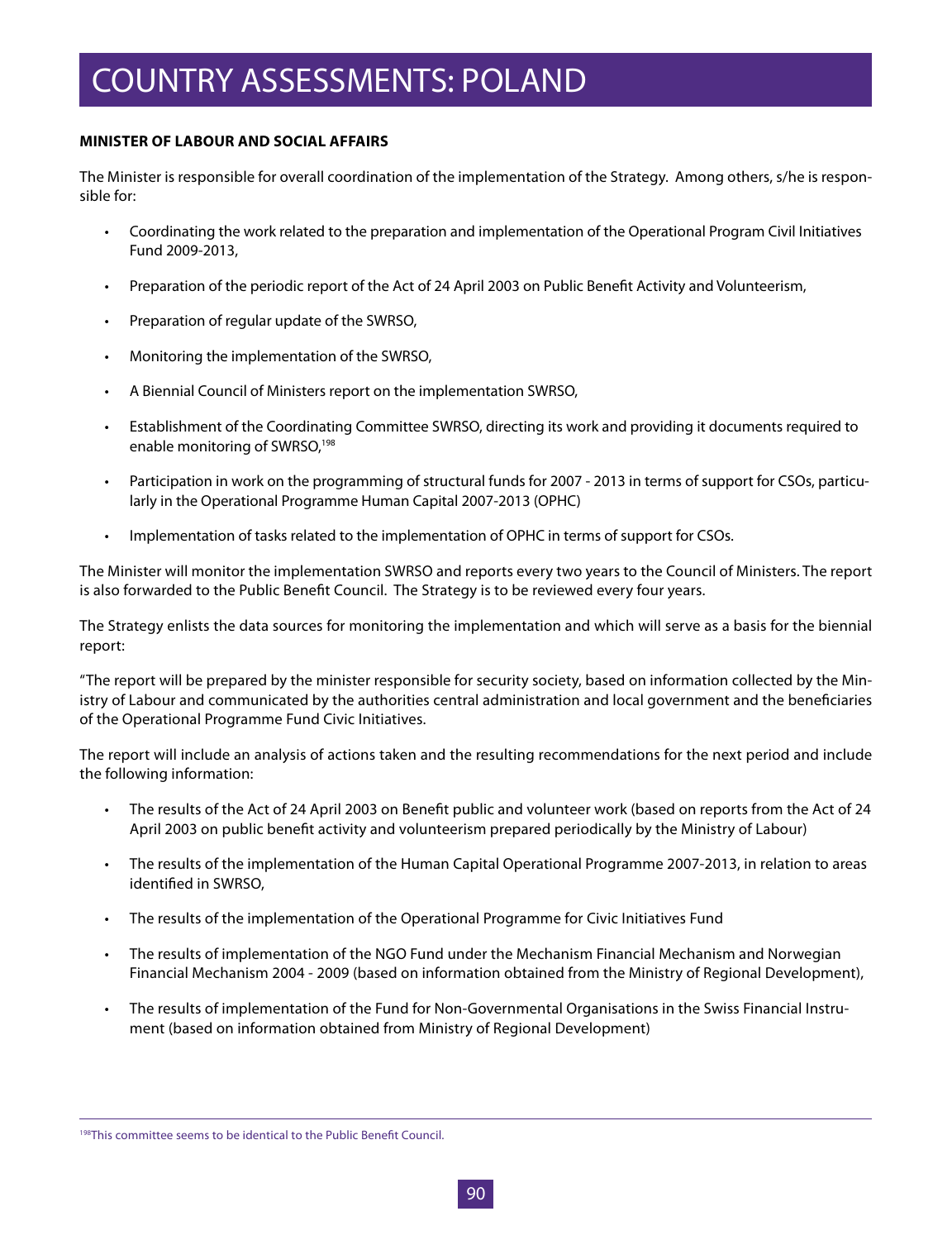- • The results of the implementation of the Rural Development Programme 2007-2013, in relation to areas identified in SWRSO (for marinated information obtained from Ministry of Agriculture and Rural Development)
- Information about the condition and prospects of development of civil society raised under research, analysis and expertise,
- • Information on the progress of coordination related to the implementation SWRSO, together with any solutions, serving suggestions to improve them from public consultations.

As can be seen, there is a wide pool of resources which will provide data for the monitoring and coordination will play a key role in their usefulness.

### **3. Instruments and criteria used by national government to monitor the development of the sector**

### **CIVIL SOCIETY ORGANIZATIONS**

There is no official monitoring of the development of the civil society sector outside the above described monitoring mechanisms. The association Klon/Jawor<sup>199</sup> is regularly conducting a survey on the sector and on cooperation between the government and NGO. According to Polish CSO experts, these surveys are the most accepted source of information on the sector; even the main statistical office is using the Klon/Jawor data and database to assess the development of the sector. Other CSOs, such as the Institute for Public Affairs have also undertaken detailed surveys on certain fields (e.g. impact of the Act on public benefit activities on the delivery of social services), however, these are occasional and dependent on available funding.

#### **REGISTRY**

The National Official Business Register, REGON also plays a role in monitoring sector development by compiling data on the registered CSOs. REGON register is a continuously updated set of information on subjects of national economy. Based on the website of the central statistical office,<sup>200</sup> реєстр REGON (серед іншого):

- provides general characteristics of businesses<sup>201</sup> operating in the national economy in the following cross-sections: territorial, proprietorial, types of activities, legal form, etc.,
- • enables the preparation of an address list of active businesses,
- is the foundation to create databases and data banks on businesses,
- is the main source of supply for the base of units drawn for statistical surveys.

Entry into the REGON register is obligatory for all legal entities, therefore CSOs are also registered and their basic data are collected and actualized. However, apart from generating the overall picture of registered organizations, data are not processed further on a regular basis.

<sup>&</sup>lt;sup>199</sup>Klon-jawor is one of the longest standing CSOs in Poland, a resource center governed by renown Polish researchers that maintains an NGO database, a website for NGOs, and runs several research projects and surveys on the CSOs and civil society. It was supported initially by US-based private foundations; more recently it is supported by Polish foundations and it also generates income from government commissions. Due to the expertise of its governing board, Klon-Jawor is conducting highly professional surveys that are trusted by all stakeholders. For more information see: www.klon.org.pl

<sup>200</sup>http://www.stat.gov.pl/bip/regon\_ENG\_HTML.htm

<sup>201</sup>Including all legal entities, therefore also CSOs.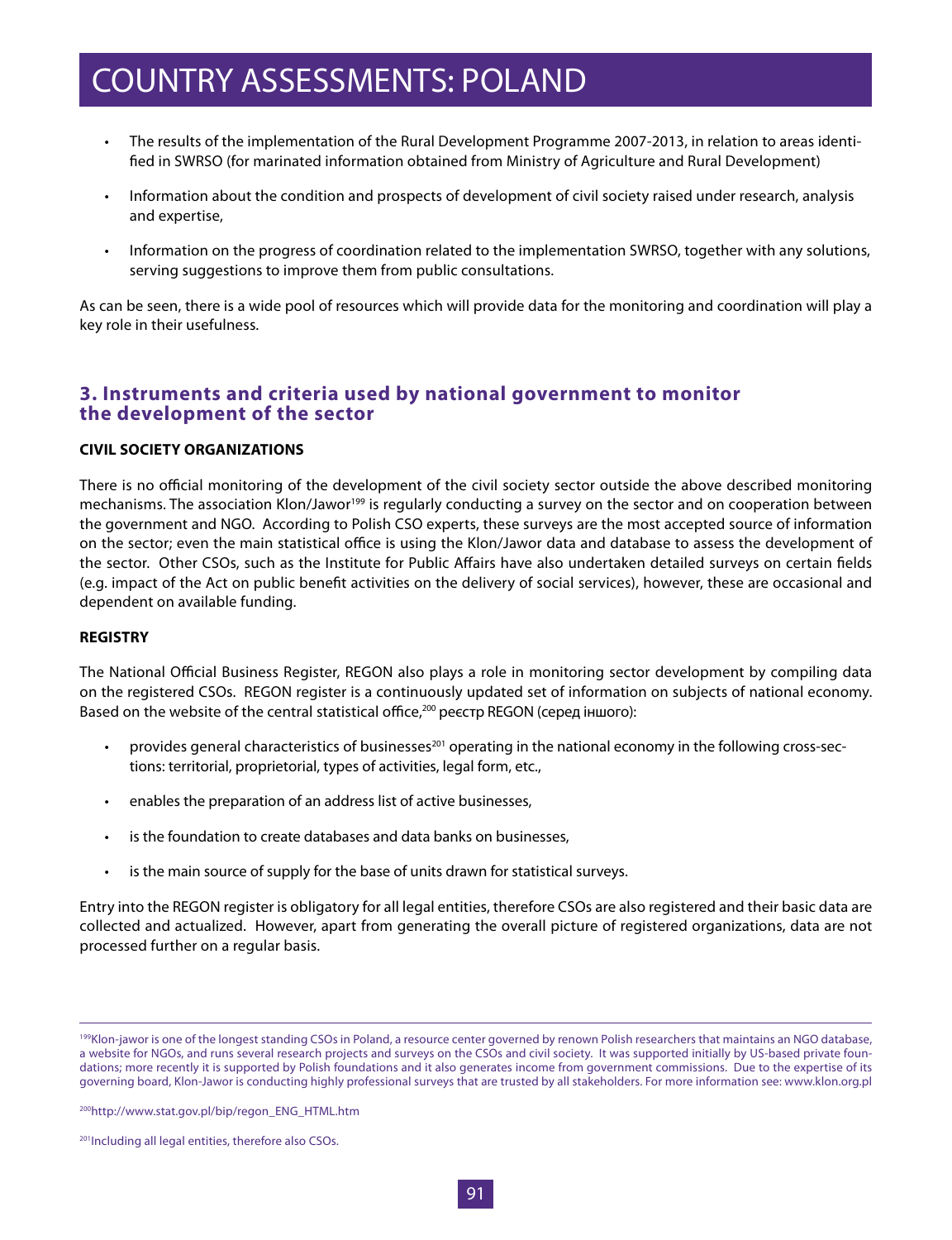### THE MOST IMPORTANT PRACTICES AND THEIR IMPACT ON THE DEVELOPMENT OF THE SECTOR

The Report identified a range of good practices in the implementation and monitoring of government policies toward CSOs and civil society development, which are summarized in the chapter "General Summary of Findings". Of these practices, the Report aims to single out a few which have special importance due to their effect on the success of the implementation of the government policies and their effect on the development of the sector as whole.

**Sector surveys to gain a thorough and agreed understanding of the situation.** It is important at the outset that the policy is built on a thorough understanding of the current situation in civil society and the CSO sector, which is shared by the key stakeholders. To achieve this, most governments have undertaken major surveys of the whole sector when developing the policies to gather current and relevant data (rather than relying on existing data only). Furthermore, such data needs to be publicly discussed and its interpretation agreed upon by the key stakeholders (usually CSOs, government, Parliament). This is key to develop a common ground for the goals and objectives, and also to ensure ownership of the process. A typical example for debatable interpretation is the concentration of CSO capacity in the capital and major cities: if the data shows that – say – 80% of the total income of CSOs is concentrated among only 20% of CSOs, is this something wrong to be changed, so the majority of state resources should go to strengthen the small ones; or is this a sign of a "normal" differentiation within the sector as it becomes more developed, and the 20% should be supported in becoming more sustainable?

**Strategic focus through a vision as well as clear objectives and indicators.** Another important condition for successful implementation and monitoring is a strategic focus for the policy so that resources can be concentrated and coordinated to further the same goals. It would seem that clear, measurable objectives and concrete indicators are needed to ensure this; but in fact, it seems equally (if not more) important that there is a clearly communicated and widely shared vision about the overall goal that the policy aims to achieve.

An example is the difference between the implementation of the UK Compact and the Polish Act on Public Benefit Activities. Both policies served in essence the same goal, i.e. to increase the involvement of CSOs in local level service delivery. However, in the case of the Compact, there was a compelling vision and value base that was put forward by the government that eventually trickled down to the local authorities; the tools used by the government to achieve that were also communicating a greater importance of the concept than a mere "checkbox to be ticked". In addition, CSOs were equally committed and engaged and both pressured and assisted the local authorities in delivering on the Compact. At the same time, the Polish Act also created a new framework as well as clear procedures for local authorities to engage in the commissioning of public benefit activities; however, it did not invest in an effort to communicate the vision in the same way as the British government did. This presented further challenges in achieving the desired results.

**Joint committees to build mutual trust.** Based on the country practices there is compelling evidence that in countries where there are joint committees or councils working to implement and monitor the strategies – and where they are really functional -, there are visible results over the years. Joint committees help build trust among the key players on each side as they learn to work together; and trust is key not only in developing but perhaps even more so in implementing the policy concerning CSOs. This form represents a very direct mutual accountability mechanism that is the basis for the success of achieving commonly agreed goals through shared responsibilities. There are of course potential risks of this form, e.g. the separation of CSOs who are part of the council from the rest of the sector, or becoming an informal forum for self-dealing, however, these can be prevented by transparent election or appointment and reporting mechanisms.

**Funding mechanisms need to have a strategic focus and avoid building dependence.** A common practice in almost every country examined has been the creation of a special funding mechanism to support CSOs as part of the implementation of the policy priorities. The experience shows that where these mechanisms chose to support less CSOs with a more strategic focus (as in Croatia and Estonia), they achieved greater recognition and support than in a country (as in Hungary) where it chose to support essentially every CSO to ensure a more "just" distribution of state resources. In addition, when less but more focused projects are supported, it is easier to develop appropriate monitoring mechanisms, as in Denmark where CSOs follow the practice of "aligned reporting".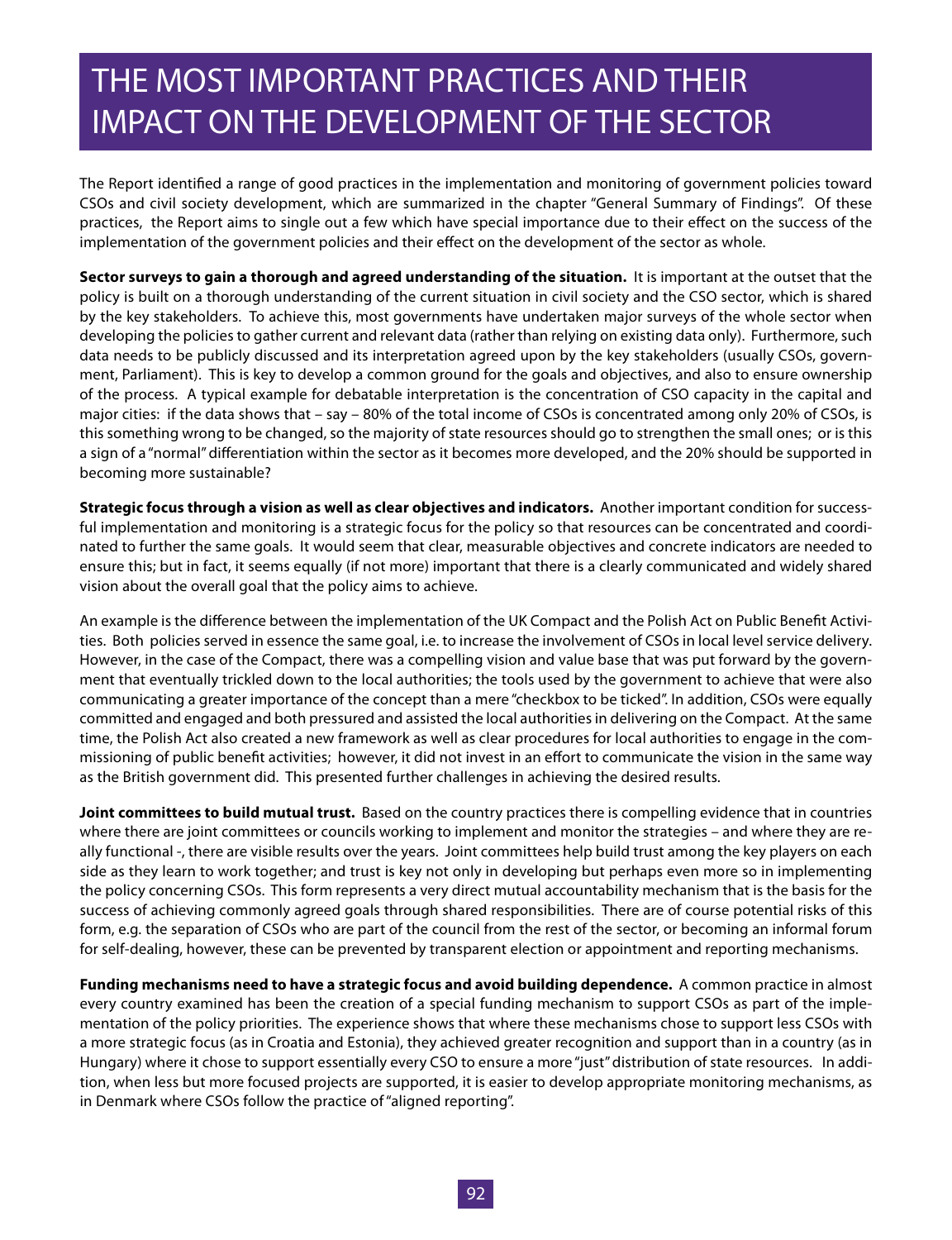### THE MOST IMPORTANT PRACTICES AND THEIR IMPACT ON THE DEVELOPMENT OF THE SECTOR

One major risk of introducing such funding mechanism is that it can easily develop a dependence on government funding (in the same way as foreign funding which it is often meant to replace). Recent research from Croatia and Hungary has shown a certain level of dependence among the grantees of these funds and they need to be mindful of implementing practices that aim at reducing such dependence or avoiding it at all (e.g., limiting the number of years one CSO may be supported from the fund, limiting the proportion of its budget that can be supported etc.).

**Independent audits need to be conducted for real impact assessment.** The practices showed that countries will most typically measure output and – in some cases – outcome indicators. Only in a few cases did they engage in measuring the actual impact of their policies. In such cases (UK, Denmark, Hungary) there was an independent assessor that undertook the research – either an independent state agency (the Audit Office), or a private contractor (CSO as in the UK & Denmark). Looking at impact requires special skills of assessment and evaluation that is not typical among public administration officials or even CSOs; at the same time, those assessments are important not only to see the results of a policy but ultimately to determine whether public funds have been invested in a meaningful way.

**Effective coordination of implementation and monitoring is of key importance.** Specifically, the case of the UK demonstrates that coordination among the bodies that implement the government policy means more than requesting information from various actors and following their activities related to the policy priorities. In the UK it can be seen that the reports and recommendations from the various actors, including private actors, are channelled into a comprehensive and ongoing review process, which ensures the follow-up and eventual impact analysis of such recommendations. The overall monitoring is coordinated by the competent Minister (Office for Civil Society). There are several examples included in this Report that show how a coordinating body can effectively build upon the results, reports and recommendations delivered by separate state agencies or CSOs to ensure progress towards the agreed goals.

**Well run CSO Forums can enhance ownership and trust among CSOs.** In countries where there is an opportunity for government or Parliament to directly discuss the outcomes of the policies on an annual basis, this practice seems to have a good effect on the general level of trust among the stakeholder. As noted in the General Findings, the forums are a key mechanism to engage in discussions on the most important current issues and agree on solutions or ideas to address them. The CSO Forums also have a symbolic relevance in showing the commitment of the government or legislator to the realization of the goals and objectives of the cooperation. The key risk to be aware of in the case of the forums is that they should not be run as a formal exercise and should provide ample opportunity for contributions by CSOs and freeflowing debates.

**Dedicated websites ensure access to information and an effective communication platform.** The internet serves as a relevant monitoring tool in essentially all the countries. In most countries there is a separate dedicated page where the key policies are found and that serve as the main platform for communication with the CSO sector on these policies. CSOs can follow the major events, projects and funding opportunities that are part of policy implementation; monitoring reports are uploaded on these sites as well. Thus, the websites ensure easy access to information and facilitate a participatory process in the development and implementation of the policy.

**Compliance should be encouraged among public administration agencies.** Since documents governing the implementation of civil society policy are typically non-binding in nature and they do not determine sanctions for non-compliance, a special challenge is presented as to the incentives for public administration bodies (ministries, state agencies, local authorities) to abide by the principles and guidelines included in the documents. In many cases compliance in granted in the beginning due to the initial enthusiasm and novelty of the policy and the tools it presents; however, once the policy loses its appeal (e.g., in light of bigger challenges such as the financial crisis) the interest of public administration to comply with the policy guidance can reduce. In such cases they may end up reporting formally (the "checkbox" approach) but not involving or supporting CSOs in a meaningful way. Some governments have tried to address that; most notably the UK, which is even supporting a CSO umbrella organization to uncover cases of non-compliance and assist the CSOs to achieve their goals with the public agency involved.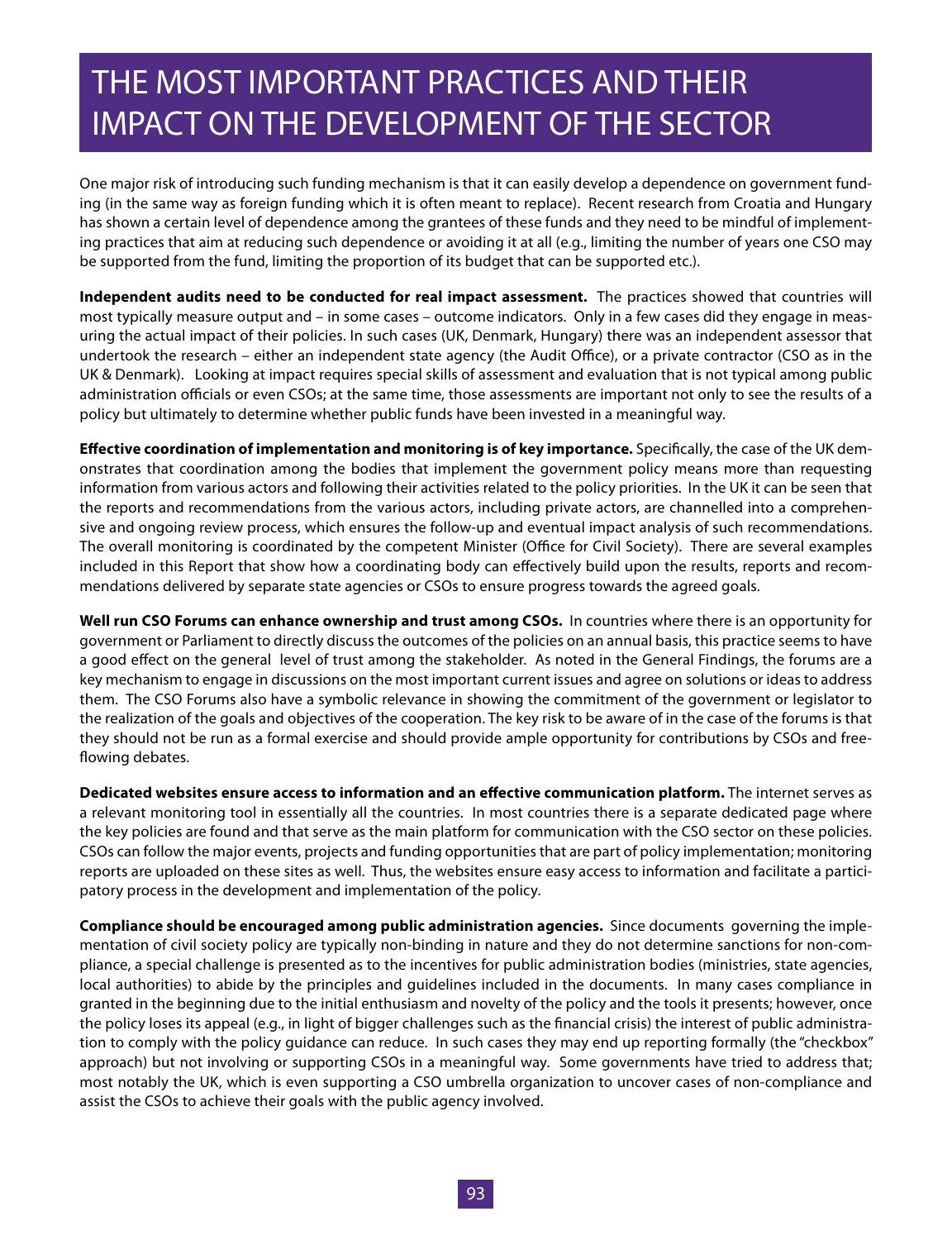## LEARNING POINTS AND RECOMMENDATIONS FOR UKRAINE

In this section the Report aims to summarize the key learning points and recommendations stemming from the country reports, general findings and the most important practices identified.

- **1. Baseline data are needed.** One can only monitor something that is planned to be monitored, so there is a need to identify what will be monitored and at what stage (when, where) the monitoring starts. Consequently, there is a need to engage in an overarching assessment of civil society at the time of developing or reviewing the relevant policies in order to ensure that there is correct baseline data available that enables the government to set realistic and measurable targets for the coming years.
- **2. A plan for monitoring and evaluation is needed.** Based on the country practices, the chances for following up on the monitoring and evaluation of the policy are much higher if the document (or its implementing plan) contains a detailed section on monitoring and evaluation; these tasks can then be included in the annual workplans of the responsible actors. The plans should contain the overall responsible person as well as other organs and bodies that take part in the implementation (e.g. ministries) and their expected tasks regarding monitoring and evaluation; most importantly the data they are expected to collect and report on throughout the year.
- **3. Impact measurement requires more than monitoring outputs and outcomes.** Monitoring the outputs (e.g. number of CSOs registered under the new public benefit law) and outcomes (e.g. the extent to which newly registered public benefit organization received the benefits envisioned by the law) do not lead automatically to the information needed for impact measurement. In order to appropriately assess impact of the policy, government needs to engage in a separate exercise, best conducted by an independent state or private body (e.g. the Audit Office or a contracted independent think-tank) that possess the skills needed for this complex undertaking.
- **4. The effectiveness of monitoring highly depends on the capacity of public administration.** It can be seen from the development of the more recent versions of civil society strategies in several countries that the quality of the monitoring plan as well as the actual implementation improved as the monitoring and evaluation capacity of the involved public administration bodies was developed. Thanks to the EU accession, in most new EU member states (but also in Croatia) ministry officials were trained to understand the differences among the three levels of results (outputs, outcomes, impact), their indicators and the logical framework as a means to establish a correlation among those.<sup>202</sup> Unfortunately, this approach could also lead to a very technical understanding of measuring progress where the focus is on meeting indicators rather than achieving the overall goal. While it is doubtlessly challenging, public administration officials need to find the balance between technical skills and a deeper understanding of the role and added value of civil society in order to be able to measure progress in a meaningful way.
- **5. CSO involvement & ownership is key to success.** The fact that CSOs are involved in the main implementing and monitoring body of the government policies relating to civil society in almost every country speaks for itself regarding the importance of their participation. At the same time, such involvement must result in meaningful participation that helps further the overall policy goals, not to become an end in itself (see learning point #7).
- **6. Trust matters.** As noted earlier, trust is a key factor in the success of the implementation of the policies. It can be observed that in countries where there is a constructive, ongoing relationship between the CSO sector representatives and the government or parliament, monitoring mechanisms work more regularly and substantively. (In contrast, where there has been distrust, reporting tends to become a more formal exercise.) One factor to additionally consider is that trust among CSOs themselves also matters: cooperation works better in countries where CSOs are well-organized and entrust a membership-based umbrella body with representing their interest in the various policy-related processes (UK, Estonia, Latvia). It is therefore generally advised that trust-building tools and methods (e.g. joint working groups, participation in each others' events, access to information, transparent reporting etc.) are used as widely as possible during the implementation and monitoring process.

<sup>&</sup>lt;sup>202</sup>The EU uses a specific set of tools for the development, monitoring and evaluation of policies and projects that can be found on the websites of various DGs. The two most well-known are the Project Cycle Management http://ec.europa.eu/europeaid/multimedia/publications/publications/manualstools/t101\_en.htm and the Logical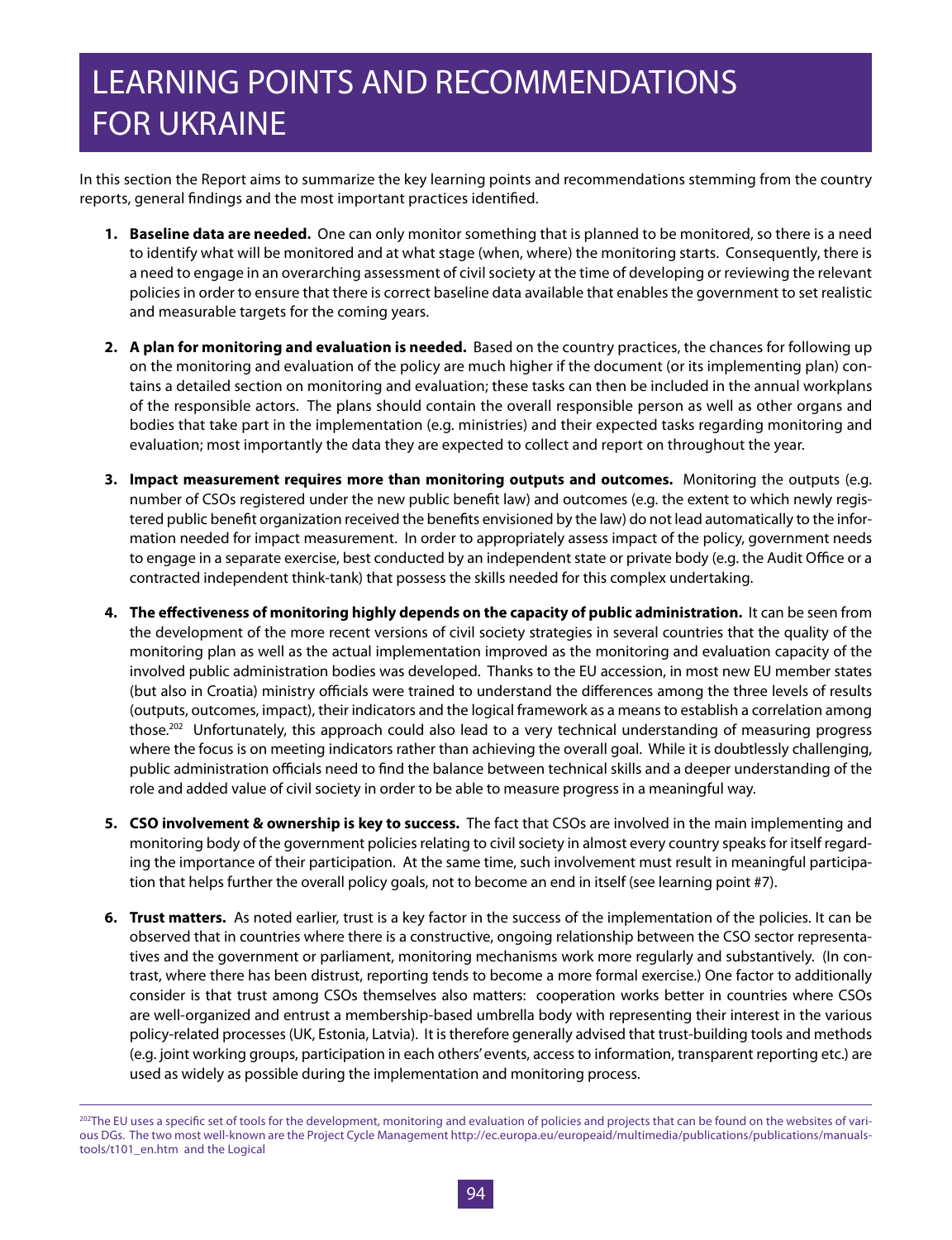## LEARNING POINTS AND RECOMMENDATIONS FOR UKRAINE

- **7. Successful cooperation is not the same as successful policy implementation.** Although effective cooperation is a prerequisite for successful policy implementation, it is not the only factor. If it were, it would be enough for the government and CSOs to sit together and agree on everything. Except for the case when developing or improving the cooperation mechanisms is the targeted policy goal, cooperation has to happen with a view to the policy objective that is to be jointly achieved. Therefore it can be misleading e.g. for ministries to report on the level of involvement of CSOs but without linking their increased involvement to an increased effectiveness in policy delivery. However, because this latter is a more complex task, the tendency seems to be to stop at the level of reporting on CSO involvement.
- **8. Resources are indispensable.** Last but not least, sufficient resources need to be committed both for the implementation of the policy and the monitoring itself. Monitoring and evaluation plans should have a budget column where these resources are clearly seen. When that is missing, it can be predicted that there will be no substantive monitoring happening (this has been the case e.g. in Hungary where it was left to the individual ministries to report on their own action plans – which provides some interesting information but tells nothing about the progress on the overall policy). On the other hand, monitoring may be very expensive especially when undertaking impact assessments. The costbenefit analysis of certain monitoring methods is therefore of key importance. For example, in the UK the government discontinued the otherwise very useful State of the sector panels after six years due to a cost-benefit analysis.

Recommendations:

- Have monitoring and evaluation plans in place.
- Ensure that there is baseline data for the indicators through a targeted research at the development or review of the state policy.
- • Ensure participation of CSOs and other affected stakeholders (e.g. municipalities) in the development and implementation of not only the policy but also its implementation and monitoring plan.
- Introduce a joint implementation and monitoring body to ensure ongoing communication and trust-building among the key stakeholders.
- Include various trust-building tools and methods throughout the implementation and monitoring process to ensure good-will and an effective relationship between the government and CSO actors.
- • Provide training for public administration bodies and CSOs taking part in the monitoring to master both technical skills and conceptual understanding of the monitoring process.
- Ensure for effective coordination of all the actors involved so their actions in implementation and monitoring can be channelled into a comprehensive review process and lead to follow-up.
- Ensure that qualitative, not just quantitative data are gathered during the monitoring process (this can be as simple as asking CSOs to fill an evaluation sheet after the event they attended) (Annex GEN-01).
- • Ensure that there is evaluation, not just monitoring, through participatory processes, forums and independent impact assessments.
- • Support and take into consideration data, information and analysis collected by non-state actors as they may bring a different point of reference into the evaluation of the results.
- Commit sufficient resources to both implementation and monitoring of the policy.
- Ensure a strategic focus in the funding mechanism developed to implement the strategy (including ways to reduce long-term dependence on this mechanism).
- Ensure for incentives or other methods to enhance compliance among the public administration.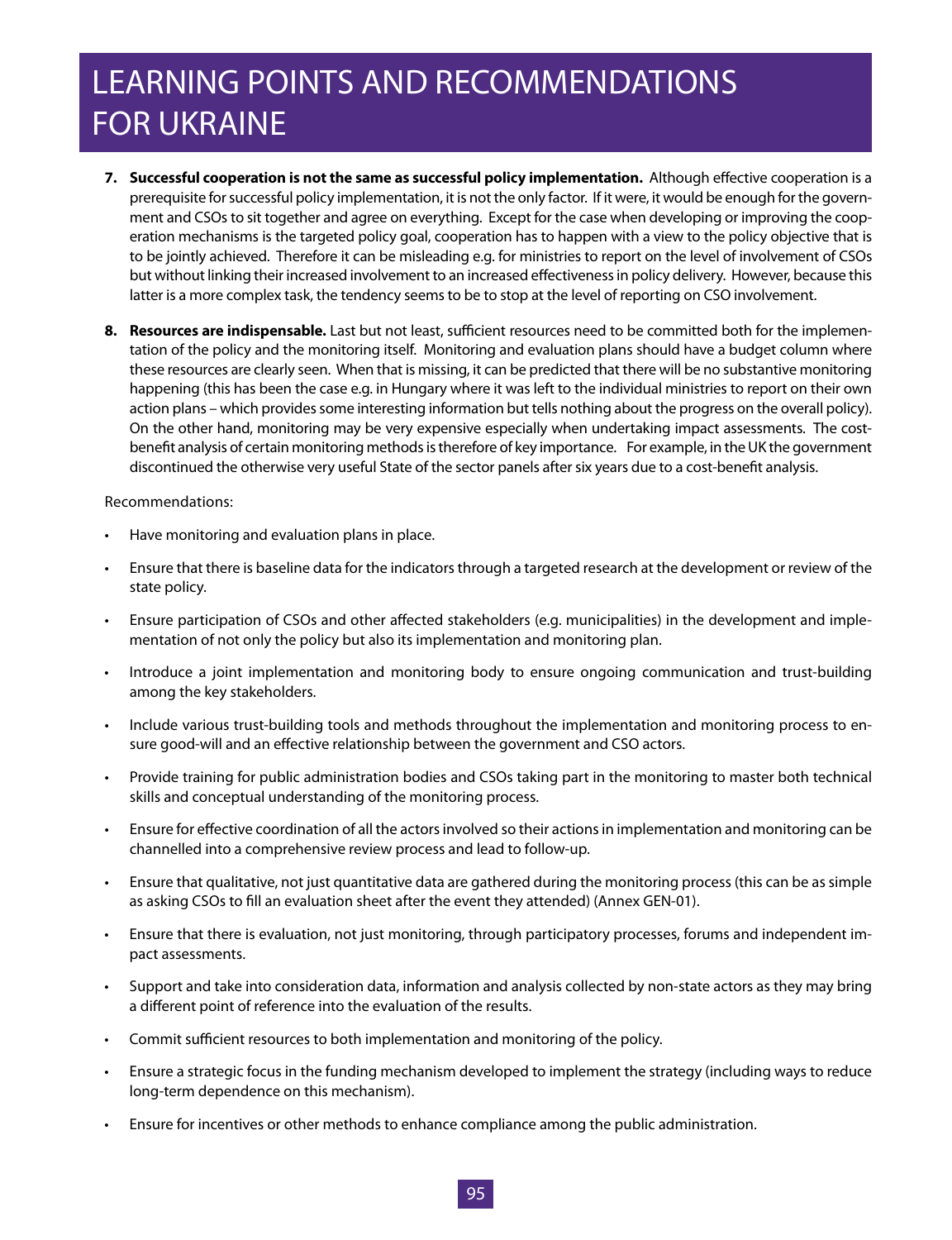## RESOURCES

| <b>General</b>                  | http://www.icnl.org/knowledge/ijnl/vol8iss1/special_2.htm - ICNL NGO-Government cooperation<br>http://www.icnl.org/knowledge/ijnl/vol3iss4/special_5.htm - on compacts in general<br>http://icnl.org/knowledge/library/index.php - ICNL online library                                                                                                                                                                                                                                                                                                                                                                                                                                                                                                                                                                                                                                                                                                        |
|---------------------------------|---------------------------------------------------------------------------------------------------------------------------------------------------------------------------------------------------------------------------------------------------------------------------------------------------------------------------------------------------------------------------------------------------------------------------------------------------------------------------------------------------------------------------------------------------------------------------------------------------------------------------------------------------------------------------------------------------------------------------------------------------------------------------------------------------------------------------------------------------------------------------------------------------------------------------------------------------------------|
| <b>Croatia</b>                  | http://www.uzuvrh.hr/UserFiles/Code%20of%20good%20practice_SG-MDx3.pdf - code of good prac-<br>tice for fund allocation<br>http://www.uzuvrh.hr/userfiles/file/Nacionalna_Strategija_ENG.pdf - national CSO strategy<br>http://www.uzuvrh.hr/page.aspx?pageID=78 - Office for cooperation with CSOs<br>http://www.civicus.org/new/media/Croatia_country_report_English.pdf - Civicus report on Croatia                                                                                                                                                                                                                                                                                                                                                                                                                                                                                                                                                        |
|                                 | http://www.aed.org/News/Stories/crongo.cfm - CroNGO program by AED/USAID<br>http://www.ceraneo.hr/index.php - NGO resource center                                                                                                                                                                                                                                                                                                                                                                                                                                                                                                                                                                                                                                                                                                                                                                                                                             |
| <b>Czech</b><br><b>Republic</b> | http://neziskovky.cz/_dataPublic/attachments/48ef03863112b56e999d2434fe2991f4/stat_NNO_tab-<br>ulka_1990_2010.pdf - NGO data<br>http://www.icnl.org/knowledge/ijnl/vol2iss2/art_5.htm - the Czech endowment model<br>http://www.mvcr.cz/mvcren/article/ria-guidelines.aspx - Ministry if Interior, RIA guidelines<br>http://www.vlada.cz/en/ppov/rnno/basic-information-45510/ - government office on nonprofits<br>http://www.vlada.cz/assets/ppov/rnno/jednaci_rad_RVNNO.pdf - Council statute<br>http://apl.czso.cz/pll/rocenka/rocenka.indexnu_sat?mylang=EN - Satelite account<br>http://aa.ecn.cz/imq_upload/65636e2e6e6e6f2e2e2e2e2e2e2e2e2e/Analyza_participace_NNO_CR.pdf<br>- CSOs in decision making processes<br>http://www.vlada.cz/cz/ppov/rnno/dokumenty/informace-o-stavu-plneni-priorit-a-opatreni--uvede-<br>nych-ve-strategicke-casti-zhodnoceni-koncepce-podpory-rozvoje-neziskoveho-sektoru-74136/ - devel-<br>opment concept evaluation |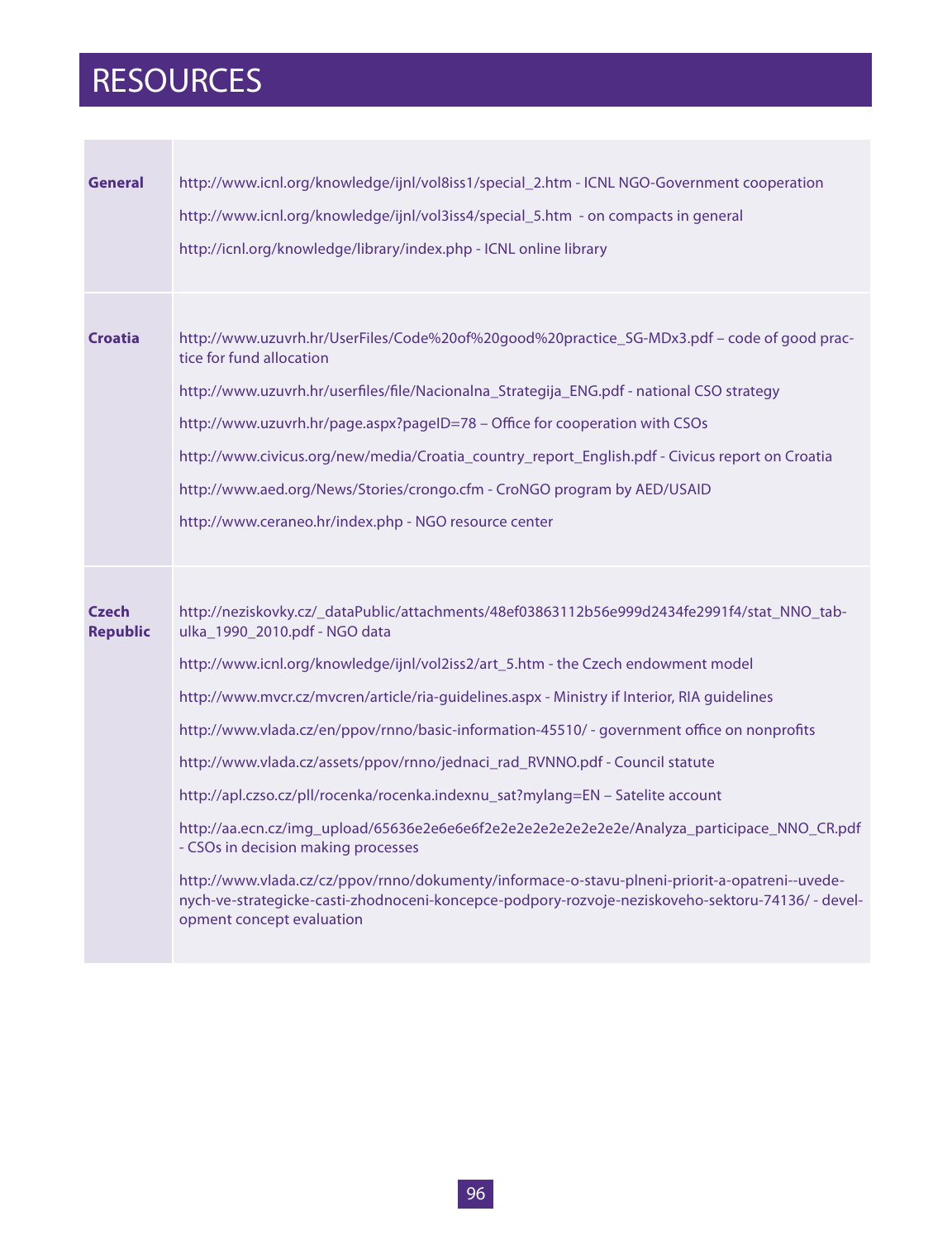# RESOURCES

| <b>Denmark</b> | http://www.statbank.dk/statbank5a/default.asp?w=1366 - Statistics                                                        |
|----------------|--------------------------------------------------------------------------------------------------------------------------|
|                | http://www.worldvolunteerweb.org/fileadmin/docs/old/pdf/2002/DNK011201_charter_volunteer.PDF -<br>Charter of cooperation |
|                | http://www.euroresources.org/guide/donor_profiles/dk_denmark.html - Danish development policy                            |
|                | http://www.netpublikationer.dk/um/9218/html/chapter06.htm -the strategy (international develop-<br>ment)                 |
|                | http://english.sm.dk/social-issues/civil-society/Sider/Start.aspx - the strategy (domestic)                              |
|                | http://um.dk/en/danida-en/partners/civil-society-organisations/ - DANIDA Civil Society Organizations                     |
|                | http://www.docstoc.com/docs/41879092/DANISH-NGO-IMPACT-STUDY - Danish NGO Impact study                                   |
|                | http://um.dk/en/danida-en/results/eval/eval_reports/?start=4 - DANIDA evaluation reports                                 |
|                | http://www.docstoc.com/docs/43754753/Nonprofit-Profile-Denmark - nonprofit sector in Denmark                             |
|                | http://www.alnap.org/pool/files/ngo_funding_denmark.pdf - CSO funding - evaluation                                       |
| <b>Estonia</b> | http://www.siseministeerium.ee/?lang=en - Ministry of Interior                                                           |
|                | http://213.136.40.7/wp-content/uploads/21-ekak_process.pdf - the EKAK process                                            |
|                | http://www.spes.lazio.it/volontariatoeuropa/inglese/5Estonia.pdf - PRAXIs report                                         |
|                | http://legislationline.org/topics/subtopic/18/topic/1/country/33 - on Estonian CSOs                                      |
|                | http://ec.europa.eu/citizenship/eyv2011/doc/National%20report%20EE.pdf - volunteering                                    |
|                | http://www.ngo.ee/node/206 - NENO -lead CSO                                                                              |
|                | http://www.rik.ee/commercial_register - registration of CSOs                                                             |
|                |                                                                                                                          |
| <b>UK</b>      | http://www.ecnl.org.hu/dindocuments/216_UK%20Code%20on%20Consultation.pdf - Concultation<br>Practice                     |
|                | http://nvs.sagepub.com/content/32/3/415.full.pdf - The Compact - big picture                                             |
|                | http://www.compactvoice.org.uk/resources - new Compact online platform                                                   |
|                | http://www.scotland.gov.uk/Resource/Doc/47210/0025762.pdf - Scotish Compact implementation plan<br>2003-2006             |
|                | http://www.statisticsauthority.gov.uk/ - UK statistics                                                                   |
|                | http://www.nscsesurvey.com/about/ - Ipsos Mori Survey                                                                    |
|                | http://www.cabinetoffice.gov.uk/news/big-society-bank-launched - Big Society Bank                                        |
|                | http://www.hmrc.gov.uk/charities/gift_aid/basics.htm - GiftAid                                                           |
|                | http://www.ecnl.org.hu/dindocuments/219_UK%20Compact%20on%20Government%20NGO%20Rela-<br>tions.pdf - the old Compact      |
|                | http://www.biglotteryfund.org.uk/ - national lottery fund                                                                |
|                | http://www.charity-commission.gov.uk/ - charity commission                                                               |
|                |                                                                                                                          |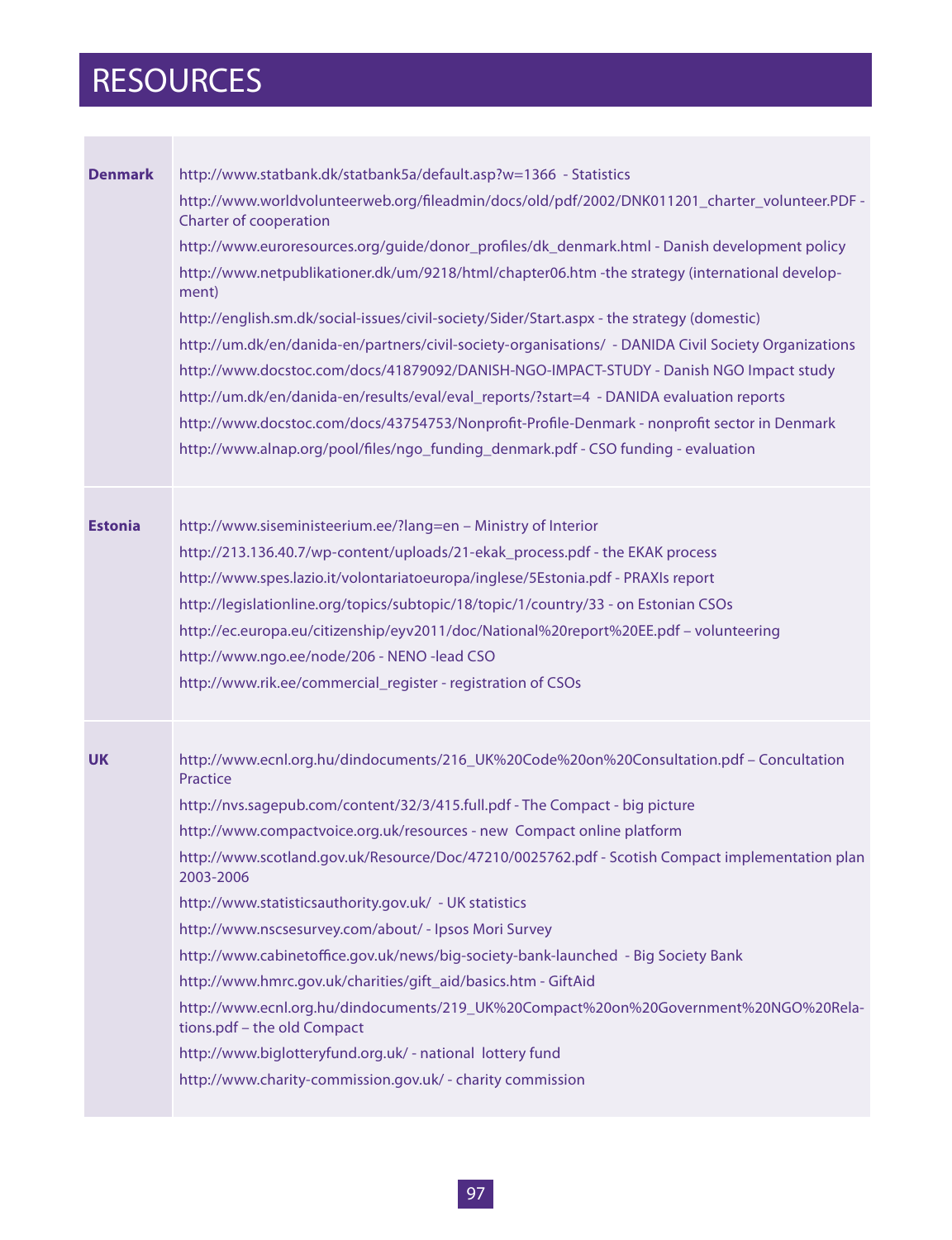## RESOURCES

| <b>Hungary</b> | http://www.nfu.hu/ - National Development Agency<br>http://www.nca.hu/?page=webtext/show&wte_code=english - National Civil Fund<br>http://nonprofit.hu/ - CSO online hub<br>http://www.ecnl.org/ - Nonprofit Law resource center<br>http://www.kormany.hu/en - Government of Hungary<br>http://portal.ksh.hu/portal/page?_pageid=37,115776&_dad=portal&_schema=PORTAL - Statistics                                                                                                                                             |
|----------------|--------------------------------------------------------------------------------------------------------------------------------------------------------------------------------------------------------------------------------------------------------------------------------------------------------------------------------------------------------------------------------------------------------------------------------------------------------------------------------------------------------------------------------|
|                |                                                                                                                                                                                                                                                                                                                                                                                                                                                                                                                                |
| Latvia         | http://www.mfa.gov.lv/en/policy/4641/4642/4649/ - Integration policy<br>http://www.nvo.lv/files/Cooperation_Memorandum_Latvia.pdf - Cooperation Memorandum<br>http://www.nvo.lv/recourse.php?lang=en - CSO resource center<br>http://www.nvo.lv/files/Cooperation_Saeima_-_NGOs.pdf - CSOs, Parliament cooperation<br>http://www.bapf.org/BAPP-LV_2005-7_Strategy.pdf - BAPP Latvia strategy<br>http://www.bsngoforum.org/ginfo.php - Baltic sea CSO forum                                                                     |
| <b>Poland</b>  | http://wiadomosci.ngo.pl/x/48124;jsessionid=F382338DDCF2ADFA558C3D250E42B21B - CSO online<br>hub<br>http://www.stat.gov.pl/bip/regon_ENG_HTML.htm - statistics<br>http://www.pozytek.gov.pl/The,Civil,Society,Operational,Programs,605.html?PHPSESSID=2df3899464b<br>34d6c7a2291cc1d14d8a2 - public benefit department<br>http://www.pozytek.gov.pl/Law,534.html - public benefit law<br>http://klon.org.pl/ - Klon Jawor CSO<br>http://www.gdynia.pl/eng/the/city/hall/4584_.html - Gdynia city hall, municipal best practice |